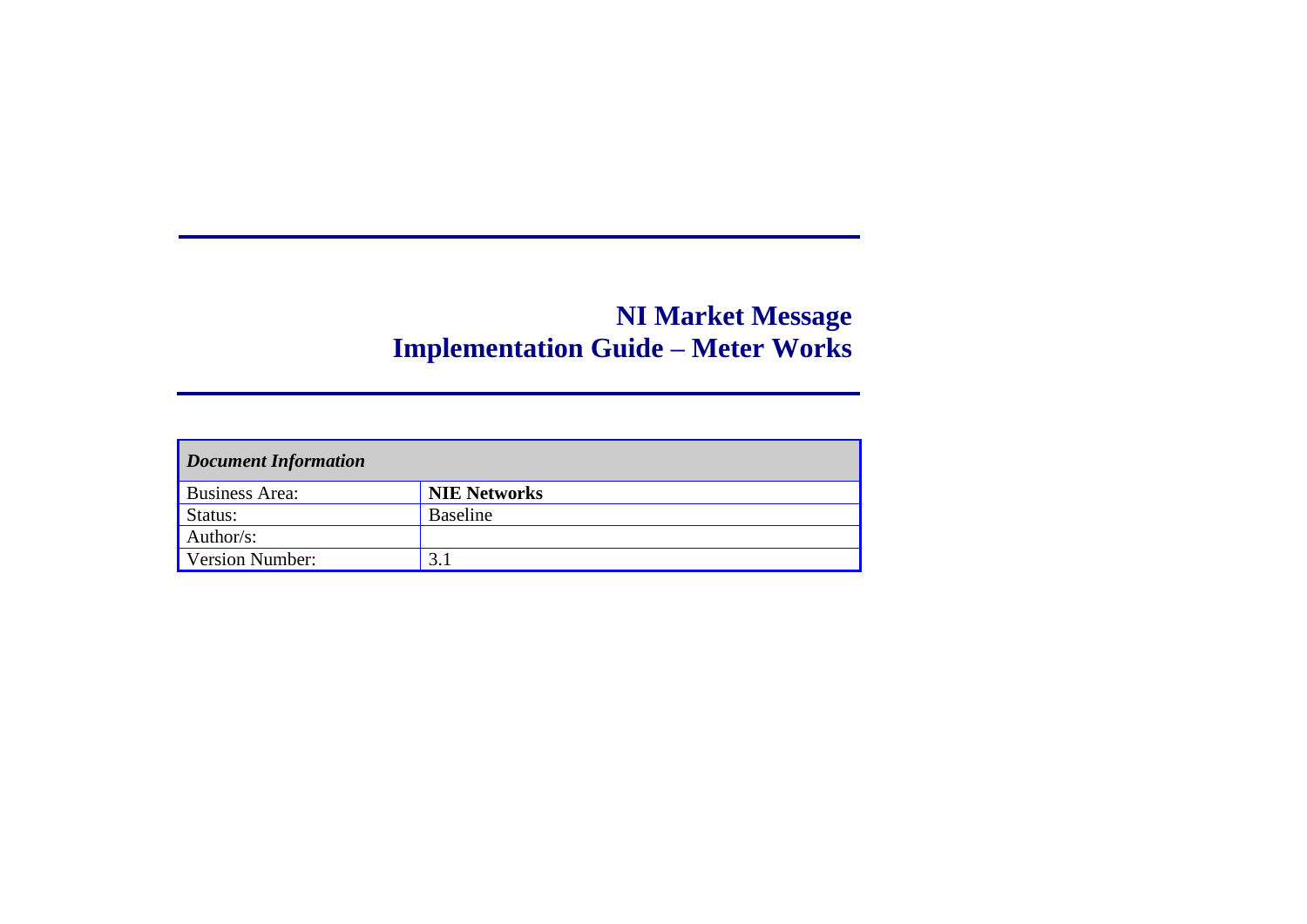|                     | <b>Document Updates</b> |                                                                                                                                            |                |  |  |  |  |  |
|---------------------|-------------------------|--------------------------------------------------------------------------------------------------------------------------------------------|----------------|--|--|--|--|--|
| <b>Name</b>         | <b>Date</b>             | <b>Reason</b>                                                                                                                              | <b>Version</b> |  |  |  |  |  |
| Shane O'Neill       | 03/11/09                | <b>Initial Draft</b>                                                                                                                       | 0.1            |  |  |  |  |  |
| Patrick McCann      |                         |                                                                                                                                            |                |  |  |  |  |  |
| Paul Merkens        | 20/04/11                | <b>Issued for SIG Review</b>                                                                                                               | 0.91           |  |  |  |  |  |
| <b>Paul Merkens</b> |                         | Updated following SIG Workshops and for MCRs 1070, 1077                                                                                    | 0.92           |  |  |  |  |  |
| Paul Merkens        |                         | Updated for MCRs 1079,1082 and CRID 148                                                                                                    | 0.93           |  |  |  |  |  |
| J-E Smith           |                         | Final Draft for Supplier Review prior to SIG Approval                                                                                      | 0.94           |  |  |  |  |  |
| A Ferguson          |                         | Updated for MCR 1070 withdrawal                                                                                                            | 0.95           |  |  |  |  |  |
| A Ferguson          | 25/08/11                | <b>Baseline Approval</b>                                                                                                                   | 2.1            |  |  |  |  |  |
| J-E Smith           | 20/01/12                | <b>Baseline CDA Board Approved</b>                                                                                                         | 2.2            |  |  |  |  |  |
|                     |                         | Updated for DR1110/CRID163                                                                                                                 |                |  |  |  |  |  |
|                     |                         | <b>Updated for MCR1108</b>                                                                                                                 |                |  |  |  |  |  |
| J-E Smith           | 08/03/12                | <b>Baseline CDA Board Approved</b>                                                                                                         | 2.3            |  |  |  |  |  |
|                     |                         | Updated for DR1116/CRID166                                                                                                                 |                |  |  |  |  |  |
| J-E Smith           | 06/06/12                | <b>Baseline CDA Board Approved</b>                                                                                                         | 2.3.1          |  |  |  |  |  |
|                     |                         | Updated for DR1118_CRID167                                                                                                                 |                |  |  |  |  |  |
| J-E Smith           | 21/11/13                | <b>Baseline CDA Board Approved</b>                                                                                                         | 2.4            |  |  |  |  |  |
|                     |                         | Updated for DR1132_CRID177                                                                                                                 |                |  |  |  |  |  |
| J-E Smith           | 19/10/14                | <b>Baseline CDA Board Approved</b>                                                                                                         | 2.4.1          |  |  |  |  |  |
|                     |                         | Updated for DR1123_CRID170                                                                                                                 |                |  |  |  |  |  |
| <b>NIE Networks</b> | 31/08/16                | Updated to incorporate change of name from NIE to NIE Networks and align Baseline numbering<br>with NI Retail Market Procedures and Guides | 3.0            |  |  |  |  |  |
| <b>NIE Networks</b> | 03/11/21                | Updated for DR1204 - Bluetooth Keypad Freedom Unit                                                                                         | 3.1            |  |  |  |  |  |

NI Market Message Implementation Guide - Meter Works Baseline v3.1.doc1 Page 2 of 137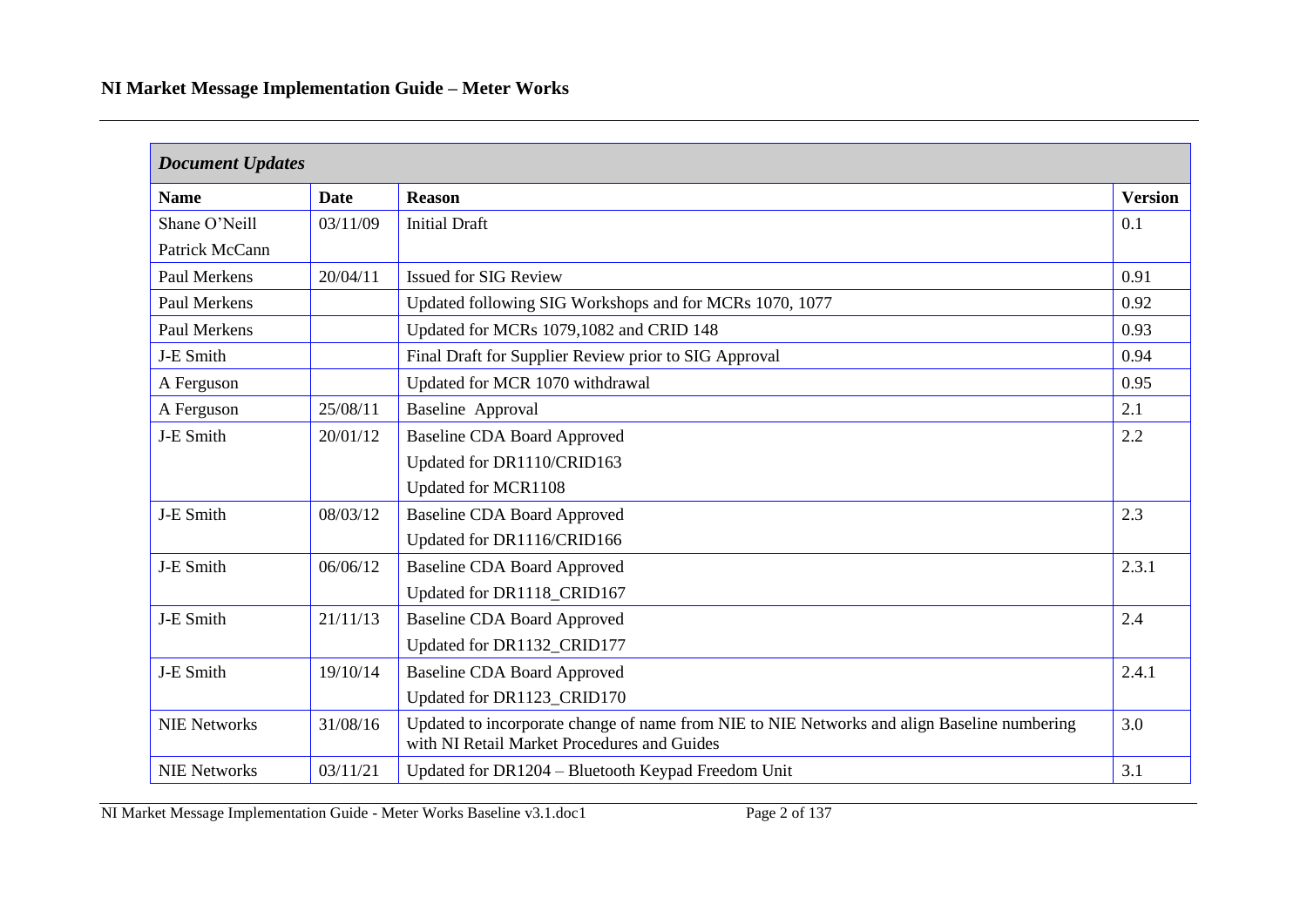### **Table of Contents**

| $\mathbf{1}$                           |  |
|----------------------------------------|--|
| 1.1<br>1.2<br>1.3<br>1.4<br>1.5<br>1.6 |  |
| $\overline{2}$                         |  |
| 2.1<br>2.2<br>3 <sup>1</sup>           |  |
| 3.1                                    |  |
| 3.2                                    |  |
| 3.3<br>3.4                             |  |
| $\blacktriangleleft$                   |  |
| 4.1                                    |  |
| 4.2                                    |  |
| 4.3                                    |  |
| 4.4                                    |  |
| 4.5                                    |  |
| 4.6<br>4.7                             |  |
| 4.8                                    |  |
| 4.9                                    |  |
| 4.10                                   |  |
| 4.11                                   |  |

NI Market Message Implementation Guide - Meter Works Baseline v3.1.doc1

Page 3 of 137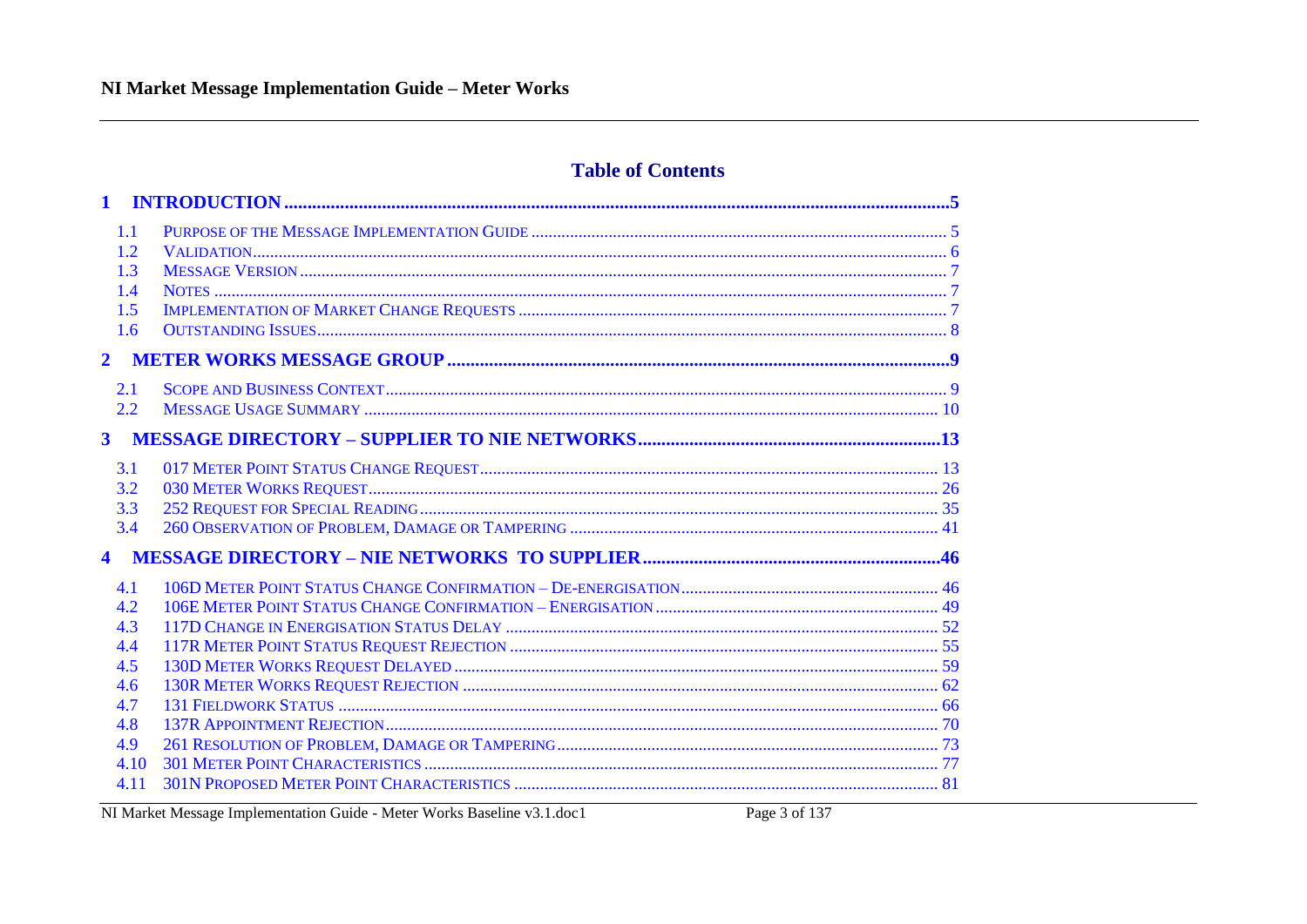| 4.12  |                                                                                    |  |
|-------|------------------------------------------------------------------------------------|--|
| 4.13  | 306W METER POINT STATUS CHANGE - NON INTERVAL DE-ENERGISATION - WITHDRAWN READ  90 |  |
| 4 14  |                                                                                    |  |
| 4.15  | 307W METER POINT STATUS CHANGE - NON INTERVAL ENERGISATION - WITHDRAWN READ  100   |  |
| 4.16  |                                                                                    |  |
| 4 1 7 |                                                                                    |  |
| 4.18  |                                                                                    |  |
| 4.19  |                                                                                    |  |
| 4.20  |                                                                                    |  |
| 4.21  |                                                                                    |  |
|       |                                                                                    |  |
|       |                                                                                    |  |
|       |                                                                                    |  |
|       |                                                                                    |  |
|       |                                                                                    |  |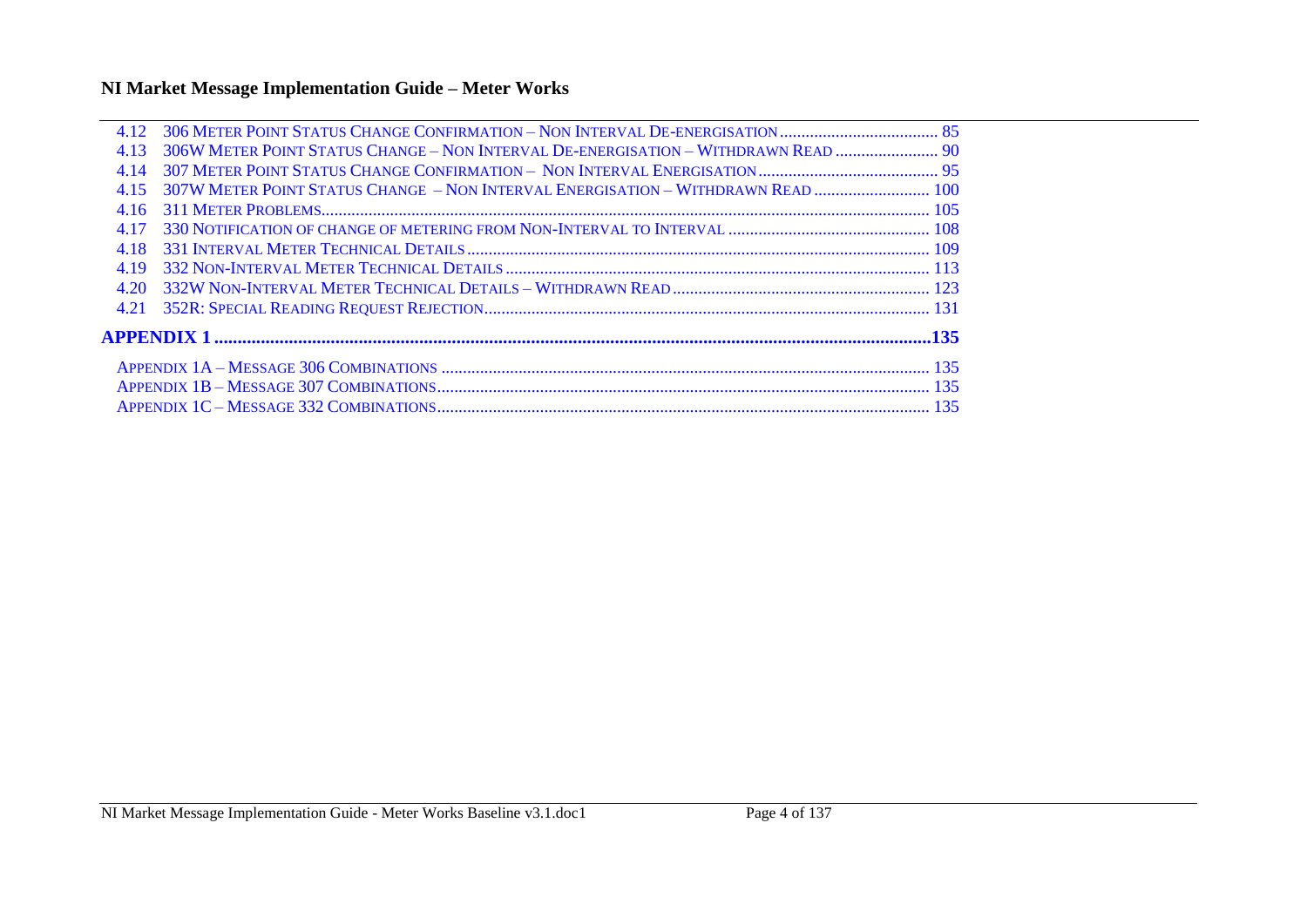#### <span id="page-4-0"></span>**1 INTRODUCTION**

### <span id="page-4-1"></span>**1.1 Purpose of the Message Implementation Guide**

This document is a Message Implementation Guide to assist Suppliers and Systems Implementors in:

- The construction of Meter Works-related market messages to be sent to NIE Networks; and
- The interpretation of Meter Works-related market messages received from NIE Networks.

The Message Implementation Guides are organised into separate documents based around key business process areas. These are:

- Registration, including Change of Supplier
- Customer Data and Agreements
- Data Processing
- Data Aggregation
- DUoS and Transaction Payments
- Meter Works
- Unmetered
- Market Gateway Activity

This document is the **Meter Works** Implementation Guide.

Each Message Group section contains:

- An introduction outlining the scope and business context for the message group
- A Message Usage Summary with a description of when each message is used
- A list of Related Business Documents that govern the process
- A message directory with a section for each separate message which includes:
	- A description of each message and when it should be used
	- An overview diagram of the structure of the message.
	- For messages sent by Suppliers:
		- o A table containing composition instructions on how to populate each segment and field
		- o A table describing how the message will be validated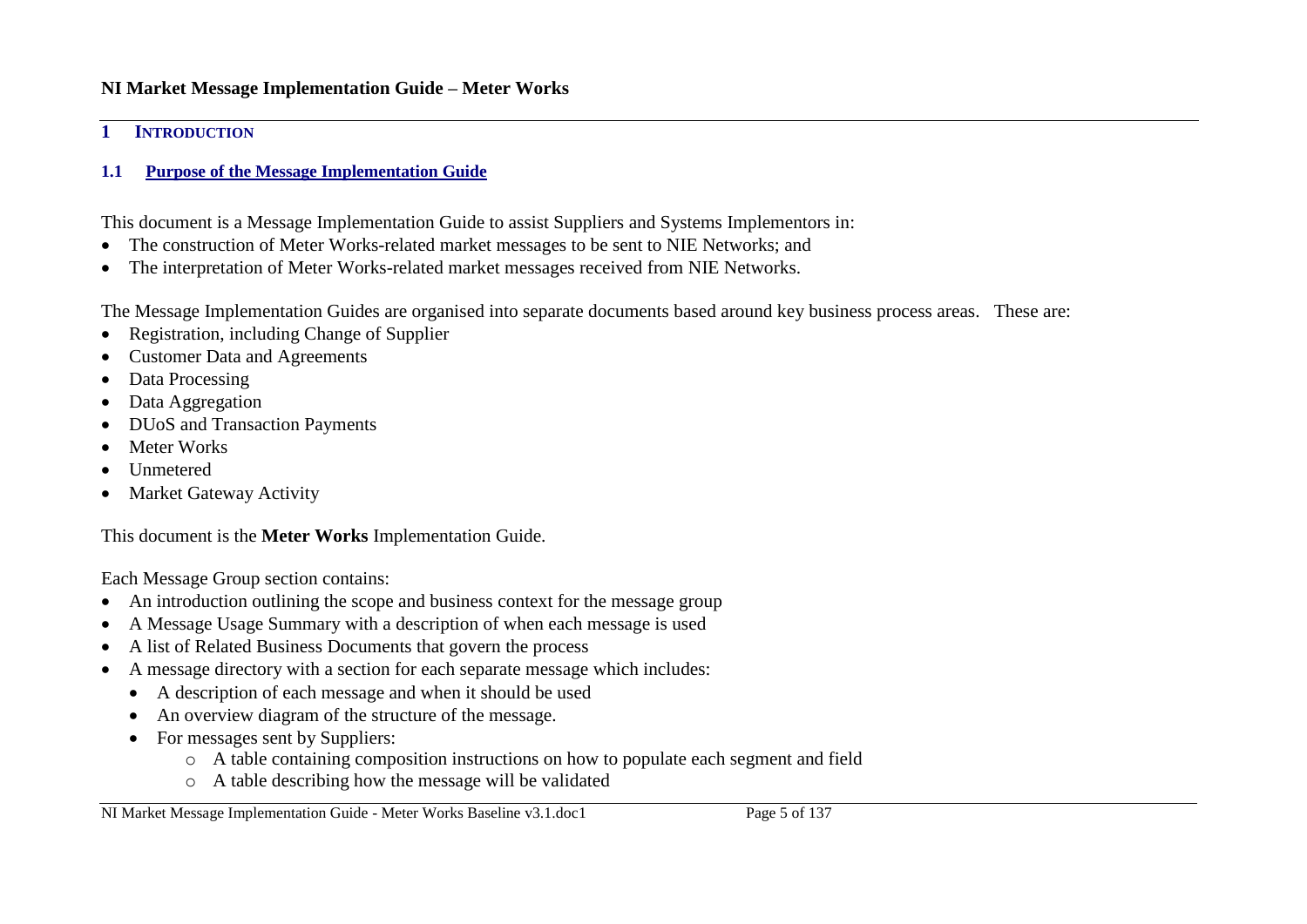- o A description of the responses that can be expected
- For messages sent by NIE Networks:
	- o A table containing a description of how each segment and field will be populated.

The same type of data is often provided in several messages and, irrespective of the message type, this data is subject to common rules for population. An example is the Meter Point Address.

A separate **Common Data Segments Implementation Guide** exists to describe the population rules for these types of data, providing:

- An overview of the structure of the segment
- Instructions relating to how to populate each segment and field.

### <span id="page-5-0"></span>**1.2 Validation**

The document provides notes on how NIE Networks will validate the messages received. The purpose of these notes is to aid the Supplier in the population of each message and is intended to avoid instances where messages are rejected due to the incorrect population of a message field. The validation described is therefore limited to field specific validations.

Syntax validation is excluded from the validation notes. This is performed by using standard XML Schema validation against the ieXML schema provided that defines the data structures of all market messages in scope. Syntax validation includes:

- Checks that the structure of the message is correct
- Checks that all mandatory fields are provided. Mandatory fields are, however, indicated in the instructions for populations.
- Checks that any data code is selected from the list of data codes issued by NIE Networks.

In cases where the segment on a message fails on any of these reasons, a negative acknowledgement is sent back as a market message to the message sender containing the following information:

- The Transaction Reference Number supplied on the inbound message
- A copy of the message contents as received by NIE Networks
- A description of the error.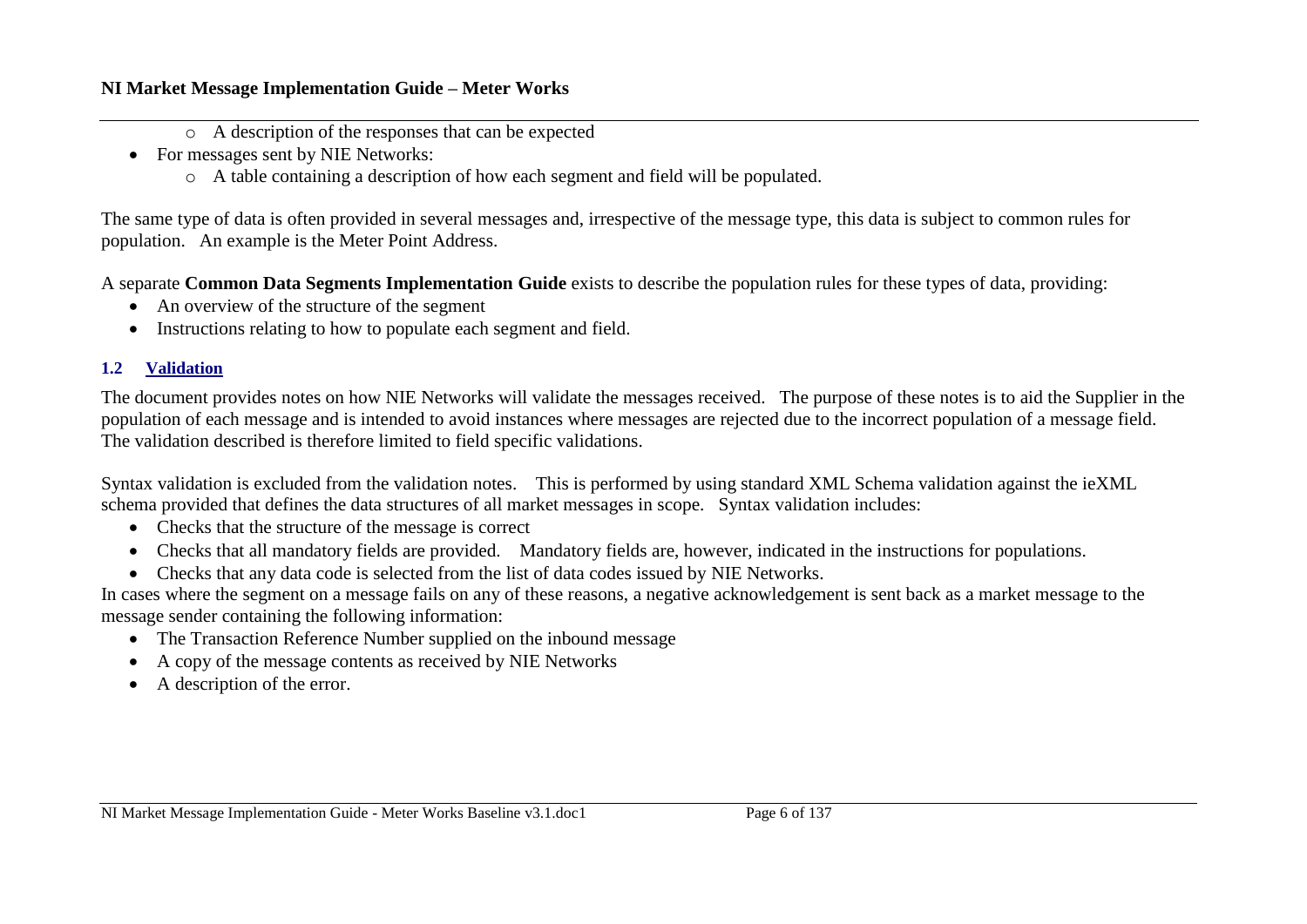### <span id="page-6-0"></span>**1.3 Message Version**

This Message Guide refers to and is consistent with the Market Messages and Data Codes.

### <span id="page-6-1"></span>**1.4 Notes**

A segment, denoted SEG, is a group of one or more data fields

A field, denoted FLD, is a single data field

The repeat (rpt) column is used as follows:

- $\bullet$  1 indicates that the field or segment occurs once if mandatory; may occur once or not at all if optional; or occurs once if the conditions described under 'description' apply
- 1:N indicates that the field or segment occurs once or many times if mandatory; may occur any number of times or not at all if optional; or occurs once or many times if the conditions described under 'description' apply

Where a field is mandatory within a segment that is not mandatory, this indicates that the field must be populated when the segment is used, but is not required when the segment is not used.

### <span id="page-6-2"></span>**1.5 Implementation of Market Change Requests**

MCR 1028 Multiple CSSN Codes MCR 1032 Introduce Prepayment Type MCR 1042 Removal of Non Site Vist Keypad Meter Configuration Changes MCR 1051 Re-Energisation after Rewiring MCR 1053 Fieldwork Cancellation / Rescheduling during Change of Supplier MCR 1054 Removal of Supplier Certification Validation MCR 1070 New Codes for Rejecting Special Read Requests MCR 1077 Sundry Changes including Appointment Rejection Reason Description, New Reject Reasons MCR 1079 Harmonisation Baseline Core Elements - Data Codes MCR 1082 New Chargeable Service Capacity Five Year Agreement End Date CRID 143 De-Energisation when a Change of Supplier is pending CRID 145 Removal of implied Change of Usage from a Meter Works Request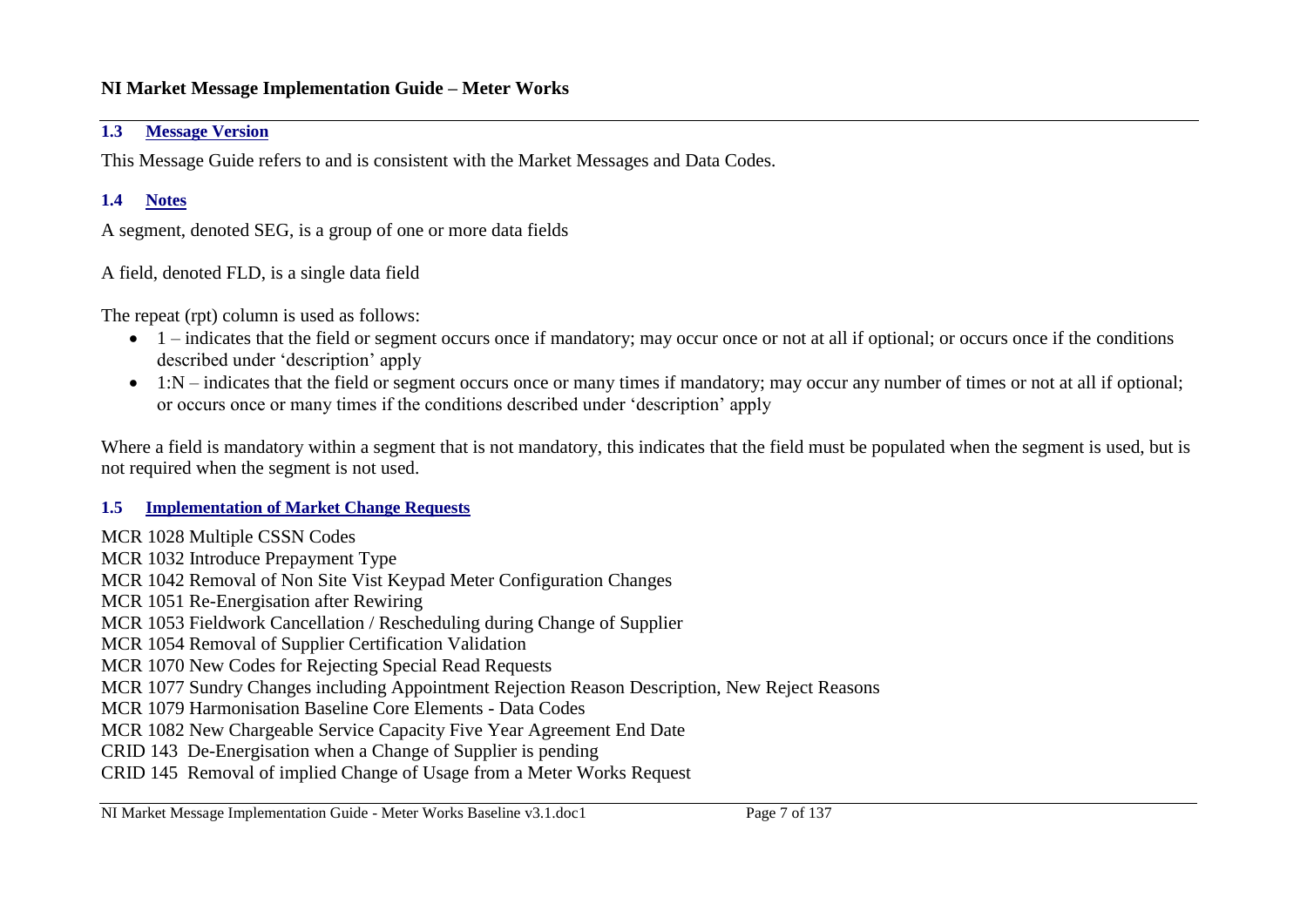CRID 148 Meter Works cannot be an implied energisation

CRID 151 Removal of need for message 030 when meter works required as a result of a change to Meter Point characteristics

CRID 152 Read Type EF

CRID 154 Removal of need for messages 106D and 106E when meters are removed, exchanged or installed.

DR 1110/CRID163 – Updates to ES NI Market Message Implementation Guides and Retail Market Procedures

MCR 1108 – Update description and usage of Delay Reason Code DE01 on 130D in NI

DR1116/CRID 166 – Updates to Enduring Solution NI Market Documentation

DR1118\_CRID167 – Updates to Enduring Solution NI Market Documentation

DR1132 CRID177 Updates to NI Baseline Retail Market Documentation

DR1123\_CRID170 – TCC field Validation on 017 re-energisation

DR1204 – Bluetooth Keypad Freedom Unit - System Changes

### <span id="page-7-0"></span>**1.6 Outstanding Issues**

None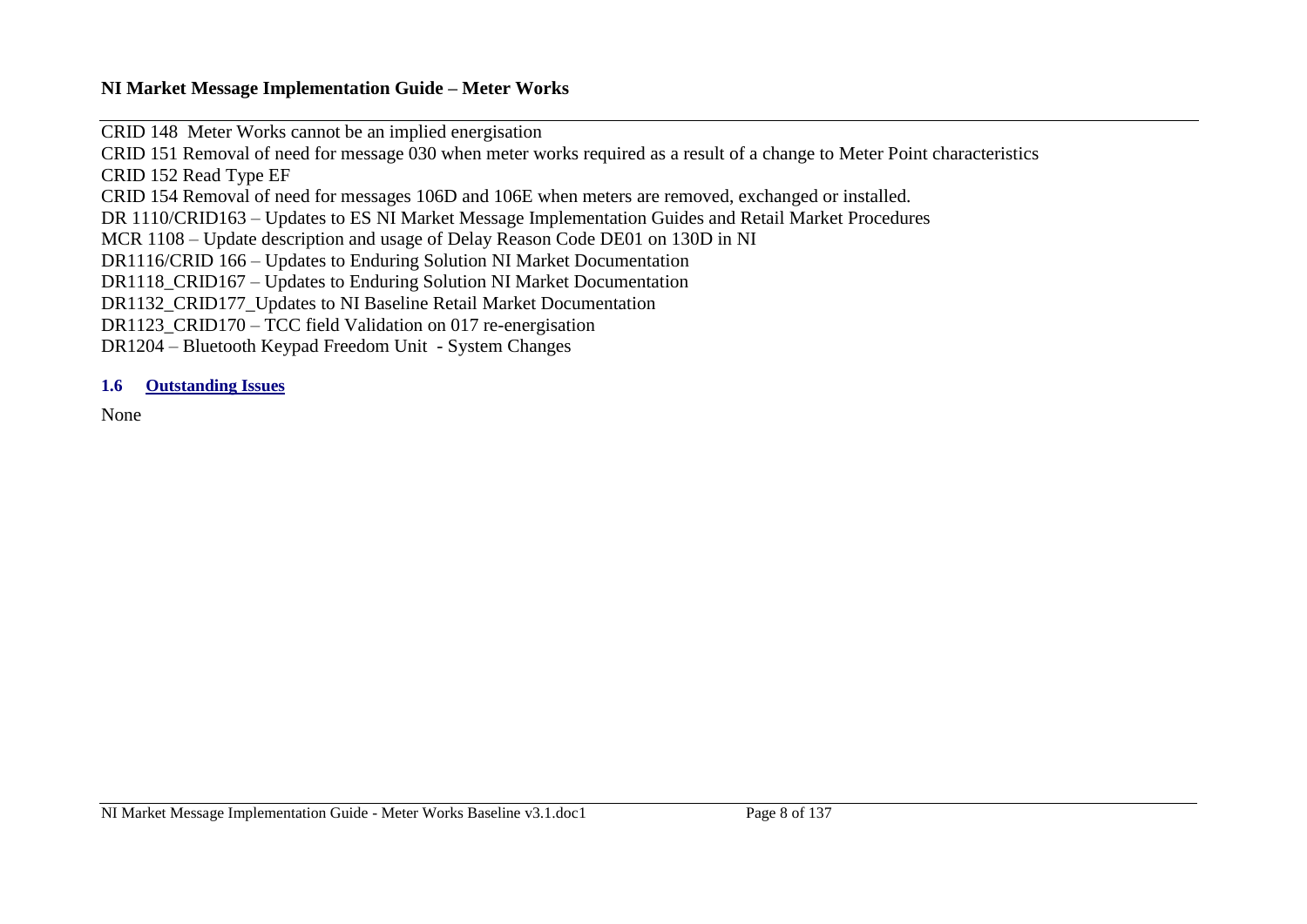#### <span id="page-8-0"></span>**2 METER WORKS MESSAGE GROUP**

#### <span id="page-8-1"></span>**2.1 Scope and Business Context**

The grouping of messages in this guide relate to the communication of requests for and changes to Metering and Metering related details at Meter Points between Registered Suppliers and NIE Networks. These can be subdivided into the following main types of change:

- Requests for and updates too Meter Point Status for Non-Interval and Interval metering
	- o Messages 017, 306, 306W, 307, 307W, 106D, 106E.
- Requests for Meter Works at a meter location
	- o Message 030
- Notification of delays and rejections to Meter Works, Energisation and De-energisation requests and appointment time slot rejections
	- o Messages 117D, 117R, 130D, 130R and 137R.
- Notifications and withdrawals of Non-Interval Meter Technical details (Including readings)
	- o Messages 332 and 332W
- Notification of Profile Meter Technical Details (Interval Metering)
	- o Message 331
- Notification of proposed and actual changes to Meter Point Characteristics
	- o Messages 301 and 301N.
- Notification of Meter problems, damage and tampering and resolution of the same
	- o Messages 260, 261 and 311
- Notification of Works Status
	- o Message 131.

NI Market Message Implementation Guide - Meter Works Baseline v3.1.doc1 Page 9 of 137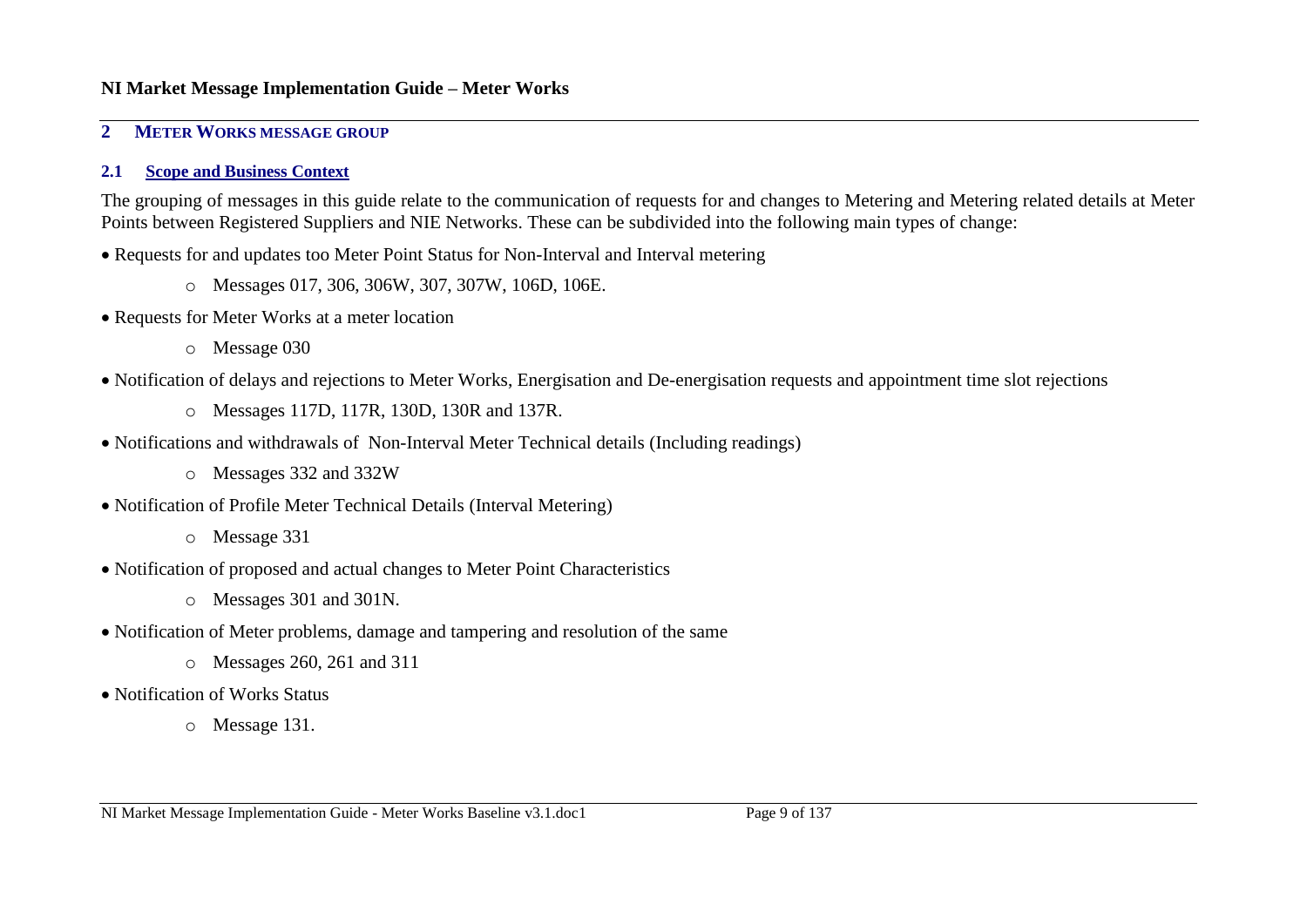### <span id="page-9-0"></span>**2.2 Message Usage Summary**

The following table provides a trigger list for each message described in this document, detailing when it is to be used.

| <b>Message</b>   | <b>Title</b>                       | <b>Sender</b>       | <b>Recipient</b>    | <b>Trigger</b>                                                   | Predecessor |
|------------------|------------------------------------|---------------------|---------------------|------------------------------------------------------------------|-------------|
| 017              | Meter Point Status Change          | Supplier            | <b>NIE Networks</b> | Supplier wishes to request an Energisation or De-energisation    | none        |
|                  | Request                            |                     |                     | at a Meter Point to which they are registered as Supplier.       |             |
|                  |                                    |                     |                     | (Supplier can also request a COLE on this message)               |             |
| 030              | Meter Works Request                | Supplier            | <b>NIE Networks</b> | Supplier wishes to request Meter Works at a Meter Point to       | none        |
|                  |                                    |                     |                     | which they are registered as Supplier                            |             |
| 106D             | Meter Point Status Change          | <b>NIE Networks</b> | Supplier            | NIE Networks confirms a change in energisation status from       | 017 or none |
|                  | Confirmation $-$ De-               |                     |                     | Energised to De-energised for an Interval Meter Point. This      |             |
|                  | energisation                       |                     |                     | can be the result of a Supplier request or onsite safety work by |             |
|                  |                                    |                     |                     | NIE Networks.                                                    |             |
| 106E             | Meter Point Status Change          | <b>NIE Networks</b> | Supplier            | NIE Networks confirms a change in energisation status from       | 017 or none |
|                  | Confirmation – Energisation        |                     |                     | De-energised to Energised for an Interval Meter Point. This      |             |
|                  |                                    |                     |                     | can be the result of a Supplier request or onsite safety work by |             |
|                  |                                    |                     |                     | NIE Networks.                                                    |             |
| 117D             | Change in Energisation             | <b>NIE Networks</b> | Supplier            | NIE Networks wishes to delay the change in energisation          | 017         |
|                  | <b>Status Delay</b>                |                     |                     | status requested by Supplier for a specific reason.              |             |
| 117R             | Meter Point Status Request         | <b>NIE Networks</b> | Supplier            | NIE Networks wishes to reject the change in energisation         | 017         |
|                  | Rejection                          |                     |                     | status requested by Supplier for a specific reason.              |             |
| 130 <sub>D</sub> | Meter Works Request                | <b>NIE Networks</b> | Supplier            | NIE Networks wishes to delay the request for Meter Works by      | 030         |
|                  | Delayed                            |                     |                     | Supplier for a specific reason.                                  |             |
| 130R             | Meter Works Request                | <b>NIE Networks</b> | Supplier            | NIE Networks wishes to reject the request for Meter Works by     | 030         |
|                  | Rejection                          |                     |                     | Supplier for a specific reason.                                  |             |
| 131              | <b>Fieldwork Status</b>            | <b>NIE Networks</b> | Supplier            | NIE Networks notifies Supplier of status change on certain job   | 017, 030,   |
|                  |                                    |                     |                     | types.                                                           | 252, 260 or |
|                  |                                    |                     |                     |                                                                  | none.       |
| 137R             | <b>Appointment Rejection</b>       | <b>NIE Networks</b> | Supplier            | NIE Networks automatically cancels the appointment booked        | none        |
|                  |                                    |                     |                     | (via the appointments website) by the Supplier because a         |             |
|                  |                                    |                     |                     | subsequent 017, 030 or 252 containing the allocated              |             |
|                  |                                    |                     |                     | appointment ID has not been received within the specified        |             |
|                  |                                    |                     |                     | timeframe.                                                       |             |
| 252              | <b>Request for Special Reading</b> | Supplier            | <b>NIE Networks</b> | Supplier requests a special reading to dispute a previous        | None        |
|                  |                                    |                     |                     | reading or for other purposes                                    |             |
| 260              | Observation of Problem,            | Supplier            | <b>NIE Networks</b> | Supplier or their appointed Agent observes a problem, damage     | None        |

NI Market Message Implementation Guide - Meter Works Baseline v3.1.doc1 Page 10 of 137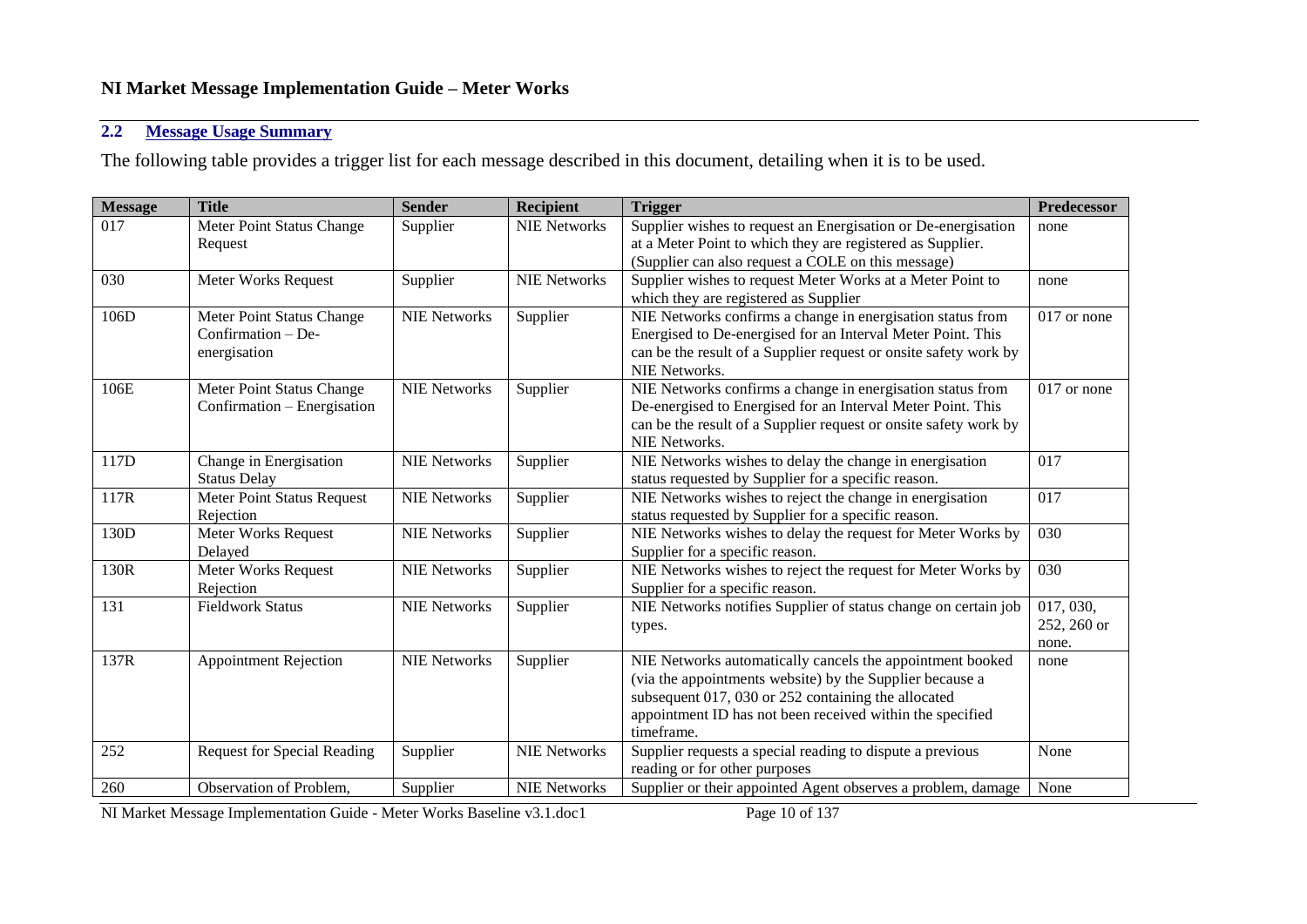| <b>Message</b> | <b>Title</b>                                                                        | <b>Sender</b>       | <b>Recipient</b> | <b>Trigger</b>                                                                                                                                                                                                                                           | <b>Predecessor</b> |
|----------------|-------------------------------------------------------------------------------------|---------------------|------------------|----------------------------------------------------------------------------------------------------------------------------------------------------------------------------------------------------------------------------------------------------------|--------------------|
|                | Damage or Tampering                                                                 |                     |                  | or tampering at a meter point to which they are the Supplier<br>and notifies NIE Networks                                                                                                                                                                |                    |
| 261            | Resolution of Problem,<br>Damage or Tampering                                       | <b>NIE Networks</b> | Supplier         | NIE Networks have rectified problems, damage or tampering<br>notified to them by the Registered Supplier on a 260 or<br>notified to Supplier previously on a 311.                                                                                        | 260 or 311         |
| 301            | Meter Point Characteristics                                                         | <b>NIE Networks</b> | Supplier         | NIE Networks make changes to the connection characteristics<br>at a Meter Point as a result of a new connection agreement or<br>NIE Networks initiated changes to connection characteristics.                                                            | None               |
| 301N           | Proposed Meter Point<br>Characteristics                                             | <b>NIE Networks</b> | Supplier         | NIE Networks notifies Supplier of proposed changes to the<br>connection characteristics at a Meter Point as a result of a<br>quotation for an increased / decreased connection.                                                                          | None               |
| 306            | Meter Point Status Change<br>Confirmation - De-<br>energisation                     | <b>NIE Networks</b> | Supplier         | NIE Networks confirms a change in energisation status from<br>Energised to De-energised for a metered Non-Interval Meter<br>Point. This can be the result of a Supplier request or<br>occasionally as a result of onsite safety work by NIE<br>Networks. | 017 or none        |
| 306W           | Meter Point Status Change<br>Confirmation - De-<br>energisation - Withdrawn<br>Read | <b>NIE Networks</b> | Supplier         | NIE Networks withdraws Non-Interval reads provided<br>previously on a 306.                                                                                                                                                                               | 306                |
| 307            | Meter Point Status Change<br>Confirmation – Energisation                            | <b>NIE Networks</b> | Supplier         | NIE Networks confirms a change in energisation status from<br>De-energised to Energised for a metered Non-Interval Meter<br>Point. This can be the result of a Supplier request or<br>occasionally as a result of onsite safety work by NIE<br>Networks. | 017 or none        |
| 307W           | Meter Point Status Change<br>Confirmation - Energisation-<br>Withdrawn Read         | <b>NIE Networks</b> | Supplier         | NIE Networks withdraws Non-Interval reads provided<br>previously on a 307.                                                                                                                                                                               | 307                |
| 311            | <b>Meter Problems</b>                                                               | <b>NIE Networks</b> | Supplier         | NIE Networks finds problems at a meter point and notifies the<br>Supplier registered to the meter point of those problems.                                                                                                                               | None               |
| 331            | Profile Meter Technical<br>Details                                                  | <b>NIE Networks</b> | Supplier         | Completion of meter works at a Meter Point involving Interval<br>Metering (Removals, installs or exchanges).                                                                                                                                             | 030 or none        |
| 332            | Non-Interval Meter Technical<br>Details                                             | <b>NIE Networks</b> | Supplier         | NIE Networks provides confirmation of metered Non-Interval<br>meter changes (Including Final and start reads if appropriate)<br>to the Supplier registered to the Meter Point.                                                                           | 030 or none        |

NI Market Message Implementation Guide - Meter Works Baseline v3.1.doc1 Page 11 of 137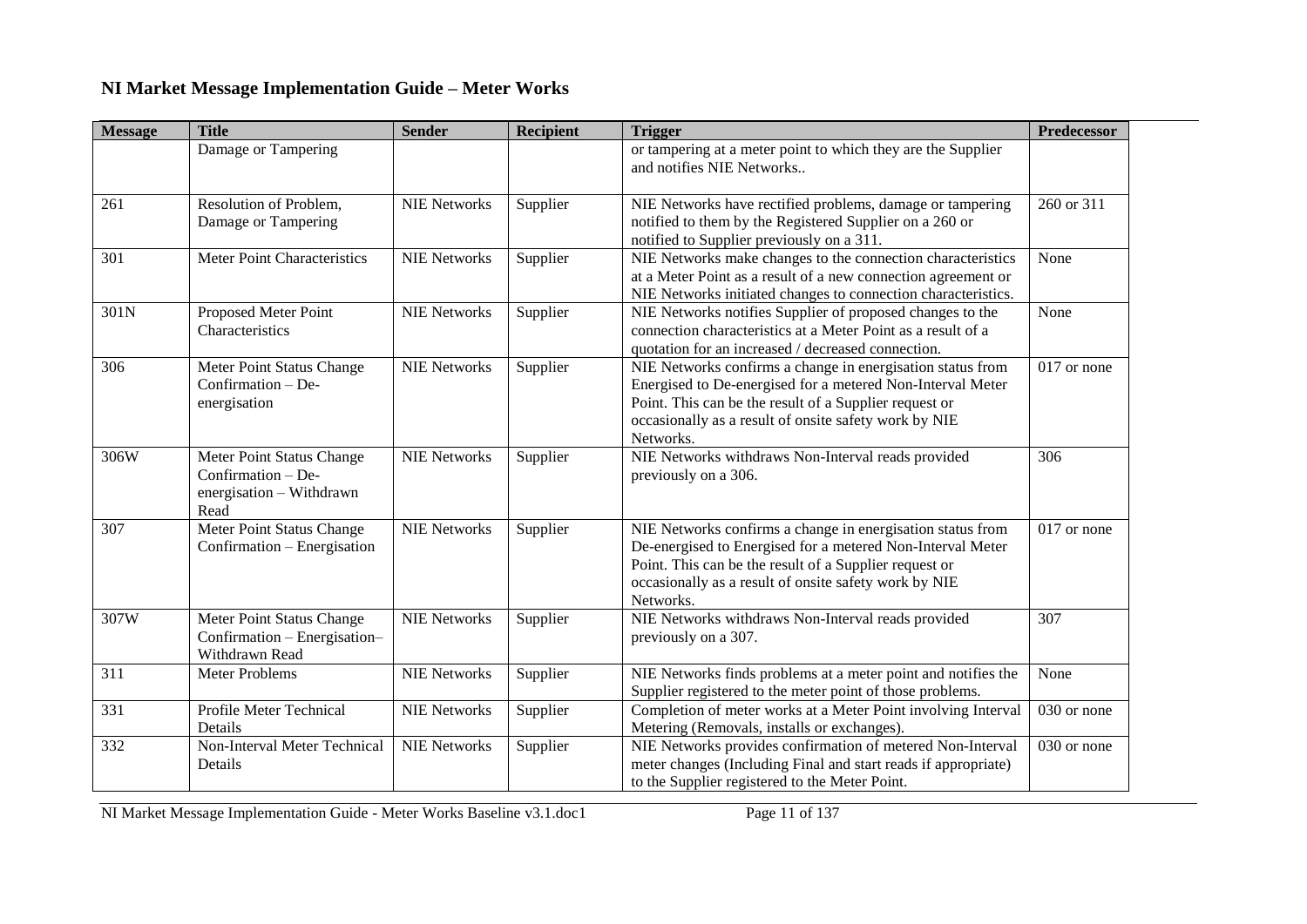| <b>Message</b> | <b>Title</b>                                | <b>Sender</b>       | <b>Recipient</b> | <b>Trigger</b>                                           | <b>Predecessor</b> |
|----------------|---------------------------------------------|---------------------|------------------|----------------------------------------------------------|--------------------|
| 332W           | Non-Interval Meter Technical   NIE Networks |                     | Supplier         | NIE Networks withdraws readings provided previously on a | 332                |
|                | Details – Withdrawn Read                    |                     |                  | 332 message.                                             |                    |
| 352R           | <b>Special Reading Request</b>              | <b>NIE Networks</b> | Supplier         | NIE Networks rejects a request for special reading.      | 252                |
|                | Rejection                                   |                     |                  |                                                          |                    |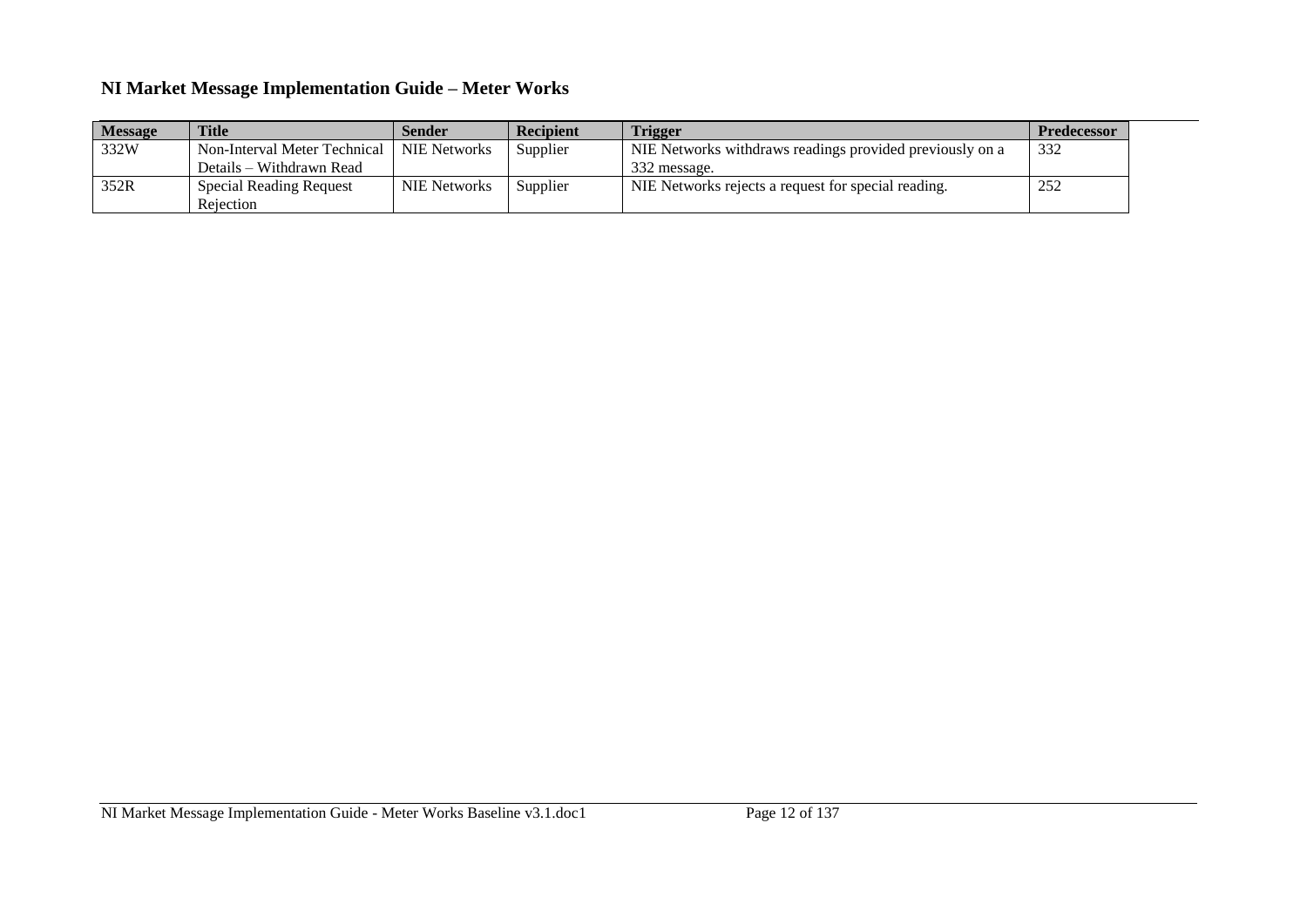#### <span id="page-12-0"></span>**3 MESSAGE DIRECTORY – SUPPLIER TO NIE NETWORKS**

<span id="page-12-1"></span>**3.1 017 Meter Point Status Change Request**

#### **3.1.1 Purpose / Description of message**

The 017 message is sent by a Supplier to NIE Networks to request a change of energisation status at a Meter Point to which they are the Registered Supplier.

The following changes can be requested on this message:

- Requests to energise a Meter point
- Requests to de-energise a Meter point
- Requests to carry out a Change of Tenancy / Legal Entity and energise the metering at a Meter Point.

Message 017 is used in the following Market Processes:

| <b>Process Number and Title</b> | <b>Use of Message</b>                                                                   |
|---------------------------------|-----------------------------------------------------------------------------------------|
| MP NI 9 De-Energisation         | De-energisation - to request a change of energisation status at a meter point to $D'$ . |
| MP NI 10 De-Energisation        | ' Re-energisation - to request a change of energisation status at a meter point to 'E'. |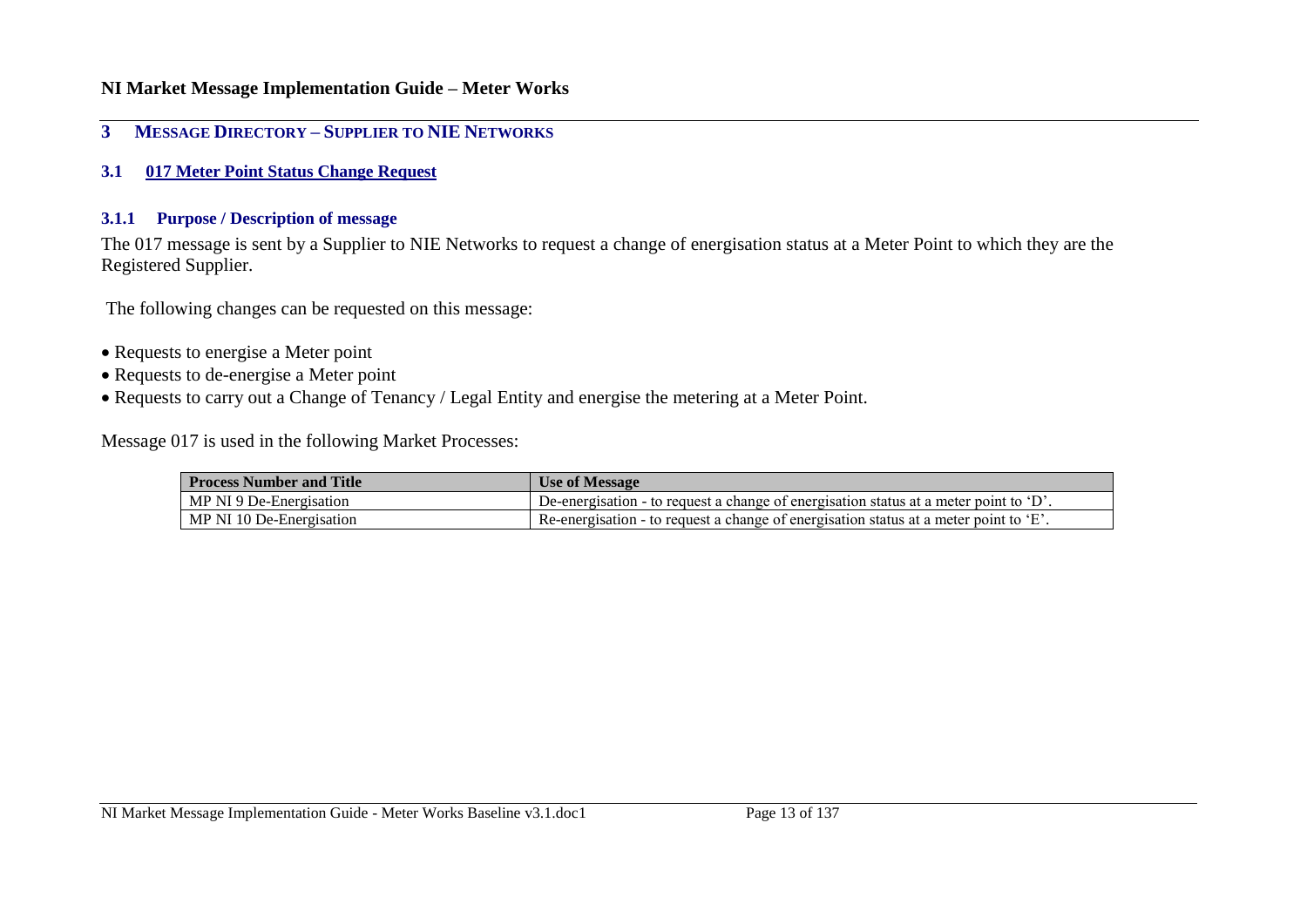#### **3.1.2 Data hierarchy diagram**

017 Message

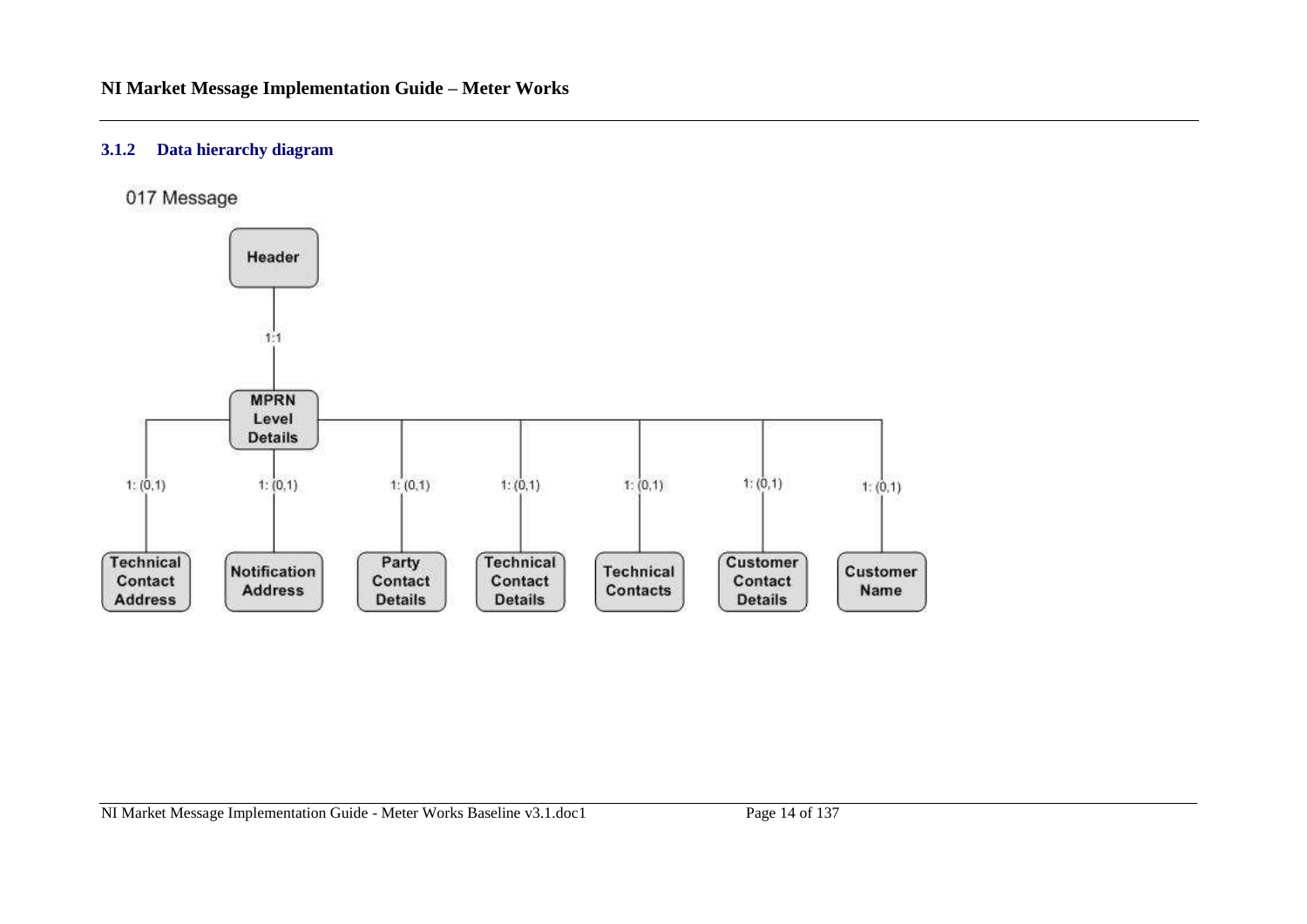#### **3.1.3 Message Structure**

|                |                           | Segment and Field Level Identifier - 017 Message | <b>Rpt</b> | <b>Optionality</b> | <b>Description / Purpose and composition instructions</b>                                                                                                                                                                                   |  |
|----------------|---------------------------|--------------------------------------------------|------------|--------------------|---------------------------------------------------------------------------------------------------------------------------------------------------------------------------------------------------------------------------------------------|--|
|                | Message Header            |                                                  |            | Mandatory          | Refer to Common Data Segments document for detailed notes on structure<br>and population.                                                                                                                                                   |  |
|                | <b>MPRN Level Details</b> |                                                  |            | Mandatory          |                                                                                                                                                                                                                                             |  |
| $\overline{2}$ | <b>FLD</b>                | <b>MPRN</b>                                      |            | Mandatory          | The unique identifying reference number for the Meter Point.                                                                                                                                                                                |  |
| $\overline{2}$ | <b>SEG</b>                | <b>Customer Name</b>                             |            | See Description    | The customer with whom the Supplier has concluded an agreement to supply<br>electricity. This segment must be provided for a re-energisation where<br>Change of Tenant / Legal Entity is set to 'true'.                                     |  |
|                |                           |                                                  |            |                    | Refer to Common Data Segments document for detailed notes on structure<br>and population.                                                                                                                                                   |  |
| $\overline{2}$ | <b>SEG</b>                | <b>Customer Contact Details</b>                  |            | See Description    | A set of details enabling the customer to be contacted for this fieldwork only.                                                                                                                                                             |  |
|                |                           |                                                  |            |                    | This segment must be provided if Change of Tenant / Legal Entity is set to<br>'true'. It is otherwise optional and if omitted NIE Networks will use the<br>Technical Contact or Customer Contact details currently held by NIE<br>Networks. |  |
|                |                           |                                                  |            |                    | If Change of Tenant / Legal Entity is set to 'true' then this will be stored as<br>the Customer Contact for the Meter Point. Otherwise the data will be used<br>for this item of work only.                                                 |  |
|                |                           |                                                  |            |                    | Refer to Common Data Segments document for detailed notes on structure<br>and population.                                                                                                                                                   |  |
| $\overline{c}$ | <b>SEG</b>                | <b>Notification Address</b>                      |            | See Description    | An address that NIE Networks can use to correspond with the customer for<br>this fieldwork only.                                                                                                                                            |  |
|                |                           |                                                  |            |                    | This segment may be optionally provided only if Change of Tenant / Legal<br>Entity is set to 'true'.                                                                                                                                        |  |
|                |                           |                                                  |            |                    | If Change of Tenant / Legal Entity is set to 'true' then this will be stored as<br>the Notification Address of the Meter Point.                                                                                                             |  |
|                |                           |                                                  |            |                    | Refer to <i>Common Data Segments</i> document for detailed notes on structure<br>and population.                                                                                                                                            |  |

NI Market Message Implementation Guide - Meter Works Baseline v3.1.doc1 Page 15 of 137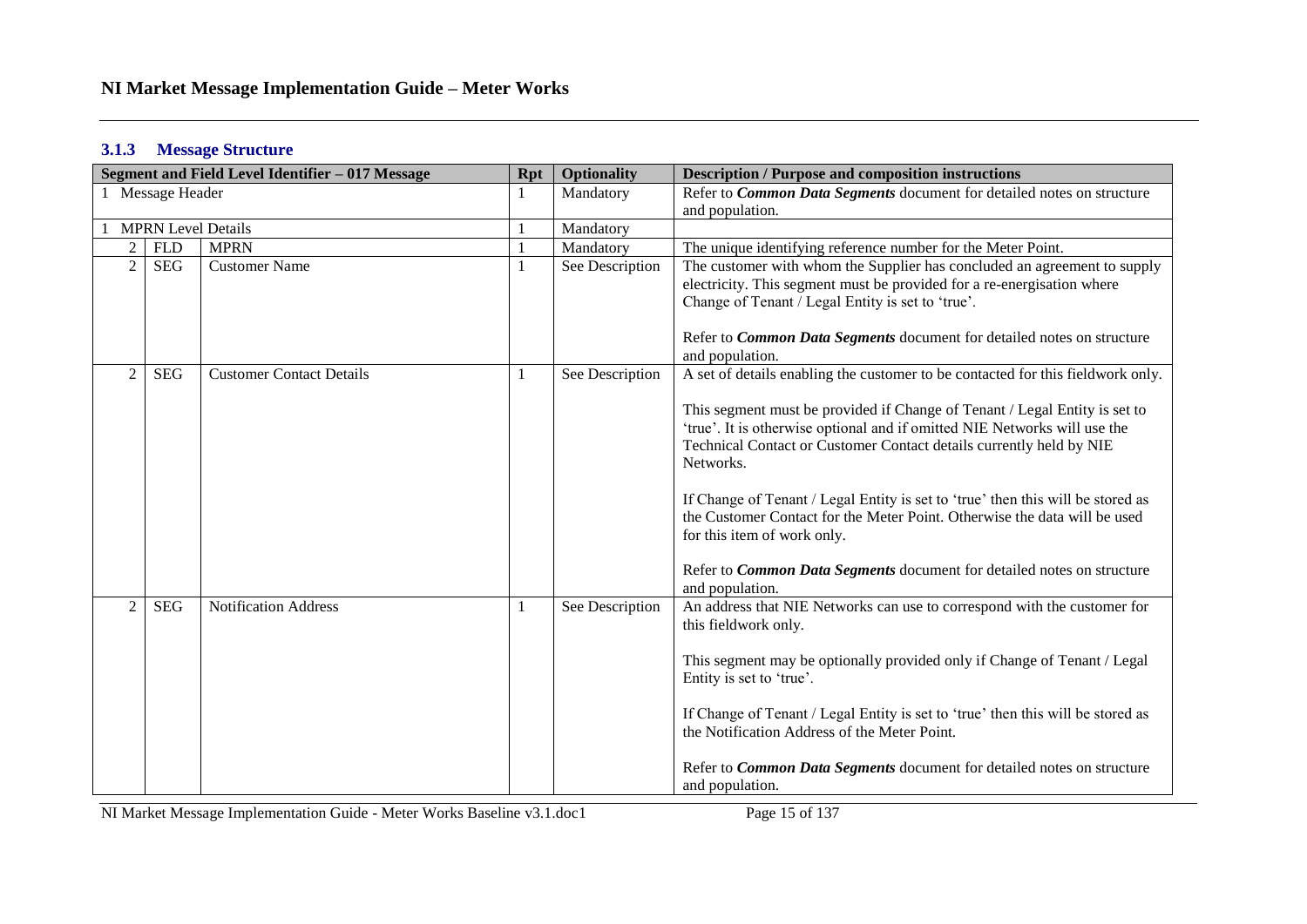|                |            | Segment and Field Level Identifier - 017 Message | <b>Rpt</b> | <b>Optionality</b> | <b>Description / Purpose and composition instructions</b>                                                                                                                                                                                                                                                                                                                                                                                                                                                   |
|----------------|------------|--------------------------------------------------|------------|--------------------|-------------------------------------------------------------------------------------------------------------------------------------------------------------------------------------------------------------------------------------------------------------------------------------------------------------------------------------------------------------------------------------------------------------------------------------------------------------------------------------------------------------|
|                | <b>FLD</b> | <b>Meter Point Status</b>                        |            | Mandatory          | Meter Point Status on a 017 message is a code to identify the requested<br>connection status of a meter point. This must be set to code values of either<br>$E$ – Energised or $D$ – De-energised. Meter Point Status should be in<br>alignment with Meter Point Status Reason and not the existing status at the<br>Meter Point.                                                                                                                                                                           |
| $\overline{2}$ | <b>FLD</b> | Meter Point Status Reason                        | 1          | Mandatory          | Meter Point Status Reason is a code to indicate why the status of a Meter<br>Point is being requested to be changed. The allowed code values for this<br>message are as follows:<br>Code<br>Description<br><b>E01</b><br>Re-energise (Not NPA related)<br>E02<br>Re-energise (NPA related)<br>E04<br>Re-energise (Rewire)<br><b>D01</b><br>De-energise (Not NPA related)<br>D <sub>02</sub><br>De-energise (NPA related)                                                                                    |
| $\overline{2}$ | <b>FLD</b> | Supplier ID                                      |            | Mandatory          | Supplier ID is the identification code of a Supplier. This must be the Supplier<br>to whom the Meter Point is registered.                                                                                                                                                                                                                                                                                                                                                                                   |
| $\overline{2}$ | <b>FLD</b> | Supply Agreement (Flag)                          | 1          | See Description    | A Boolean message flag that indicates the existence of an agreement to<br>supply electricity to the customer identified in the message at the Meter Point<br>being registered. It must be set as follows:<br>1 i.e. a logical value of True, where the Supplier has concluded an<br>agreement to supply electricity to the customer at the Meter Point<br>0 i.e. a logical value of False, where the Supplier has not concluded<br>an agreement to supply electricity to the customer at the Meter<br>Point |
| $\mathcal{D}$  | <b>SEG</b> | <b>Party Contact Details</b>                     |            | See Description    | Details enabling the Supplier to be contacted in the event of a query with the<br>Meter Point Status Change Request.<br>Refer to Common Data Segments document for detailed notes on structure<br>and population.                                                                                                                                                                                                                                                                                           |
| $\overline{2}$ | <b>FLD</b> | Change of Tenant / Legal Entity                  |            | Mandatory          | A Boolean flag that indicates that the identity of the customer has changed.<br>It must be set as follows:<br>1 i.e. a logical value of True, if the customer is different to that<br>$\bullet$<br>with whom the current Supplier has an agreement<br>0 i.e. a logical value of False, if the customer is the same as that<br>with whom the current Supplier has an agreement.                                                                                                                              |

NI Market Message Implementation Guide - Meter Works Baseline v3.1.doc1 Page 16 of 137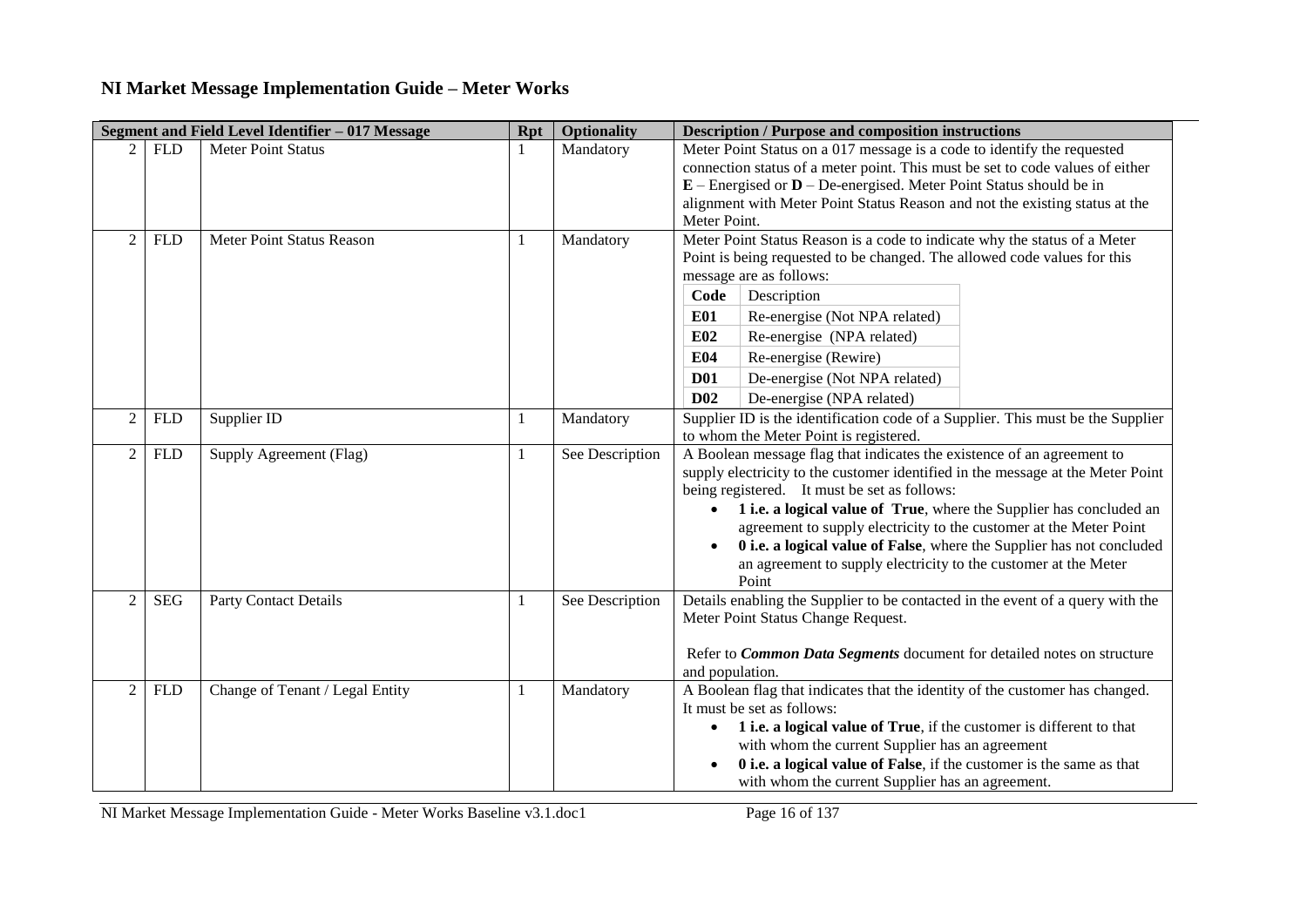|                |            | Segment and Field Level Identifier - 017 Message | <b>Rpt</b> | <b>Optionality</b> | <b>Description / Purpose and composition instructions</b> |                                                                                                                                                          |
|----------------|------------|--------------------------------------------------|------------|--------------------|-----------------------------------------------------------|----------------------------------------------------------------------------------------------------------------------------------------------------------|
|                | <b>FLD</b> | <b>Request Status</b>                            |            | Mandatory          |                                                           | This item defines the status of the request being made in the message.                                                                                   |
|                |            |                                                  |            |                    | This must be set to either                                |                                                                                                                                                          |
|                |            |                                                  |            |                    | $\bullet$ I – initiate, or                                |                                                                                                                                                          |
|                |            |                                                  |            |                    | • W- withdrawn.                                           |                                                                                                                                                          |
|                |            |                                                  |            |                    |                                                           | Request status should only be set to $W$ where a previous 017 has been sent                                                                              |
|                |            |                                                  |            |                    |                                                           | and the Supplier wishes to cancel that instruction. 017 withdrawn messages                                                                               |
|                |            |                                                  |            |                    |                                                           | should mirror the data sent on the initiating 017 in all other respects                                                                                  |
|                |            |                                                  |            |                    |                                                           | including the Market Participant Business Reference Number.                                                                                              |
| $\overline{2}$ | <b>FLD</b> | <b>Appointment Date</b>                          |            | Optional           |                                                           | An appointment cannot be booked by the Supplier via the appointments                                                                                     |
|                |            |                                                  |            |                    |                                                           | website for non-SOSA fieldwork (Sites that have a MIC of $\geq$ 70 KVA are<br>classified as Non-SOSA, this includes all sites with Interval metering) or |
|                |            |                                                  |            |                    |                                                           | where the Meter Point Status Change Request is for one of the following:                                                                                 |
|                |            |                                                  |            |                    |                                                           |                                                                                                                                                          |
|                |            |                                                  |            |                    | E02                                                       | Re-energise (NPA related)                                                                                                                                |
|                |            |                                                  |            |                    | <b>D02</b>                                                | De-energise (NPA related)                                                                                                                                |
|                |            |                                                  |            |                    |                                                           |                                                                                                                                                          |
|                |            |                                                  |            |                    |                                                           | Where this is the case for E02 then NIE Networks will book an appointment                                                                                |
|                |            |                                                  |            |                    | directly with the customer.                               |                                                                                                                                                          |
|                |            |                                                  |            |                    |                                                           |                                                                                                                                                          |
|                |            |                                                  |            |                    |                                                           | Where the Supplier has booked an appointment for the fieldwork, and                                                                                      |
|                |            |                                                  |            |                    |                                                           | provides the Appointment ID in the 017 message, this field is not required.                                                                              |
|                |            |                                                  |            |                    |                                                           | Where the Supplier cannot book an appointment for the fieldwork, and no                                                                                  |
|                |            |                                                  |            |                    |                                                           | Appointment ID has been provided in the 017 message, this field should                                                                                   |
|                |            |                                                  |            |                    |                                                           | contain the date on which a Supplier requests an appointment to be made                                                                                  |
|                |            |                                                  |            |                    | with the customer by NIE Networks.                        |                                                                                                                                                          |
| $\overline{2}$ | <b>FLD</b> | <b>Appointment Time Slot</b>                     |            | Optional           | Not used in Northern Ireland.                             |                                                                                                                                                          |
| $\overline{2}$ | <b>FLD</b> | <b>Access Arrangements</b>                       |            | Mandatory          |                                                           | Access Arrangements are the arrangements provided by a customer specific                                                                                 |
|                |            |                                                  |            |                    |                                                           | to a particular request for work. Suppliers should provide as much detail as                                                                             |
|                |            |                                                  |            |                    |                                                           | possible here so as to improve the chances of gaining access to carry out the                                                                            |
|                |            |                                                  |            |                    | requested work.                                           |                                                                                                                                                          |
| $\overline{2}$ | <b>FLD</b> | <b>Access Instructions</b>                       | 1          | Optional           |                                                           | Access Instructions is text for standing instructions for NIE Networks access                                                                            |
|                |            |                                                  |            |                    |                                                           | to the metering. This field should only be provided by Suppliers where they                                                                              |
|                |            |                                                  |            |                    |                                                           | are creating new access instructions at a Change of Tenancy/Legal Entity.                                                                                |
| $\overline{c}$ | <b>FLD</b> | Economic Activity Indicator                      | 1          | Optional           |                                                           | A code indicating the type of activity undertaken by the customer in the                                                                                 |
|                |            |                                                  |            |                    | premises.                                                 |                                                                                                                                                          |

NI Market Message Implementation Guide - Meter Works Baseline v3.1.doc1 Page 17 of 137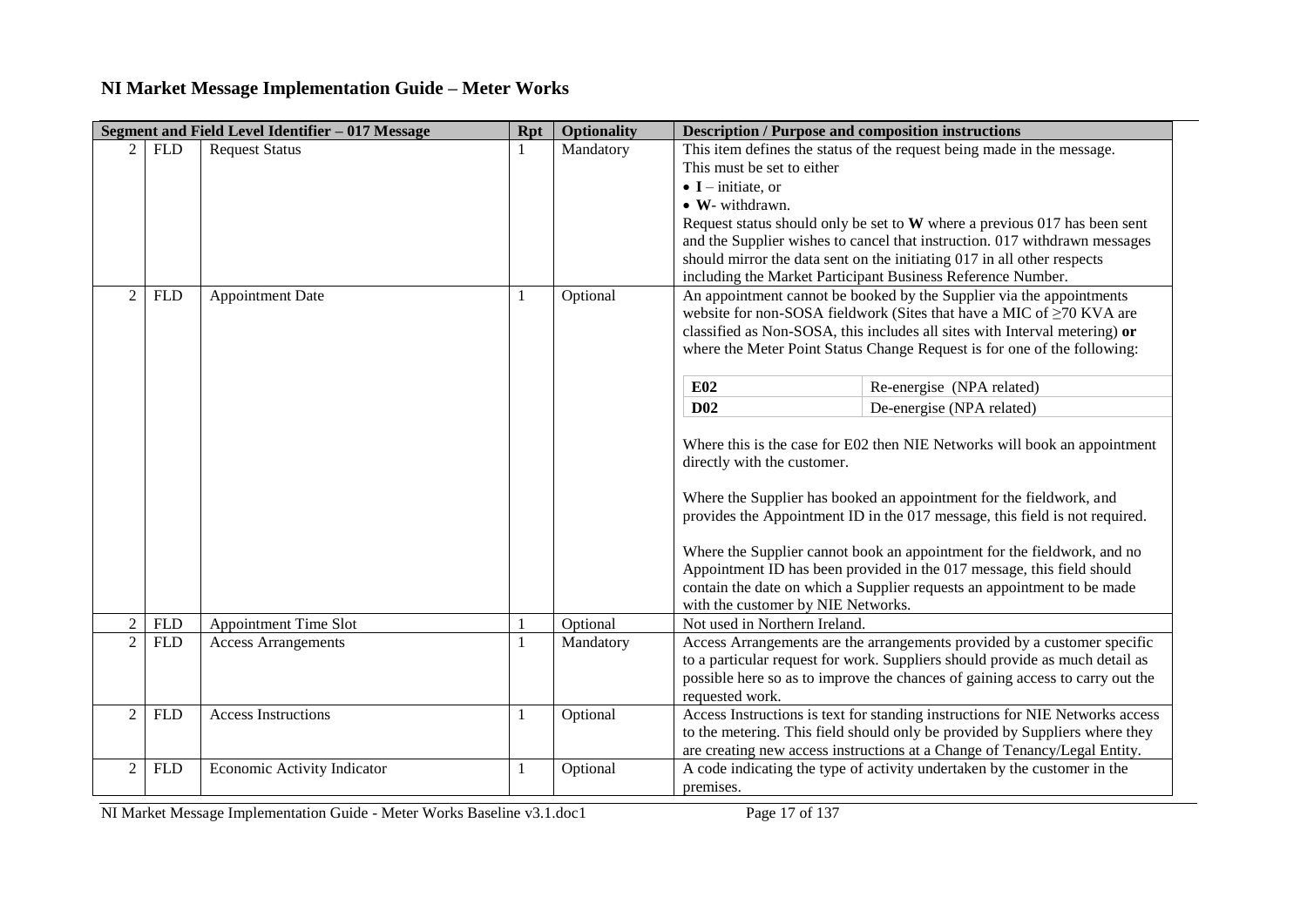|                |                |            | Segment and Field Level Identifier - 017 Message | <b>Rpt</b> | <b>Optionality</b> | <b>Description / Purpose and composition instructions</b>                                                                                                                                                                                                        |
|----------------|----------------|------------|--------------------------------------------------|------------|--------------------|------------------------------------------------------------------------------------------------------------------------------------------------------------------------------------------------------------------------------------------------------------------|
|                |                |            |                                                  |            |                    | The code is selected from the SIC codes provided by NIE Networks.<br>This item should only be provided by Suppliers where Change of Tenant /                                                                                                                     |
|                |                |            |                                                  |            |                    | Legal Entity is set to 'true'.                                                                                                                                                                                                                                   |
| $\mathcal{D}$  | <b>SEG</b>     |            | <b>Technical Contacts</b>                        |            | See Description    | A set of details enabling the technical representative for a customer to be<br>contacted for this fieldwork only.                                                                                                                                                |
|                |                |            |                                                  |            |                    | This segment may be optionally provided where Change of Tenant / Legal<br>Entity is set to 'true'.                                                                                                                                                               |
|                |                |            |                                                  |            |                    | If Change of Tenant / Legal Entity is set to 'True' then this will be stored as<br>the Technical Contact for the Meter Point.                                                                                                                                    |
|                | 3              | <b>FLD</b> | <b>Contact Name (Technical)</b>                  |            | See Description    | This is the name of a person available for contacting. This field must be<br>provided where Technical contact details are being provided at a Change of<br>Tenancy/Legal Entity.                                                                                 |
|                | 3              | <b>FLD</b> | Company Authorised Officer                       |            | Optional           | Not Used in NI.                                                                                                                                                                                                                                                  |
|                |                |            |                                                  |            |                    | This is a person authorised by a company to sign connection agreements.<br>This item must be sent if the message includes a Change of Tenancy/Legal<br>Entity and involves a company / organisation moving into the premises and it<br>is known by the Supplier. |
| $\overline{2}$ | <b>SEG</b>     |            | <b>Technical Contact Details</b>                 |            | See Description    | This segment refers to the technical contact phone numbers for a technical<br>representative. This segment must be populated where Suppliers are creating<br>new technical contact details for an MPRN at a Change of Tenancy/Legal<br>Entity.                   |
|                | 3              | <b>FLD</b> | Phone number 1                                   | 1          | See Description    | This is the principal phone number of a Technical contact and must be<br>populated if known by the Supplier.                                                                                                                                                     |
|                | 3              | <b>FLD</b> | Phone Ext1                                       | 1          | See Description    | This is the principal phone number overflow field for storing number<br>extensions where applicable.                                                                                                                                                             |
|                | 3              | <b>FLD</b> | Phone number 2                                   |            | Optional           | This field can be used for the secondary phone number where this is<br>required.                                                                                                                                                                                 |
|                | 3              | <b>FLD</b> | Phone Ext2                                       |            | Optional           | This is the secondary phone number overflow field for storing number<br>extensions where applicable.                                                                                                                                                             |
|                | $\mathfrak{Z}$ | <b>FLD</b> | Fax                                              |            | Optional           | This field is intended to store a Fax telephone number where applicable.                                                                                                                                                                                         |
|                | 3 <sup>1</sup> | <b>FLD</b> | Fax Ext                                          |            | Optional           | This field is intended to store a Fax extension telephone number where                                                                                                                                                                                           |

NI Market Message Implementation Guide - Meter Works Baseline v3.1.doc1 Page 18 of 137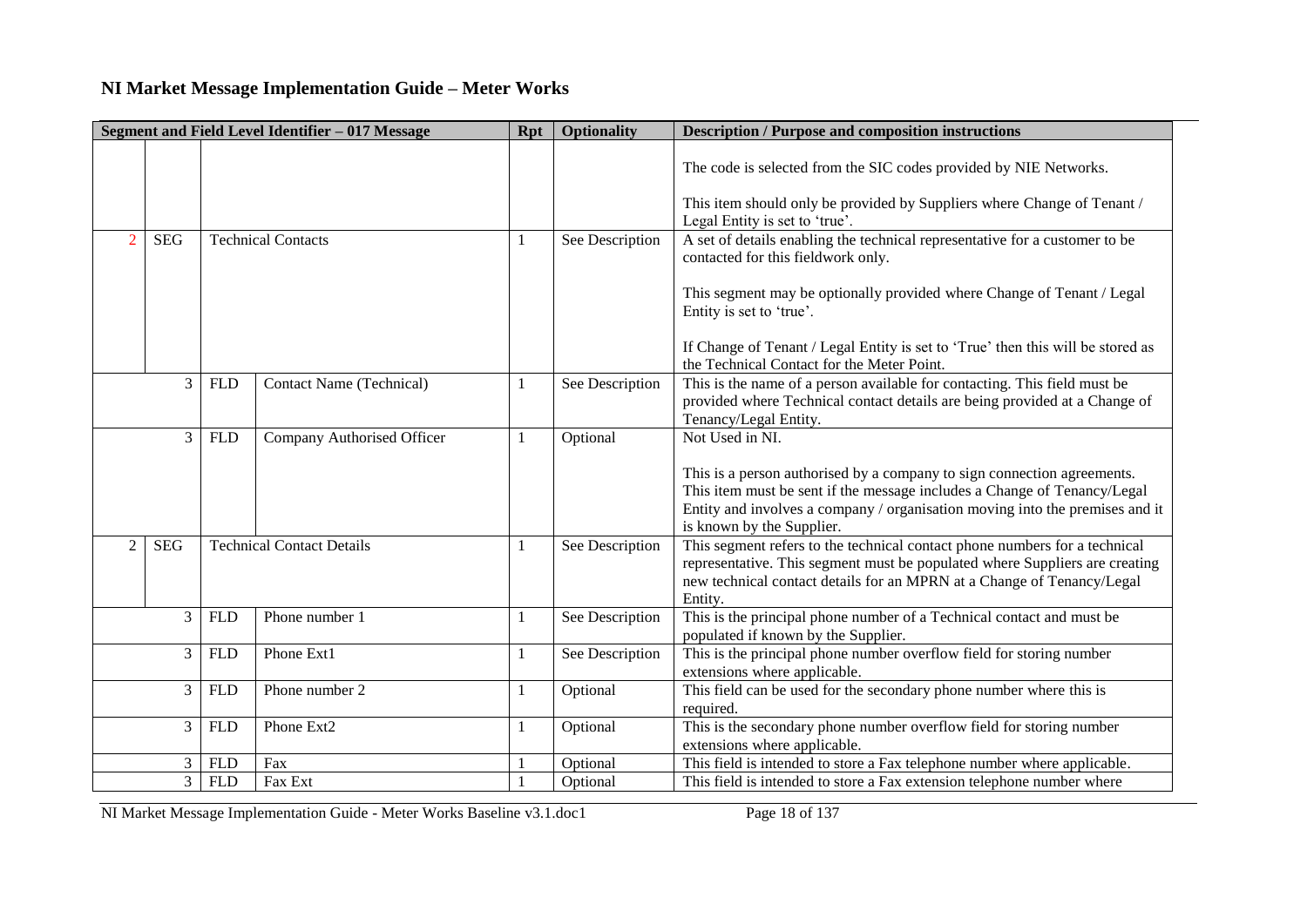| Segment and Field Level Identifier - 017 Message |            |            |                                         | <b>Rpt</b> | <b>Optionality</b> | <b>Description / Purpose and composition instructions</b>                                                                                                                                                                         |
|--------------------------------------------------|------------|------------|-----------------------------------------|------------|--------------------|-----------------------------------------------------------------------------------------------------------------------------------------------------------------------------------------------------------------------------------|
|                                                  |            |            |                                         |            |                    | applicable.                                                                                                                                                                                                                       |
|                                                  | 3          | <b>FLD</b> | Email                                   |            | Optional           | This field is intended to store electronic mail address details where                                                                                                                                                             |
|                                                  |            |            |                                         |            |                    | applicable                                                                                                                                                                                                                        |
| 2                                                | SEG        |            | <b>Street Type Address (Technical)</b>  |            | See Description    | Street type address provides details such as Street Name, House no etc. This<br>segment is mandatory where a street type address is being provided or<br>changed as part of Technical Contact details.                            |
|                                                  | 3          | <b>FLD</b> | C/O Name                                |            | Optional           | This is the name to which correspondence can be addressed where this is<br>different to the contact name.                                                                                                                         |
|                                                  | 3          | <b>FLD</b> | Unit No.                                |            | Optional           | This field can be used to populate information relating to the unit, flat or<br>apartment number that can be part of an address                                                                                                   |
|                                                  | 3          | <b>FLD</b> | Addr Line 1                             |            | Optional           | This field can be used as overflow for address details that apply before the<br>street part of an address.                                                                                                                        |
|                                                  | 3          | <b>FLD</b> | Addr Line 2                             |            | Optional           | This field can be used as overflow for address details that apply before the<br>street part of an address.                                                                                                                        |
|                                                  | 3          | <b>FLD</b> | House No.                               |            | Optional           | This can be used to populate the number of a premises given as part of an<br>address                                                                                                                                              |
| 3                                                |            | <b>FLD</b> | <b>Street</b>                           |            | Mandatory          | This field stores information relating to the street part of an address and must<br>be populated if the segment is provided.                                                                                                      |
| 3                                                |            | <b>FLD</b> | Addr Line 4                             |            | Optional           | This field can be used as overflow for address details that apply after the<br>street part of an address.                                                                                                                         |
|                                                  | 3          | <b>FLD</b> | Addr Line 5                             |            | Optional           | This field can be used as overflow for address details that apply after the<br>street part of an address.                                                                                                                         |
|                                                  | 3          | <b>FLD</b> | Post code                               |            | Optional           | This is the postal or Zip code given as part of address where appropriate                                                                                                                                                         |
| 3                                                |            | <b>FLD</b> | City                                    |            | Optional           | Used to populate the details of which City an address resides in where<br>appropriate                                                                                                                                             |
| 3                                                |            | <b>FLD</b> | County - Ireland                        | 1          | See Description    | A field denoting the county in Ireland in which an address resides. See the<br>list of data codes for permissible values here. If the Technical (Street Type)<br>Address is in Ireland this item must be populated.               |
|                                                  | 3          | <b>FLD</b> | County / State                          | 1          | Optional           | This denotes the county in which an address is situated. This is a free text 40<br>character field for use in non - Irish Addresses.                                                                                              |
|                                                  | 3          | <b>FLD</b> | Country                                 |            | See Description    | A field that makes up part of an address denoting in which country the<br>address resides. See the list of data codes for permissible values here. This<br>field must be populated where a Technical Contact Address is provided. |
| 2                                                | <b>FLD</b> |            | Medical Equipment Special Needs Details | 1          | See Description    | A code to indicate medical equipment existing at the Meter Point. This item<br>must be provided by Suppliers where they are notifying a Change of<br>Tenancy/Legal Entity and the customer moving in has Medical Equipment        |

NI Market Message Implementation Guide - Meter Works Baseline v3.1.doc1 Page 19 of 137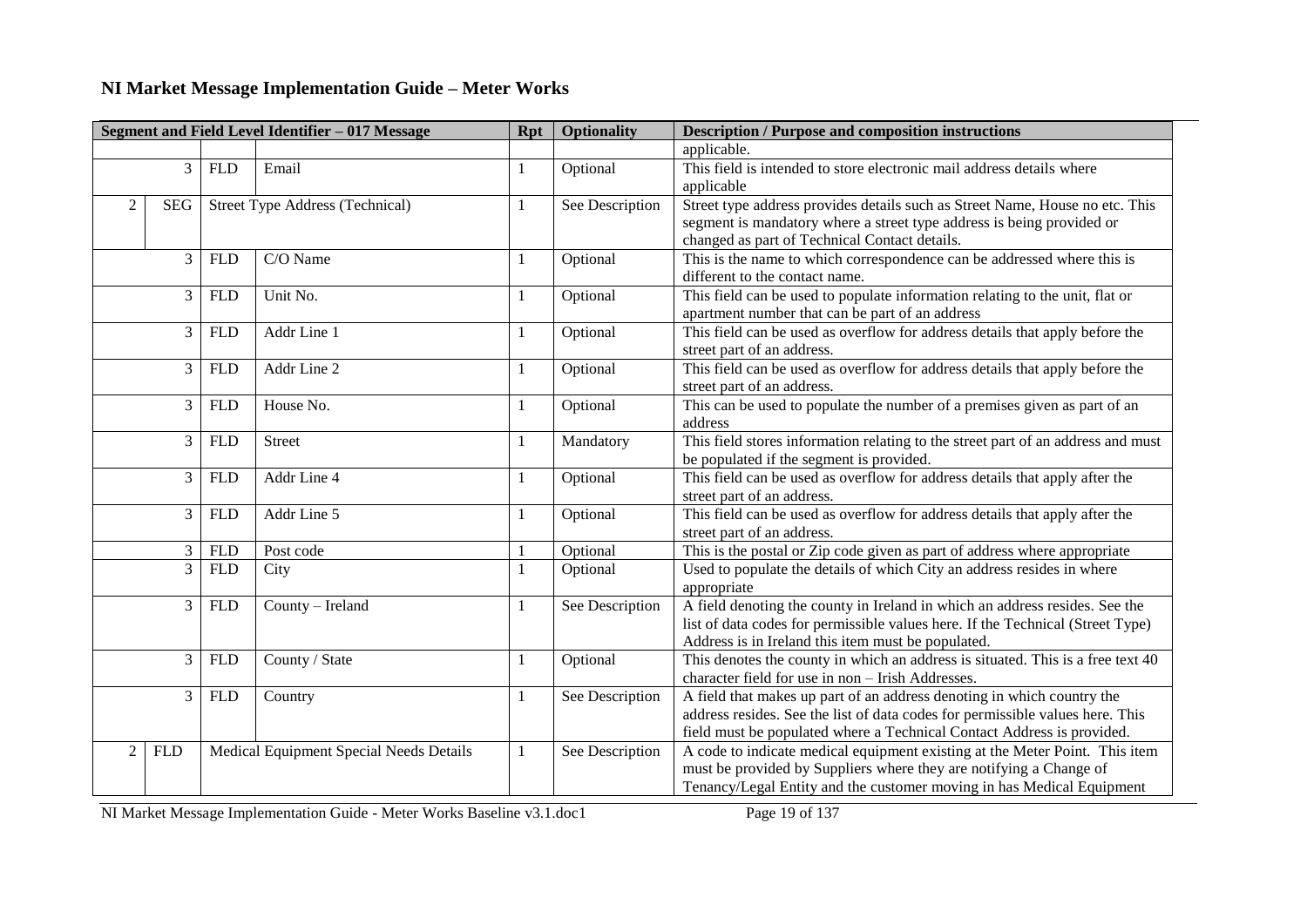|                             |            |            | Segment and Field Level Identifier - 017 Message | <b>Rpt</b> | <b>Optionality</b> | <b>Description / Purpose and composition instructions</b>                                                                                                                                                                                                                                                                                                                                                                                                                   |
|-----------------------------|------------|------------|--------------------------------------------------|------------|--------------------|-----------------------------------------------------------------------------------------------------------------------------------------------------------------------------------------------------------------------------------------------------------------------------------------------------------------------------------------------------------------------------------------------------------------------------------------------------------------------------|
|                             |            |            |                                                  |            |                    | Special Needs.                                                                                                                                                                                                                                                                                                                                                                                                                                                              |
|                             |            |            |                                                  |            |                    | The code may take the following values:<br>CL - Electric Chair Lift<br>EH - Electric Hoist<br>EM - Electric Mattress/Bed<br>FR – Vital Medicine Requiring Refrigeration<br>$HD - Home Dialysis$<br>MS - Multiple Sclerosis<br>$NB - Nebuliser$<br>$NP - Peg$ Tube Feeding Pump<br>$OC - Oxygen$ Concentrator<br>PN - Total Parental Nutrition Machine<br>PV - Patient Vital Signs Monitoring<br>SL - Electric Pressure Stair Lift<br>$SP -$ Suction Pump<br>VT - Ventilator |
| $\overline{2}$              | <b>FLD</b> |            | Display on Extranet                              |            | Optional           | Not used in Northern Ireland                                                                                                                                                                                                                                                                                                                                                                                                                                                |
| $\overline{2}$              | <b>SEG</b> |            | <b>Customer Service Special Needs</b>            | 0:N        | Optional           | An instance of this segment is provided for each applicable Customer<br>Service Special Needs code                                                                                                                                                                                                                                                                                                                                                                          |
|                             | 3          | <b>FLD</b> | <b>Customer Service Special Need Code</b>        |            | Mandatory          | A code indicating the type of special requirement that a customer has. This<br>item must be provided by Suppliers where they are adding or changing these<br>details. The allowed values to be used by Suppliers are as follows:<br>0001 - Visually Impaired<br>0002 - Speech Impaired<br>0003 – Hearing Impaired<br>$0004 - Elderly$<br>$0005$ – Language Difficulty<br>0006 - Learning Difficulty<br>0007 - Mobility Impaired<br>0008- Dexterity Impaired<br>$\bullet$    |
| $\mathcal{D}_{\mathcal{L}}$ | <b>FLD</b> |            | Market Participant Business Reference            |            | Mandatory          | This is the Supplier's number given as reference in the request. This will be<br>used in future contact with Suppliers to reference the request. Where a<br>message is sent to withdraw a request then the reference number provided on<br>the initiating and withdrawing request must be the same.                                                                                                                                                                         |

NI Market Message Implementation Guide - Meter Works Baseline v3.1.doc1 Page 20 of 137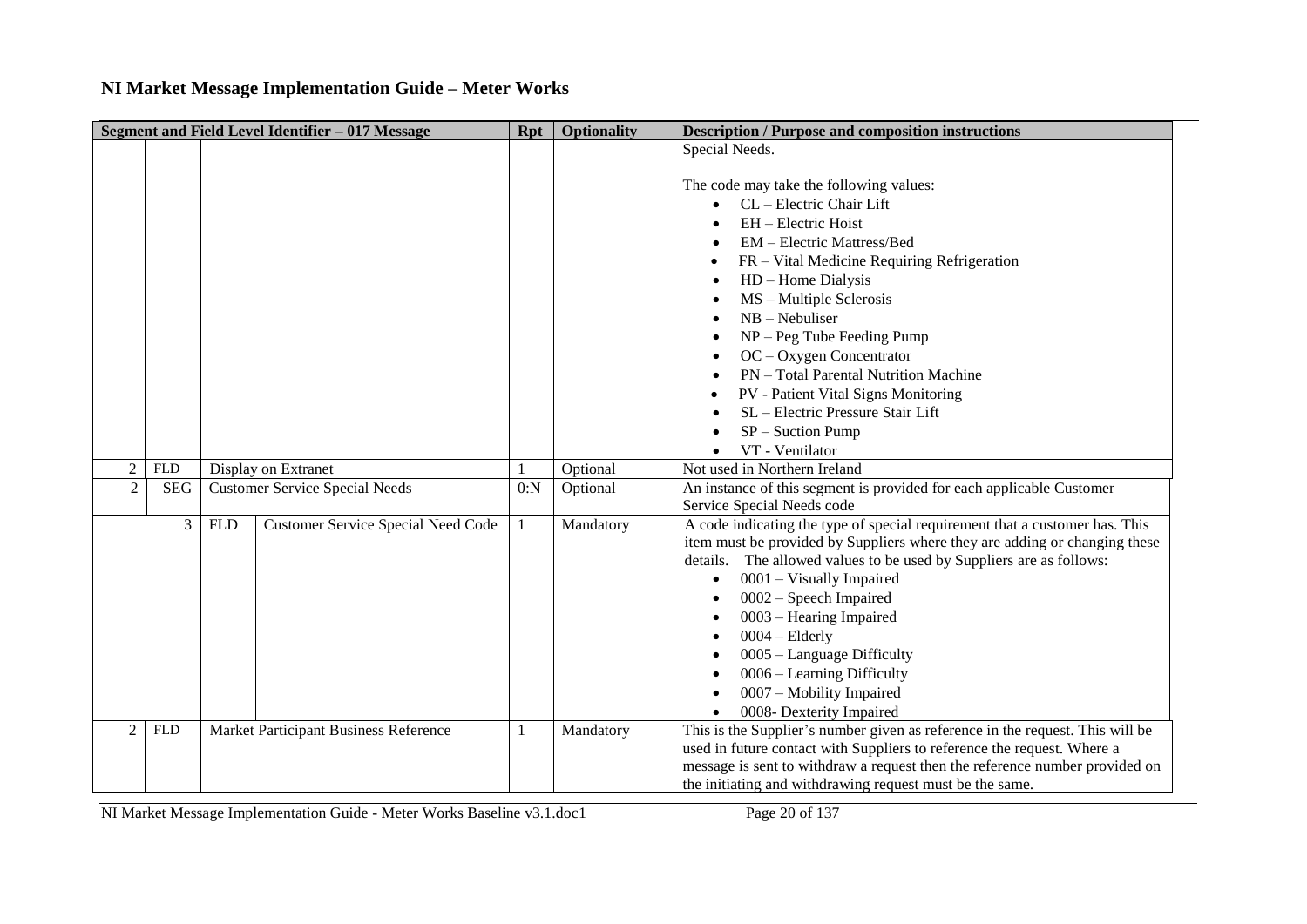|            | Segment and Field Level Identifier - 017 Message | <b>Rpt</b> | <b>Optionality</b> |                                                                                                                                               | <b>Description / Purpose and composition instructions</b>                                                                                                                                                                  |  |
|------------|--------------------------------------------------|------------|--------------------|-----------------------------------------------------------------------------------------------------------------------------------------------|----------------------------------------------------------------------------------------------------------------------------------------------------------------------------------------------------------------------------|--|
| FLD        | <b>Required Date</b>                             |            | Optional           | This field should be used to indicate the date of Change of Tenancy / Legal<br>Entity where Change of Tenant / Legal Entity is set to 'true'. |                                                                                                                                                                                                                            |  |
| <b>FLD</b> | <b>Tariff Configuration Code</b>                 |            | Optional           | prepayment meter.                                                                                                                             | A code to indicate the tariff (or rate category) required by the Supplier for a<br>key-pad metered Meter Point where the tariff is to be changed on<br>energisation. TCC is mandatory when requesting re-energisation of a |  |
| <b>FLD</b> | Appointment ID                                   |            | Optional           | Status Change Request is for one of the following:                                                                                            | An appointment must be booked by the Supplier via the appointments<br>website for SOSA fieldwork (sites that have a MIC of less than 70 kVA<br>with Non-Interval metering are classified as SOSA) where the Meter Point    |  |
|            |                                                  |            |                    | <b>E01</b>                                                                                                                                    | Re-energise (Not NPA related)                                                                                                                                                                                              |  |
|            |                                                  |            |                    | <b>D01</b>                                                                                                                                    | De-energise (Not NPA related)                                                                                                                                                                                              |  |
|            |                                                  |            |                    |                                                                                                                                               | Each booked appointment slot is allocated a unique Appointment ID.                                                                                                                                                         |  |
|            |                                                  |            |                    | the appointment can be matched by NIE Networks.                                                                                               | Where an appointment has been booked, the Appointment ID must be<br>provided with the Meter Point Status Change request so that the request and                                                                            |  |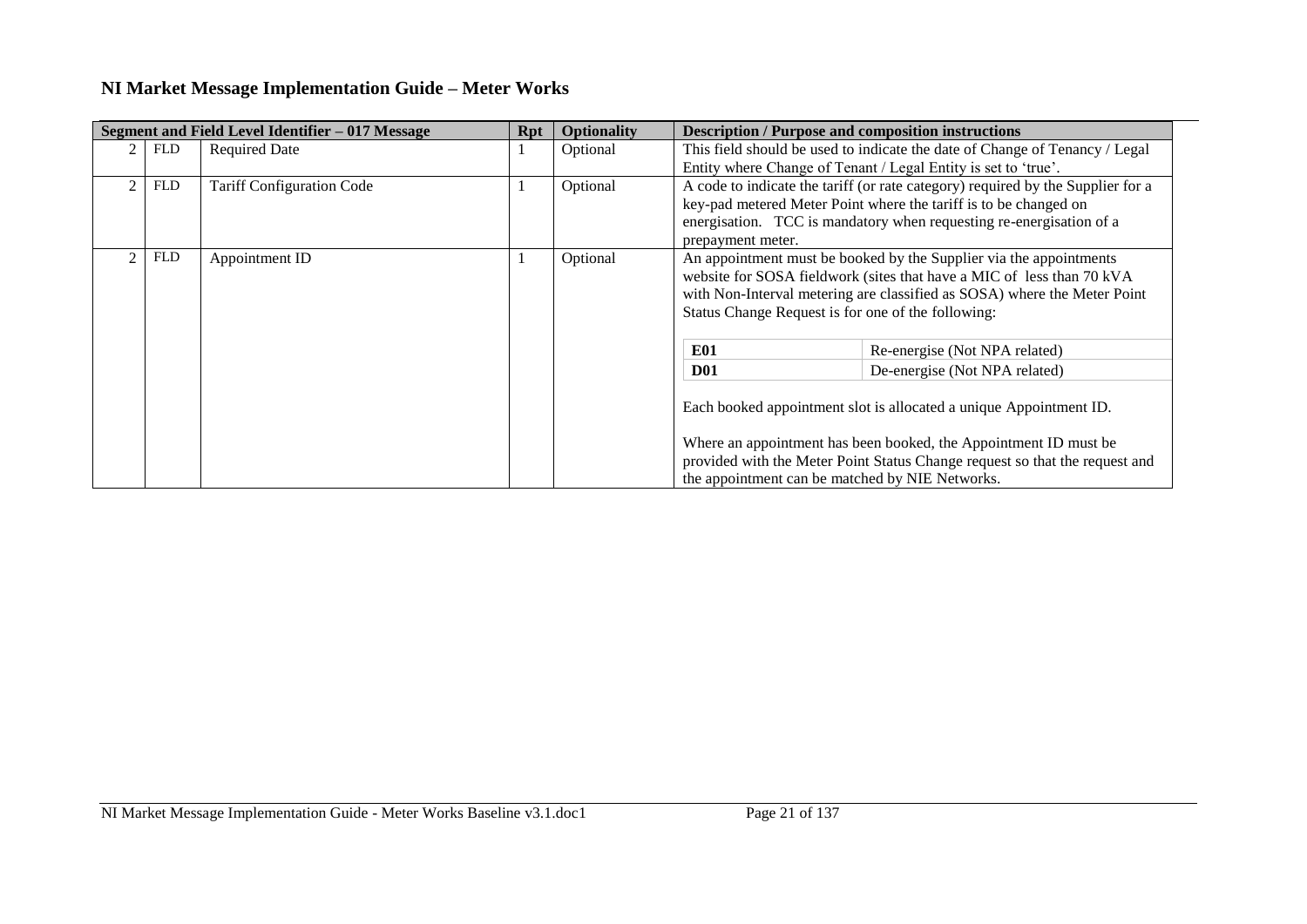### **3.1.4 Field Validation Rules:**

|                |                           | Segment and Field Level Identifier - 017 Message | <b>Validation</b>                                                                                          |  |
|----------------|---------------------------|--------------------------------------------------|------------------------------------------------------------------------------------------------------------|--|
|                | Message Header            |                                                  | Refer to common data segments document                                                                     |  |
|                | <b>MPRN</b> Level Details |                                                  |                                                                                                            |  |
| $\overline{2}$ | <b>FLD</b>                | <b>MPRN</b>                                      | Message will fail validation if                                                                            |  |
|                |                           |                                                  | The full MPRN is not provided                                                                              |  |
|                |                           |                                                  | The MPRN does not exist<br>$\bullet$                                                                       |  |
|                |                           |                                                  | The MPRN is not registered to the Supplier (see Supplier ID validation)<br>$\bullet$                       |  |
|                |                           |                                                  | The MPRN is in a Terminated state                                                                          |  |
| $\overline{2}$ | <b>SEG</b>                | <b>Customer Name</b>                             | Customer name is only required for re-energisation with CoLE flag set to 'true' – irrespective of site     |  |
|                |                           |                                                  | voltage. For HV connections NIE Networks will check for a change of Customer Name and ensure               |  |
|                |                           |                                                  | that there is a current Connection Agreement prior to any energisation.                                    |  |
|                |                           |                                                  | If there is no current Connection Agreement in place, fieldwork will be delayed until one is put in        |  |
|                |                           |                                                  | place – notified by 117D.                                                                                  |  |
| $\overline{2}$ | <b>SEG</b>                | <b>Customer Contact Details</b>                  | Message will fail validation if this segment is not provided for a re-energisation when Change of          |  |
|                |                           |                                                  | Tenant / Legal Entity is set to 'true'.                                                                    |  |
| $\overline{2}$ | <b>SEG</b>                | <b>Notification Address</b>                      | No individual validation at Segment level.                                                                 |  |
| $\overline{2}$ | <b>FLD</b>                | <b>Meter Point Status</b>                        | This must be set to code values of either $E$ – Energised or $D$ – De-energised. The status requested here |  |
|                |                           |                                                  | is checked against the current status held for the meter point.                                            |  |
|                |                           |                                                  | Where the requested status is E and the current status in NIE Networks' systems is also E the              |  |
|                |                           |                                                  | message will not fail validation.                                                                          |  |
|                |                           |                                                  | Where the requested status is D and the current status in NIE Networks' systems is also D the              |  |
|                |                           |                                                  | message will fail validation generating an 117R.                                                           |  |
| 2              | <b>FLD</b>                | Meter Point Status Reason                        | Message will fail validation if                                                                            |  |
|                |                           |                                                  | Meter Point Status Reason does not match one of the valid statuses for this code; or<br>$\bullet$          |  |
|                |                           |                                                  | The Current Meter Point status held by NIE Networks is $D$ and one of following codes is                   |  |
|                |                           |                                                  | provided:                                                                                                  |  |
|                |                           |                                                  | <b>D01</b>                                                                                                 |  |
|                |                           |                                                  | D <sub>02</sub>                                                                                            |  |
| $\overline{2}$ | <b>FLD</b>                | Supplier ID                                      | Message will fail validation if                                                                            |  |
|                |                           |                                                  | A valid Supplier ID is not provided.                                                                       |  |
|                |                           |                                                  | The Meter Point is not registered to the provided Supplier ID.                                             |  |
| 2              | <b>FLD</b>                | Supply Agreement (Flag)                          | NIE Networks will validate that Supply Agreement is set to 'True' where an energisation is requested       |  |
|                |                           |                                                  | or where there is a Change of Tenancy / Legal Entity.                                                      |  |
|                |                           |                                                  | NIE Networks will validate that Supply Agreement is set to 'False' where a de-energisation is              |  |

NI Market Message Implementation Guide - Meter Works Baseline v3.1.doc1 Page 22 of 137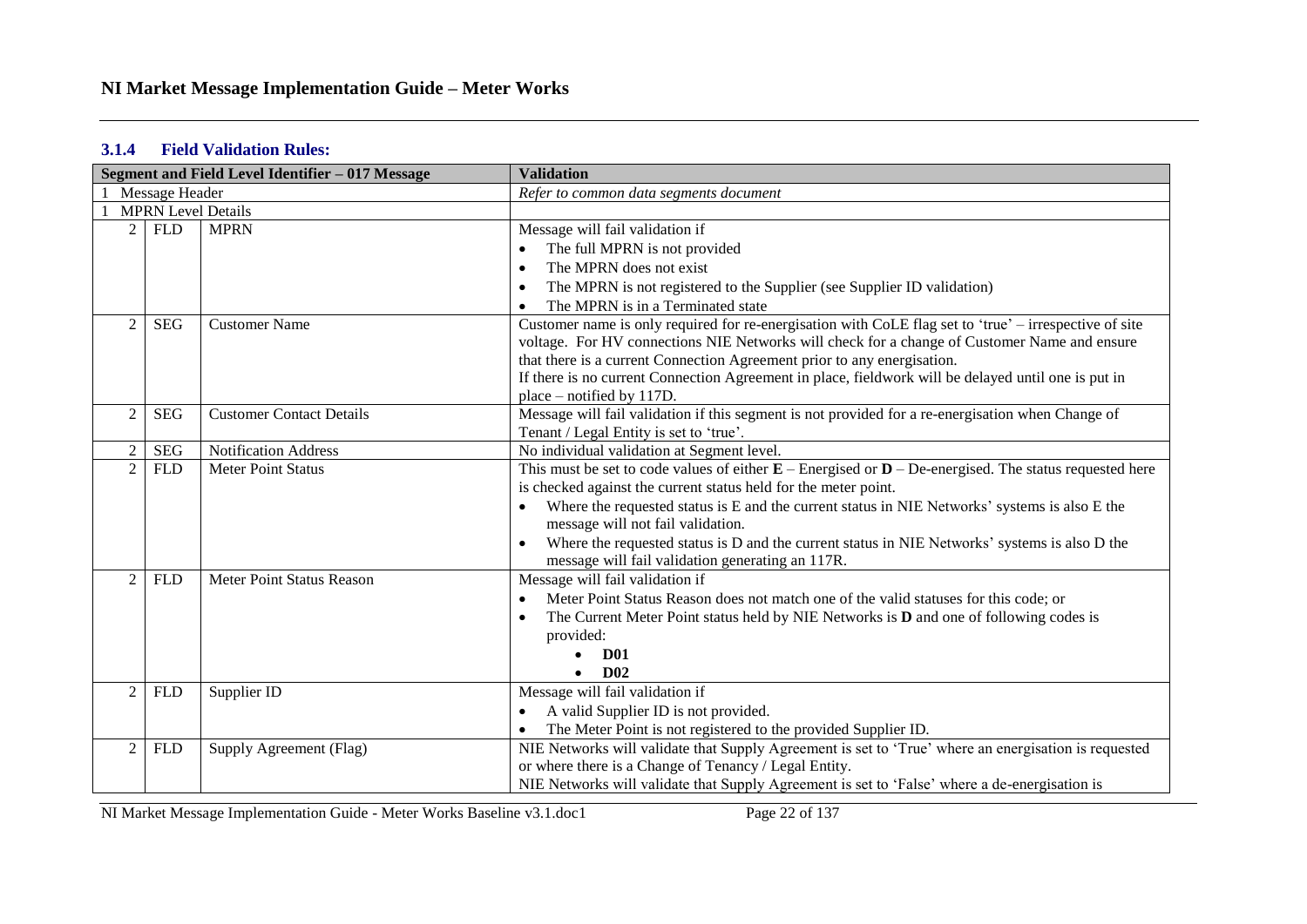|                                                                                           |                |                             | Segment and Field Level Identifier - 017 Message | <b>Validation</b>                                                                                           |  |
|-------------------------------------------------------------------------------------------|----------------|-----------------------------|--------------------------------------------------|-------------------------------------------------------------------------------------------------------------|--|
|                                                                                           |                |                             |                                                  | requested for a residential customer.                                                                       |  |
| $\overline{2}$                                                                            | <b>SEG</b>     |                             | <b>Party Contact Details</b>                     | No validation of this segment but where phone numbers are provided they should be full numbers              |  |
|                                                                                           |                |                             |                                                  | including the code, with no spaces and should be able to be dialled from NI with no alteration.             |  |
| $\overline{2}$                                                                            | <b>FLD</b>     |                             | Change of Tenant / Legal Entity                  | For HV connections NIE Networks will check for a Change of Tenancy / Legal Entity and ensure that           |  |
|                                                                                           |                |                             |                                                  | there is a current Connection Agreement prior to any energisation.                                          |  |
| $\overline{2}$                                                                            | <b>FLD</b>     | <b>Request Status</b>       |                                                  | Message will fail validation if item is not set to either $I$ - initiate or $W$ - withdrawn. Request status |  |
|                                                                                           |                |                             |                                                  | should only be set to W where a previous 017 has been sent and Supplier wishes to cancel that               |  |
|                                                                                           |                |                             |                                                  | instruction. If the fields listed below cannot be matched for an Initiated and Withdrawn request on         |  |
|                                                                                           |                |                             |                                                  | receipt of a withdraw 017 this will be rejected:                                                            |  |
|                                                                                           |                |                             |                                                  | MPRN,<br>$\bullet$                                                                                          |  |
|                                                                                           |                |                             |                                                  | <b>MP Business Reference</b><br>$\bullet$                                                                   |  |
|                                                                                           |                |                             |                                                  | Appointment ID<br>$\bullet$                                                                                 |  |
|                                                                                           |                |                             |                                                  | <b>Meter Point Status</b><br>$\bullet$                                                                      |  |
| $\overline{2}$                                                                            | <b>FLD</b>     |                             | <b>Appointment Date</b>                          | Not validated by NIE Networks.                                                                              |  |
| $\overline{2}$                                                                            | <b>FLD</b>     |                             | <b>Appointment Time Slot</b>                     | Not validated by NIE Networks.                                                                              |  |
| $\overline{2}$                                                                            | <b>FLD</b>     |                             | <b>Access Instructions</b>                       | This field is ignored if there is no Change of Tenancy / Legal Entity.                                      |  |
| $\overline{2}$                                                                            | <b>FLD</b>     | Access Arrangements         |                                                  | The message will fail validation where this field is blank.                                                 |  |
| $\overline{2}$                                                                            | <b>FLD</b>     | Economic Activity Indicator |                                                  | This field is ignored if there is no Change of Tenancy / Legal Entity or if it does not match one of the    |  |
|                                                                                           |                |                             |                                                  | allowed values.                                                                                             |  |
| $\overline{2}$                                                                            | <b>SEG</b>     |                             | <b>Technical Contacts</b>                        | This segment is ignored if there is no Change of Tenancy / Legal Entity.                                    |  |
|                                                                                           | 3              | <b>FLD</b>                  | <b>Technical Contact Name</b>                    | No individual validation of this field.                                                                     |  |
|                                                                                           | 3              | <b>FLD</b>                  | Company Authorised Officer                       | No individual validation of this field.                                                                     |  |
| $\overline{2}$                                                                            | <b>SEG</b>     |                             | <b>Technical Contact Details</b>                 | This segment is ignored if there is no Change of Tenancy / Legal Entity.                                    |  |
|                                                                                           |                |                             |                                                  | No individual validation of this segment but where phone numbers provided they should be full               |  |
|                                                                                           |                |                             |                                                  | telephone numbers including the code, with no spaces and should be able to be dialled from NI with no       |  |
|                                                                                           |                |                             |                                                  | alterations.                                                                                                |  |
|                                                                                           | 3              | <b>FLD</b>                  | Phone number 1                                   | No individual validation of this field.                                                                     |  |
|                                                                                           | 3              | <b>FLD</b>                  | Phone Ext1                                       | No individual validation of this field.                                                                     |  |
| $\overline{3}$<br>Phone number 2<br><b>FLD</b><br>No individual validation of this field. |                |                             |                                                  |                                                                                                             |  |
| 3<br><b>FLD</b><br>Phone Ext2<br>No individual validation of this field.                  |                |                             |                                                  |                                                                                                             |  |
|                                                                                           | 3              | <b>FLD</b>                  | Email                                            | No individual validation of this field.                                                                     |  |
|                                                                                           | 3              | <b>FLD</b>                  | Fax                                              | No individual validation of this field.                                                                     |  |
|                                                                                           | 3              | <b>FLD</b>                  | Fax Ext                                          | No individual validation of this field.                                                                     |  |
| $\overline{2}$                                                                            | <b>SEG</b>     |                             | Street Type Address (Technical contact)          | No individual validation at segment level.                                                                  |  |
|                                                                                           | 3 <sup>1</sup> | <b>FLD</b>                  | C/O Name                                         | No individual validation of this field.                                                                     |  |

NI Market Message Implementation Guide - Meter Works Baseline v3.1.doc1 Page 23 of 137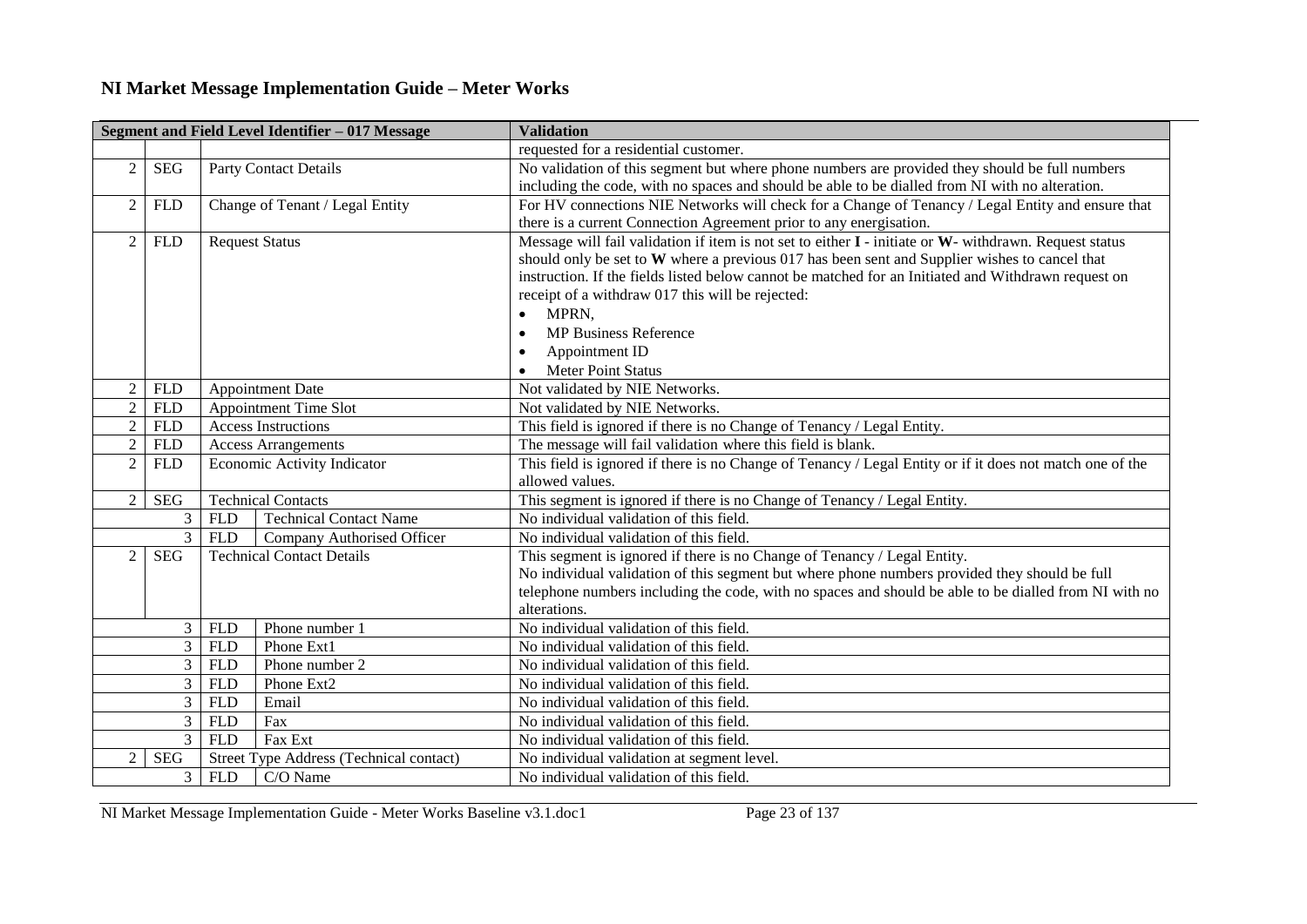|                                |                |                                                                      | Segment and Field Level Identifier - 017 Message | <b>Validation</b>                                                                                                |  |  |
|--------------------------------|----------------|----------------------------------------------------------------------|--------------------------------------------------|------------------------------------------------------------------------------------------------------------------|--|--|
|                                | 3              | <b>FLD</b>                                                           | Unit No.                                         | No individual validation of this field.                                                                          |  |  |
|                                | 3 <sup>1</sup> | <b>FLD</b>                                                           | Addr Line 1                                      | No individual validation of this field.                                                                          |  |  |
|                                | 3              | <b>FLD</b>                                                           | Addr Line 2                                      | No individual validation of this field.                                                                          |  |  |
| House No.<br>3<br><b>FLD</b>   |                |                                                                      | No individual validation of this field.          |                                                                                                                  |  |  |
|                                | 3              | <b>FLD</b>                                                           | <b>Street</b>                                    | Message will fail validation where the segment is provided and this field is omitted.                            |  |  |
|                                | 3              | Addr Line 4<br>No individual validation of this field.<br><b>FLD</b> |                                                  |                                                                                                                  |  |  |
| 3<br><b>FLD</b><br>Addr Line 5 |                |                                                                      | No individual validation of this field.          |                                                                                                                  |  |  |
|                                | 3              | <b>FLD</b>                                                           | Postal Code                                      | No individual validation of this field.                                                                          |  |  |
|                                | 3              | <b>FLD</b>                                                           | City                                             | No individual validation of this field.                                                                          |  |  |
|                                | 3              | <b>FLD</b>                                                           | County - Ireland                                 | Message will fail validation if item does not match one of the valid codes where provided.                       |  |  |
|                                | 3              | <b>FLD</b>                                                           | County / State                                   | No individual validation of this field.                                                                          |  |  |
|                                | 3              | <b>FLD</b>                                                           | Country                                          | Message will fail validation if this item is omitted or does not match one of the valid codes where the          |  |  |
|                                |                |                                                                      |                                                  | segment is provided                                                                                              |  |  |
| 2                              | <b>FLD</b>     |                                                                      | Medical Equipment Special Needs Details          | Where Change of Tenant / Legal Entity is set to 'true', the message will fail validation if item does not        |  |  |
|                                |                |                                                                      |                                                  | match one of the valid codes where provided.                                                                     |  |  |
| $\overline{2}$                 | FLD            |                                                                      | Display on Extranet                              | Not used in NI. Not validated by NIE Networks.                                                                   |  |  |
| $\overline{2}$                 | <b>SEG</b>     |                                                                      | <b>Customer Service Special Needs Details</b>    |                                                                                                                  |  |  |
|                                | 3              | <b>FLD</b>                                                           | <b>Customer Service Special Need Code</b>        | The message will fail validation if item does not match one of the valid codes where provided.                   |  |  |
| 2                              | <b>FLD</b>     |                                                                      | Market Participant Business Reference            | Message will fail validation if this item is not provided.                                                       |  |  |
|                                |                |                                                                      |                                                  | Where a message is sent to withdraw a request then the reference number provided on the initiating               |  |  |
|                                |                |                                                                      |                                                  | and withdrawing request must be the same.                                                                        |  |  |
| $\overline{2}$                 | <b>FLD</b>     | <b>Required Date</b>                                                 |                                                  | Not validated by NIE Networks.                                                                                   |  |  |
| $\overline{2}$                 | <b>FLD</b>     |                                                                      | <b>Tariff Configuration Code</b>                 | Message will fail validation if:                                                                                 |  |  |
|                                |                |                                                                      |                                                  | The code does not match one of the valid codes where provided<br>$\bullet$                                       |  |  |
|                                |                |                                                                      |                                                  | The code is not requestable by the Supplier.<br>$\bullet$                                                        |  |  |
|                                |                |                                                                      |                                                  | The code is not consistent with the current Meter Configuration Code<br>$\bullet$                                |  |  |
|                                |                |                                                                      |                                                  | The code is not provided when requesting re-energisation of a prepayment meter; generating a                     |  |  |
|                                |                |                                                                      |                                                  | 117R.                                                                                                            |  |  |
| $\overline{2}$                 | <b>FLD</b>     |                                                                      | Appointment ID                                   | Message will fail validation where:                                                                              |  |  |
|                                |                |                                                                      |                                                  | An appointment must be booked via the appointments website and an Appointment ID is not<br>$\bullet$<br>provided |  |  |
|                                |                |                                                                      |                                                  | An Appointment ID is provided when an appointment booking is not required<br>$\bullet$                           |  |  |
|                                |                |                                                                      |                                                  | The Appointment ID is invalid and does not match any existing pending appointment ID<br>٠                        |  |  |
|                                |                |                                                                      |                                                  | booked via the appointments website                                                                              |  |  |
|                                |                |                                                                      |                                                  | The Appointment ID is associated with an appointment for an MPRN other than that<br>$\bullet$                    |  |  |
|                                |                |                                                                      |                                                  |                                                                                                                  |  |  |

NI Market Message Implementation Guide - Meter Works Baseline v3.1.doc1 Page 24 of 137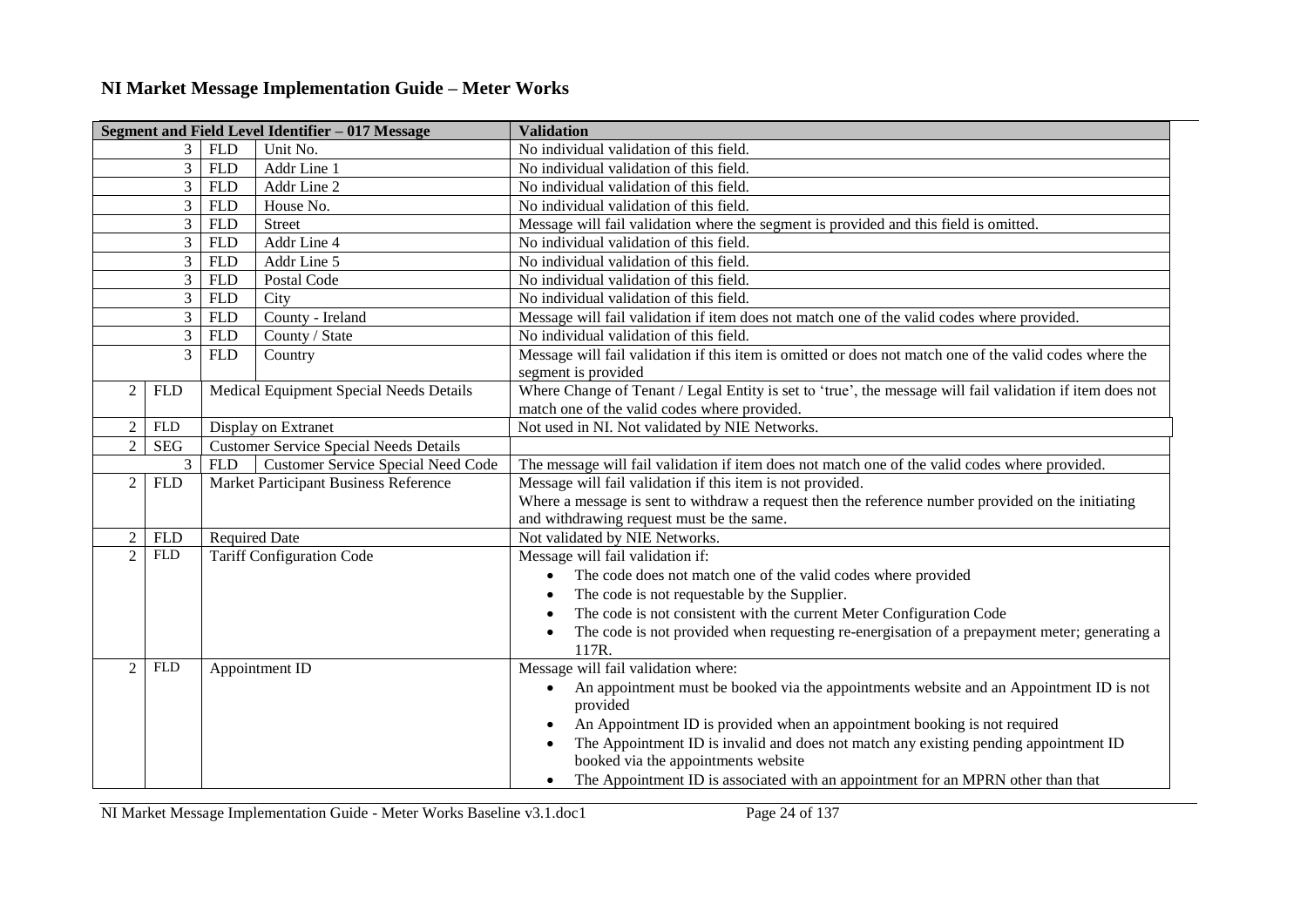| Segment and Field Level Identifier - 017 Message |  | <b>Validation</b>                                                                       |
|--------------------------------------------------|--|-----------------------------------------------------------------------------------------|
|                                                  |  | referenced in the 017 message                                                           |
|                                                  |  | The Work Type assigned to the associated Appointment is inconsistent with the requested |
|                                                  |  | fieldwork (for SOSA fieldwork)                                                          |
|                                                  |  | The Appointment ID has previously been received by NIE Networks on another message.     |
|                                                  |  | There is one exception to this as follows:                                              |
|                                                  |  | An 017 I – Initiate request and an 017 W - Withdraw request may contain the same        |
|                                                  |  | Appointment ID.                                                                         |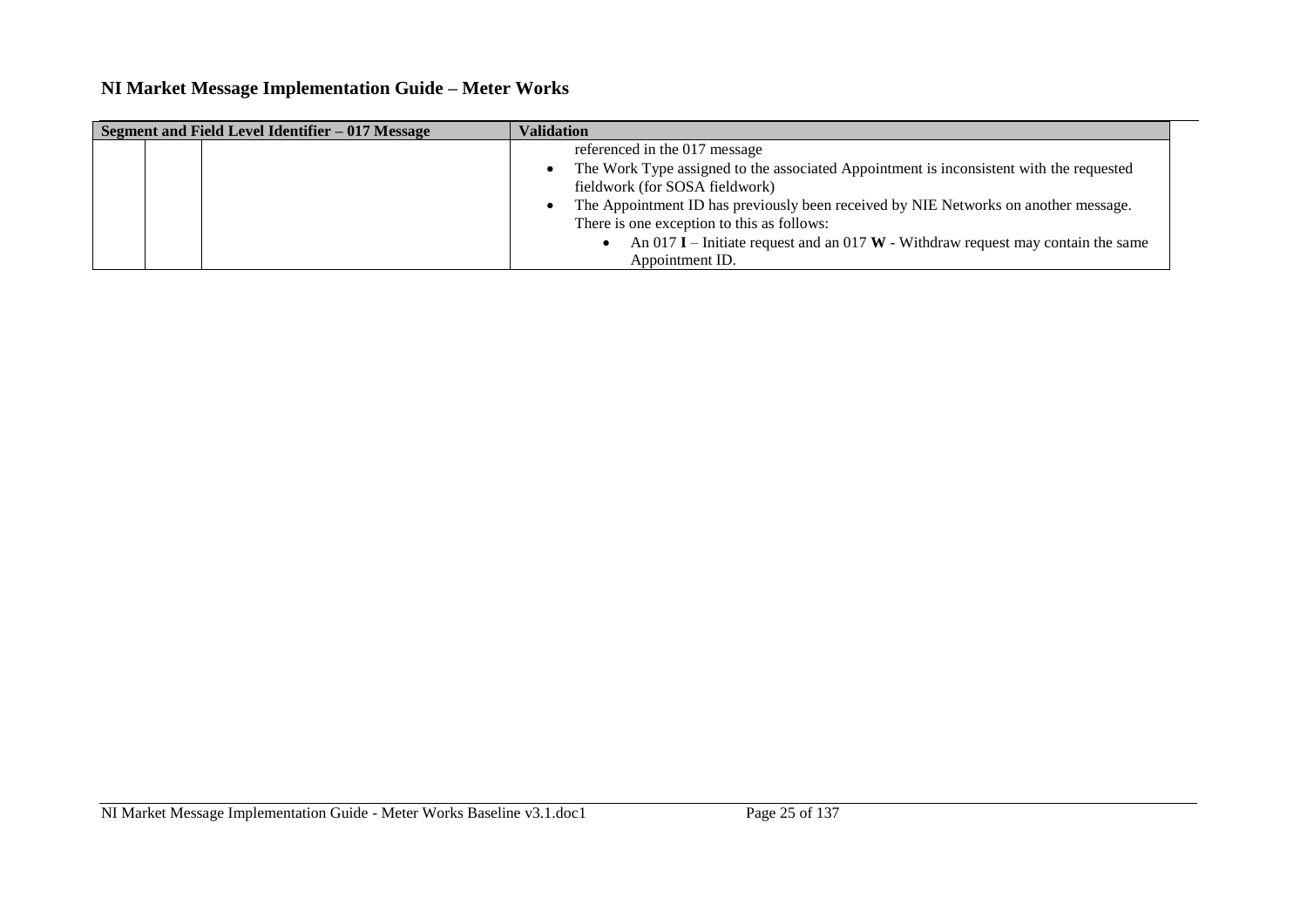#### <span id="page-25-0"></span>**3.2 030 Meter Works Request**

#### **3.2.1 Purpose / Description of message**

The 030 message is sent by Supplier to NIE Networks to request Meter Works at a Meter Point to which they are the Registered Supplier.

The following types of Meter Works can be requested on this message:

- Change a Keypad meter configuration (site visit or non-site visit)
- Investigate Keypad metering
- Replace a Non-Interval Credit meter with a Keypad meter
- Forced replacement of a Non-Interval Credit meter with a Keypad meter
- Reconfigure a meter to function as a Keypad meter
- Change a Non-Interval Credit meter configuration
- Fit a Check Meter
- Investigate a damaged meter (Non RPU)
- Investigation of premise where heating is not working
- Install Interval Metering and Communications
- Replace a Keypad meter with Non-Interval Credit meter
- Reconfigure a meter to function as a Non-Interval Credit meter
- Investigate a Keypad meter with large minus credit
- Prepayment Meter Install Bluetooth Freedom Unit Only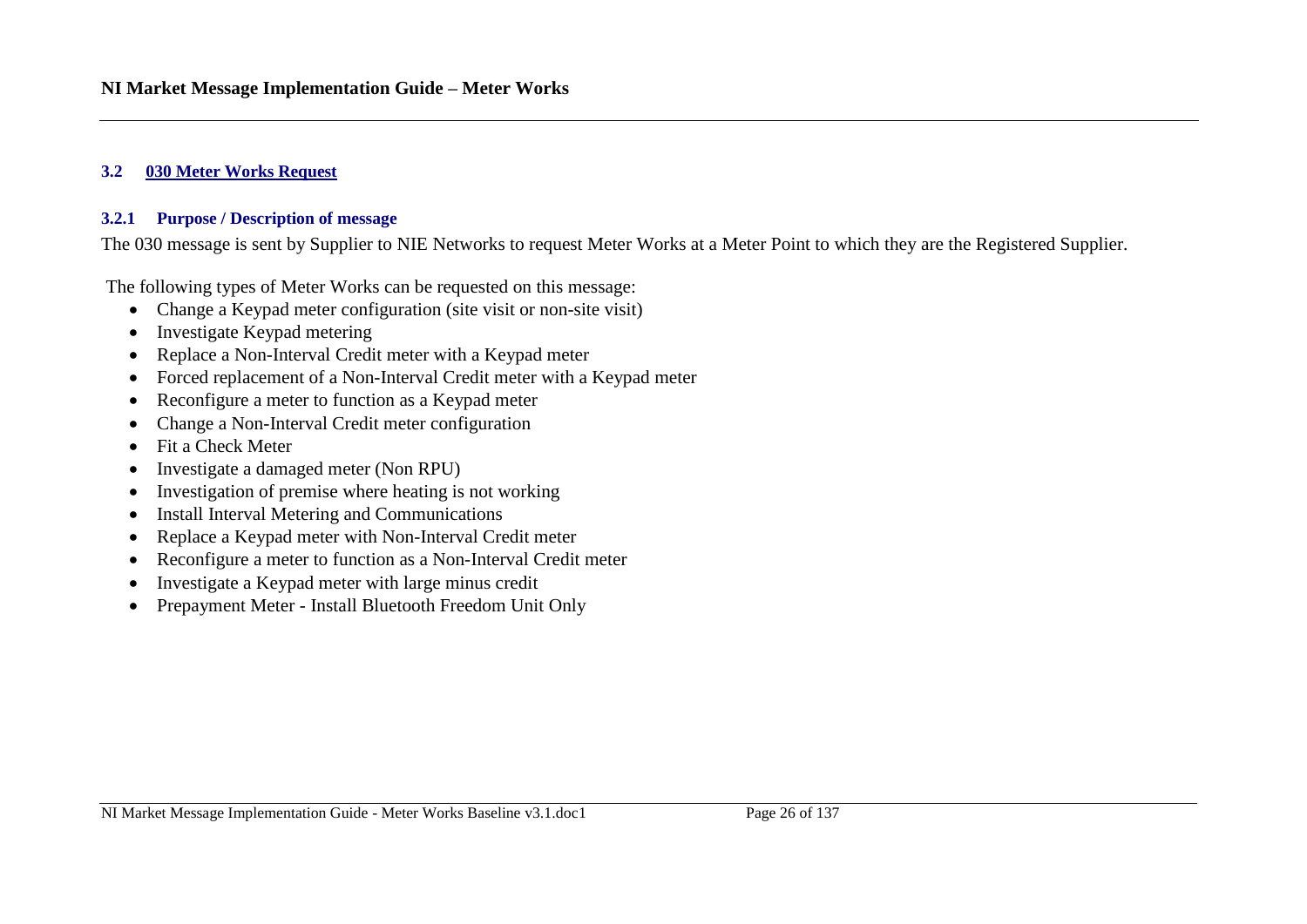| <b>Process Number and Title</b>     | <b>Use of Message</b>                                          |
|-------------------------------------|----------------------------------------------------------------|
| MP NI 11 Changes to Meter           | To request a change of meter configuration.                    |
| Configuration                       | To investigate a Keypad meter with large minus credit          |
|                                     | To request installation of a Bluetooth Freedom Unit Only       |
| MP NI 12 Meter Problems and Damage, | To Report an Urgent Meter Problem                              |
| MP NI 12 Meter Enquiries and        | To Request Fitting of a Check Meter                            |
| Complaints                          |                                                                |
| MP NI 35 Changes of Metering – Non  | To request a change of metering from Non-Interval to Interval. |
| Interval to Interval                |                                                                |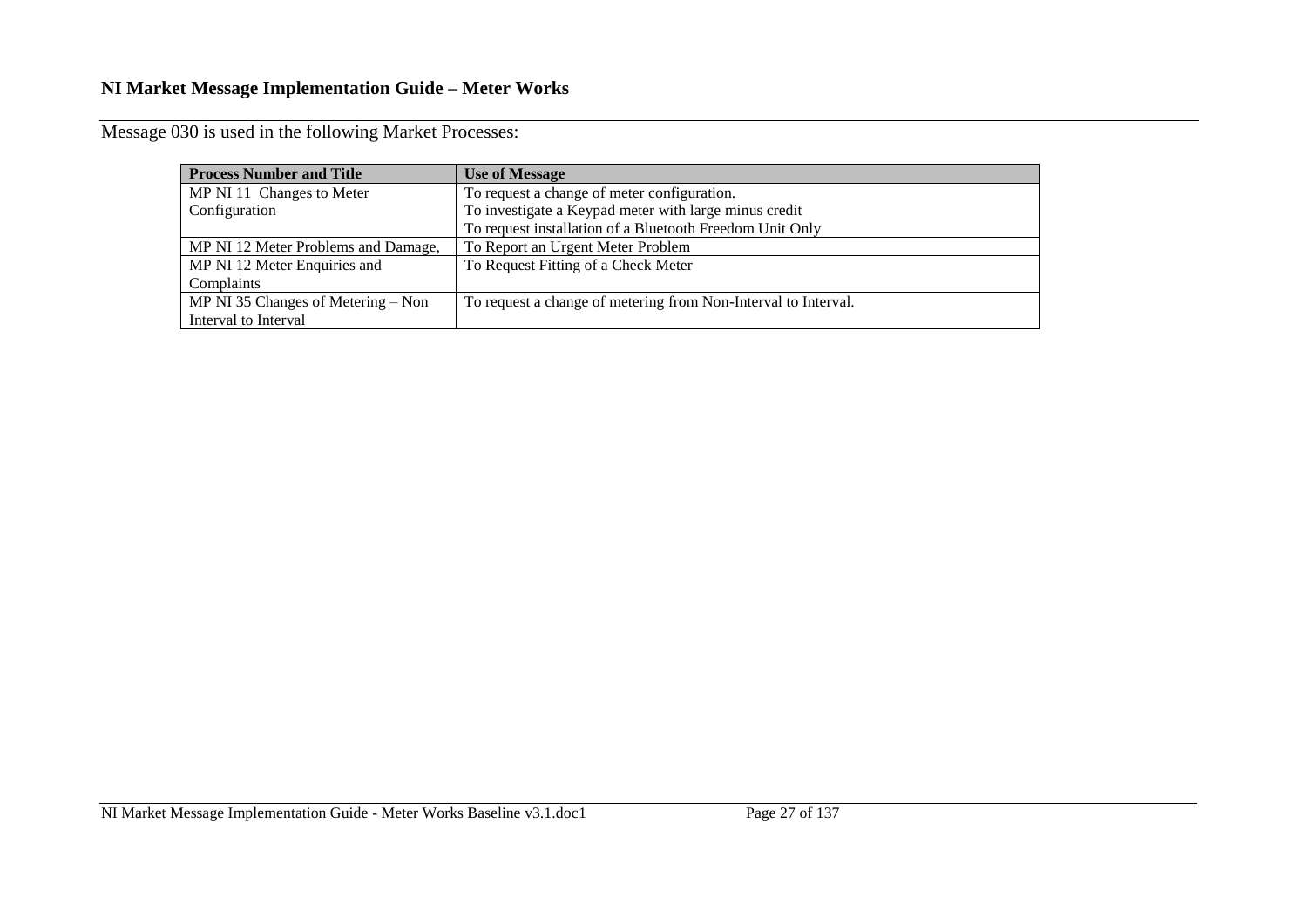### **3.2.2 Data Hierarchy Diagram**

030 Message

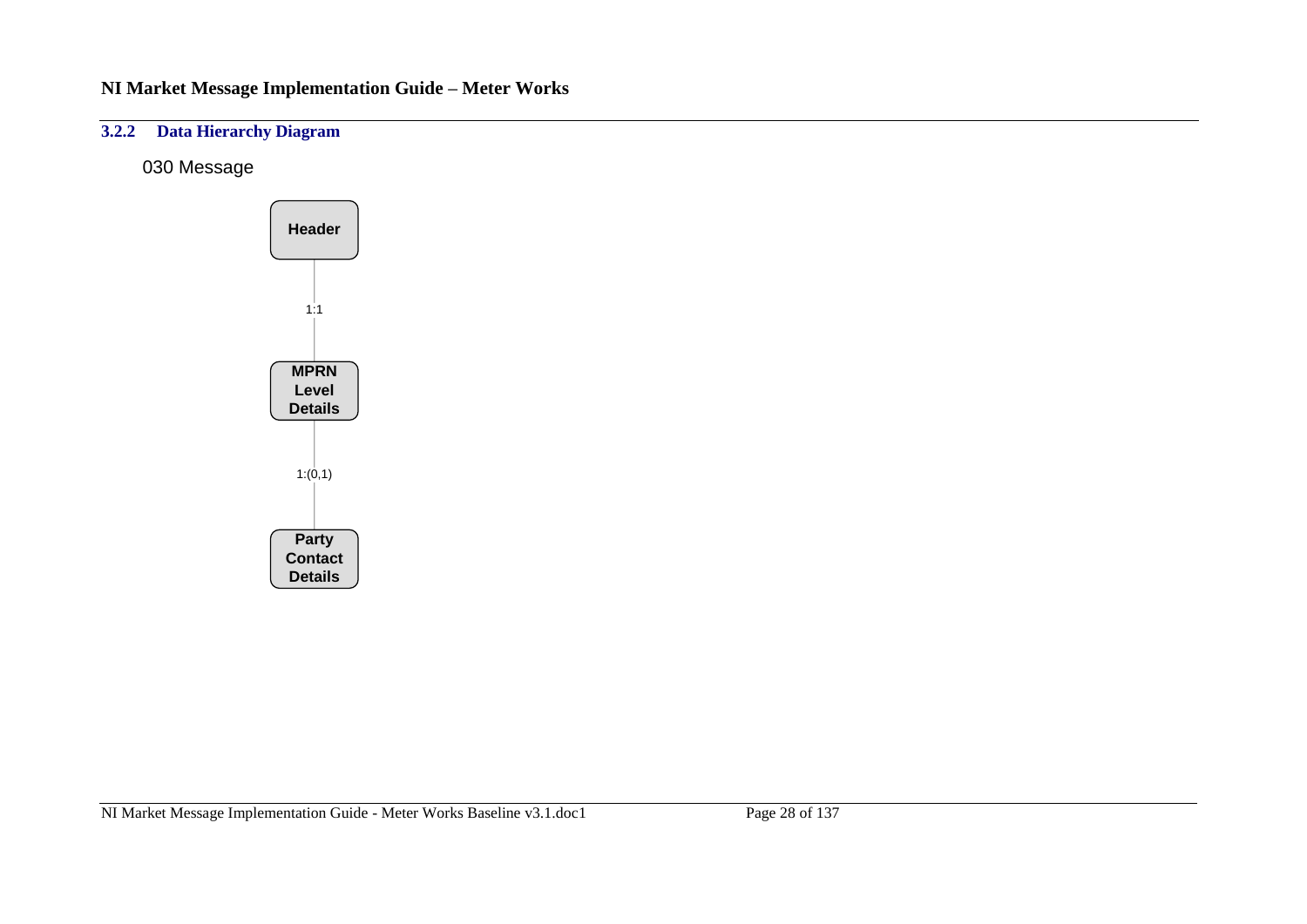#### **3.2.3 Message Structure**

|                |                           | Segment and Field Level Identifier – 030 Message |  | <b>Description / Purpose and composition instructions</b> |                               |                                                                            |
|----------------|---------------------------|--------------------------------------------------|--|-----------------------------------------------------------|-------------------------------|----------------------------------------------------------------------------|
|                | 1 Message Header          |                                                  |  | Mandatory                                                 |                               | Refer to Common Data Segments document for detailed notes on structure     |
|                |                           |                                                  |  |                                                           | and population.               |                                                                            |
|                | <b>MPRN Level Details</b> |                                                  |  | Mandatory                                                 |                               |                                                                            |
|                | <b>MPRN</b><br><b>FLD</b> |                                                  |  | Mandatory                                                 |                               | The unique identifying reference number for the Meter Point.               |
| $\overline{2}$ | <b>FLD</b>                | Market Participant Business Reference            |  | Mandatory                                                 |                               | This is the Supplier's own internal reference number for the request. This |
|                |                           |                                                  |  |                                                           |                               | will be used in related response messages to the Supplier to reference the |
|                |                           |                                                  |  |                                                           | original request.             |                                                                            |
|                | <b>FLD</b>                | <b>Token Meter Details</b>                       |  | See description                                           | Not used in Northern Ireland. |                                                                            |
|                | ${\rm FLD}$               | Meter Works Type                                 |  | Mandatory                                                 |                               | Meter Works Type is a code to indicate what work is required. Suppliers    |
|                |                           |                                                  |  |                                                           |                               | must use a code from the list of permitted NIE Networks Meter Works types  |
|                |                           |                                                  |  |                                                           | below:                        |                                                                            |
|                |                           |                                                  |  |                                                           |                               |                                                                            |
|                |                           |                                                  |  |                                                           | Code                          | <b>Description</b>                                                         |
|                |                           |                                                  |  |                                                           | <b>M01</b>                    | MCC Change (NI), Non-Keypad)                                               |
|                |                           |                                                  |  |                                                           | <b>M04</b>                    | Install Interval Metering and Communications                               |
|                |                           |                                                  |  |                                                           | <b>M11</b>                    | General Meter Damage (non RPU)                                             |
|                |                           |                                                  |  |                                                           | M12                           | Change from Prepayment to Credit                                           |
|                |                           |                                                  |  |                                                           | M14                           | Fit Check Meter                                                            |
|                |                           |                                                  |  |                                                           | M <sub>15</sub>               | Heating not working                                                        |
|                |                           |                                                  |  |                                                           | <b>K02</b>                    | Prepayment meter, configuration code change                                |
|                |                           |                                                  |  |                                                           | <b>K05</b>                    | Change from Credit to Prepayment                                           |
|                |                           |                                                  |  |                                                           |                               | Forced replacement of credit meter with                                    |
|                |                           |                                                  |  |                                                           | K06                           | prepayment meter                                                           |
|                |                           |                                                  |  |                                                           |                               | Prepayment Meter - Install Bluetooth                                       |
|                |                           |                                                  |  |                                                           | <b>K08</b>                    | Freedom Unit Only                                                          |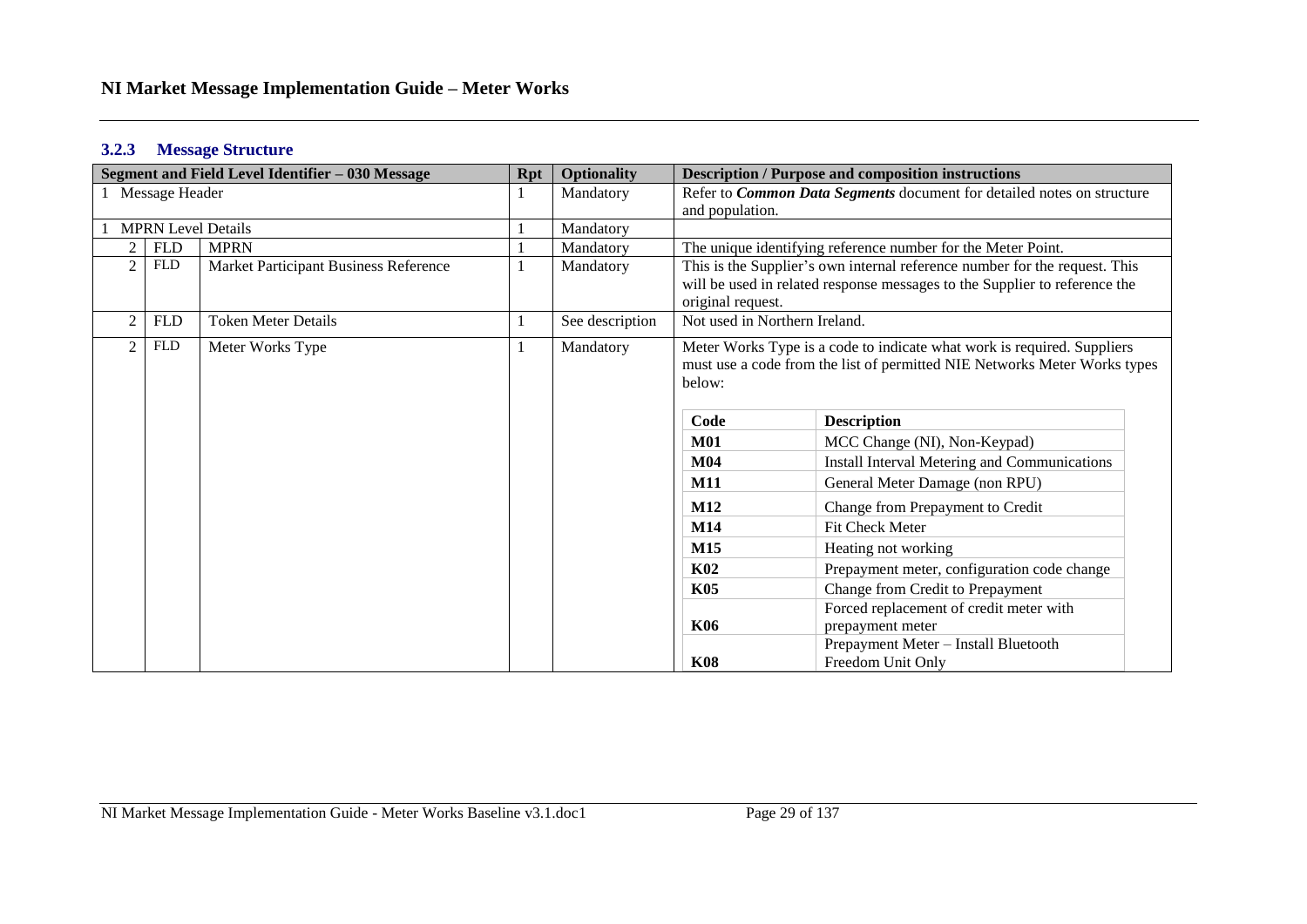|                |                    | Segment and Field Level Identifier - 030 Message | <b>Rpt</b> | <b>Optionality</b> | <b>Description / Purpose and composition instructions</b>                                                                                                             |
|----------------|--------------------|--------------------------------------------------|------------|--------------------|-----------------------------------------------------------------------------------------------------------------------------------------------------------------------|
|                | <b>FLD</b>         | Meter Configuration Code                         |            | See description    | A code to indicate the metering functionality that the Supplier requires to be<br>delivered by the metering installed at a Meter Point.                               |
|                |                    |                                                  |            |                    | It must be provided if Meter Works Type Code is set to K02, K05, K06,<br>M01, M04 or M12. It must not otherwise be specified                                          |
|                |                    |                                                  |            |                    | The code must be one that is permitted for Supplier request and allowable for<br>Meter Point characteristics and the current usage type.                              |
|                |                    |                                                  |            |                    | Refer to the Data Codes published by NIE Networks for the full list of<br>allowable Meter Configuration Codes on a 030.                                               |
| $\overline{2}$ | ${\hbox{\rm FLD}}$ | Supplier ID                                      |            | Mandatory          | Supplier ID is the identification code of the Supplier. This must be the<br>Supplier to whom the Meter Point is registered.                                           |
| 2              | <b>SEG</b>         | <b>Party Contact Details</b>                     |            | See description    | Details enabling the Supplier to be contacted in the event of a query with the<br>work instruction.                                                                   |
|                |                    |                                                  |            |                    | Refer to Common Data Segments document for detailed notes on structure<br>and population.                                                                             |
| 2              | ${\hbox{\rm FLD}}$ | <b>Request Status</b>                            |            | Mandatory          | An indicator that a request is either being initiated or withdrawn.                                                                                                   |
|                |                    |                                                  |            |                    | The Request Status must be set to one of the following:                                                                                                               |
|                |                    |                                                  |            |                    | $I$ – Initiate the request, or<br>W- Withdraw the request.                                                                                                            |
|                |                    |                                                  |            |                    | Request status should only be set to W where a previous 030 has been sent<br>and the Supplier wishes to cancel that instruction.                                      |
|                |                    |                                                  |            |                    | 030 Withdraw messages should mirror the data sent on the initiating 030.<br>The data in the following fields <b>must</b> be the same in both messages:<br><b>MPRN</b> |
|                |                    |                                                  |            |                    | <b>MP Business Reference</b><br>Appointment ID (if applicable)<br>Meter Works Type                                                                                    |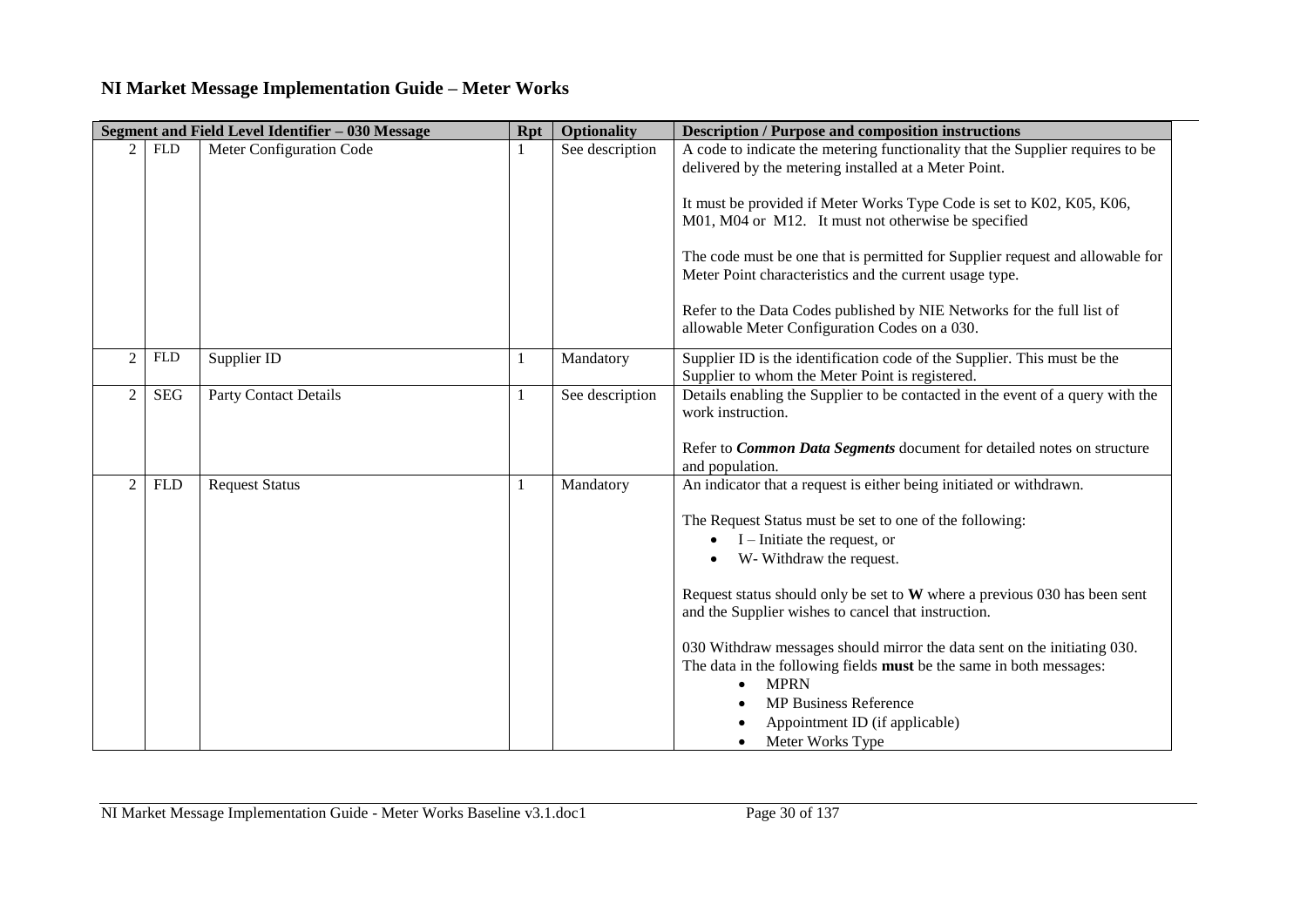|                | Segment and Field Level Identifier - 030 Message<br><b>Optionality</b><br><b>Rpt</b> |                                  |    |                 | <b>Description / Purpose and composition instructions</b>                                                                                                                                                                                                                                                                                                                                                                                                                                                                                                                                                       |
|----------------|--------------------------------------------------------------------------------------|----------------------------------|----|-----------------|-----------------------------------------------------------------------------------------------------------------------------------------------------------------------------------------------------------------------------------------------------------------------------------------------------------------------------------------------------------------------------------------------------------------------------------------------------------------------------------------------------------------------------------------------------------------------------------------------------------------|
| 2              | <b>FLD</b>                                                                           | <b>Appointment Date</b>          |    | See description | An appointment cannot be booked via the website for non-SOSA Meter<br>Works as it must be scheduled by NIE Networks. (Sites that have a MIC of<br>$\geq$ 70 KVA are classified as non-SOSA - this includes all sites with Interval<br>metering)                                                                                                                                                                                                                                                                                                                                                                 |
|                |                                                                                      |                                  |    |                 | Where the Supplier has booked an appointment for the Fieldwork, and<br>provides the Appointment ID in the 030, this field is not required.<br>Where the Supplier cannot book an appointment for the Fieldwork, and no                                                                                                                                                                                                                                                                                                                                                                                           |
|                |                                                                                      |                                  |    |                 | Appointment ID has been provided in the 030 message, this field should<br>contain the date on which a Supplier requests an appointment to be made<br>with the customer by NIE Networks.                                                                                                                                                                                                                                                                                                                                                                                                                         |
| 2              | <b>FLD</b>                                                                           | <b>Appointment Time Slot</b>     | -1 | Optional        | Not used in Northern Ireland.                                                                                                                                                                                                                                                                                                                                                                                                                                                                                                                                                                                   |
| $\overline{2}$ | <b>FLD</b>                                                                           | <b>Access Arrangements</b>       | -1 | Mandatory       | Access arrangements are the arrangements provided by a customer specific<br>to a particular request for work. Suppliers should provide as much detail as<br>possible here so as to improve the chances of gaining access to carry out the<br>requested work.<br>When Meter Work Type is set to M11 or M15 this field should also be used<br>to provide details of the problem.<br>When using Meter Works Type M11 "General Meter Damage (non RPU)" to<br>report a keypad meter with large minus credit provide details of the problem<br>i.e. "KPM with large minus credit " and provide relevant access notes. |
| 2              | <b>FLD</b>                                                                           | <b>Tariff Configuration Code</b> | -1 | See description | A code to indicate the tariff (or rate category) functionality that the Supplier<br>requires to be delivered by Keypad metering installed at a Meter Point.<br>It must be provided if Meter Works Type Code is set to K02, K05 or K06.<br>It is not otherwise required.<br>The code must be one that is permitted for Supplier request                                                                                                                                                                                                                                                                          |
| 2              | <b>FLD</b>                                                                           | Appointment ID                   | -1 | See description | An appointment must be booked by the Supplier via the appointments<br>website for SOSA Fieldwork. (Sites that have a MIC of less than 70 KVA<br>with Non-Interval metering are classified as SOSA)                                                                                                                                                                                                                                                                                                                                                                                                              |

NI Market Message Implementation Guide - Meter Works Baseline v3.1.doc1 Page 31 of 137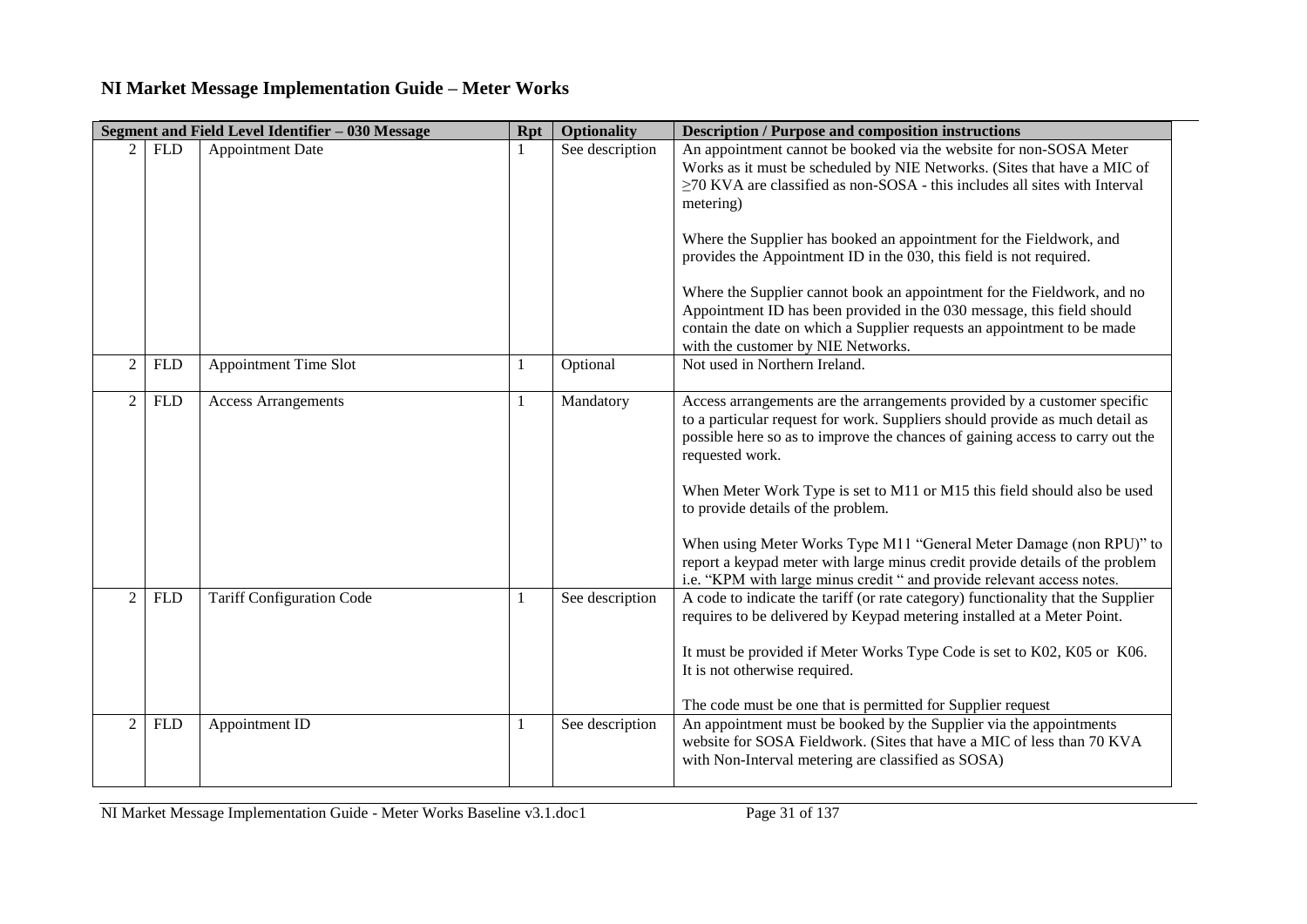| Segment and Field Level Identifier - 030 Message |            |                 | Rpt | <b>Optionality</b> | <b>Description / Purpose and composition instructions</b>                                                                                                                                                                                                            |
|--------------------------------------------------|------------|-----------------|-----|--------------------|----------------------------------------------------------------------------------------------------------------------------------------------------------------------------------------------------------------------------------------------------------------------|
|                                                  |            |                 |     |                    | Each booked appointment slot is allocated a unique Appointment ID.                                                                                                                                                                                                   |
|                                                  |            |                 |     |                    | Where an appointment has been booked, the Appointment ID must be<br>provided with the Meter Works request so that the request and the                                                                                                                                |
|                                                  |            |                 |     |                    | appointment can be matched by NIE Networks.                                                                                                                                                                                                                          |
|                                                  | <b>FLD</b> | Prepayment Type |     | Optional           | This field has been added for future proofing and does not need to be<br>populated to indicate the Prepayment Type to be installed when a<br>prepayment facility is requested. Therefore, it does not need to be provided<br>if Meter Works Type Code is set to K05. |
|                                                  |            |                 |     |                    | The valid value is as follows:<br><b>P01</b>                                                                                                                                                                                                                         |

#### **3.2.4 Field Validation Rules:**

| Segment and Field Level Identifier - 030 Message |            |                                       | <b>Validation</b>                                                                                  |  |
|--------------------------------------------------|------------|---------------------------------------|----------------------------------------------------------------------------------------------------|--|
| Message Header                                   |            |                                       | Refer to <i>Common Data Segments</i> document                                                      |  |
| <b>MPRN Level Details</b>                        |            |                                       |                                                                                                    |  |
| <b>MPRN</b><br>$2$   FLD                         |            |                                       | Message will fail validation if                                                                    |  |
|                                                  |            |                                       | The full MPRN is not provided                                                                      |  |
|                                                  |            |                                       | The MPRN does not exist                                                                            |  |
|                                                  |            |                                       | The MPRN is not registered to the Supplier (see Supplier ID validation)                            |  |
|                                                  |            |                                       | The MPRN is in a Terminated or De-energised state                                                  |  |
|                                                  | FLD        | Market Participant Business Reference | Message will fail validation if this reference number is not provided.                             |  |
|                                                  |            |                                       | Where a message is sent to withdraw a request then the reference number provided on the initiating |  |
|                                                  |            |                                       | and withdrawing request must be the same.                                                          |  |
|                                                  | <b>FLD</b> | <b>Token Meter Details</b>            | Not validated by NIE Networks.                                                                     |  |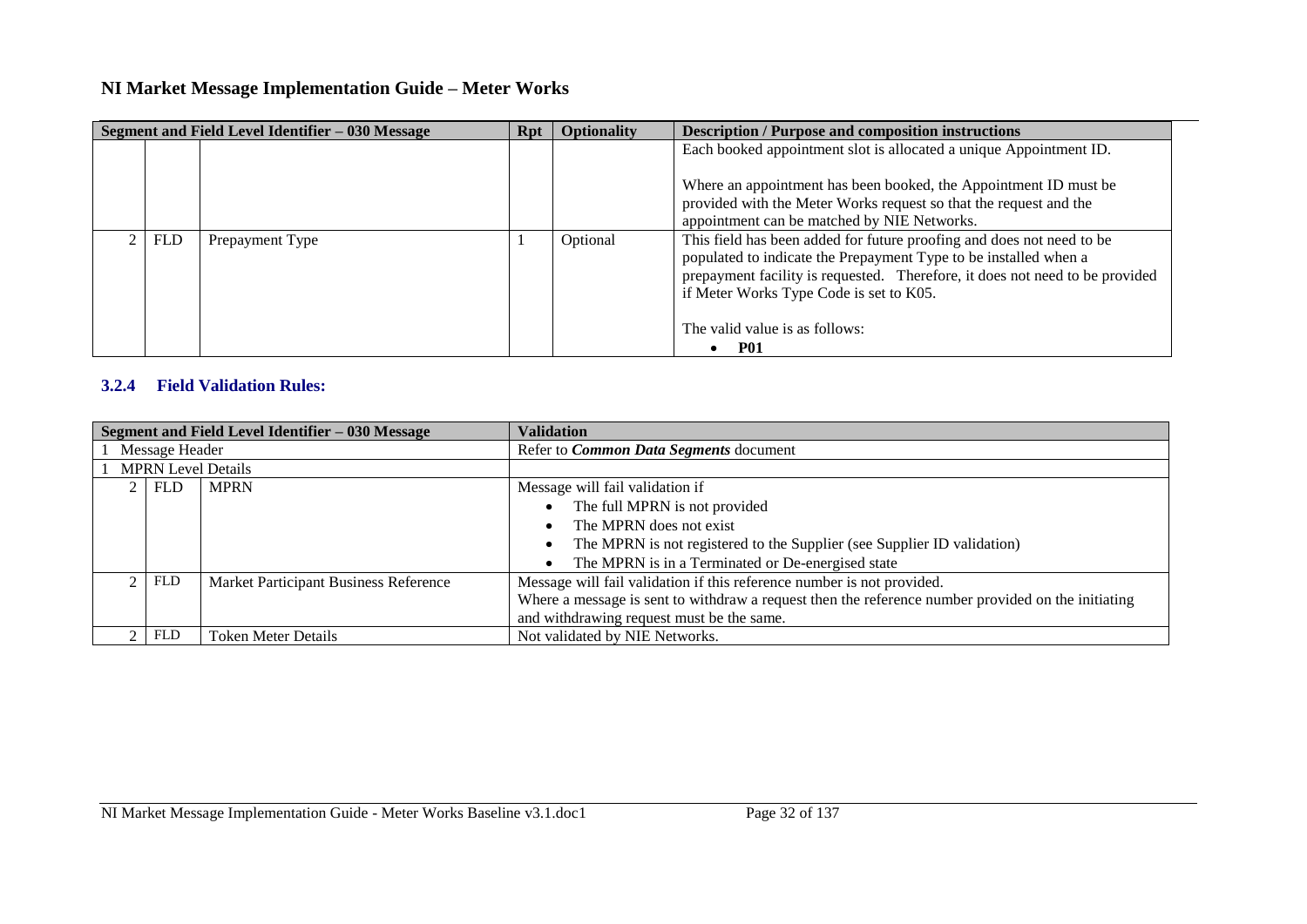| Segment and Field Level Identifier - 030 Message |            |                              | <b>Validation</b>                                                                                                                                                                                 |  |
|--------------------------------------------------|------------|------------------------------|---------------------------------------------------------------------------------------------------------------------------------------------------------------------------------------------------|--|
| $\mathfrak{D}$                                   | <b>FLD</b> | Meter Works Type             | Message will fail validation if<br>The provided Meter Works Type code is not valid, as per the agreed list for this field<br>$\bullet$                                                            |  |
|                                                  |            |                              | There is a pending Change of Supplier registration and the Meter Work Type is for a change<br>of Meter Configuration                                                                              |  |
|                                                  |            |                              | The request is logically inconsistent with the current meter configuration status<br>$\bullet$<br>The Meter Works Type is inconsistent with the Work Type assigned to the associated<br>$\bullet$ |  |
|                                                  |            |                              | Appointment (for SOSA fieldwork)                                                                                                                                                                  |  |
|                                                  |            |                              | The Meter Works Type code is K08 and the existing site is non SOSA site                                                                                                                           |  |
|                                                  |            |                              | The Meter Works Type code is K08 and a Credit Meter is currently installed                                                                                                                        |  |
| $\mathfrak{D}$                                   | <b>FLD</b> | Meter Configuration Code     | Message will fail validation if:                                                                                                                                                                  |  |
|                                                  |            |                              | Meter Works Type is set to K02, K05, K06, M01, M04 or M12 and a valid MCC code is not<br>$\bullet$<br>provided.                                                                                   |  |
|                                                  |            |                              | The MCC is specified for anything other than K02, K05, K06, M01, M04, M12.<br>$\bullet$                                                                                                           |  |
|                                                  |            |                              | The requested metering configuration is not consistent with the customer MIC or Usage Type                                                                                                        |  |
|                                                  |            |                              | The code is not permitted to be requested by the Supplier<br>٠                                                                                                                                    |  |
|                                                  |            |                              | The requested MCC is the same as the existing MCC                                                                                                                                                 |  |
| $\overline{2}$                                   | <b>FLD</b> | Supplier ID                  | Message will fail validation if                                                                                                                                                                   |  |
|                                                  |            |                              | A valid Supplier ID is not provided.<br>$\bullet$                                                                                                                                                 |  |
|                                                  |            |                              | The Meter Point is not registered to the provided Supplier ID.                                                                                                                                    |  |
| $\overline{2}$                                   | <b>SEG</b> | <b>Party Contact Details</b> | Not validated by NIE Networks.                                                                                                                                                                    |  |
| $\overline{2}$                                   | <b>FLD</b> | <b>Request Status</b>        | Message will fail validation if                                                                                                                                                                   |  |
|                                                  |            |                              | This item is not populated with the value $I =$ Initiate or $W =$ Withdraw.<br>$\bullet$                                                                                                          |  |
|                                                  |            |                              | The Withdrawn request is for an initiated 030 that has already been despatched or completed<br>and cannot be cancelled                                                                            |  |
|                                                  |            |                              | For a Withdraw request, the data in the fields listed below does not match exactly with an<br>$\bullet$<br>existing Initiated request:                                                            |  |
|                                                  |            |                              | <b>MPRN</b>                                                                                                                                                                                       |  |
|                                                  |            |                              | <b>MP Business Reference</b>                                                                                                                                                                      |  |
|                                                  |            |                              | Appointment ID (if applicable)                                                                                                                                                                    |  |
|                                                  |            |                              | Meter Works Type                                                                                                                                                                                  |  |
|                                                  | <b>FLD</b> | <b>Appointment Date</b>      | Not validated by NIE Networks.                                                                                                                                                                    |  |
|                                                  | <b>FLD</b> | <b>Appointment Time Slot</b> | Not validated by NIE Networks.                                                                                                                                                                    |  |
| $\overline{2}$                                   | <b>FLD</b> | <b>Access Arrangements</b>   | The message will fail validation if this field is left blank by the Supplier.                                                                                                                     |  |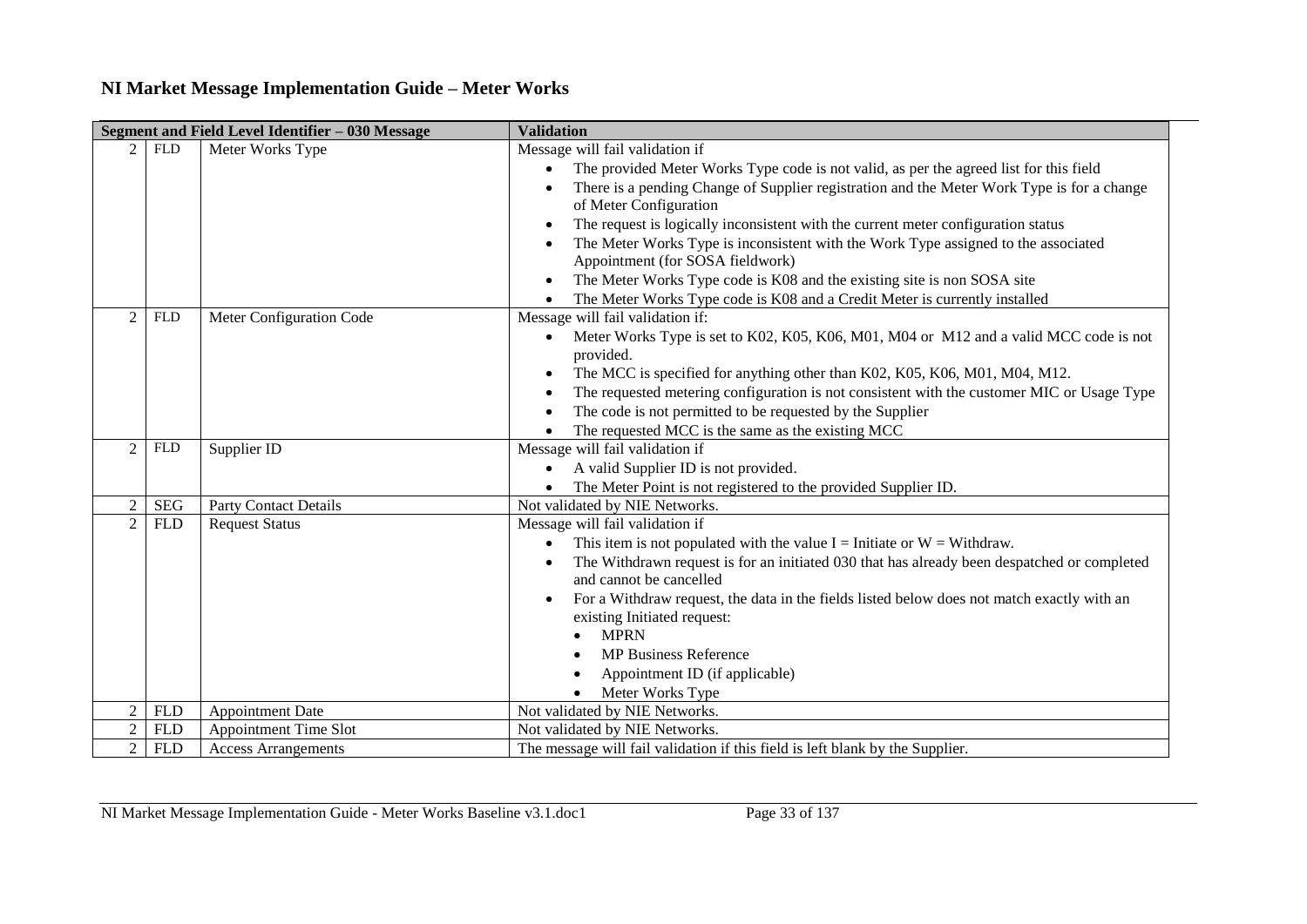| Segment and Field Level Identifier - 030 Message |            |                                  | <b>Validation</b>                                                                                                                                                                                                                                                                                                                                                                                                                                                                                                                                                                                                                                                                                                                                                                                                                                                                                                                                             |
|--------------------------------------------------|------------|----------------------------------|---------------------------------------------------------------------------------------------------------------------------------------------------------------------------------------------------------------------------------------------------------------------------------------------------------------------------------------------------------------------------------------------------------------------------------------------------------------------------------------------------------------------------------------------------------------------------------------------------------------------------------------------------------------------------------------------------------------------------------------------------------------------------------------------------------------------------------------------------------------------------------------------------------------------------------------------------------------|
|                                                  | <b>FLD</b> | <b>Tariff Configuration Code</b> | NIE Networks will validate the Tariff Configuration Code when the Meter Works Type requires a new,<br>or change of, keypad meter configuration at the Meter Point.<br>The message will fail validation if:<br>The code is not present for a change of Keypad meter configuration (Meter Works Type Code<br>- K02, K05 or K06)<br>The code is not requestable by the Supplier<br>$\bullet$<br>The code is not consistent with the required Meter Configuration Code<br>There is no change to the meter configuration                                                                                                                                                                                                                                                                                                                                                                                                                                           |
|                                                  | <b>FLD</b> | Appointment ID                   | Message will fail validation if<br>An Appointment ID is not provided when an appointement should be booked by the Supplier<br>An Appointment ID is provided when an appointment booking is not required<br>The Appointment ID is invalid and does not match any existing pending appointment ID<br>booked via the appointments website<br>The Appointment ID is associated with an appointment for an MPRN other than that<br>referenced in the 030 message<br>The Appointment ID has previously been received by NIE Networks on another message.<br>There are two exceptions to this as follows:<br>An 017 Meter Point Status Change Request and 030 Meter Works Request may<br>$\bullet$<br>contain the same Appointment ID, as a single appointment may be booked for a<br>change of meter configuration and energisation of a de-energised site,<br>An 030 $I$ – Initiate request and an 030W - Withdraw request may contain the same<br>Appointment ID. |
|                                                  | <b>FLD</b> | Prepayment Type                  | Not validated by NIE Networks.                                                                                                                                                                                                                                                                                                                                                                                                                                                                                                                                                                                                                                                                                                                                                                                                                                                                                                                                |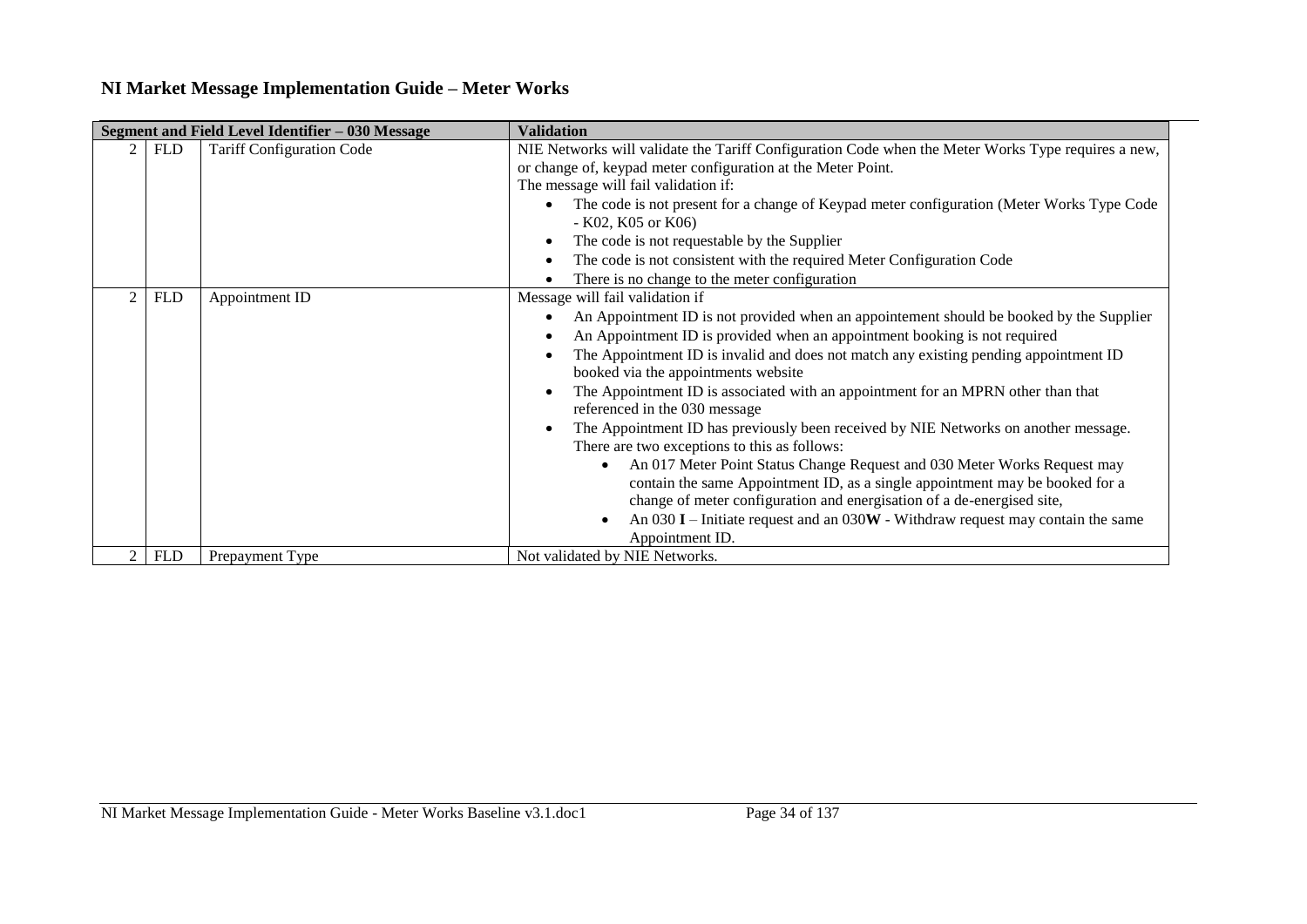#### <span id="page-34-0"></span>**3.3 252 Request for Special Reading**

#### **3.3.1 Purpose and Description of Message**

Message 252 is sent by a Supplier to NIE Networks to request a special reading.

A special reading may be sought for a variety of reasons including:

- An Old or New Supplier disputing of a Change of Supplier reading
- A registered Supplier obtaining a reading to be used at a Change of Tenancy

Message 252 can also be used by an Old or New Supplier to request an estimate to resolve a Change of Supplier reading dispute.

Message 252 is used in the following Market Processes:

| <b>Process Number and Title</b>      | <b>Use of Message</b>                    |  |
|--------------------------------------|------------------------------------------|--|
| MP NI 14 Readings Processing $-$ Non | To dispute a Change of Supplier reading. |  |
| Interval                             |                                          |  |
| MP NI 18 Special Read Requests       | To request a special reading.            |  |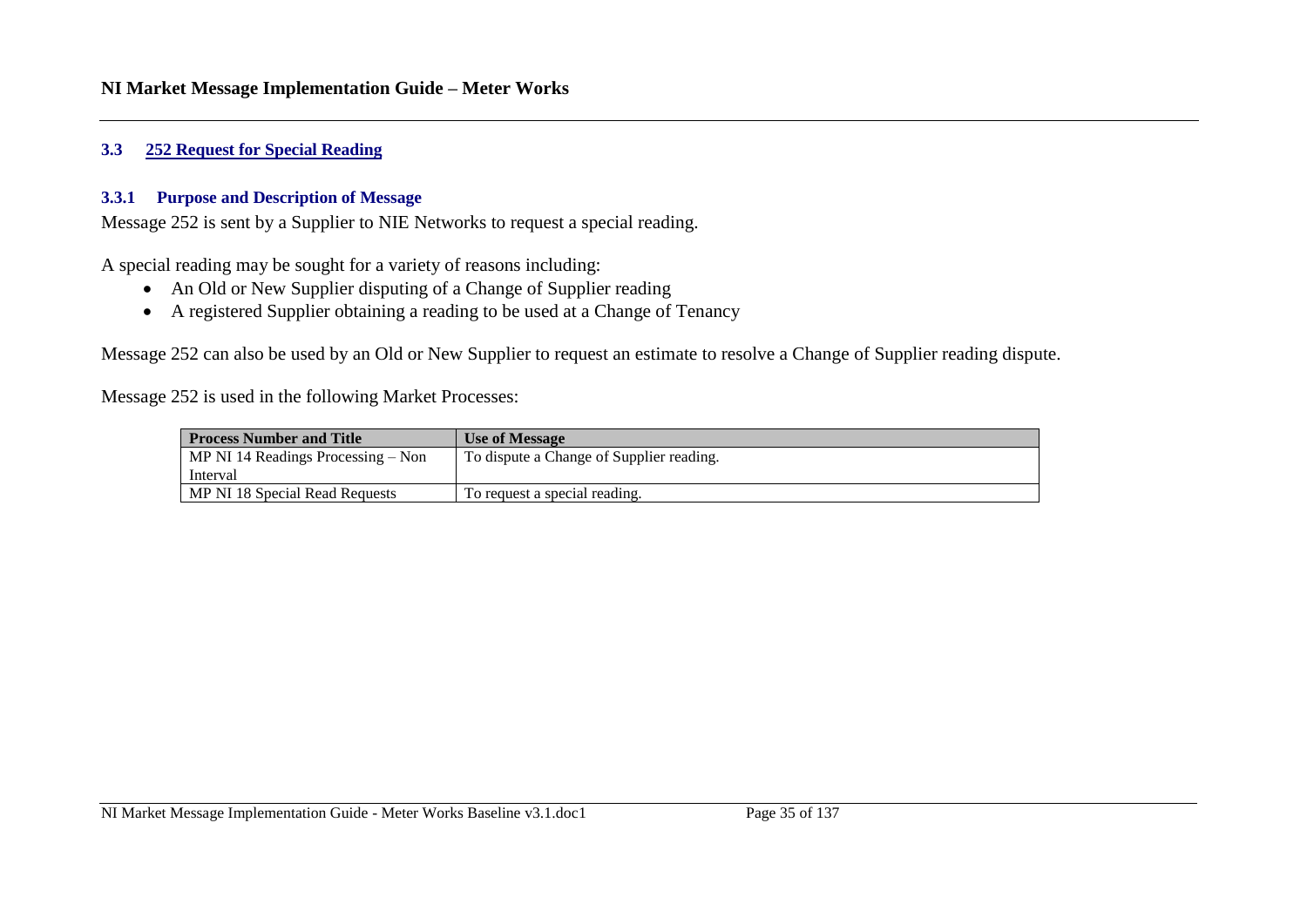### **3.3.2 Data Hierarchy Diagram**

252 Message

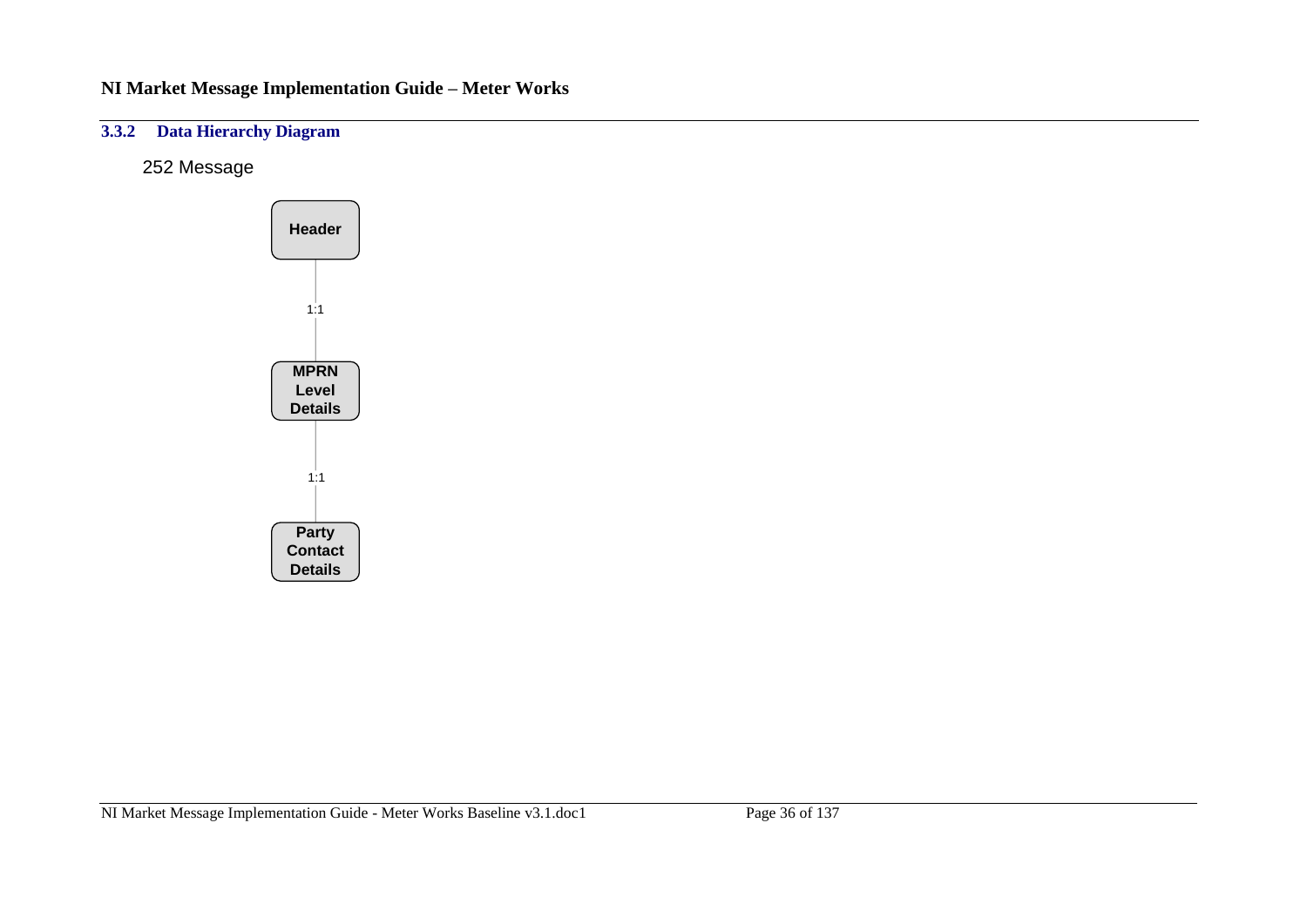#### **3.3.3 Message Structure**

|                | 1 Message Header<br><b>FLD</b> |                                        |   | Mandatory | Refer to <i>Common Data Segments</i> document for detailed notes on structure                                                                                                                                                                                                                                           |
|----------------|--------------------------------|----------------------------------------|---|-----------|-------------------------------------------------------------------------------------------------------------------------------------------------------------------------------------------------------------------------------------------------------------------------------------------------------------------------|
|                |                                |                                        |   |           | and population.                                                                                                                                                                                                                                                                                                         |
|                |                                | <b>MPRN Level Details</b><br>Mandatory |   |           |                                                                                                                                                                                                                                                                                                                         |
| $\overline{2}$ |                                | <b>MPRN</b>                            |   | Mandatory | The unique identifying reference number for the Meter Point.                                                                                                                                                                                                                                                            |
| $\overline{2}$ | <b>FLD</b>                     | Market Participant Business Reference  |   | Mandatory | This is the Supplier's own internal reference number for the request. This<br>will be used in related response messages to the Supplier to reference the<br>original request.                                                                                                                                           |
| $\overline{2}$ | <b>FLD</b>                     | Supplier ID                            |   | Mandatory | Supplier ID is the identification code of the Supplier requesting the reading<br>or estimate.                                                                                                                                                                                                                           |
| $\overline{2}$ | <b>SEG</b>                     | <b>Party Contact Details</b>           |   | Optional  | Details enabling the Supplier to be contacted in the event of a query with the<br>work instruction.<br>Refer to Common Data Segments document for detailed notes on structure                                                                                                                                           |
|                |                                |                                        |   |           | and population.                                                                                                                                                                                                                                                                                                         |
| $\mathfrak{D}$ | <b>FLD</b>                     | Read Type                              | 1 | Mandatory | A code that indicates the type of reading required.<br>The Read Type should be set to one of the following:<br>$A$ – denoting that an actual reading is required.<br>E - denoting that an estimated reading is required (for Change of<br>Supplier only). This setting may only be used with a Read Reason<br>of $04$ . |
| 2              | <b>FLD</b>                     | <b>Read Reason</b>                     | 1 | Mandatory | A code that indicates the reason that the reading is required<br>The Read Reason must be set to one of the following:<br>$04$ – denoting that a special reading is required to dispute a previous<br>reading.<br>$02$ – denoting a chargeable special reading that is required for any<br>reason other than a dispute.  |
| $\mathcal{D}$  | <b>FLD</b>                     | <b>Request Status</b>                  |   | Mandatory | An indicator that a request is either being initiated or withdrawn<br>The Request Status must be set to one of the following:<br>$I$ – Initiate the request<br>$W -$ Withdraw the request                                                                                                                               |

NI Market Message Implementation Guide - Meter Works Baseline v3.1.doc1 Page 37 of 137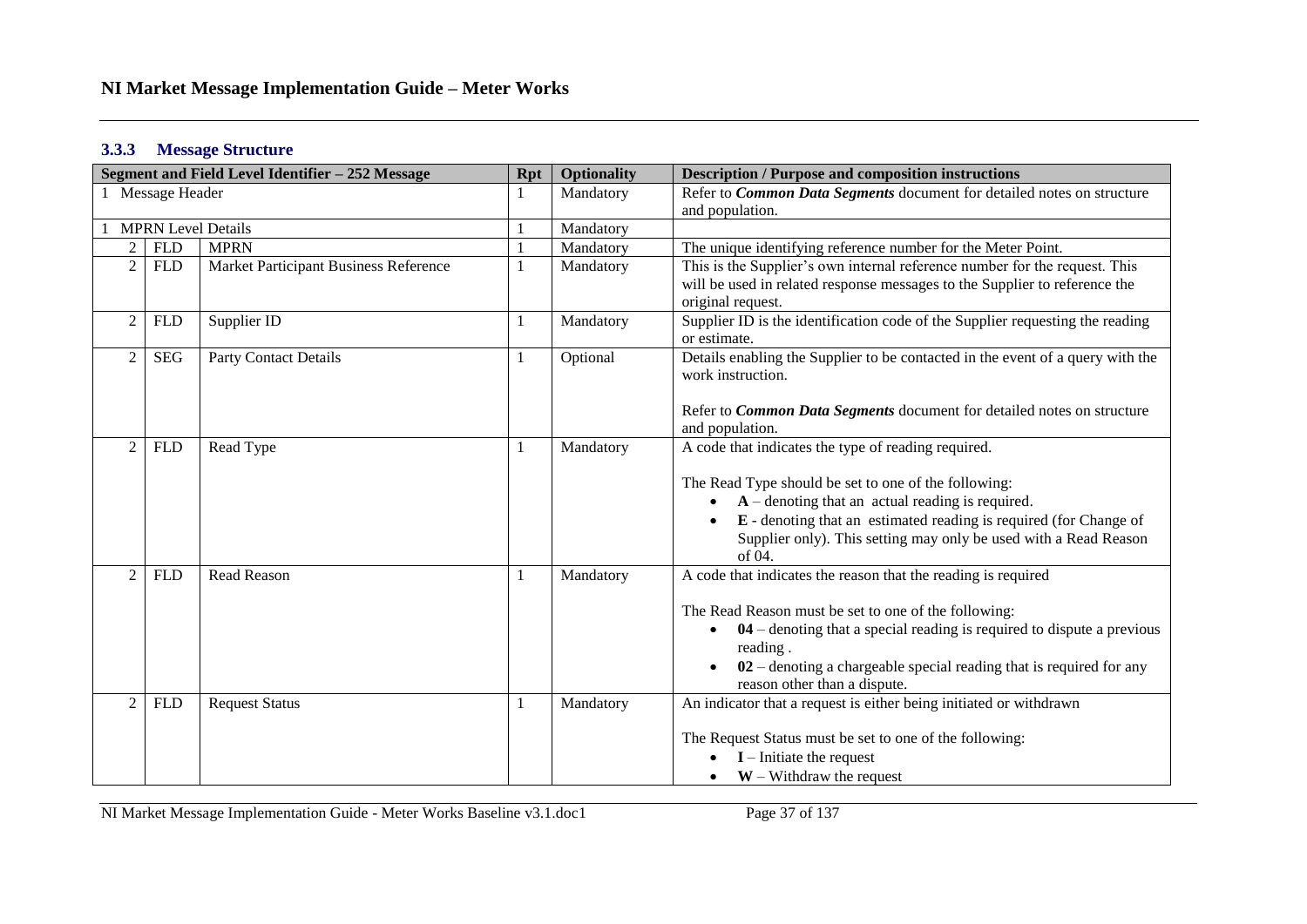|                |            | Segment and Field Level Identifier - 252 Message | <b>Rpt</b> | <b>Optionality</b> | <b>Description / Purpose and composition instructions</b>                                                                                                                                                                                                                                                                                                                                                                                                             |
|----------------|------------|--------------------------------------------------|------------|--------------------|-----------------------------------------------------------------------------------------------------------------------------------------------------------------------------------------------------------------------------------------------------------------------------------------------------------------------------------------------------------------------------------------------------------------------------------------------------------------------|
|                |            |                                                  |            |                    | Request status should only be set to $W$ where a previous 252 has been sent<br>and the Supplier wishes to cancel that instruction.<br>252 Withdraw messages should mirror the data sent on the initiating 252.<br>The data in the following fields must be the same in both messages:<br><b>MPRN</b><br><b>MP Business Reference</b><br>Appointment ID<br>Meter Works Type                                                                                            |
| $\mathcal{D}$  | <b>FLD</b> | <b>Required Date</b>                             |            | Optional           | Not used in Northern Ireland.                                                                                                                                                                                                                                                                                                                                                                                                                                         |
| $\mathcal{D}$  | <b>FLD</b> | <b>Access Arrangements</b>                       |            | Optional           | Access arrangements are the arrangements provided by a customer specific<br>to a particular request for work. Suppliers should provide as much detail as<br>possible here so as to improve the chances of gaining access to carry out the<br>requested work, as visits that do not result in the collection of a reading may<br>still be chargeable.                                                                                                                  |
| $\overline{2}$ | <b>FLD</b> | Appointment ID                                   |            | See description    | An appointment must be booked by the Supplier via the appointments<br>website for SOSA Fieldwork. (Sites that have a MIC of less than 70 KVA<br>with Non-Interval metering are classified as SOSA).<br>Each booked appointment slot is allocated a unique Appointment ID.<br>Where an appointment has been booked, the Appointment ID must be<br>provided with the Special Reading request so that the request and the<br>appointment can be matched by NIE Networks. |

## **3.3.4 Specific Field Validation Rules:**

| Segment and Field Level Identifier – 252 Message |            |                               | <b>Validation</b>                             |  |  |  |  |
|--------------------------------------------------|------------|-------------------------------|-----------------------------------------------|--|--|--|--|
| Message Header                                   |            |                               | Refer to <i>Common Data Segments</i> document |  |  |  |  |
|                                                  |            | <b>MPRN</b> Level Information |                                               |  |  |  |  |
|                                                  | <b>FLD</b> | <b>MPRN</b>                   | Message will fail validation if               |  |  |  |  |
|                                                  |            |                               | The full MPRN is not provided                 |  |  |  |  |
|                                                  |            |                               | The MPRN does not exist                       |  |  |  |  |

NI Market Message Implementation Guide - Meter Works Baseline v3.1.doc1 Page 38 of 137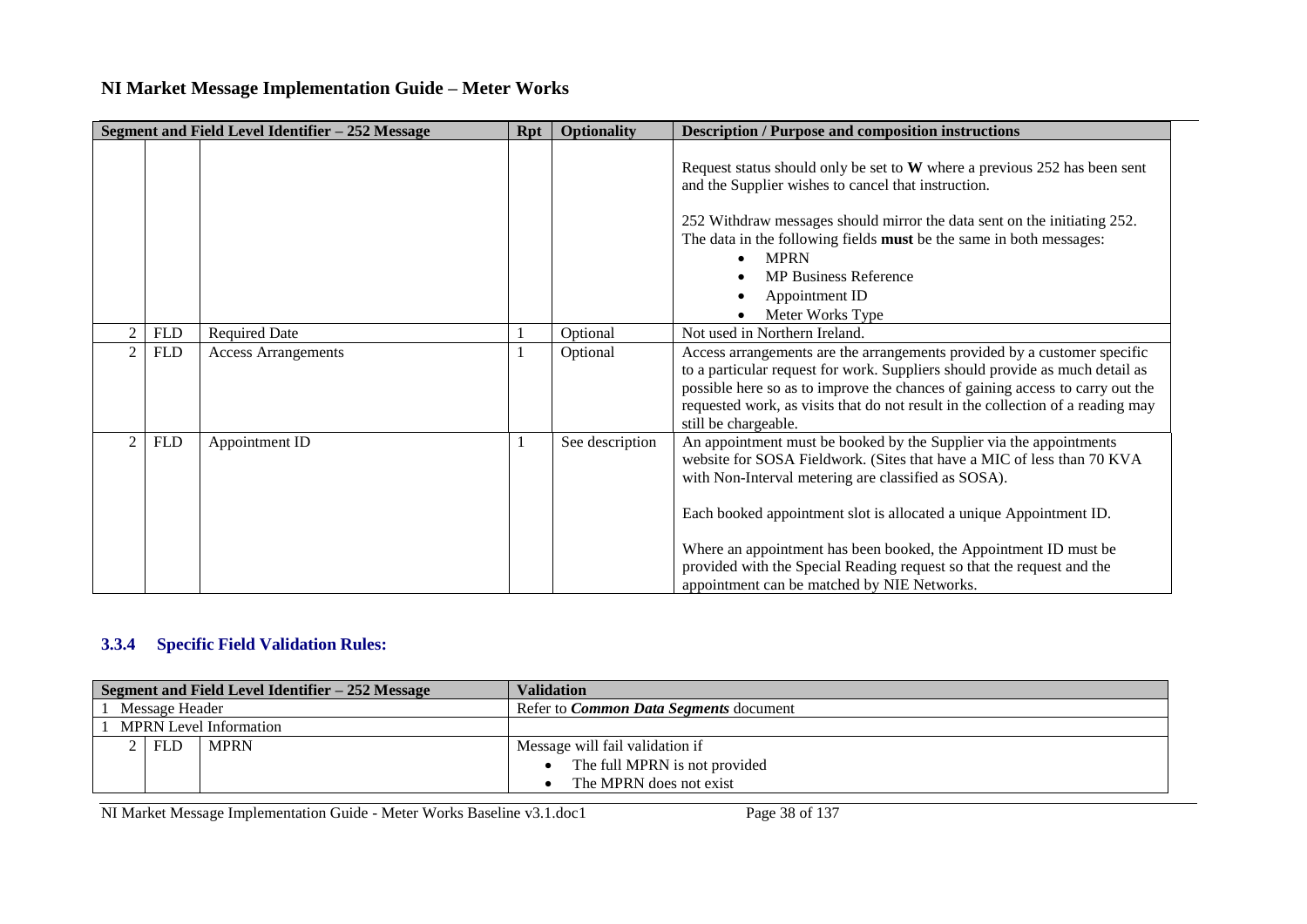|                |            | Segment and Field Level Identifier - 252 Message | <b>Validation</b>                                                                                                                                                                                                         |
|----------------|------------|--------------------------------------------------|---------------------------------------------------------------------------------------------------------------------------------------------------------------------------------------------------------------------------|
|                |            |                                                  | The MPRN is in a Terminated state<br>$\bullet$<br>The MPRN is interval metered                                                                                                                                            |
|                |            |                                                  | The MPRN is unmetered<br>$\bullet$<br>The MPRN is neither currently registered to the Supplier nor has it been registered to the                                                                                          |
|                |            |                                                  | Supplier as the immediate previous Supplier.                                                                                                                                                                              |
| 2              | <b>FLD</b> | Market Participant Business Reference            | Message will fail validation if this reference number is not provided.<br>Where a message is sent to withdraw a request then the reference number provided on the initiating<br>and withdrawing request must be the same. |
| $\overline{2}$ | <b>FLD</b> | Supplier ID                                      | Message will fail validation if                                                                                                                                                                                           |
|                |            |                                                  | A valid Supplier ID is not provided.<br>$\bullet$                                                                                                                                                                         |
|                |            |                                                  | For Read Reason 02                                                                                                                                                                                                        |
|                |            |                                                  | The provided Supplier ID is not the Supplier that the Meter Point is currently<br>$\bullet$                                                                                                                               |
|                |            |                                                  | registered to.                                                                                                                                                                                                            |
|                |            |                                                  | For Read Reason 04                                                                                                                                                                                                        |
|                |            |                                                  | The provided Supplier ID is not the Supplier that the Meter Point is currently registered                                                                                                                                 |
|                |            |                                                  | to, nor is it the Supplier that was registered as the immediate previous Supplier.                                                                                                                                        |
| $\overline{2}$ | <b>SEG</b> | <b>Party Contact Details</b>                     | Not validated by NIE Networks.                                                                                                                                                                                            |
| $\overline{2}$ | <b>FLD</b> | Read Type                                        | Message will fail validation if                                                                                                                                                                                           |
|                |            |                                                  | The Read Reason is 02 and the Read Type is not for an Actual Read.<br>$\bullet$                                                                                                                                           |
|                |            |                                                  | If the Read Reason is for a dispute (04) then the Read Type may be for an Actual Read or Estimate.                                                                                                                        |
| $\overline{2}$ | <b>FLD</b> | <b>Read Reason</b>                               | Message will fail validation if                                                                                                                                                                                           |
|                |            |                                                  | • The Read Reason is not 02 or 04.                                                                                                                                                                                        |
| $\overline{2}$ | <b>FLD</b> | <b>Request Status</b>                            | Message will fail validation if                                                                                                                                                                                           |
|                |            |                                                  | This item is not populated with the value $I =$ Initiate or $W =$ Withdraw<br>$\bullet$                                                                                                                                   |
|                |            |                                                  | The Withdrawn request is for an initiated 252 that has already been despatched or completed                                                                                                                               |
|                |            |                                                  | and cannot be cancelled                                                                                                                                                                                                   |
|                |            |                                                  | For a Withdraw request, the data in the fields listed below does not match exactly with an                                                                                                                                |
|                |            |                                                  | existing Initiated request:<br><b>MPRN</b>                                                                                                                                                                                |
|                |            |                                                  | <b>MP Business Reference</b>                                                                                                                                                                                              |
|                |            |                                                  | Appointment ID                                                                                                                                                                                                            |
|                |            |                                                  | Read Type                                                                                                                                                                                                                 |
|                |            |                                                  | Read Reason                                                                                                                                                                                                               |
| 2              | <b>FLD</b> | <b>Required Date</b>                             | Not validated by NIE Networks.                                                                                                                                                                                            |

NI Market Message Implementation Guide - Meter Works Baseline v3.1.doc1 Page 39 of 137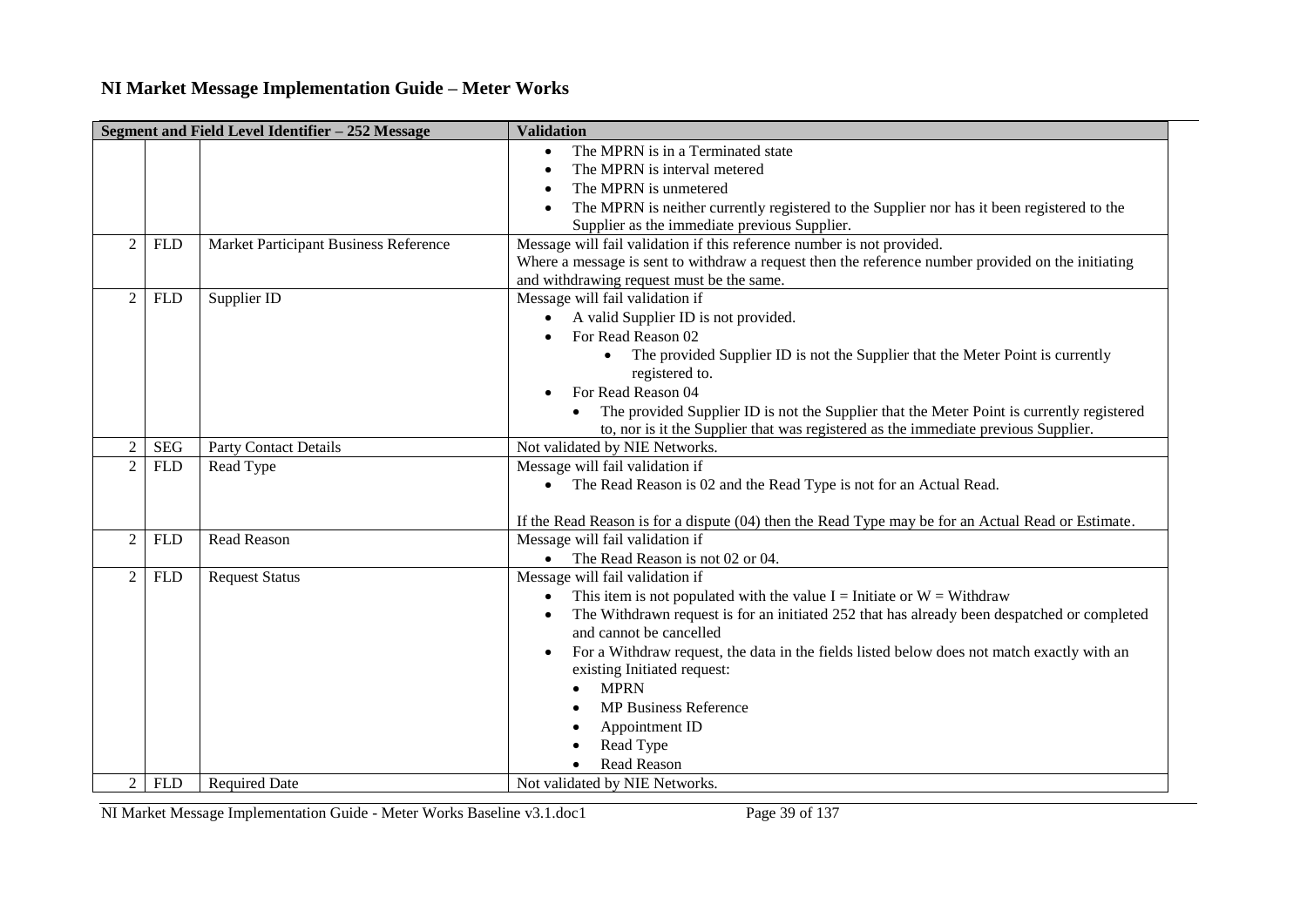|                |            | Segment and Field Level Identifier - 252 Message | <b>Validation</b>                                                                           |  |  |  |
|----------------|------------|--------------------------------------------------|---------------------------------------------------------------------------------------------|--|--|--|
| $\overline{2}$ | <b>FLD</b> | <b>Access Arrangements</b>                       | Not validated by NIE Networks                                                               |  |  |  |
| 2 <sub>1</sub> | FLD        | Appointment ID                                   | Message will fail validation if                                                             |  |  |  |
|                |            |                                                  | An Appointment ID is not provided when an appointment booking is required<br>$\bullet$      |  |  |  |
|                |            |                                                  | An Appointment ID is provided when an appointment booking is not required                   |  |  |  |
|                |            |                                                  | The Appointment ID is invalid and does not match any existing pending appointment ID        |  |  |  |
|                |            |                                                  | booked via the appointments website                                                         |  |  |  |
|                |            |                                                  | The Appointment ID is associated with an appointment for an MPRN other than that            |  |  |  |
|                |            |                                                  | referenced in the 252 message                                                               |  |  |  |
|                |            |                                                  | The Work Type assigned to the associated Appointment is inconsistent with the requested     |  |  |  |
|                |            |                                                  | fieldwork                                                                                   |  |  |  |
|                |            |                                                  | The Appointment ID has previously been received by NIE Networks on another message.         |  |  |  |
|                |            |                                                  | There is an exception to this as follows:                                                   |  |  |  |
|                |            |                                                  | A 252 I – Initiate request and a 252 W - Withdraw request may contain the same<br>$\bullet$ |  |  |  |
|                |            |                                                  | Appointment ID.                                                                             |  |  |  |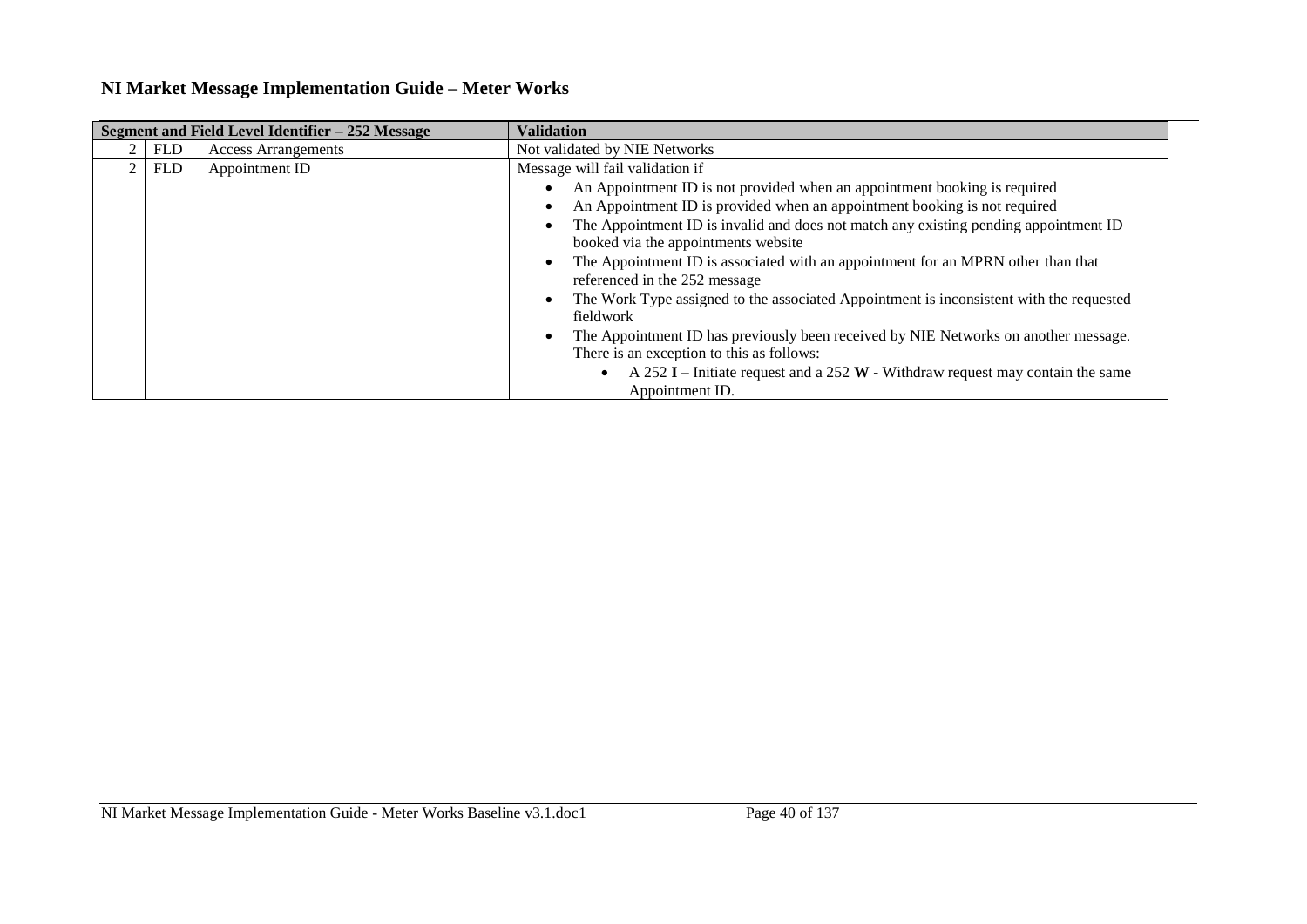#### **3.4 260 Observation of Problem, Damage or Tampering**

### **3.4.1 Purpose / Description of Message**

The 260 Observation of problem, Damage or Tampering message allows the Supplier registered to the Meter Point to notify NIE Networks of problems identified at a Meter Point.

The following types of issues can be reported on this message:

- Metering problems and damage
- Usage enquiries
- Revenue Protection issues
- General meter enquiries and complaints

Message 260 is used in the following Market Process:

| <b>Process Number and Title</b>     | <b>Use of Message</b>                |
|-------------------------------------|--------------------------------------|
| MP NI 12 Meter Problems and Damage, | To Report a Non Urgent Meter Problem |
| MP NI 12 Meter Enquiries and        | To Make a Meter Reading Enquiry      |
| Complaints                          |                                      |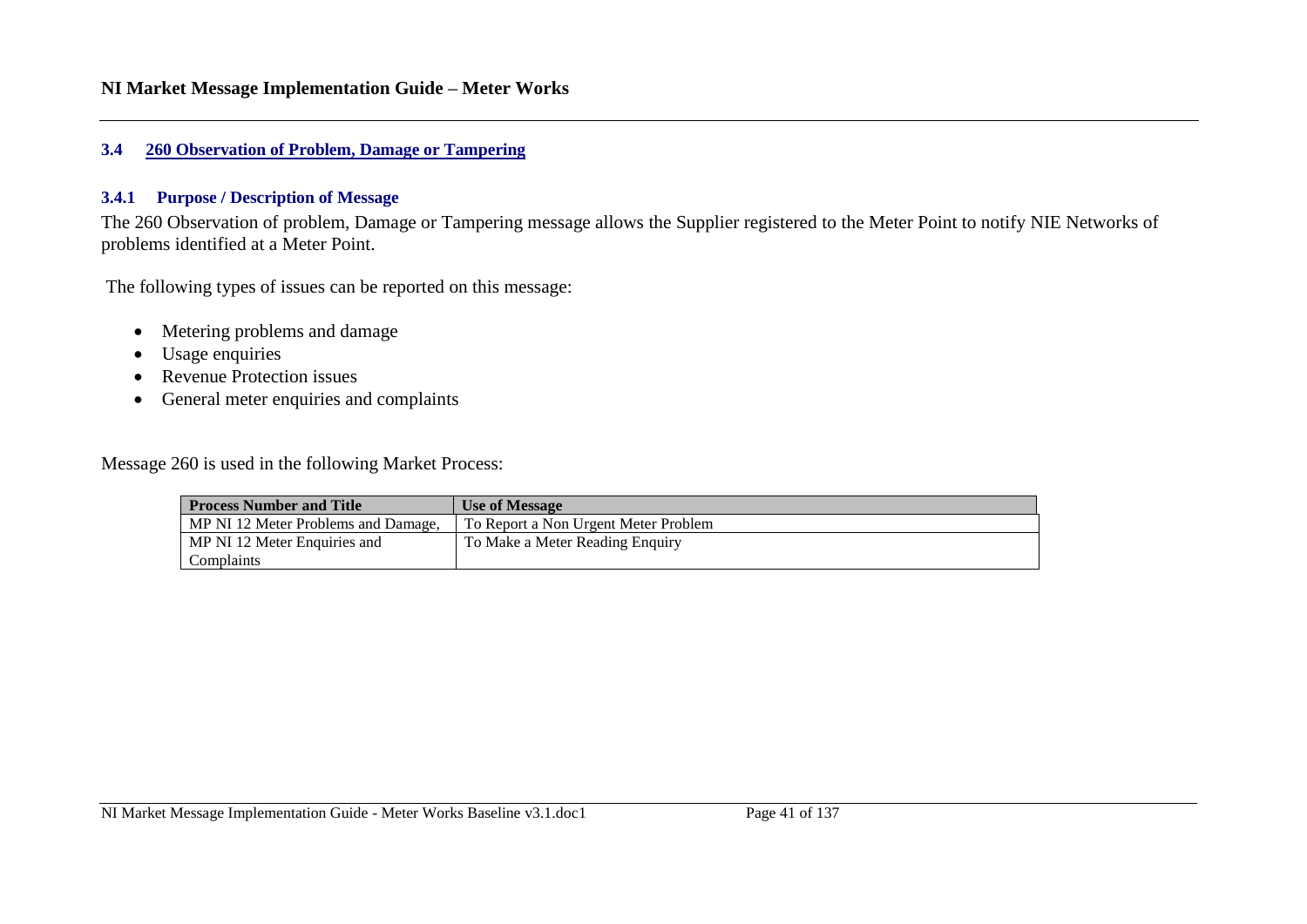# **3.4.2 Data Hierarchy Diagram**

260 Message

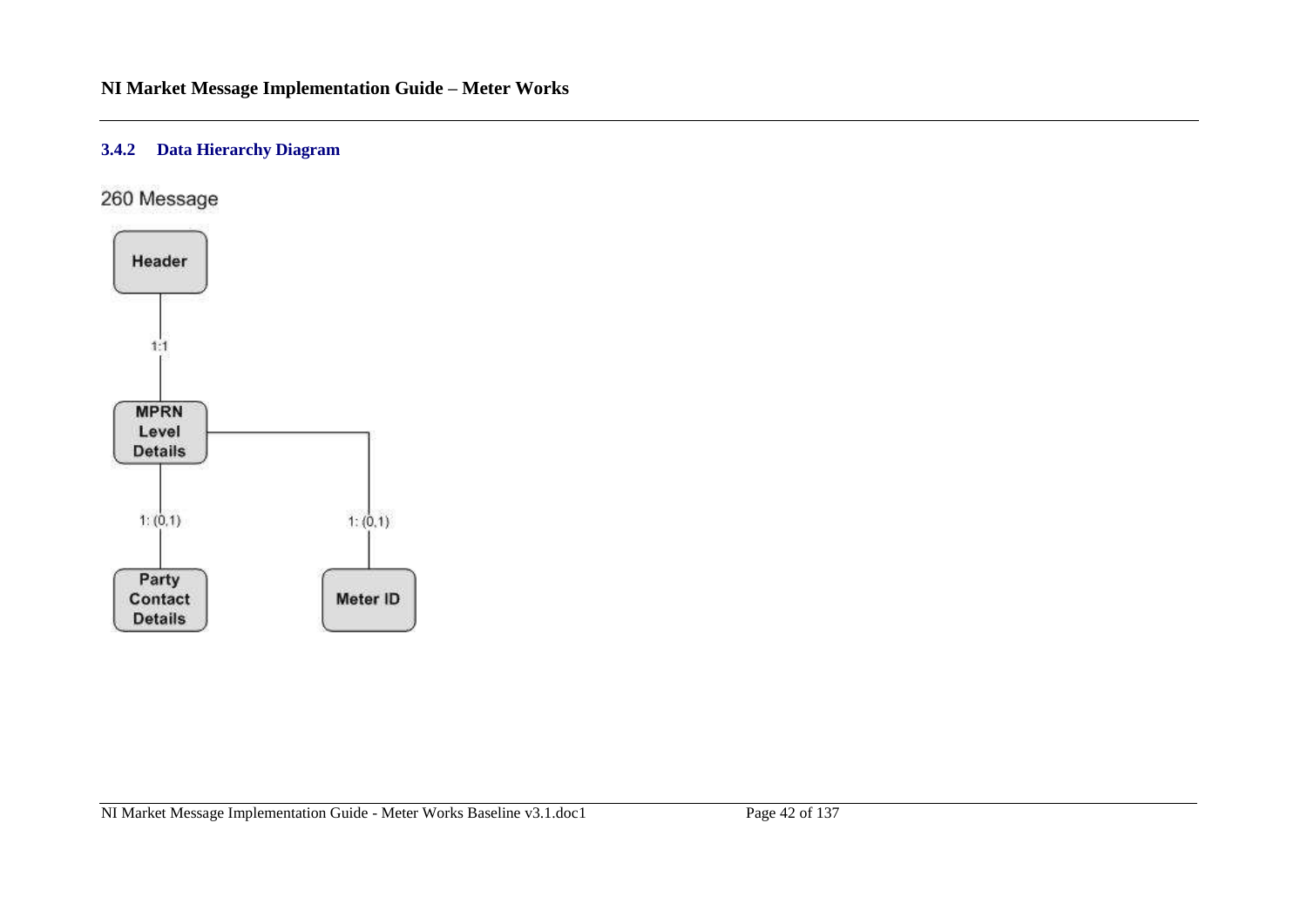#### **3.4.3 Message Structure**

| Segment and Field Level Identifier - 260 Message |                  |                                       | <b>Rpt</b> | <b>Optionality</b> |                                                                                                                                                                                                | <b>Description / Purpose and composition instructions</b>                                                                                                                                                                                     |  |
|--------------------------------------------------|------------------|---------------------------------------|------------|--------------------|------------------------------------------------------------------------------------------------------------------------------------------------------------------------------------------------|-----------------------------------------------------------------------------------------------------------------------------------------------------------------------------------------------------------------------------------------------|--|
|                                                  | 1 Message Header |                                       |            | Mandatory          |                                                                                                                                                                                                | Refer to Common Data Segments document for detailed notes on structure                                                                                                                                                                        |  |
|                                                  |                  |                                       |            |                    | and population.                                                                                                                                                                                |                                                                                                                                                                                                                                               |  |
| <b>MPRN Level Details</b><br>Mandatory           |                  |                                       |            |                    |                                                                                                                                                                                                |                                                                                                                                                                                                                                               |  |
| 2                                                | <b>FLD</b>       | <b>MPRN</b>                           |            | Mandatory          | The unique identifying reference number for the Meter Point.                                                                                                                                   |                                                                                                                                                                                                                                               |  |
| $\overline{2}$                                   | <b>FLD</b>       | Market Participant Business Reference |            | Mandatory          |                                                                                                                                                                                                | This is the Supplier's number given as reference in the request. This will be<br>used in future contact with Suppliers to reference the request.                                                                                              |  |
| $\overline{c}$                                   | <b>FLD</b>       | Supplier ID                           |            | Mandatory          |                                                                                                                                                                                                | Supplier ID is the identification code of a Supplier. This must be the<br>Supplier to whom the Meter Point is registered.                                                                                                                     |  |
| $\overline{c}$                                   | <b>SEG</b>       | <b>Party Contact Details</b>          |            | Optional           | Details enabling the Supplier to be contacted in the event of a query with the<br>message.<br>Refer to <i>Common Data Segments</i> document for detailed notes on structure<br>and population. |                                                                                                                                                                                                                                               |  |
| $\overline{2}$                                   | <b>FLD</b>       | <b>Observation Code</b>               |            | Mandatory          | Code                                                                                                                                                                                           | Observation Code is a code that describes observations made at or<br>concerning a meter point or meters at a meter point. Suppliers must use a<br>code from the list of permitted NIE Networks Observation Codes below:<br><b>Description</b> |  |
|                                                  |                  |                                       |            |                    | 37                                                                                                                                                                                             | <b>Meter stopped</b>                                                                                                                                                                                                                          |  |
|                                                  |                  |                                       |            |                    | 41                                                                                                                                                                                             | <b>Meter Removed</b>                                                                                                                                                                                                                          |  |
|                                                  |                  |                                       |            |                    | 47                                                                                                                                                                                             | Time Switch at wrong time > 2 hours                                                                                                                                                                                                           |  |
|                                                  |                  |                                       |            |                    | 53                                                                                                                                                                                             | <b>Investigate/Change Teleswitch</b>                                                                                                                                                                                                          |  |
|                                                  |                  |                                       |            |                    | 77                                                                                                                                                                                             | <b>Derelict premises</b>                                                                                                                                                                                                                      |  |
|                                                  |                  |                                       |            |                    | 81                                                                                                                                                                                             | Old meter requiring updating                                                                                                                                                                                                                  |  |
|                                                  |                  |                                       |            |                    | 82                                                                                                                                                                                             | Suppliers check meter number request                                                                                                                                                                                                          |  |
|                                                  |                  |                                       |            |                    | 83                                                                                                                                                                                             | Incoming Supply ID e.g. clarify communal metering                                                                                                                                                                                             |  |
|                                                  |                  |                                       |            |                    | 91                                                                                                                                                                                             | <b>Usage Query</b>                                                                                                                                                                                                                            |  |
|                                                  |                  |                                       |            |                    | 92                                                                                                                                                                                             | <b>Meter Reading Complaint</b>                                                                                                                                                                                                                |  |
|                                                  |                  |                                       |            |                    | 93                                                                                                                                                                                             | <b>Meter Reading Enquiry</b>                                                                                                                                                                                                                  |  |

NI Market Message Implementation Guide - Meter Works Baseline v3.1.doc1 Page 43 of 137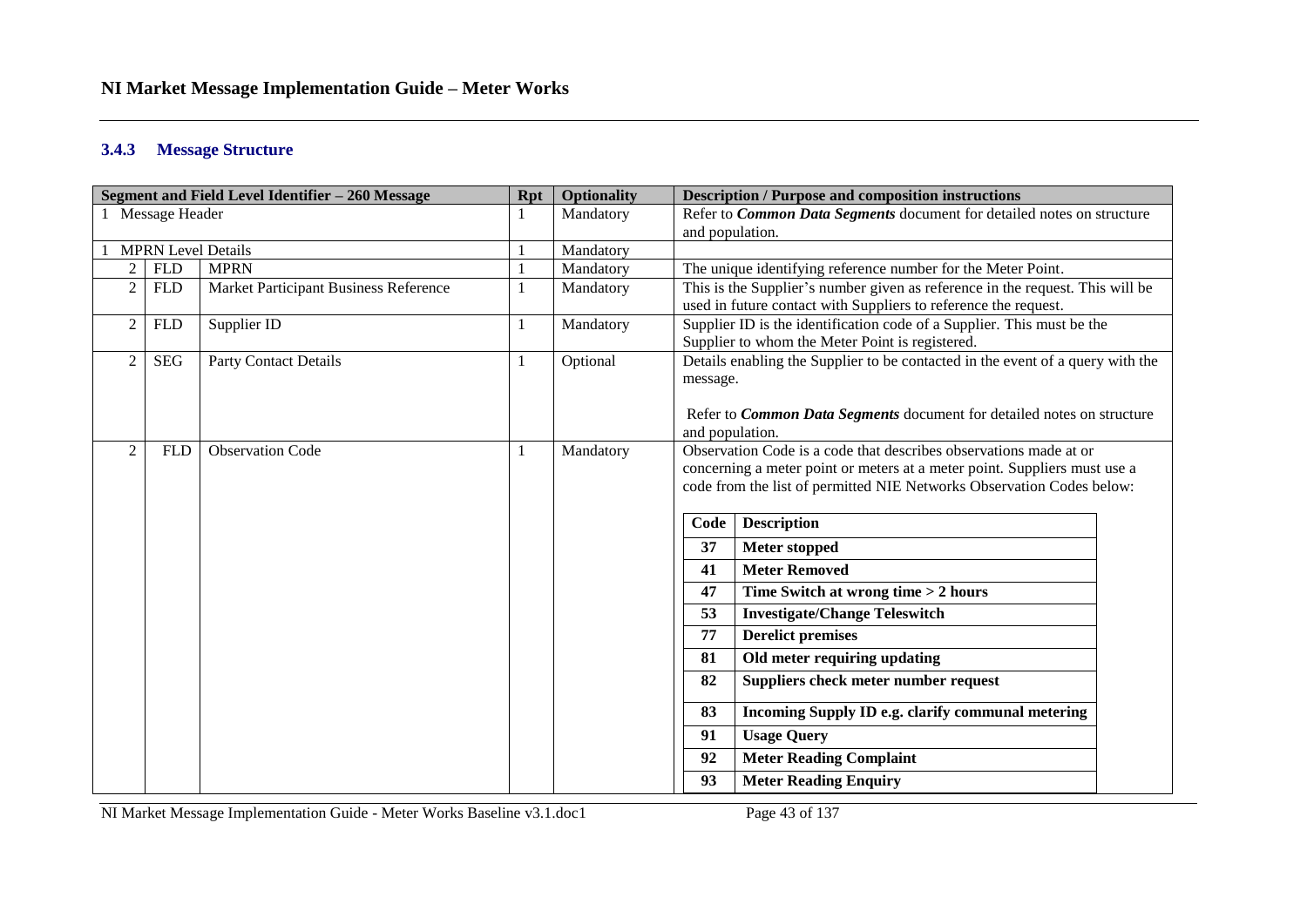|                             |            |            | Segment and Field Level Identifier – 260 Message | Rpt | <b>Optionality</b> |                                                                                                                                                                                                                                                                                                                                                                                                                                        | <b>Description / Purpose and composition instructions</b>                                                                                       |
|-----------------------------|------------|------------|--------------------------------------------------|-----|--------------------|----------------------------------------------------------------------------------------------------------------------------------------------------------------------------------------------------------------------------------------------------------------------------------------------------------------------------------------------------------------------------------------------------------------------------------------|-------------------------------------------------------------------------------------------------------------------------------------------------|
|                             |            |            |                                                  |     |                    | 94                                                                                                                                                                                                                                                                                                                                                                                                                                     | <b>RPU Complaint</b>                                                                                                                            |
|                             |            |            |                                                  |     |                    | 99                                                                                                                                                                                                                                                                                                                                                                                                                                     | <b>Freeform Trouble message</b>                                                                                                                 |
|                             |            |            |                                                  |     |                    | 217                                                                                                                                                                                                                                                                                                                                                                                                                                    | <b>Missing Seals</b>                                                                                                                            |
|                             |            |            |                                                  |     |                    | 218                                                                                                                                                                                                                                                                                                                                                                                                                                    | <b>RPU</b>                                                                                                                                      |
|                             |            |            |                                                  |     |                    | 219                                                                                                                                                                                                                                                                                                                                                                                                                                    | <b>Health &amp; Safety</b>                                                                                                                      |
|                             |            |            |                                                  |     |                    | 221                                                                                                                                                                                                                                                                                                                                                                                                                                    | Wrong number of digits                                                                                                                          |
|                             |            |            |                                                  |     |                    | 223                                                                                                                                                                                                                                                                                                                                                                                                                                    | <b>Confirm Multiplier Attached</b>                                                                                                              |
|                             |            |            |                                                  |     |                    | 226                                                                                                                                                                                                                                                                                                                                                                                                                                    | <b>Freedom Unit / Comms Cable Issue</b>                                                                                                         |
|                             |            |            |                                                  |     |                    |                                                                                                                                                                                                                                                                                                                                                                                                                                        | If Code 99 (Freeform Trouble message) is provided Suppliers must populate<br>the Observation Text field.                                        |
| $\mathcal{D}_{\mathcal{L}}$ | <b>FLD</b> |            | <b>Observation Date</b>                          |     | Mandatory          |                                                                                                                                                                                                                                                                                                                                                                                                                                        | Observation Date is the date an observation was made.                                                                                           |
| $\overline{c}$              | <b>FLD</b> |            | <b>Observation Text</b>                          |     | Optional           | Observation Text provides a description of an observation and may be used<br>to convey comments regarding a problem. Observation text must be provided<br>where Observation Code is set to 99 (See above) and in other cases where<br>applicable.                                                                                                                                                                                      |                                                                                                                                                 |
| $\overline{2}$              | <b>SEG</b> | Meter ID   |                                                  | 0.1 | Optional           | This segment provides information relating to a particular meter installed at a<br>meter point to which observation details can apply. This segment must be<br>populated if Suppliers wish to make observations relating to a particular<br>meter at a Meter Point.<br>N.B Only one Meter ID will be provided. If problems are found at more than<br>one meter at a meter point separate messages are sent for each meter<br>affected. |                                                                                                                                                 |
|                             | 3          | <b>FLD</b> | Meter Category                                   |     | Optional           |                                                                                                                                                                                                                                                                                                                                                                                                                                        | Not used in Northern Ireland.                                                                                                                   |
|                             | 3          | <b>FLD</b> | Serial Number                                    |     | Mandatory          |                                                                                                                                                                                                                                                                                                                                                                                                                                        | Serial No is the physical number found on a Meter. This item must be<br>populated if observations apply to a particular meter at a Meter point. |

## **3.4.4 Field Validation Rules:**

| $-260$ M<br>$\cdot \cdot$<br>- Field<br>. Identifier<br>and<br>$\boldsymbol{\Delta}$<br>Message<br>Segment | .<br>Description<br>ruction:<br>e and composition instr<br>mose:              |  |
|------------------------------------------------------------------------------------------------------------|-------------------------------------------------------------------------------|--|
| Header<br>Message                                                                                          | $\sqrt{ }$<br><i><b>Reter</b></i><br>s document<br>common<br>segments<br>data |  |

NI Market Message Implementation Guide - Meter Works Baseline v3.1.doc1 Page 44 of 137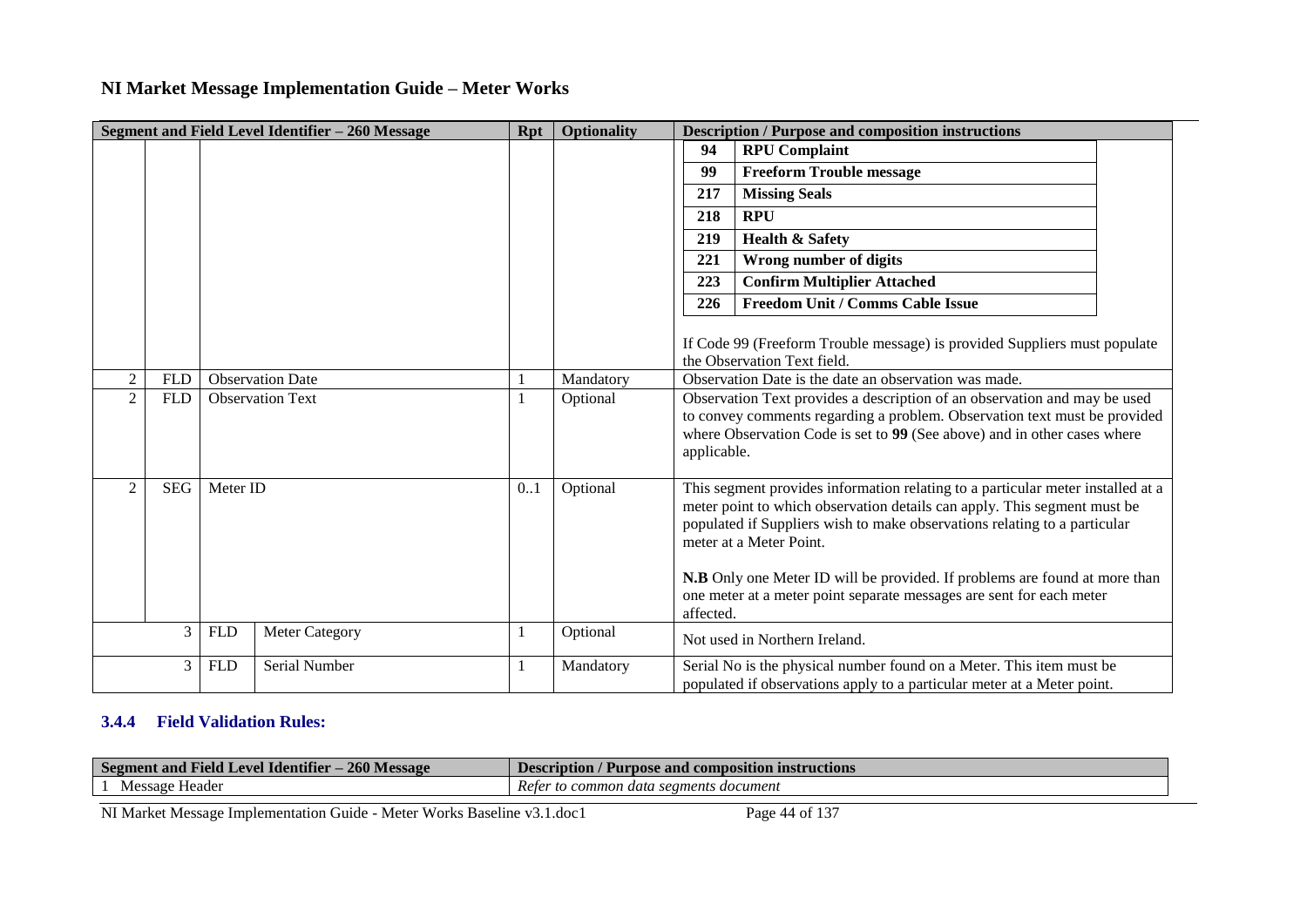|                |                                                               |             | Segment and Field Level Identifier - 260 Message | <b>Description / Purpose and composition instructions</b>                                              |  |  |  |
|----------------|---------------------------------------------------------------|-------------|--------------------------------------------------|--------------------------------------------------------------------------------------------------------|--|--|--|
|                | <b>Meter Point Details</b>                                    |             |                                                  |                                                                                                        |  |  |  |
| $\mathfrak{D}$ | <b>FLD</b>                                                    | <b>MPRN</b> |                                                  | Message will fail validation if                                                                        |  |  |  |
|                |                                                               |             |                                                  | The full MPRN is not provided                                                                          |  |  |  |
|                |                                                               |             |                                                  | The MPRN does not exist                                                                                |  |  |  |
|                |                                                               |             |                                                  | The MPRN is not registered to the Supplier (see Supplier ID validation)                                |  |  |  |
|                |                                                               |             |                                                  | The MPRN is in a Terminated state                                                                      |  |  |  |
|                | <b>FLD</b>                                                    |             | Market Participant Business Reference            | Message will fail validation if this field is not populated.                                           |  |  |  |
|                | <b>FLD</b>                                                    | Supplier ID |                                                  | Message will fail validation if                                                                        |  |  |  |
|                |                                                               |             |                                                  | A valid Supplier ID is not provided                                                                    |  |  |  |
|                | The Meter Point is not registered to the provided Supplier ID |             |                                                  |                                                                                                        |  |  |  |
|                | <b>SEG</b><br>Party Contact Details                           |             |                                                  | Where phone numbers are provided they should be full numbers including the code, with no spaces        |  |  |  |
|                |                                                               |             |                                                  | and should be able to be dialled from NI with no alteration.                                           |  |  |  |
|                | <b>FLD</b>                                                    |             | <b>Observation Code</b>                          | Message will fail validation if a valid code is not provided.                                          |  |  |  |
|                | <b>FLD</b>                                                    |             | <b>Observation Date</b>                          | Message will fail validation if this field is not populated.                                           |  |  |  |
|                | <b>FLD</b>                                                    |             | <b>Observation Text</b>                          | No validation of this field.                                                                           |  |  |  |
|                | <b>SEG</b>                                                    | Meter ID    |                                                  | This segment provides information relating to particular meters installed at a meter point to which    |  |  |  |
|                |                                                               |             |                                                  | observation details can apply.                                                                         |  |  |  |
|                | 3                                                             | <b>FLD</b>  | <b>Meter Category</b>                            | Not used in Northern Ireland.                                                                          |  |  |  |
|                |                                                               |             |                                                  | No validation of this field                                                                            |  |  |  |
|                | 3                                                             | <b>FLD</b>  | Serial Number                                    | This item must be populated if observations apply to a particular meter at a meter point. Message will |  |  |  |
|                |                                                               |             |                                                  | fail validation if omitted.                                                                            |  |  |  |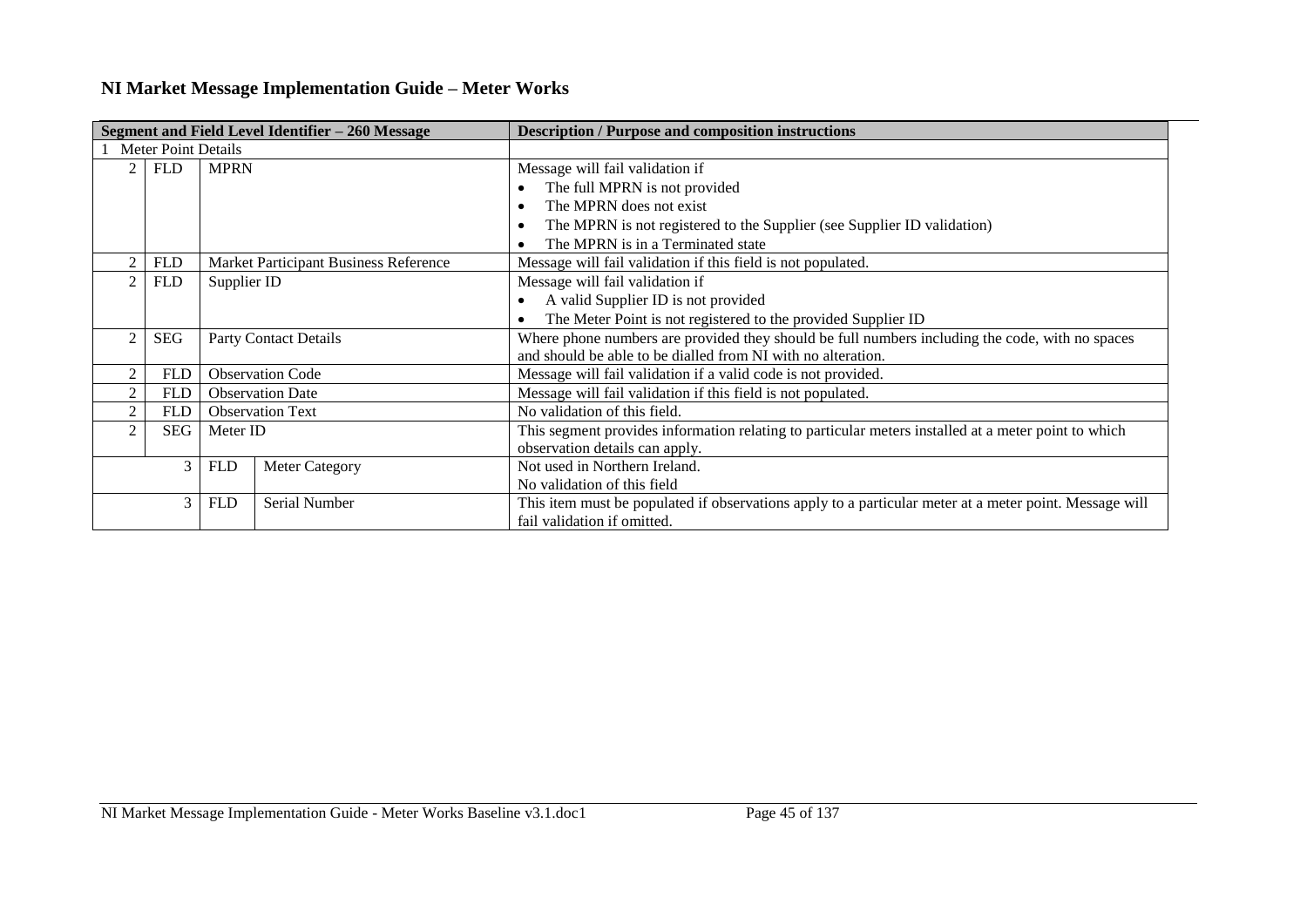### **4 MESSAGE DIRECTORY – NIE NETWORKS TO SUPPLIER**

**4.1 106D Meter Point Status Change Confirmation – De-energisation**

#### **4.1.1 Purpose / Description of Message**

The 106D message is sent to the Registered Supplier of the Interval Meter Point in the following scenarios:

- To confirm that their request to De-energise the Meter Point on a 017 has been completed.
- As a result of NIE Networks initiated work (e.g. Safety disconnection).

The message includes notification of the following:

- Confirmation of De-energisation
- Effective from date of the de-energisation.

Message 106D is used in the following Market Process:

| <b>Process</b> I<br><b>Title</b><br>Number<br>and | <b>Message</b><br>Use of                                                                                       |
|---------------------------------------------------|----------------------------------------------------------------------------------------------------------------|
| MP<br>NL.<br>De-energisation<br>. u               | to<br>. Interval<br>: ot an<br>status<br>change<br>meter point<br>reguest<br>tor a<br>o confirm<br>. completed |

This message is not sent if the de-enerigisation job also required meter removal.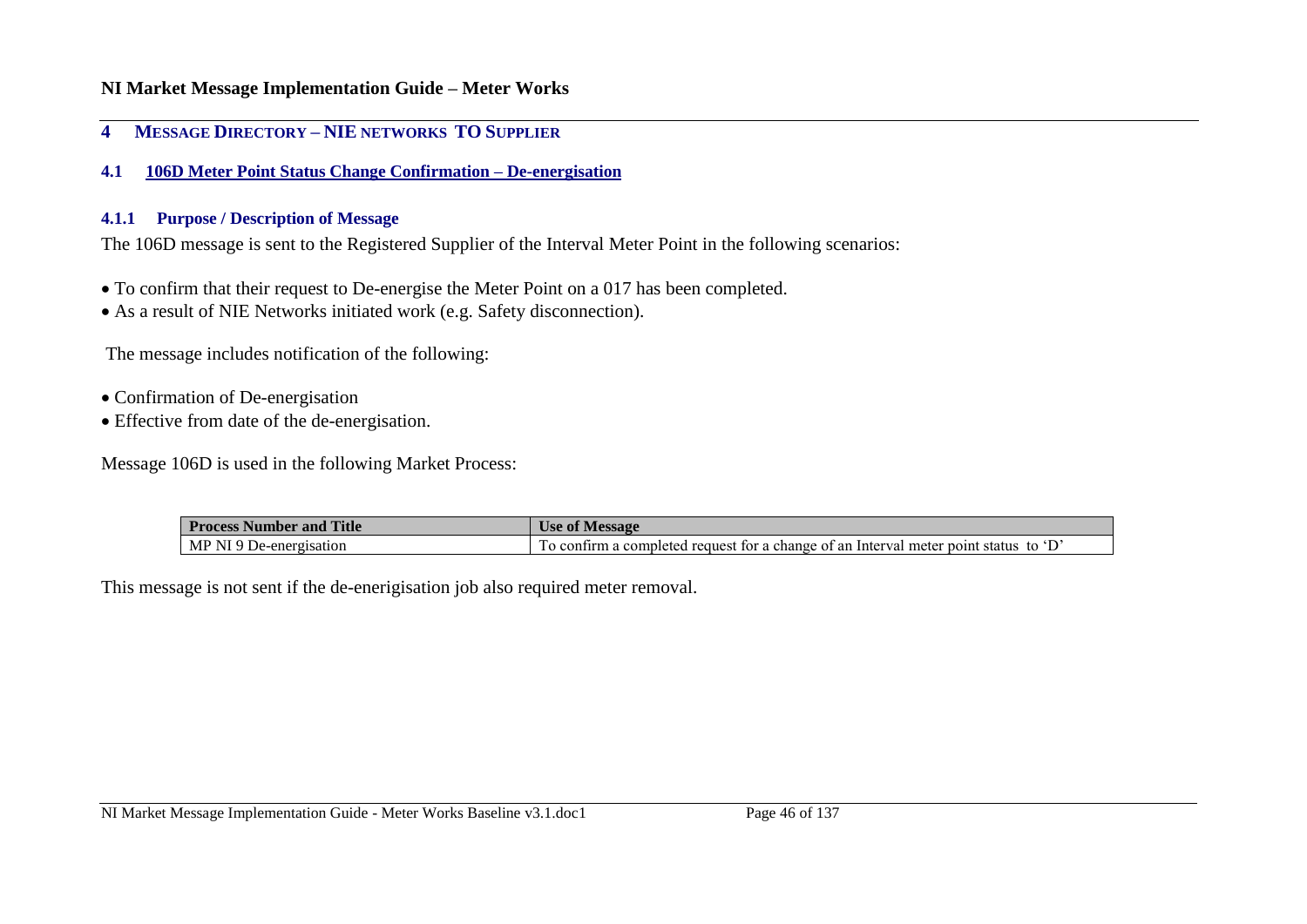## **4.1.2 Data Hierarchy Diagram**

106D Message

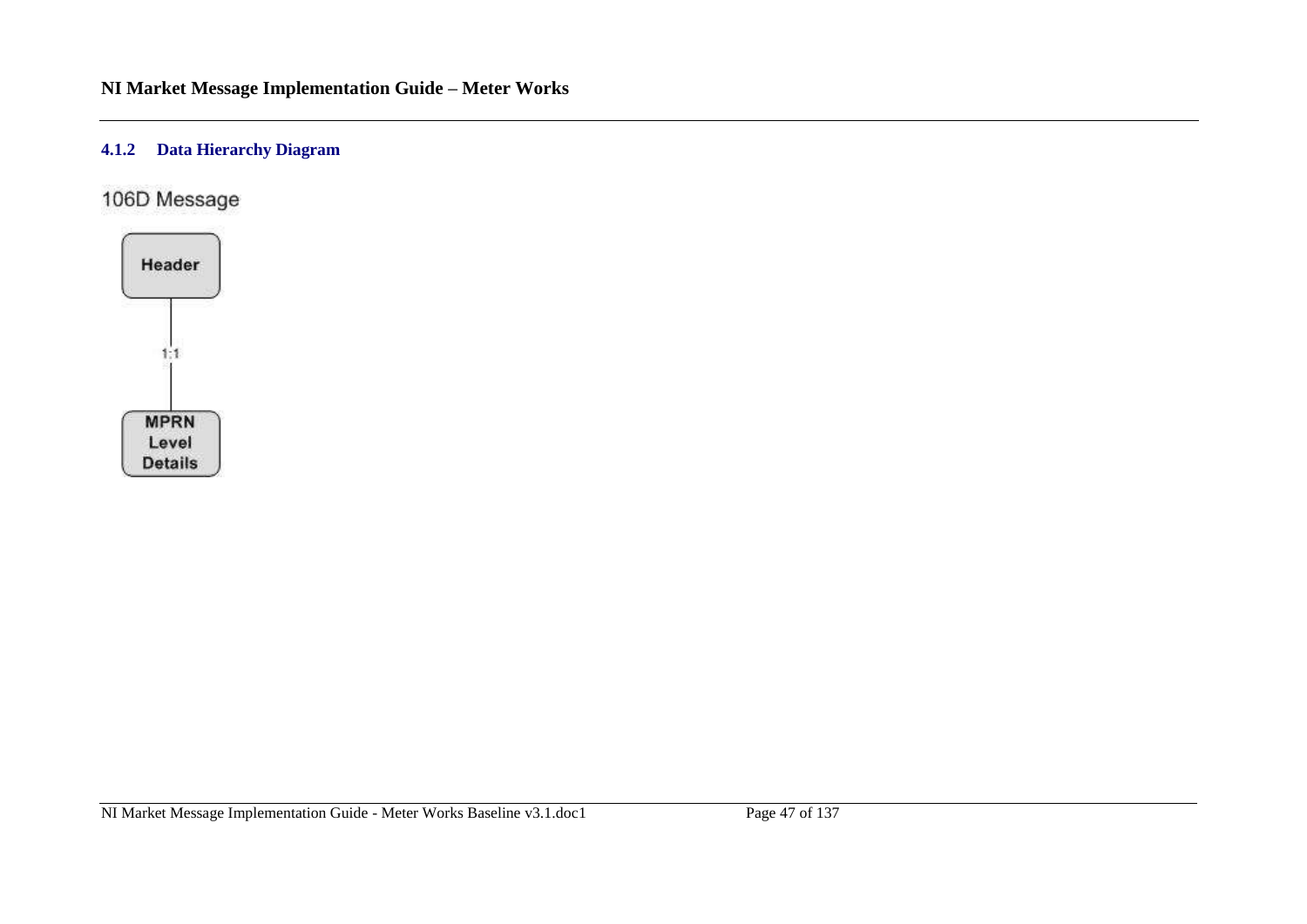## **4.1.3 Message Structure**

| Segment and Field Level Identifier - 106D Message |            |                                       |  | <b>Optionality</b> | <b>Description / Purpose and composition instructions</b>                       |
|---------------------------------------------------|------------|---------------------------------------|--|--------------------|---------------------------------------------------------------------------------|
| Message Header                                    |            |                                       |  | Mandatory          | Refer to Common Data Segments document for detailed notes on structure          |
|                                                   |            |                                       |  |                    | and population.                                                                 |
|                                                   |            | <b>MPRN</b> Level Details             |  | Mandatory          |                                                                                 |
|                                                   | <b>FLD</b> | <b>MPRN</b>                           |  | Mandatory          | The unique identifying reference number for the Meter Point.                    |
|                                                   | <b>FLD</b> | Market Participant Business Reference |  | Optional           | This is the unique number given as reference on the 017 request referenced      |
|                                                   |            |                                       |  |                    | back to Supplier. This message may be generated by NIE Networks initiated       |
|                                                   |            |                                       |  |                    | work so will not always relate back to an originating Supplier request.         |
|                                                   | <b>FLD</b> | <b>Meter Point Status</b>             |  | Mandatory          | Meter Point Status on a 106D message is a code to identify the connection       |
|                                                   |            |                                       |  |                    | status of a meter point. This will always be set to $D - D$ e-energised on this |
|                                                   |            |                                       |  |                    | message.                                                                        |
|                                                   | <b>FLD</b> | <b>Effective from Date</b>            |  | Mandatory          | This is the date from which the de-energisation became effective.               |
|                                                   | <b>FLD</b> | Comments                              |  | Optional           | Comments made by NIE Networks for the attention of the Supplier.                |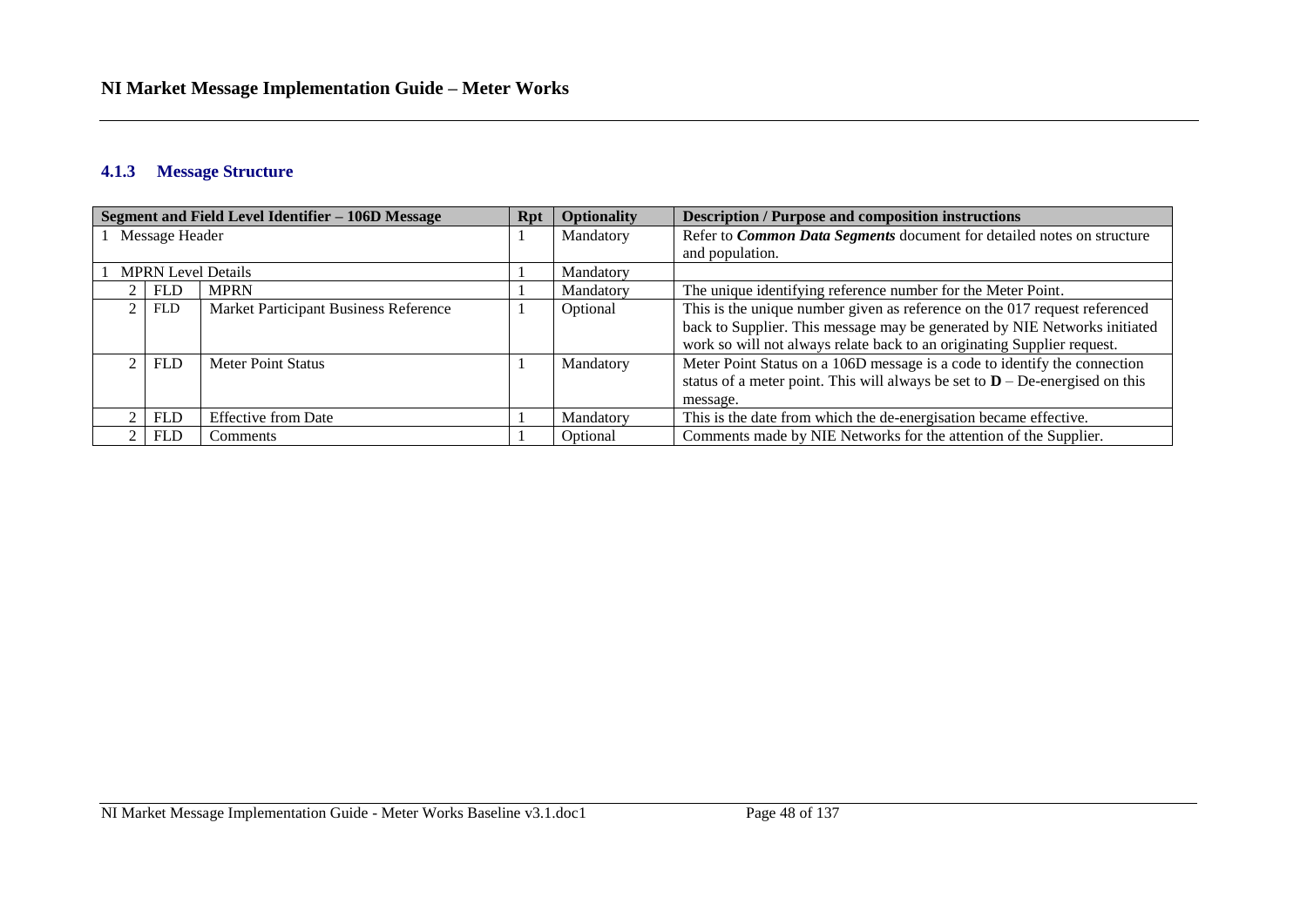#### **4.2 106E Meter Point Status Change Confirmation – Energisation**

#### **4.2.1 Purpose / Description of Message**

The 106E message is sent to the Registered Supplier of the Interval Meter Point in the following scenarios:

- To confirm that their request to Energise the Meter Point on a 017 has been completed.
- As a result of NIE Networks initiated work (e.g. Safety disconnection and subsequent reconnection).

The message includes notification of the following:

- Confirmation of Energisation
- Effective from date of the Energisation.

Message 106E is used in the following Market Process:

| <b>Title</b><br><b>Process Number and</b> | <b>Message</b><br>∖ ot<br>Use                                                                          |
|-------------------------------------------|--------------------------------------------------------------------------------------------------------|
| MP NI<br>l Re-energisation                | $\cdot$ F<br>firm a completed request for a change of an Interval meter point status<br>to<br>Lo conti |

This message is not sent if the re-enerigisation job also required meter installation or changes.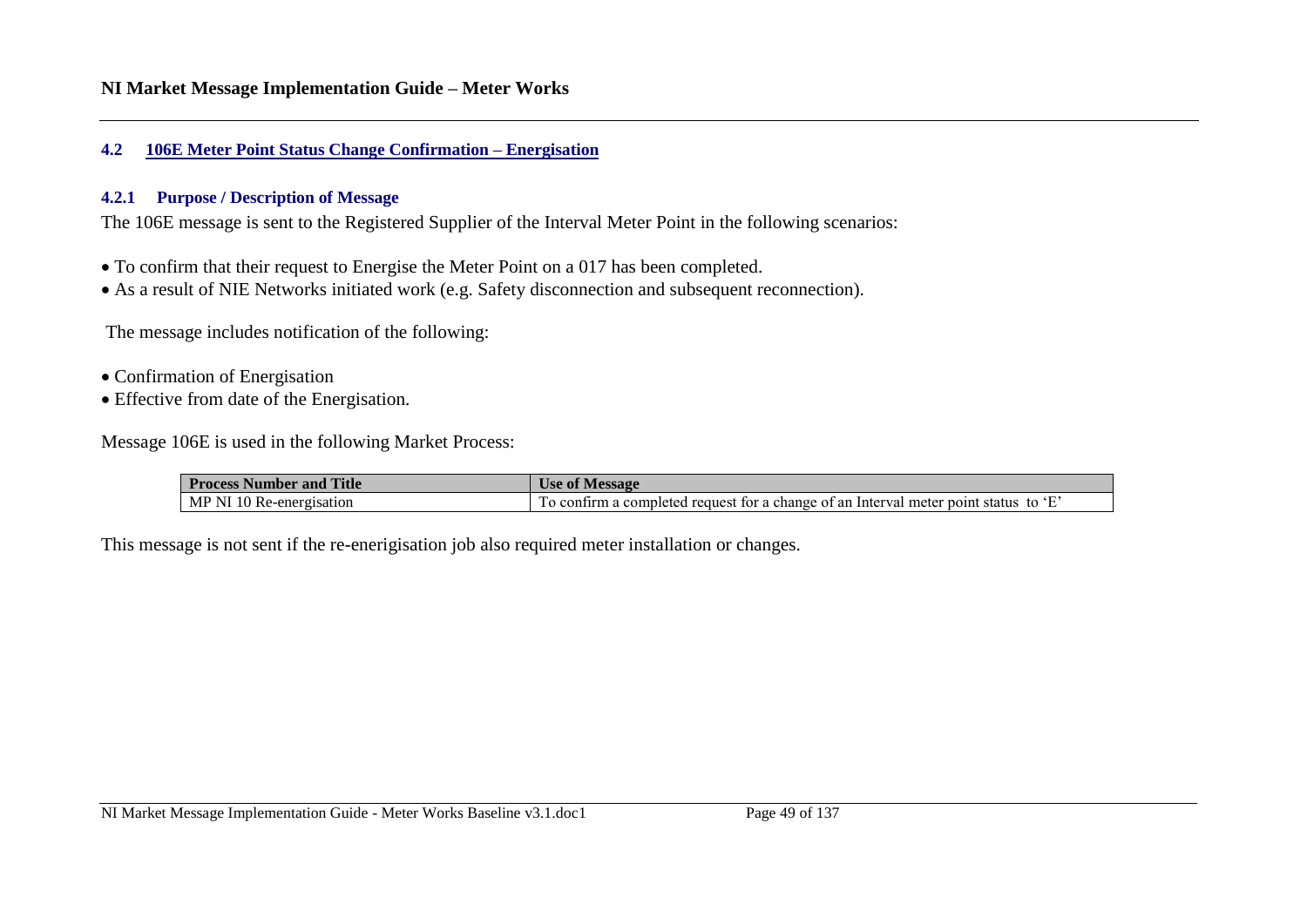## **4.2.2 Data Hierarchy Diagram**

106E Message

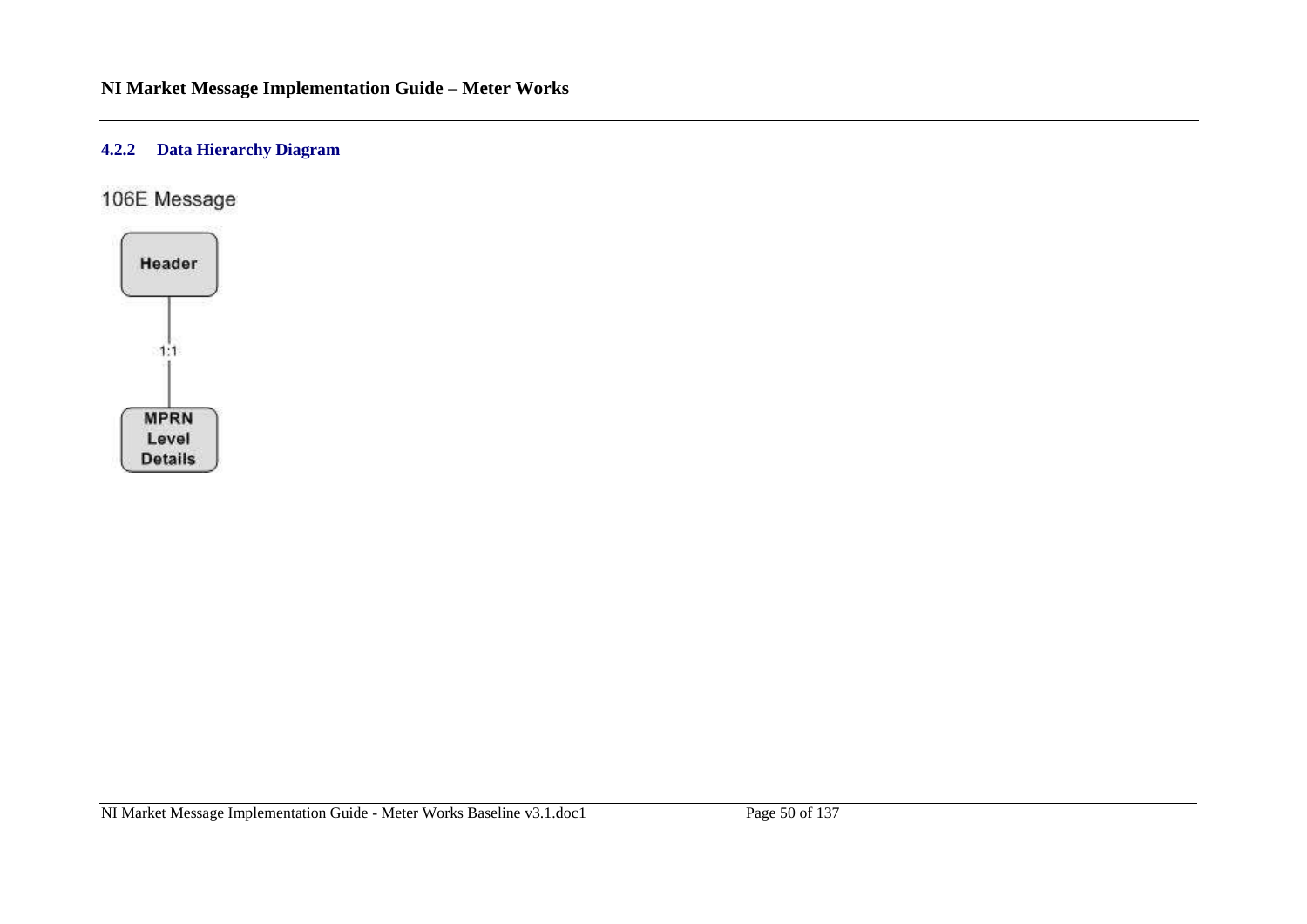#### **4.2.3 Message Structure**

| <b>Segment and Field Level Identifier - 106E Message</b> |                           |                                       | <b>Rpt</b> | <b>Optionality</b>                                                      | <b>Description / Purpose and composition instructions</b>                   |
|----------------------------------------------------------|---------------------------|---------------------------------------|------------|-------------------------------------------------------------------------|-----------------------------------------------------------------------------|
| 1 Message Header                                         |                           |                                       | Mandatory  | Refer to Common Data Segments document for detailed notes on structure  |                                                                             |
|                                                          |                           |                                       |            |                                                                         | and population.                                                             |
|                                                          | <b>MPRN Level Details</b> |                                       |            | Mandatory                                                               |                                                                             |
|                                                          | <b>FLD</b>                | <b>MPRN</b>                           |            | Mandatory                                                               | The unique identifying reference number for the Meter Point                 |
|                                                          | <b>FLD</b>                | Market Participant Business Reference |            | Optional                                                                | This is the unique number given as reference on the 017 request referenced  |
|                                                          |                           |                                       |            |                                                                         | back to Supplier. This message may be generated by NIE Networks initiated   |
|                                                          |                           |                                       |            | work so will not always relate back to an originating Supplier request. |                                                                             |
|                                                          | <b>FLD</b>                | Meter Point Status                    |            | Mandatory                                                               | Meter Point Status on a 106E message is a code to identify the connection   |
|                                                          |                           |                                       |            |                                                                         | status of a meter point. This will always be set to $E$ – Energised on this |
|                                                          |                           |                                       |            |                                                                         | message.                                                                    |
|                                                          | <b>FLD</b>                | <b>Effective from Date</b>            |            | Mandatory                                                               | This is the date from which the Energisation became effective.              |
|                                                          | <b>FLD</b>                | Comments                              |            | Optional                                                                | Comments made by NIE Networks for the attention of the Supplier.            |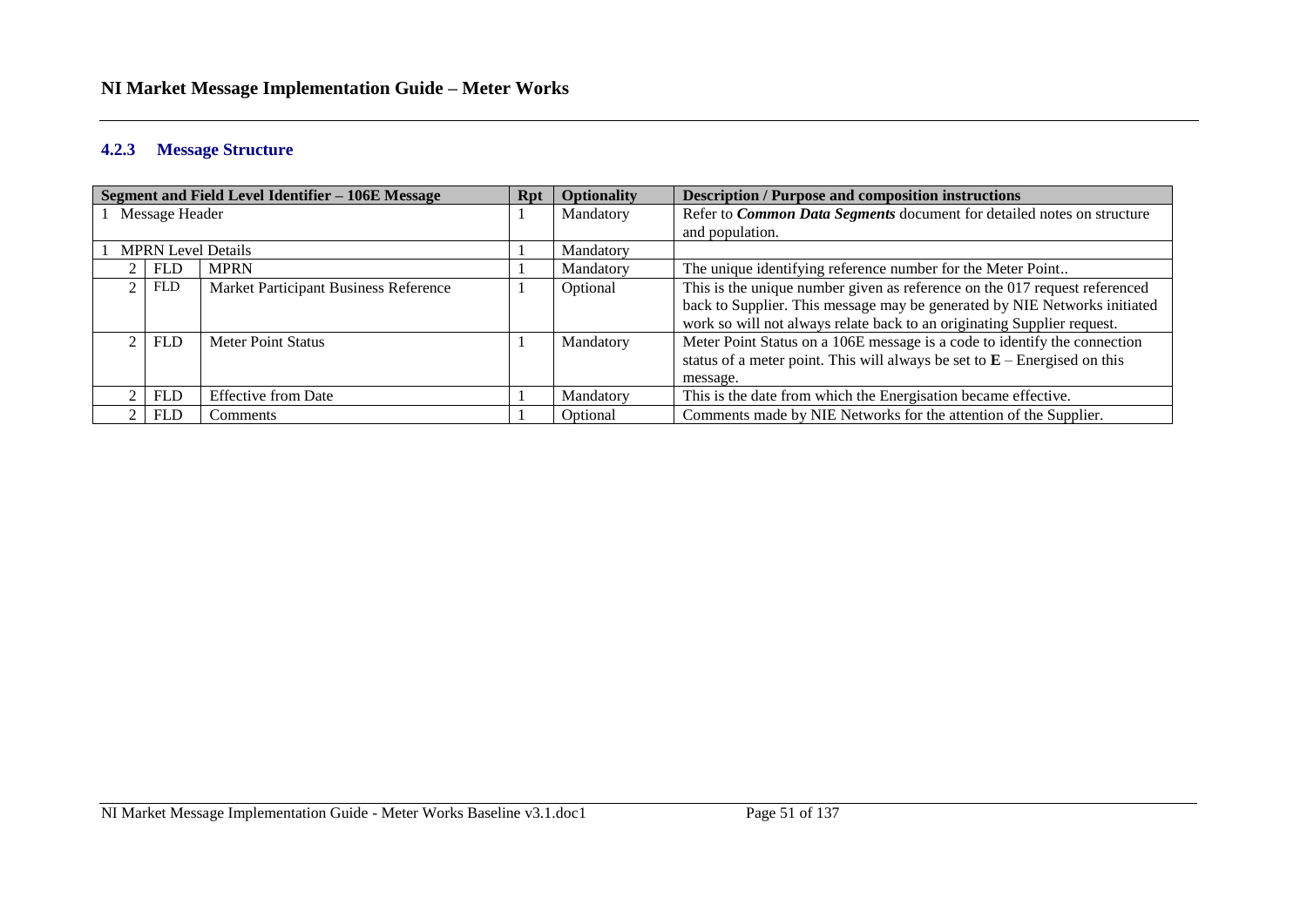## **4.3 117D Change in Energisation Status Delay**

#### **4.3.1 Purpose / Description of message**

The 117D Change of Energisation Status Delay message is sent by NIE Networks to a Supplier to advise them that there is a delay in carrying out their request to change the energisation status at a meter point sent on a 017 message.

In NI, the 117D is sent on receipt of a 017 in the following circumstance:

#### • Connection Agreement required

Message 117D is used in the following Market Process:

| <b>Process Number and Title</b> | <b>Use of Message</b>                                                                   |
|---------------------------------|-----------------------------------------------------------------------------------------|
| MP NI 9 De-energisation         | To notify a delay in carrying out a request to change the energisation status to ' $D'$ |
| MP NI 10 Re-energisation        | To notify a delay in carrying out a request to change the energisation status to 'E'    |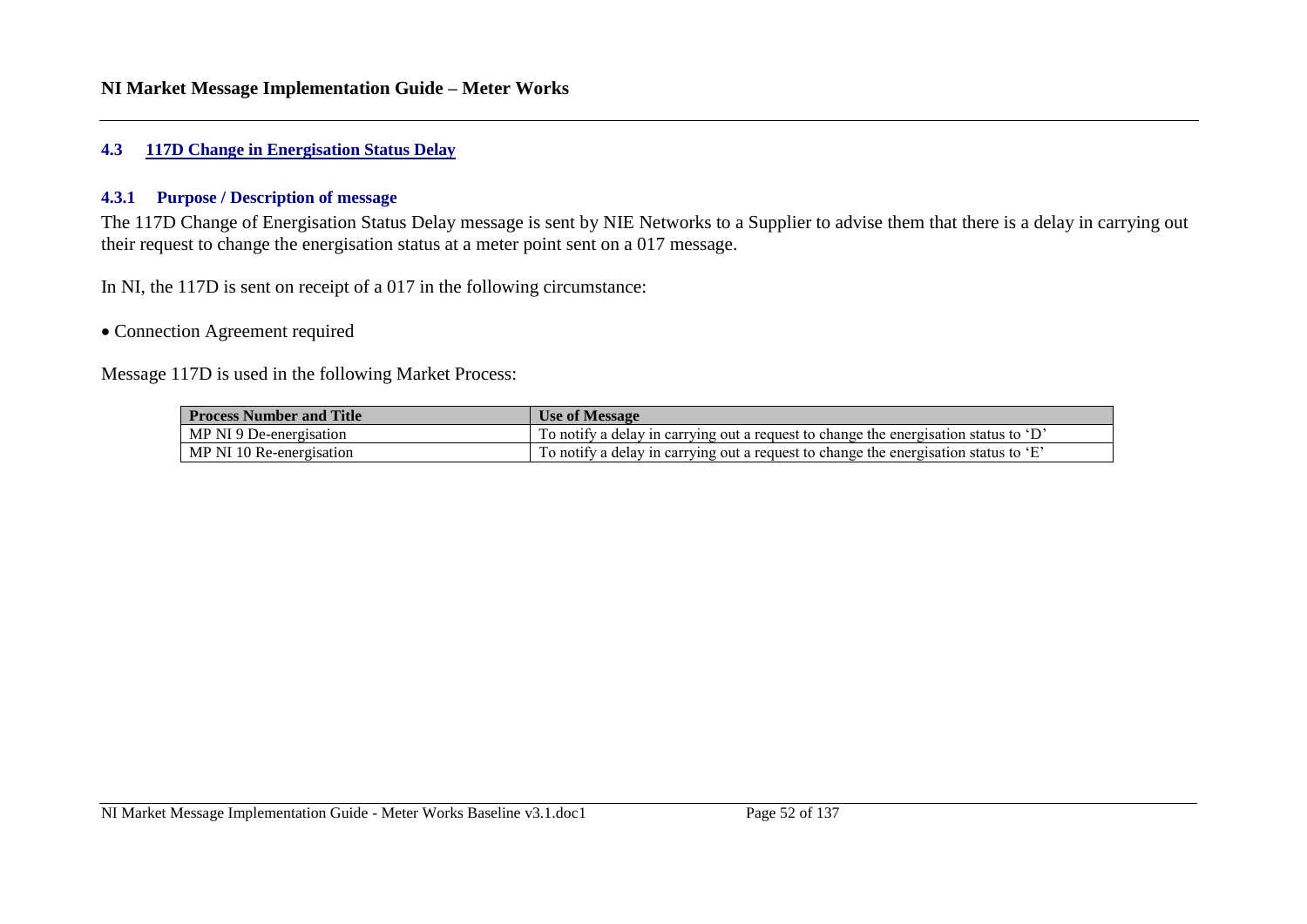#### **4.3.2 Data hierarchy diagram**

117D Message

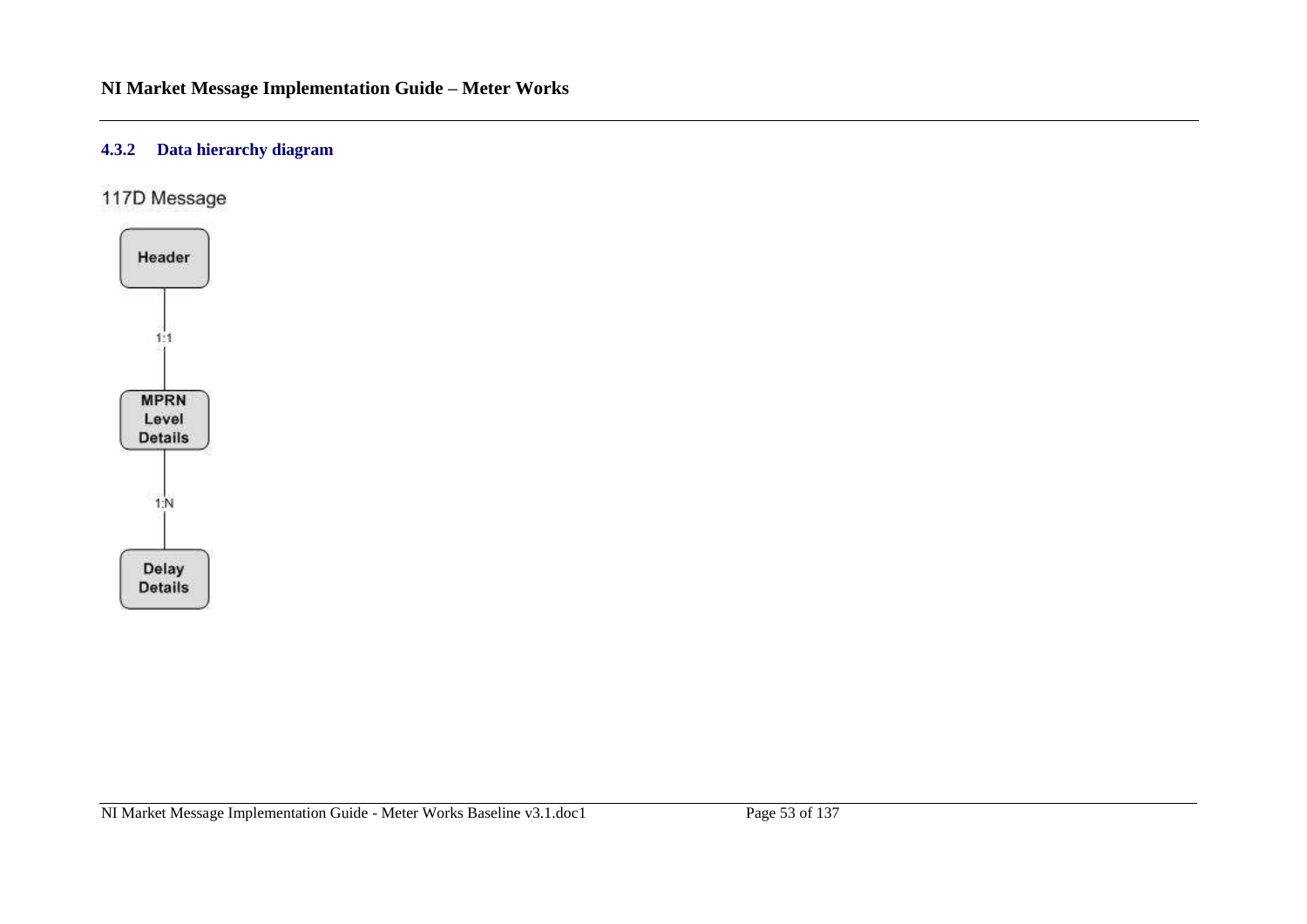#### **4.3.3 Message Structure**

|                                                     |                           |                       | Segment and Field Level Identifier - 117D Message | <b>Rpt</b>                                                                    | <b>Optionality</b> | <b>Description / Purpose and composition instructions</b>                  |
|-----------------------------------------------------|---------------------------|-----------------------|---------------------------------------------------|-------------------------------------------------------------------------------|--------------------|----------------------------------------------------------------------------|
| Message Header                                      |                           |                       | Mandatory                                         | Refer to <i>Common Data Segments</i> document for detailed notes on structure |                    |                                                                            |
|                                                     |                           |                       |                                                   |                                                                               |                    | and population.                                                            |
|                                                     | <b>MPRN</b> Level Details |                       |                                                   |                                                                               | Mandatory          |                                                                            |
|                                                     | <b>FLD</b>                | <b>MPRN</b>           |                                                   |                                                                               | Mandatory          | The unique identifying reference number for the Meter Point.               |
|                                                     | SEG                       | Delay Details         |                                                   | 1N                                                                            | Mandatory          | An instance of this segment is provided for each Delay reason provided.    |
|                                                     |                           | <b>FLD</b>            | Delay Reason                                      |                                                                               | Mandatory          | Delay Reason will provide the reason for delays in performing requests for |
|                                                     |                           |                       |                                                   |                                                                               |                    | changes to energisation status requested by the Supplier.                  |
|                                                     |                           |                       |                                                   |                                                                               |                    |                                                                            |
|                                                     |                           |                       |                                                   |                                                                               |                    | The only valid Delay Reason for this message for NIE Networks is:          |
|                                                     |                           |                       |                                                   |                                                                               |                    | <b>DE02:</b> Connection Agreement required                                 |
|                                                     | <b>FLD</b>                | <b>Request Status</b> |                                                   |                                                                               | Mandatory          | This item defines the status of the request being made in the message. For |
|                                                     |                           |                       |                                                   |                                                                               |                    | 117D messages this will always be set to $I$ - initiate.                   |
| <b>FLD</b><br>Market Participant Business Reference |                           |                       | Mandatory                                         | This is the number that was given as reference on the 017 message. It will be |                    |                                                                            |
|                                                     |                           |                       |                                                   |                                                                               |                    | referenced back here on the 117D message.                                  |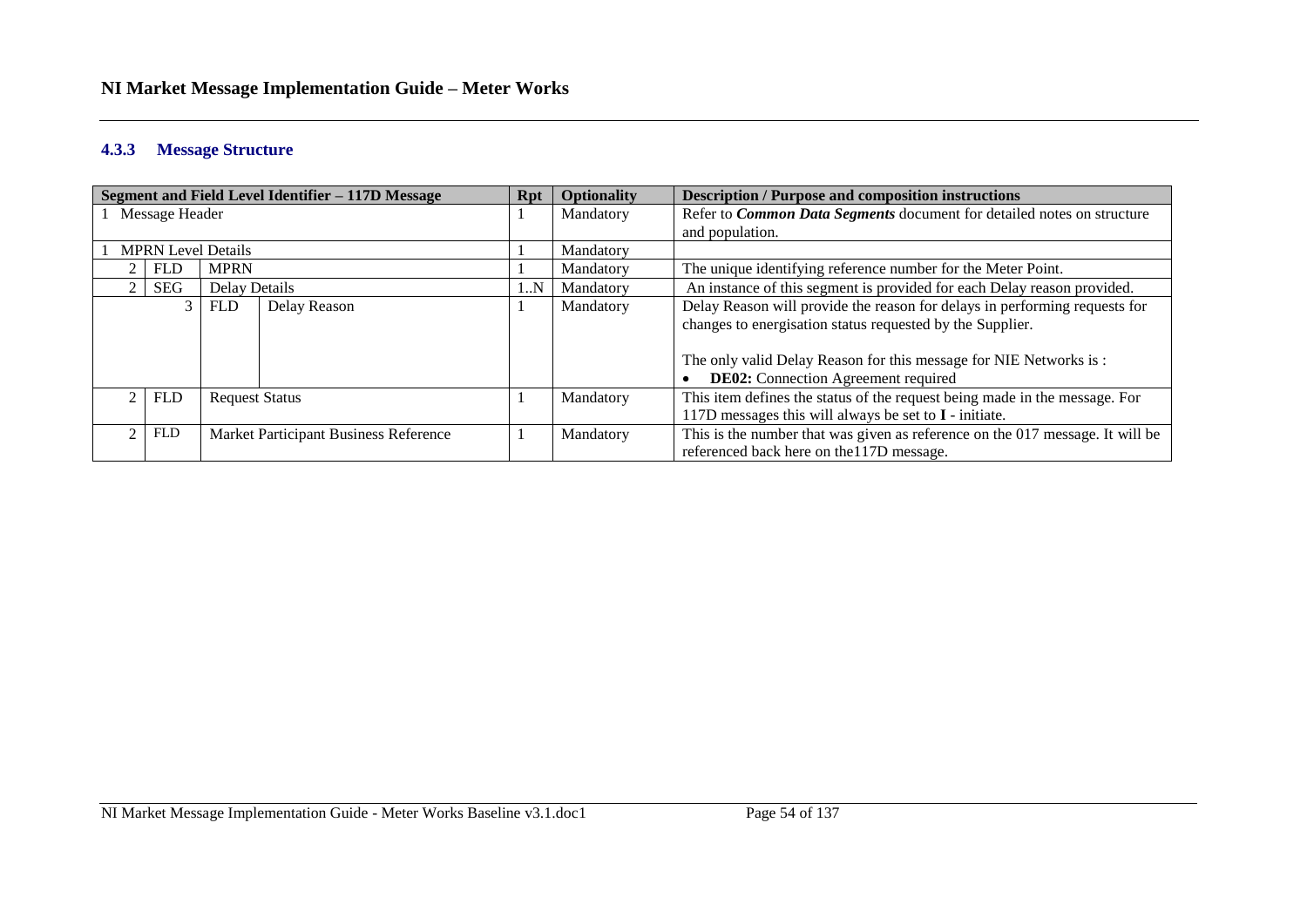#### **4.4 117R Meter Point Status Request Rejection**

#### **4.4.1 Purpose / Description of message**

The 117R Meter Point Status Request Rejection message is sent by NIE Networks to a Supplier to reject a Meter Point Status Change Request (017) message that fails validation (refer to 017 Message Validation section for validations rules).

Message 117R is used in the following Market Processes:

| <b>Process Number and Title</b> | <b>Use of Message</b>                                                      |
|---------------------------------|----------------------------------------------------------------------------|
| MP NI 9 De-energisation         | To notify a rejection of a request to change the meter point status to 'D' |
| MP NI 10 Re-energisation        | To notify a rejection of a request to change the meter point status to 'E' |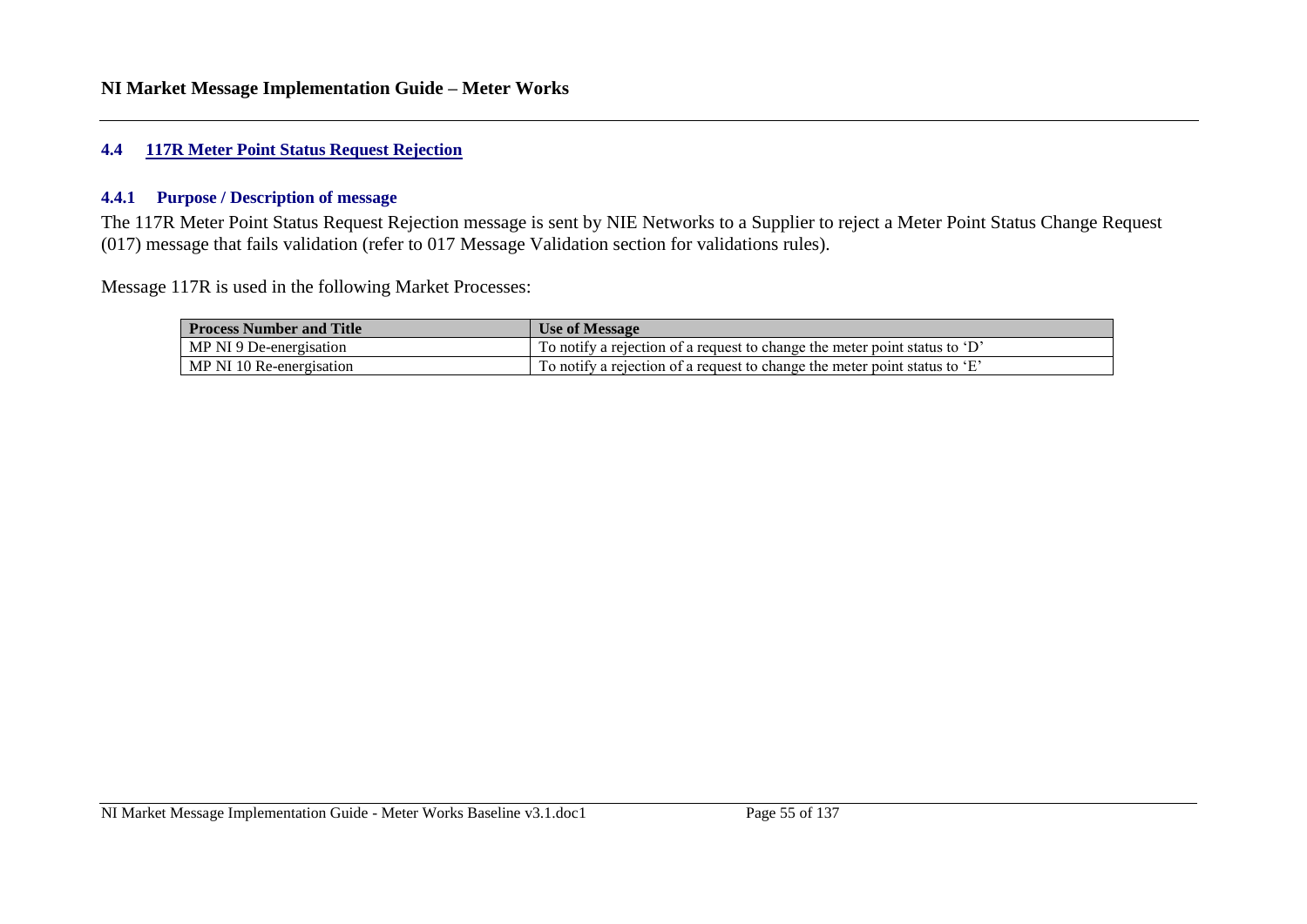## **4.4.2 Data Hierarchy Diagram**

117R Message

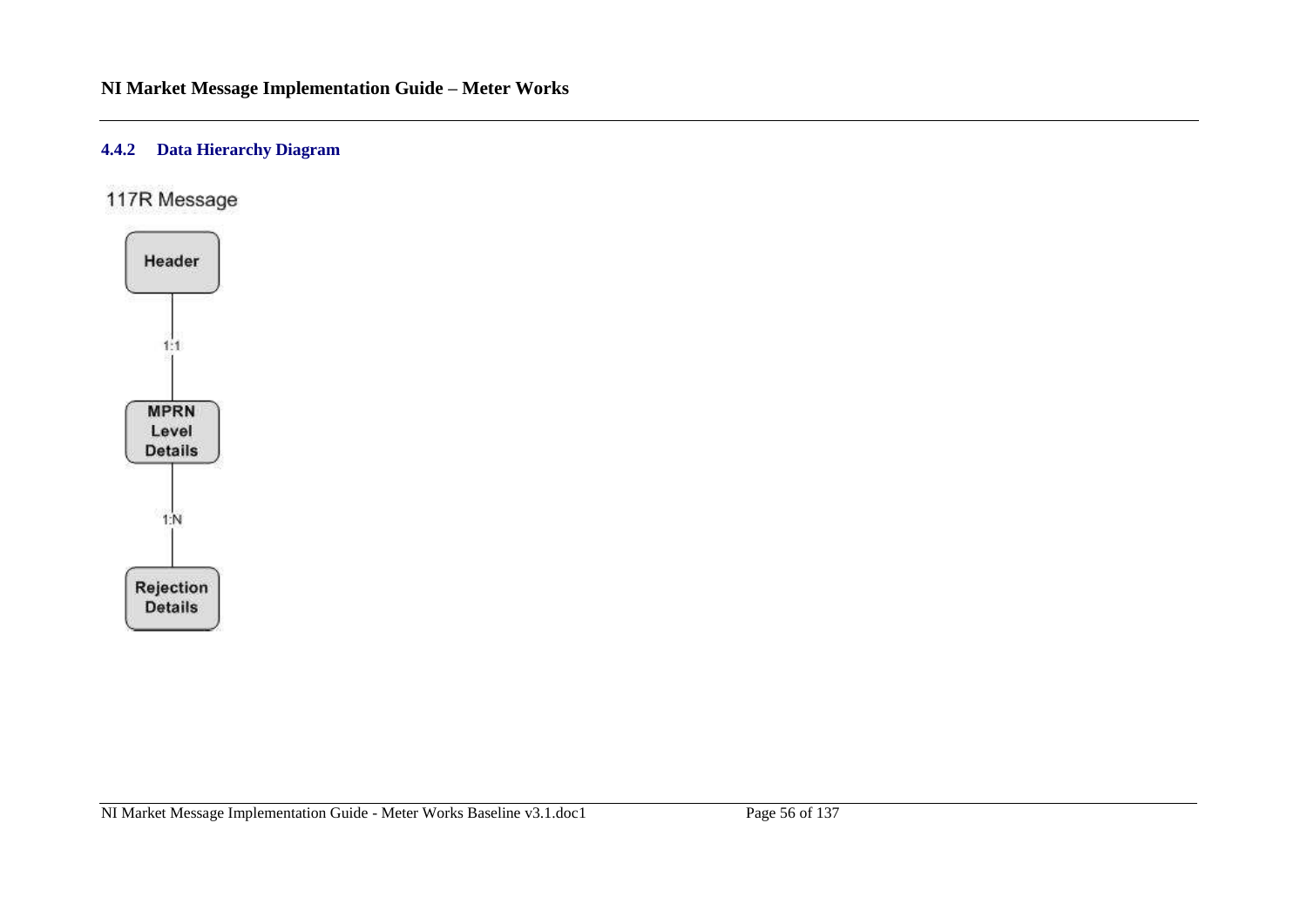#### **4.4.3 Message Structure**

| Segment and Field Level Identifier - 117R Message |             |                          | Rpt       | <b>Optionality</b> | <b>Description / Purpose and composition instructions</b>              |                                                                             |  |
|---------------------------------------------------|-------------|--------------------------|-----------|--------------------|------------------------------------------------------------------------|-----------------------------------------------------------------------------|--|
| 1 Message Header                                  |             |                          |           | Mandatory          | Refer to Common Data Segments document for detailed notes on structure |                                                                             |  |
|                                                   |             |                          |           | and population.    |                                                                        |                                                                             |  |
| <b>MPRN Level Details</b>                         |             |                          | Mandatory |                    |                                                                        |                                                                             |  |
| $\overline{2}$<br><b>FLD</b>                      | <b>MPRN</b> |                          |           | Mandatory          |                                                                        | The unique identifying reference number for the Meter Point.                |  |
| $\overline{2}$<br><b>SEG</b>                      |             | <b>Rejection Details</b> | 1N        | Mandatory          |                                                                        | An instance of this segment is provided for each rejection reason provided. |  |
| 3                                                 | <b>FLD</b>  | Reject Reason            |           | Mandatory          |                                                                        | Reject Reason is a code to identify why data was rejected. The valid reject |  |
|                                                   |             |                          |           |                    | reasons for this message are as follows:                               |                                                                             |  |
|                                                   |             |                          |           |                    | <b>AIM</b>                                                             | Appointment ID does not match MPRN                                          |  |
|                                                   |             |                          |           |                    | CCC                                                                    | Fieldwork Completed - cannot be cancelled                                   |  |
|                                                   |             |                          |           |                    |                                                                        | (For Withdraw requests)                                                     |  |
|                                                   |             |                          |           |                    | <b>CDR</b>                                                             | Customer details required for CoLE                                          |  |
|                                                   |             |                          |           |                    | <b>CIP</b>                                                             | A Change of Supplier is pending                                             |  |
|                                                   |             |                          |           |                    | <b>DID</b>                                                             | Duplicate Appointment ID                                                    |  |
|                                                   |             |                          |           |                    | <b>DIJ</b>                                                             | Data invalid for jurisdiction                                               |  |
|                                                   |             |                          |           |                    | <b>DNA</b>                                                             | De-energisation not allowed at residential Meter                            |  |
|                                                   |             |                          |           |                    |                                                                        | Point – Supply Agreement Exists                                             |  |
|                                                   |             |                          |           |                    | <b>DUP</b>                                                             | Duplicate request                                                           |  |
|                                                   |             |                          |           |                    | <b>IAI</b>                                                             | <b>Invalid Appointment ID</b>                                               |  |
|                                                   |             |                          |           |                    | ID                                                                     | Invalid/Incomplete data                                                     |  |
|                                                   |             |                          |           |                    | <b>IMP</b>                                                             | <b>Invalid MPRN</b>                                                         |  |
|                                                   |             |                          |           |                    | <b>IMS</b>                                                             | <b>Invalid MPRN status</b>                                                  |  |
|                                                   |             |                          |           |                    | <b>IRC</b>                                                             | <b>Invalid Reason Code</b>                                                  |  |
|                                                   |             |                          |           |                    | <b>IRQ</b>                                                             | <b>Invalid Request Status</b>                                               |  |
|                                                   |             |                          |           |                    | <b>ITF</b>                                                             | <b>Invalid Tariff Configuration Code</b>                                    |  |
|                                                   |             |                          |           |                    | <b>MIA</b>                                                             | Meter Work Type on Message is incompatible with                             |  |
|                                                   |             |                          |           |                    |                                                                        | details provided on Appointment Booking system                              |  |
|                                                   |             |                          |           |                    | <b>NID</b>                                                             | No Appointment ID                                                           |  |
|                                                   |             |                          |           |                    | <b>NMR</b>                                                             | No Matching Request                                                         |  |
|                                                   |             |                          |           |                    | <b>NOR</b>                                                             | No outstanding request, cannot be cancelled                                 |  |
|                                                   |             |                          |           |                    | <b>NSA</b>                                                             | Energisation has been requested but there is no                             |  |
|                                                   |             |                          |           |                    |                                                                        | <b>Supply Agreement</b>                                                     |  |
|                                                   |             |                          |           |                    | <b>SNK</b>                                                             | Supplier not known                                                          |  |

NI Market Message Implementation Guide - Meter Works Baseline v3.1.doc1 Page 57 of 137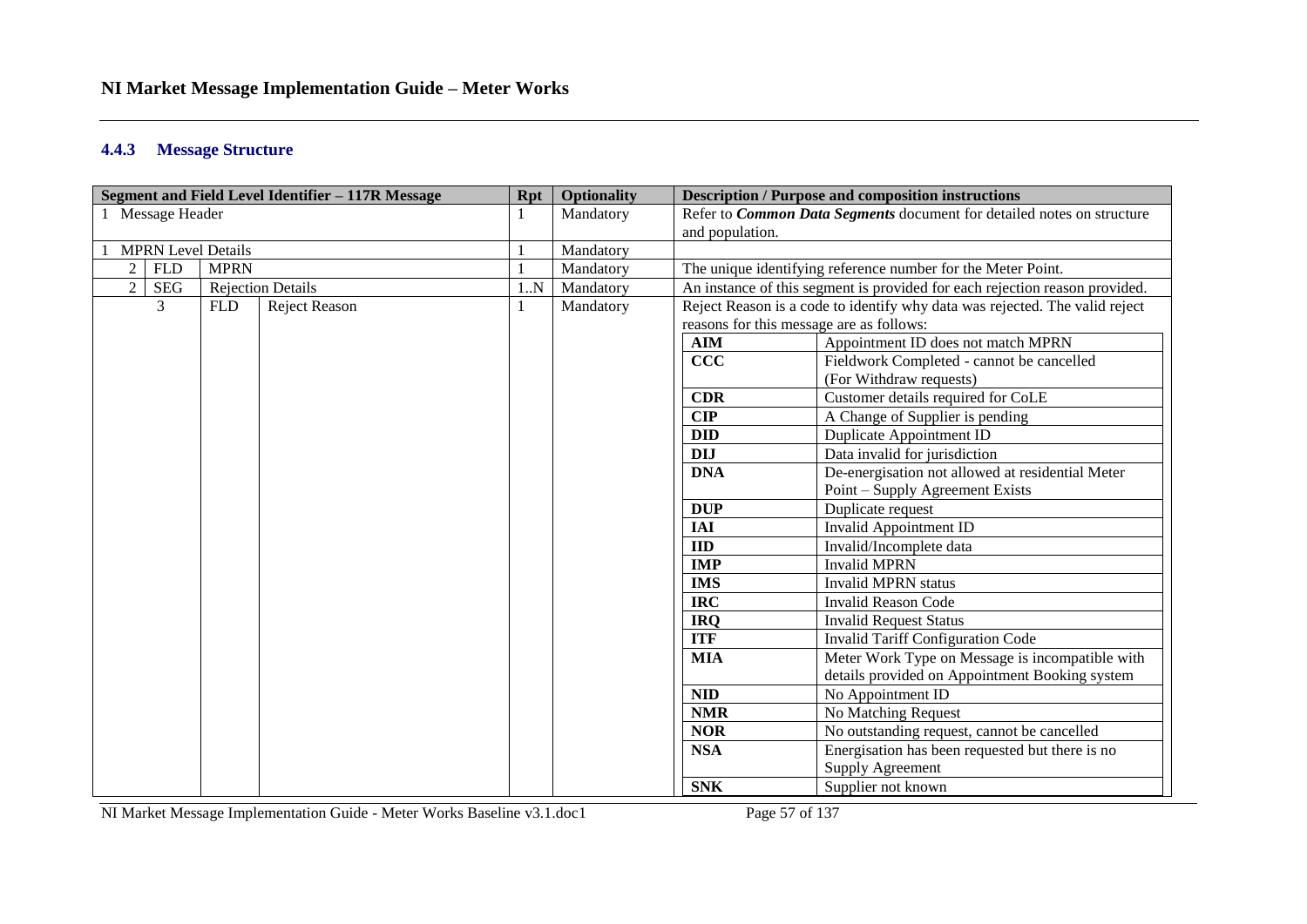|            |                                       |           | <b>SNR</b>                                                                    | Supplier Not registered to MPRN                 |  |
|------------|---------------------------------------|-----------|-------------------------------------------------------------------------------|-------------------------------------------------|--|
|            |                                       |           | <b>TCI</b>                                                                    | Tariff configuration code incompatible with MCC |  |
|            |                                       |           | <b>TMP</b>                                                                    | <b>Terminated MPRN</b>                          |  |
|            |                                       |           | <b>UMS</b>                                                                    | Unmetered site                                  |  |
| FLD        | <b>Request Status</b>                 | Mandatory | This item defines the status of the request being made in the message. For    |                                                 |  |
|            |                                       |           | 117R messages this will be set to:                                            |                                                 |  |
|            |                                       |           | $\bullet$ <b>I</b> – initiated; or                                            |                                                 |  |
|            |                                       |           | $\bullet$ W- withdrawn.                                                       |                                                 |  |
| <b>FLD</b> | Market Participant Business Reference | Mandatory | This is the number that was given as reference on the 017 message. It will be |                                                 |  |
|            |                                       |           | referenced back here on the 117R message.                                     |                                                 |  |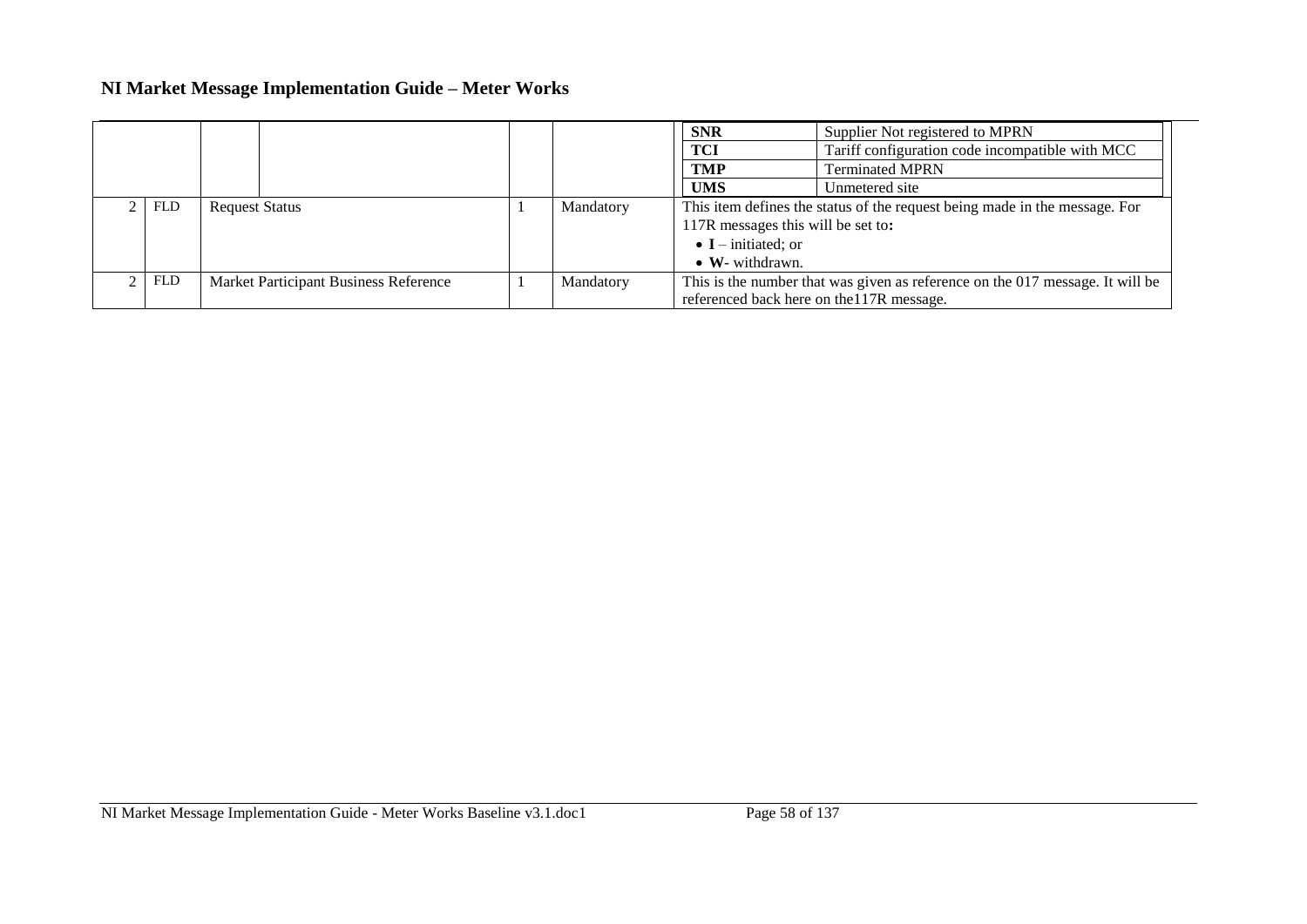#### **4.5 130D Meter Works Request Delayed**

#### **4.5.1 Purpose / Description of message**

The 130D Meter Works Request Delayed message is sent by the NIE Networks business to Suppliers to notify them of a delay to Meter Works requested on a 030 at a meter point to which they are the appointed Supplier.

Meter Works requests can be delayed in NI in the following circumstance:

#### • Connection Card required

Message 130D is used in the following Market Process:

| <b>Process Number and Title</b>                  | Use of Message                                                                   |  |  |  |  |
|--------------------------------------------------|----------------------------------------------------------------------------------|--|--|--|--|
| <b>Changes to Meter Configuration</b><br>MP NI . | To notify a Supplier of delay to the request for a change of meter configuration |  |  |  |  |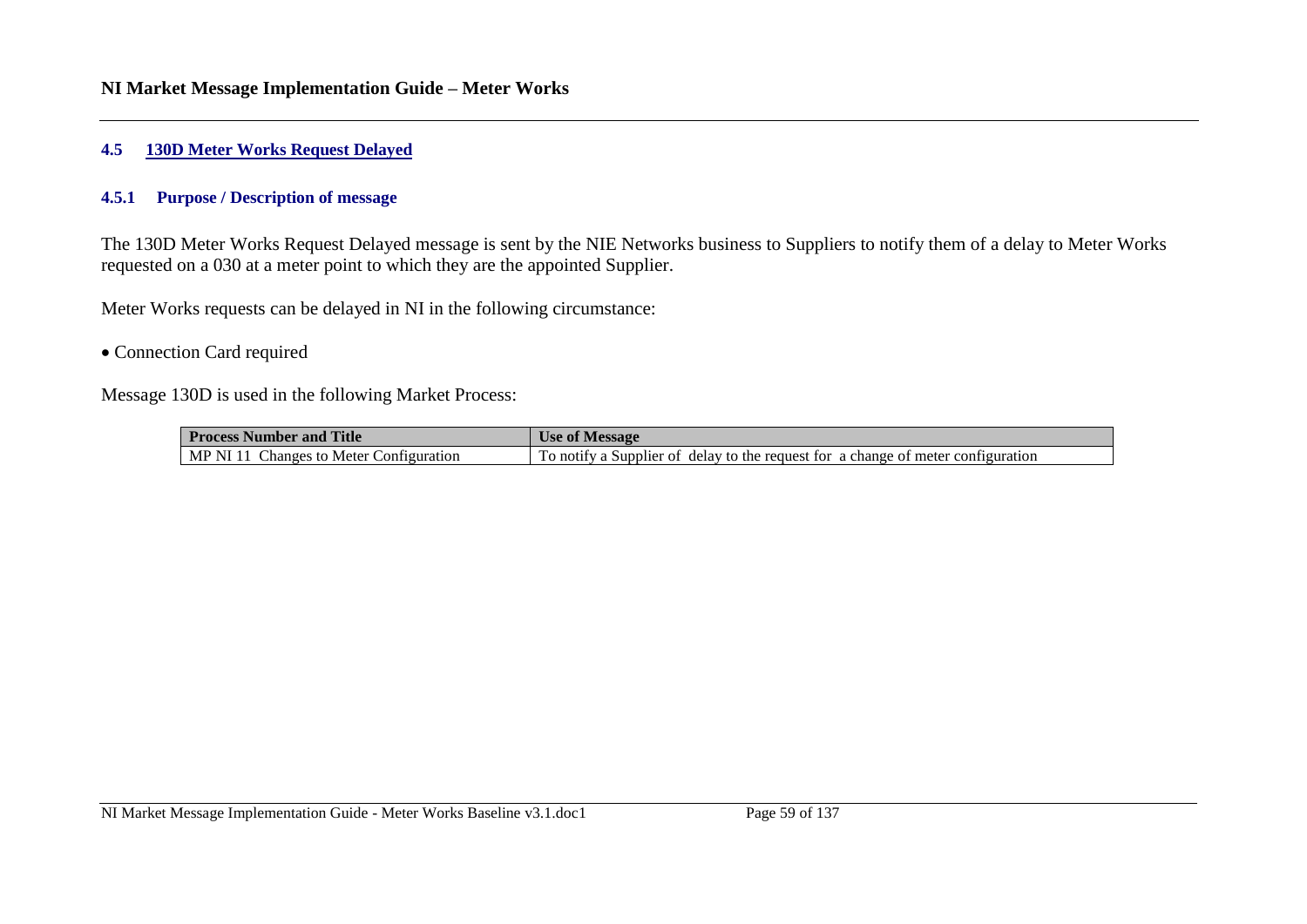# **4.5.2 Data Hierarchy Diagram**

130D Message

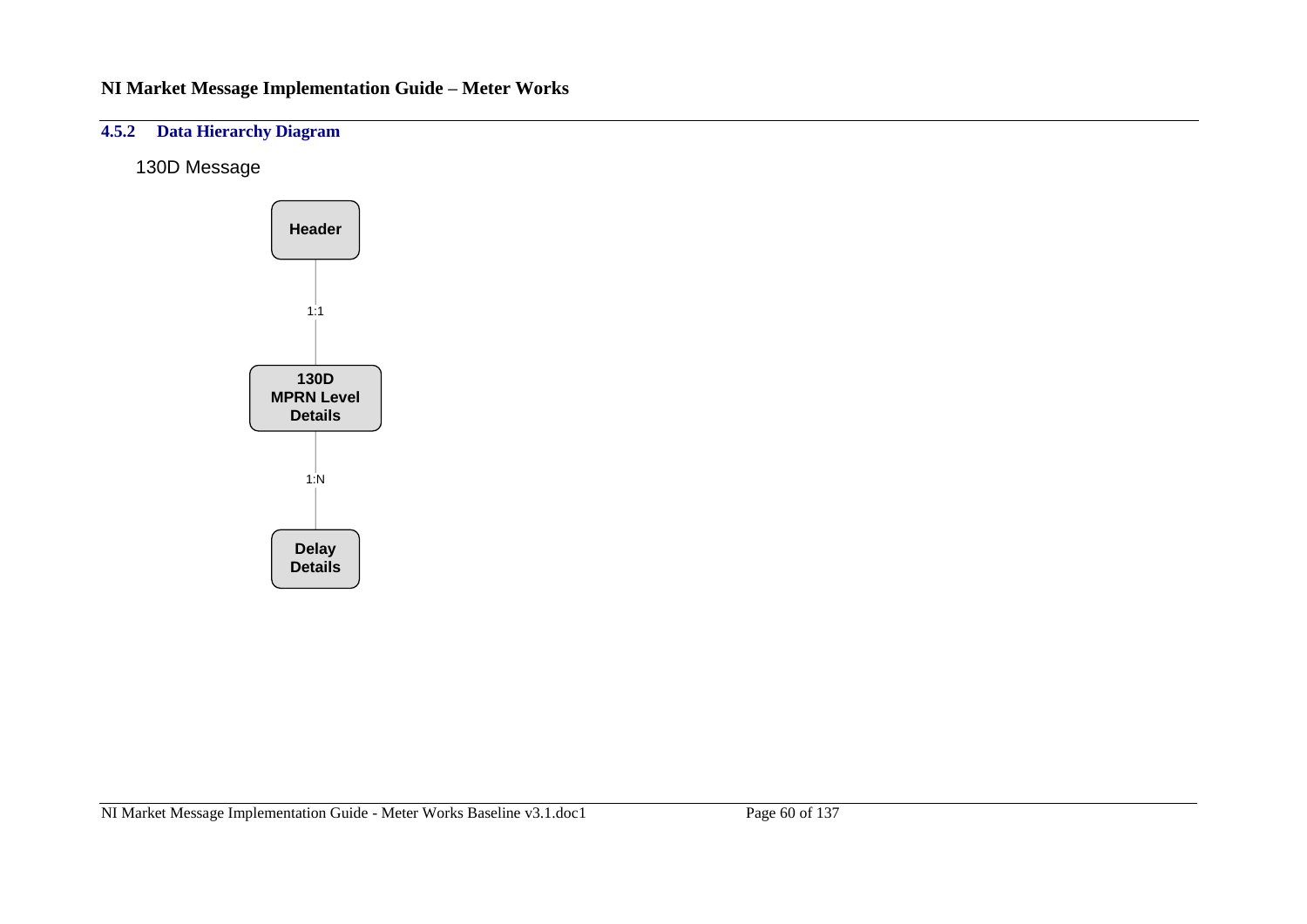#### **4.5.3 Message Structure**

|                                                     |            |                       | Segment and Field Level Identifier - 130D Message | <b>Rpt</b>                                                                    | <b>Optionality</b> | <b>Description / Purpose and composition instructions</b>                |
|-----------------------------------------------------|------------|-----------------------|---------------------------------------------------|-------------------------------------------------------------------------------|--------------------|--------------------------------------------------------------------------|
| Message Header                                      |            |                       | Mandatory                                         | Refer to <i>Common Data Segments</i> document for detailed notes on structure |                    |                                                                          |
|                                                     |            |                       |                                                   |                                                                               |                    | and population.                                                          |
| <b>Meter Point Details</b>                          |            |                       |                                                   |                                                                               | Mandatory          |                                                                          |
|                                                     | <b>FLD</b> | <b>MPRN</b>           |                                                   |                                                                               | Mandatory          | The unique identifying reference number for the Meter Point.             |
|                                                     | <b>SEG</b> | <b>Delay Details</b>  |                                                   | 1N                                                                            | Mandatory          | An instance of this segment is provided for each Delay reason provided.  |
|                                                     |            | <b>FLD</b>            | Delay Reason                                      |                                                                               | Mandatory          | Delay Reason will provide details of the reason for delays in performing |
|                                                     | 3          |                       |                                                   |                                                                               |                    | Meter Works requests. At least one delay reason will be provided.        |
|                                                     |            |                       |                                                   |                                                                               |                    |                                                                          |
|                                                     |            |                       |                                                   |                                                                               |                    | Delay Reason for this message for NIE Networks is:                       |
|                                                     |            |                       |                                                   |                                                                               |                    | DE01 - Completion Certificate/Connection Card Required                   |
|                                                     |            |                       |                                                   |                                                                               |                    |                                                                          |
|                                                     | <b>FLD</b> | <b>Request Status</b> |                                                   |                                                                               | Mandatory          | This item defines the status of the request being made in the message.   |
|                                                     |            |                       |                                                   |                                                                               |                    |                                                                          |
|                                                     |            |                       |                                                   |                                                                               |                    | For 130D messages this will always be set to $I$ - initiate.             |
| <b>FLD</b><br>Market Participant Business Reference |            |                       | Mandatory                                         | This is the Supplier's own internal reference number that was provided on     |                    |                                                                          |
|                                                     |            |                       |                                                   |                                                                               |                    | the initiating 030 message.                                              |
|                                                     |            |                       |                                                   |                                                                               |                    | The initiating message's MPB Reference number will be provided here on   |
|                                                     |            |                       |                                                   |                                                                               |                    | the 130D message.                                                        |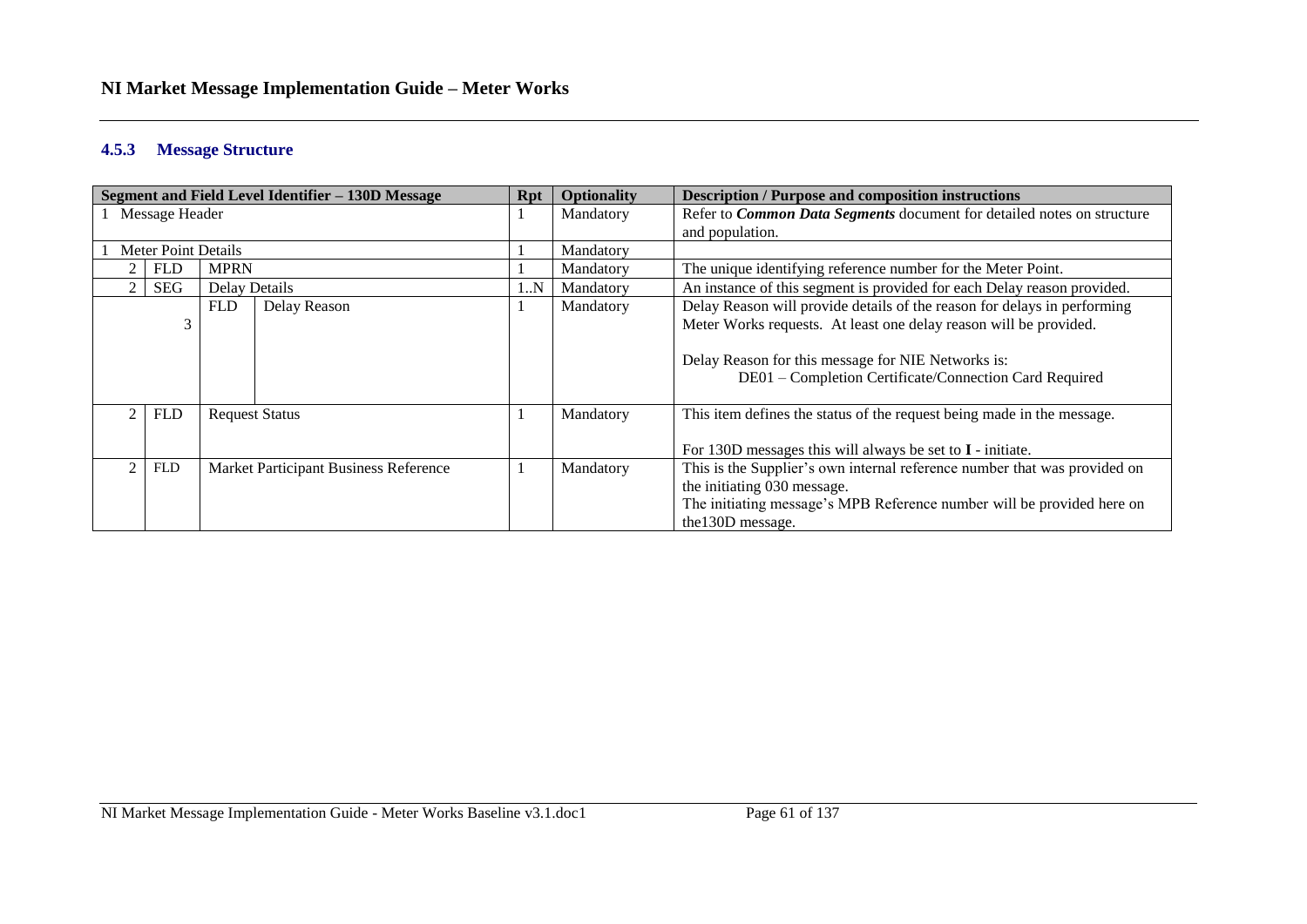#### **4.6 130R Meter Works Request Rejection**

#### **4.6.1 Purpose / Description of Message**

The 130R Meter Works Request Rejection message is sent by the NIE Networks business to Suppliers to reject a Meter Works Request (030) message that fails validation (refer to 030 Message Validation section for validations rules).

Message 130R is used in the following Market Processes:

| <b>Process Number and Title</b>                  | <b>Use of Message</b>                                                                 |
|--------------------------------------------------|---------------------------------------------------------------------------------------|
| MP NI 11 Changes to Meter Configuration          | To notify a Supplier of rejection of the request for a change of meter configuration. |
| MP NI 12 Meter Problems and Damage, Enquiries    | To notify a Supplier of rejection of the request for meter works                      |
| and Complaints                                   |                                                                                       |
| MP NI 35 Changes of Metering $-$ Non Interval to | To notify the suppleier of a rejection of the request a change of metering from Non-  |
| Interval                                         | Interval to Interval.                                                                 |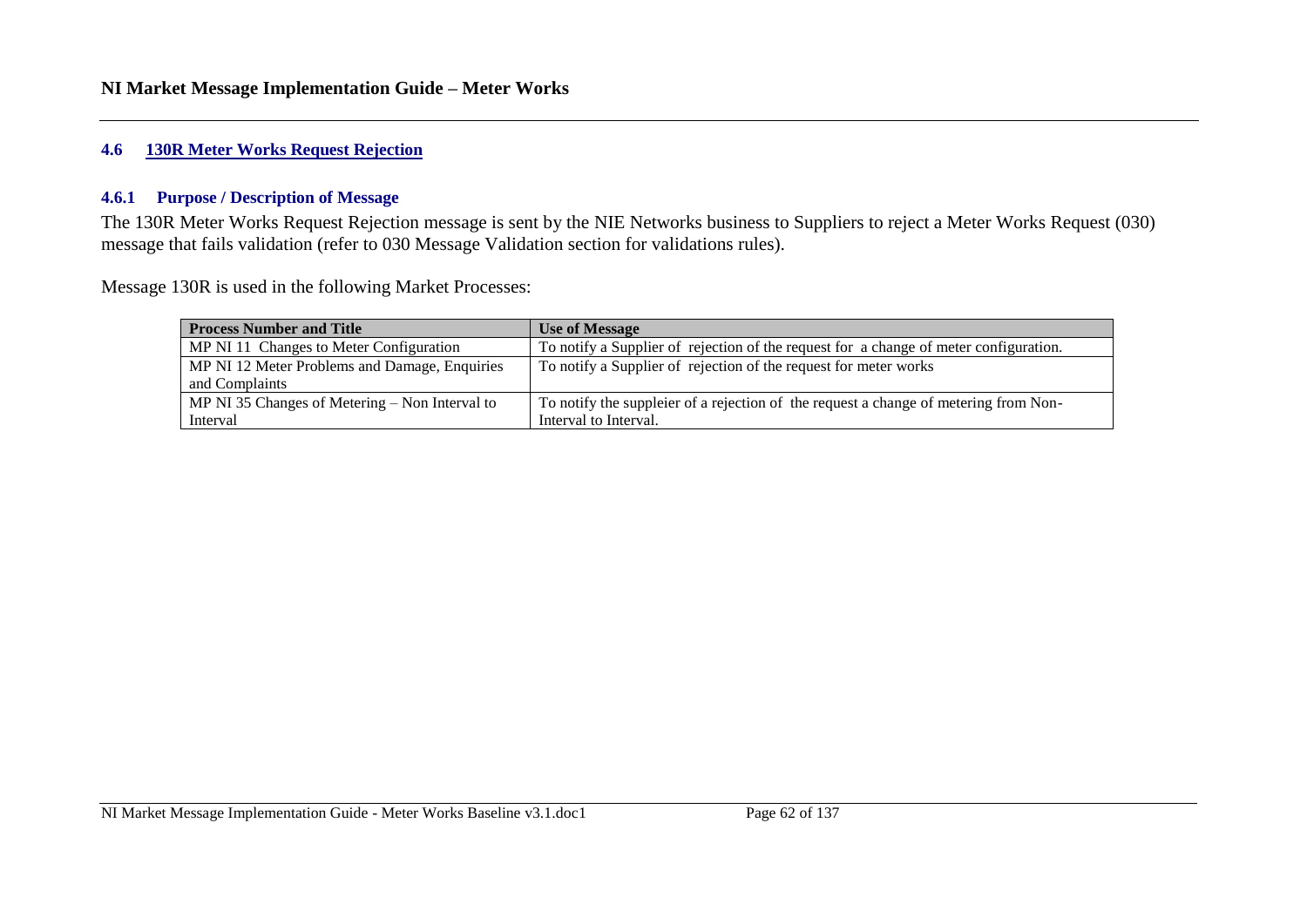#### **4.6.2 Data Hierarchy Diagram**

130R Message

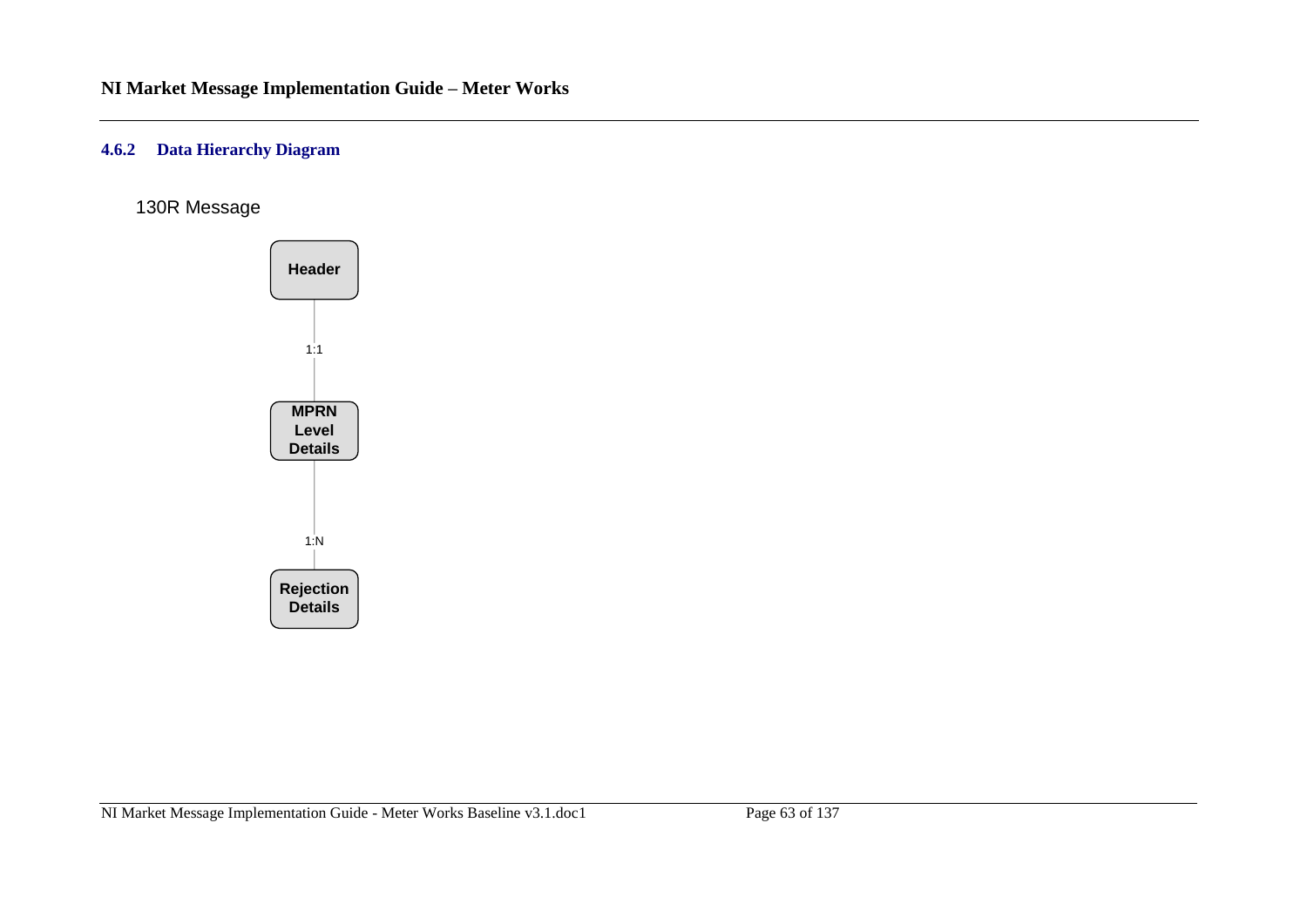#### **4.6.3 Message Structure**

| Segment and Field Level Identifier - 130R Message |             |                          | <b>Rpt</b> | <b>Optionality</b>                                                            | <b>Description / Purpose and composition instructions</b> |                                                                             |  |
|---------------------------------------------------|-------------|--------------------------|------------|-------------------------------------------------------------------------------|-----------------------------------------------------------|-----------------------------------------------------------------------------|--|
| 1 Message Header                                  |             |                          | Mandatory  | Refer to <i>Common Data Segments</i> document for detailed notes on structure |                                                           |                                                                             |  |
|                                                   |             |                          |            | and population.                                                               |                                                           |                                                                             |  |
| <b>MPRN Level Details</b>                         |             |                          | Mandatory  |                                                                               |                                                           |                                                                             |  |
| $\overline{2}$<br><b>FLD</b>                      | <b>MPRN</b> |                          |            | Mandatory                                                                     |                                                           | The unique identifying reference number for the Meter Point.                |  |
| $\mathbf{2}$<br><b>SEG</b>                        |             | <b>Rejection Details</b> | 1N         | Mandatory                                                                     |                                                           | An instance of this segment is provided for each rejection reason provided. |  |
| 3                                                 | <b>FLD</b>  | Reject Reason            |            | Mandatory                                                                     |                                                           | Reject Reason is a code to identify why data was rejected.                  |  |
|                                                   |             |                          |            |                                                                               |                                                           | The valid reject reasons for this message are as follows:                   |  |
|                                                   |             |                          |            |                                                                               | <b>AIM</b>                                                | Appointment ID does not match MPRN                                          |  |
|                                                   |             |                          |            |                                                                               |                                                           | Fieldwork completed, cannot be cancelled                                    |  |
|                                                   |             |                          |            |                                                                               | CCC                                                       | (For Withdraw request)                                                      |  |
|                                                   |             |                          |            |                                                                               | CIP                                                       | CoS in progress                                                             |  |
|                                                   |             |                          |            |                                                                               | <b>DID</b>                                                | Duplicate Appointment ID                                                    |  |
|                                                   |             |                          |            |                                                                               | <b>DIJ</b>                                                | Data Invalid for Jurisdiction                                               |  |
|                                                   |             |                          |            |                                                                               | <b>DUP</b>                                                | <b>Duplicate Request</b>                                                    |  |
|                                                   |             |                          |            |                                                                               | <b>HHM</b>                                                | Interval Metering must be requested                                         |  |
|                                                   |             |                          |            |                                                                               | <b>IAI</b>                                                | Invalid Appointment ID                                                      |  |
|                                                   |             |                          |            |                                                                               | <b>ICM</b>                                                | Inconsistent with MIC                                                       |  |
|                                                   |             |                          |            |                                                                               | <b>ICU</b>                                                | Inconsistent with Usage Type                                                |  |
|                                                   |             |                          |            |                                                                               | ICU                                                       | MCC specified is anything other than K02, K05,<br>K06, M01, M04, M12        |  |
|                                                   |             |                          |            |                                                                               | <b>ICU</b>                                                | Invalid Change of Customer Usage                                            |  |
|                                                   |             |                          |            |                                                                               | $\mathbf{I}$                                              | Invalid/Incomplete data                                                     |  |
|                                                   |             |                          |            |                                                                               | <b>IMF</b>                                                | <b>Invalid Meter Configuration Code</b>                                     |  |
|                                                   |             |                          |            |                                                                               | <b>IMP</b>                                                | <b>Invalid MPRN</b>                                                         |  |
|                                                   |             |                          |            |                                                                               | <b>IMS</b>                                                | <b>Invalid MPRN status</b>                                                  |  |
|                                                   |             |                          |            |                                                                               | <b>IMW</b>                                                | Invalid Meter Works Type code                                               |  |
|                                                   |             |                          |            |                                                                               | <b>IRQ</b>                                                | Invalid request status                                                      |  |
|                                                   |             |                          |            |                                                                               | <b>ITF</b>                                                | <b>Invalid Tariff Configuration Code</b>                                    |  |
|                                                   |             |                          |            |                                                                               |                                                           | Meter Work Type on Message is incompatible with                             |  |
|                                                   |             |                          |            |                                                                               | <b>MIA</b>                                                | details provided on Appointment Booking system                              |  |

NI Market Message Implementation Guide - Meter Works Baseline v3.1.doc1 Page 64 of 137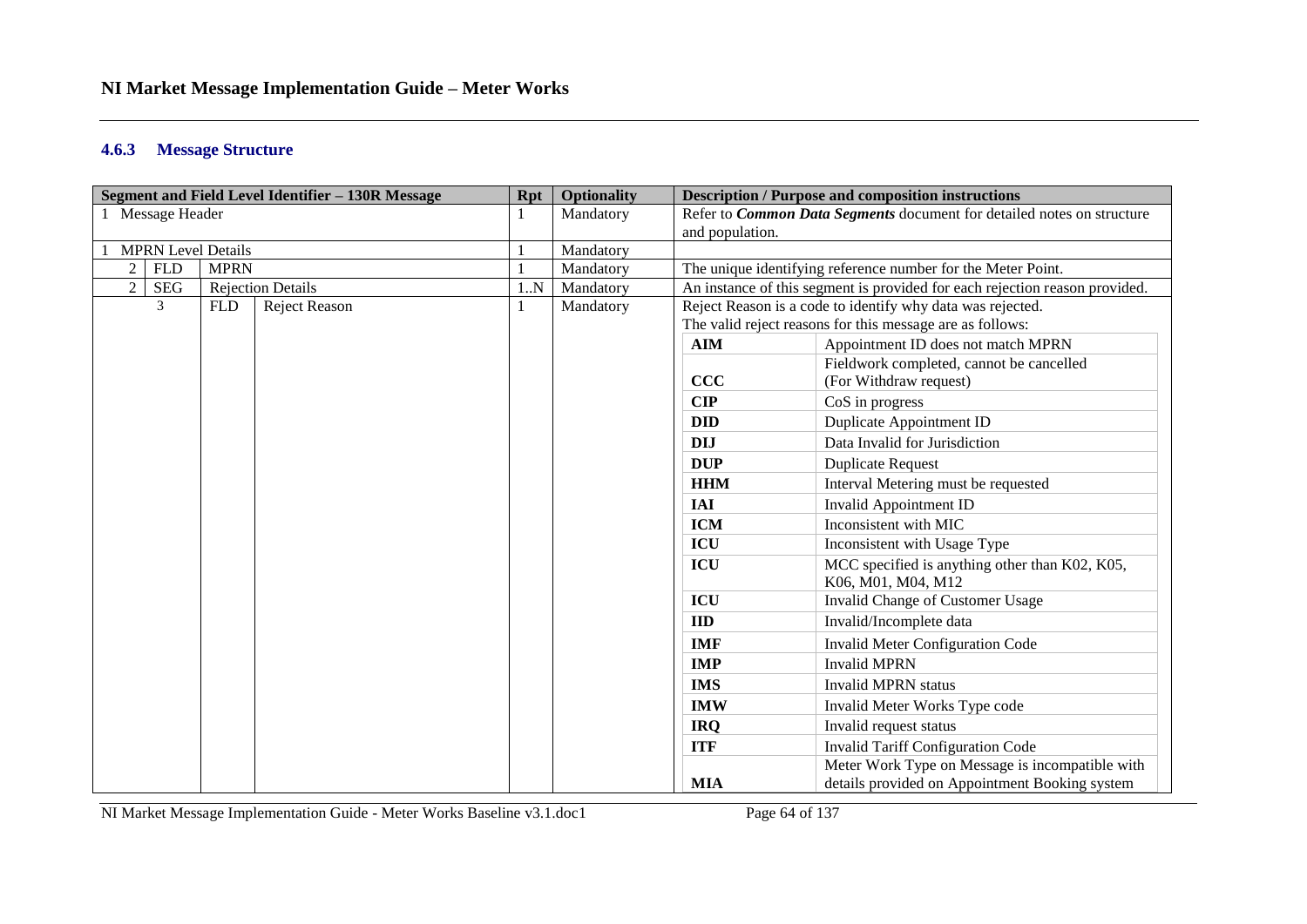| Segment and Field Level Identifier - 130R Message |            | <b>Rpt</b>                            | <b>Optionality</b> |           | <b>Description / Purpose and composition instructions</b>                  |                                                                        |  |
|---------------------------------------------------|------------|---------------------------------------|--------------------|-----------|----------------------------------------------------------------------------|------------------------------------------------------------------------|--|
|                                                   |            |                                       |                    |           | <b>MWI</b>                                                                 | Meter Works Incompatible with MCC                                      |  |
|                                                   |            |                                       |                    |           | <b>NID</b>                                                                 | No Appointment ID                                                      |  |
|                                                   |            |                                       |                    |           | <b>NMR</b>                                                                 | No Matching Request                                                    |  |
|                                                   |            |                                       |                    |           | <b>NOR</b>                                                                 | No outstanding request, cannot be cancelled                            |  |
|                                                   |            |                                       |                    |           | <b>SNK</b>                                                                 | Supplier not Known                                                     |  |
|                                                   |            |                                       |                    |           | <b>SNR</b>                                                                 | Supplier not Registered to MPRN                                        |  |
|                                                   |            |                                       |                    |           | <b>TMP</b>                                                                 | <b>Terminated MPRN</b>                                                 |  |
|                                                   |            |                                       |                    |           | <b>UMS</b>                                                                 | <b>Unmetered Site</b>                                                  |  |
|                                                   |            |                                       |                    |           |                                                                            |                                                                        |  |
|                                                   | <b>FLD</b> | <b>Request Status</b>                 |                    | Mandatory | This item defines the status of the request being made in the message. For |                                                                        |  |
|                                                   |            |                                       |                    |           | 130R messages this will be set to:                                         |                                                                        |  |
|                                                   |            |                                       |                    |           | $\bullet$ <b>I</b> – initiated; or                                         |                                                                        |  |
|                                                   |            |                                       |                    |           | $\bullet$ W- withdrawn.                                                    |                                                                        |  |
|                                                   | <b>FLD</b> | Market Participant Business Reference |                    | Mandatory | This is the Supplier's own internal reference number that was provided on  |                                                                        |  |
|                                                   |            |                                       |                    |           | the initiating 030 message.                                                |                                                                        |  |
|                                                   |            |                                       |                    |           |                                                                            | The initiating message's MPB Reference number will be provided here on |  |
|                                                   |            |                                       |                    |           | the 130R message.                                                          |                                                                        |  |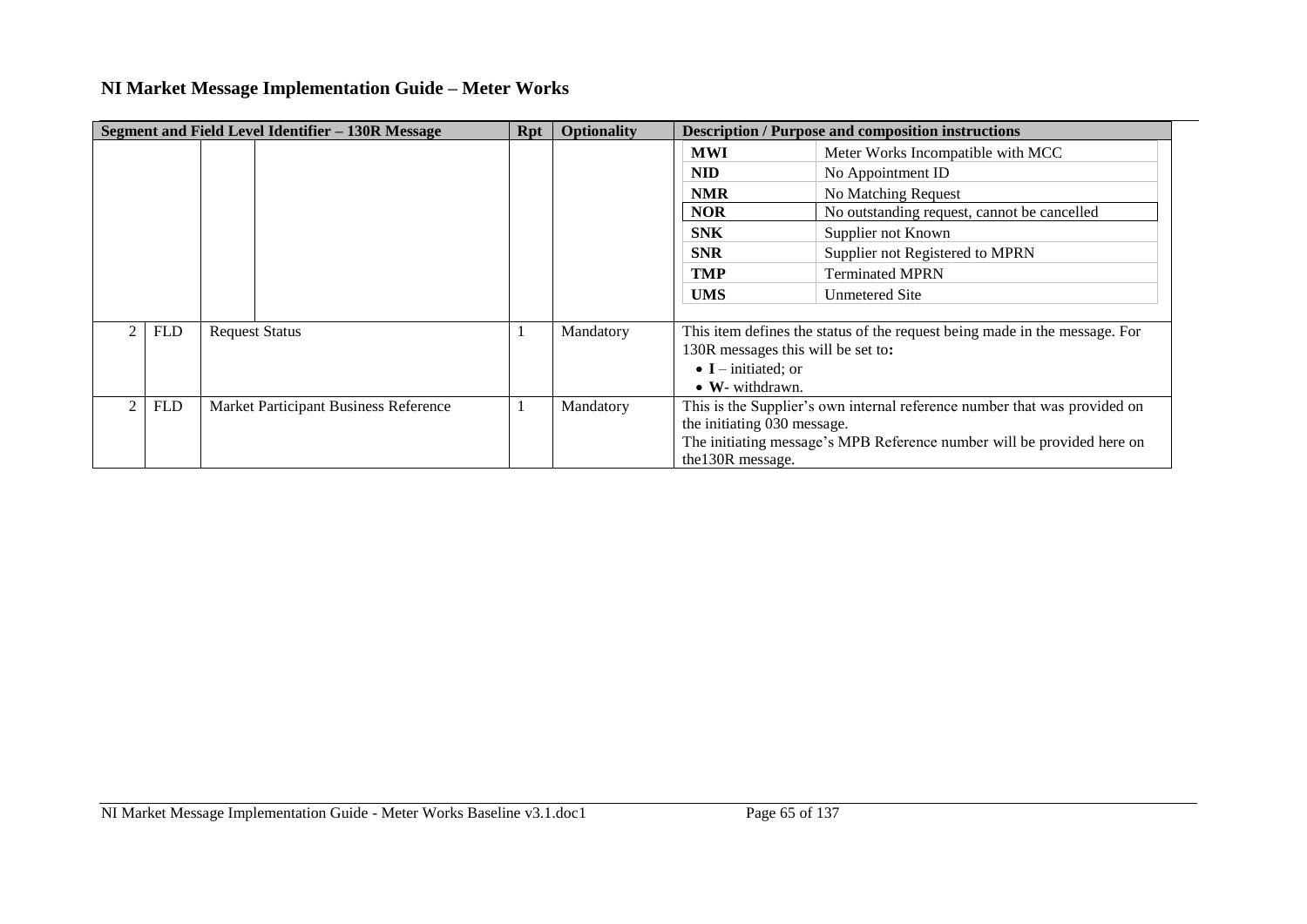#### **4.7 131 Fieldwork Status**

#### **4.7.1 Purpose / Description of Message**

The 131 Fieldwork Status message allows NIE Networks to inform the Supplier registered to the Meter Point of the status of fieldwork requested via a 017, 030 or 252 message or a meter problem, query, enquiry or complaint reported via a 260 message.

Message 131 is used in the following Market Processes:

| <b>Process Number and Title</b>                  | <b>Use of Message</b>                                                                      |
|--------------------------------------------------|--------------------------------------------------------------------------------------------|
| MP NI 1 Change of Supplier – Non Interval Credit | To notify a New Supplier when fieldwork is required to rescheduled                         |
| MP NI 2 Change of Supplier – Interval            | To notify a New Supplier when fieldwork is required to rescheduled                         |
| MP NI 3 Objection and Cancellation               | To notify a New Supplier when fieldwork is cancelled by NIE Networks                       |
| MP NI 9 De-Energisation                          | To notify a Supplier of the status of a request to de-energise a meter point.              |
| MP NI 10 Re-Energisation                         | To notify a Supplier of the status of a request to re-energise a meter point               |
| MP NI 11 Changes to Meter Configuration          | To notify a Supplier of the status of a request for a change of meter configuration.       |
|                                                  | To notify a Supplier of installation of Bluetooth Freedom Unit Only.                       |
| MP NI 12 Meter Problems and Damage               | To notify a Supplier that meter damage or problem report is referred to Revenue            |
|                                                  | Protection                                                                                 |
| MP NI 12 Meter Problems and Damage               | To notify a Supplier of cancellation of work to deal with meter problems or damage         |
| MP NI 12 Meter Enquiries and Complanits          | To notify a Supplier of the status of a Check Meter job                                    |
| MP NI 18 Special Read Request                    | To notify a Supplier of the status of a request for a special read.                        |
| MP NI 35 Change of Metering – Non Interval to    | To notify a Supplier of the status of a request for a change of metering from non-interval |
| Interval                                         | to interval metering.                                                                      |
| MP NI 37 Change of Supplier – Keypad             | To notify a New Supplier when fieldwork is required to rescheduled                         |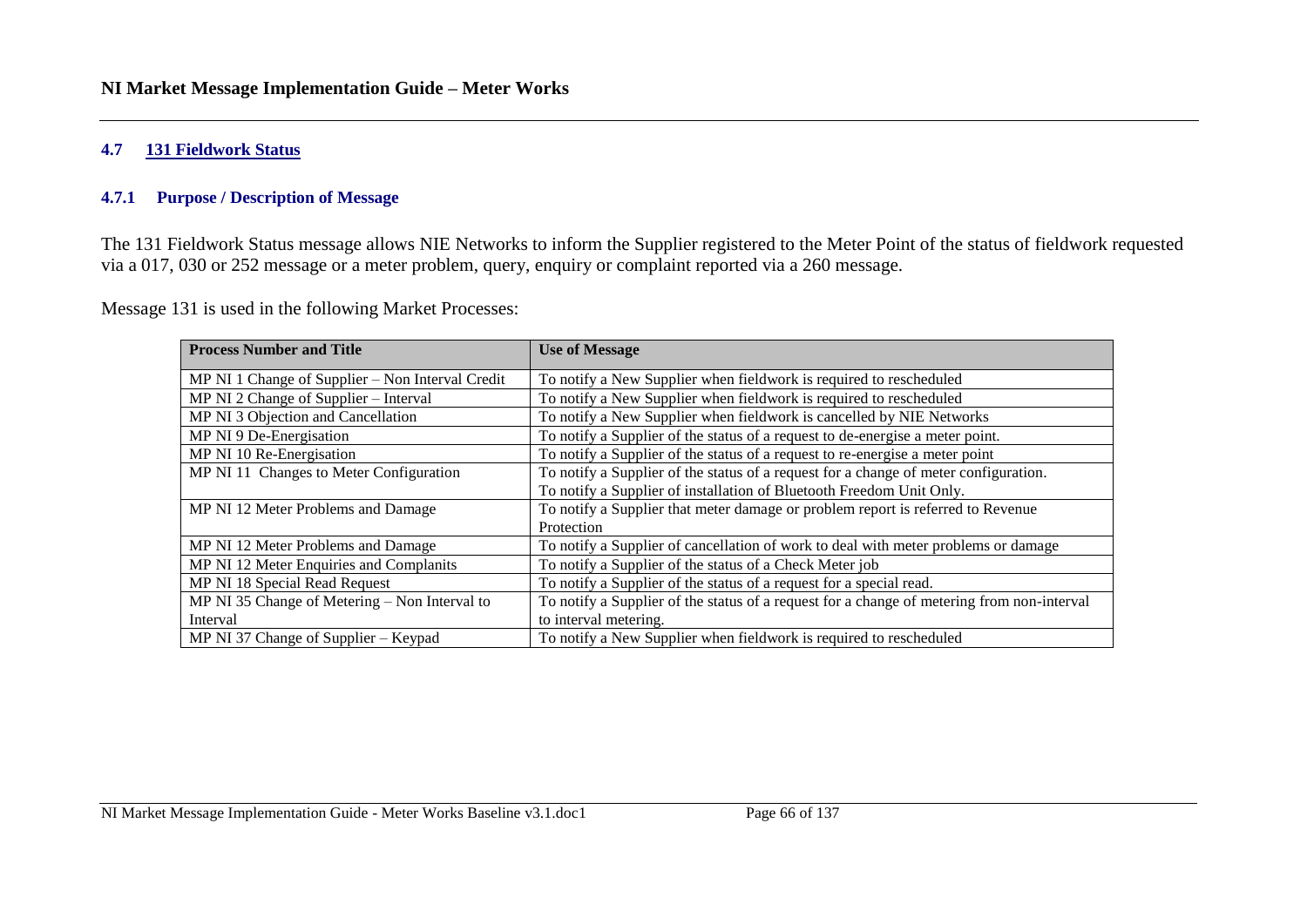## **4.7.2 Data Hierarchy Diagram**

# 131 Message

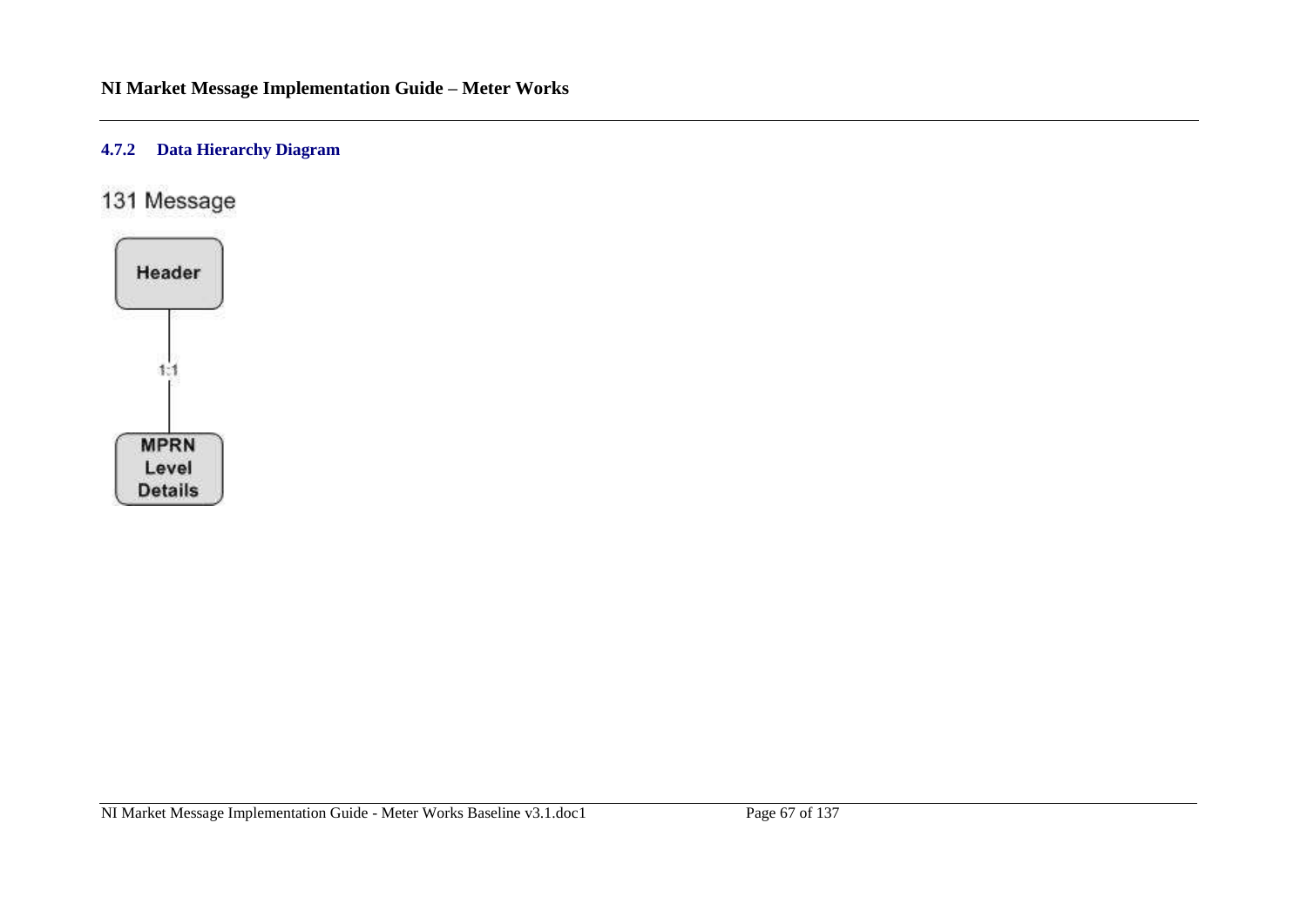#### **4.7.3 Message Structure**

|                           |                | <b>Segment and Field Level Identifier - 131 Message</b> | <b>Rpt</b>   | <b>Optionality</b> | <b>Description / Purpose and composition instructions</b>                        |  |
|---------------------------|----------------|---------------------------------------------------------|--------------|--------------------|----------------------------------------------------------------------------------|--|
|                           | Message Header |                                                         |              | Mandatory          | Refer to <i>Common Data Segments</i> document for detailed notes on structure    |  |
|                           |                |                                                         |              |                    | and population.                                                                  |  |
| <b>MPRN Level Details</b> |                |                                                         | Mandatory    |                    |                                                                                  |  |
| $\overline{2}$            | <b>FLD</b>     | <b>MPRN</b>                                             |              | Mandatory          | The unique identifying reference number for the Meter Point.                     |  |
| $\overline{2}$            | <b>FLD</b>     | Market Participant Business Reference                   |              | Optional           | This is the reference provided on the originating $010, 017, 030, 252$ or $260$  |  |
|                           |                |                                                         |              |                    | message referenced back to Supplier where appropriate.                           |  |
| $\overline{2}$            | <b>FLD</b>     | Work Type Code                                          | $\mathbf{1}$ | Mandatory          | Work Type is a code to indicate the type of work and can take the following      |  |
|                           |                |                                                         |              |                    | values:                                                                          |  |
|                           |                |                                                         |              |                    |                                                                                  |  |
|                           |                |                                                         |              |                    | Refer to the Data Codes published by NIE Networks for a complete list of         |  |
|                           |                |                                                         |              |                    | codes.                                                                           |  |
|                           | <b>FLD</b>     | <b>Request Status</b>                                   | 1            | Mandatory          | A code to indicate the status of the Supplier request. Valid values are as       |  |
|                           |                |                                                         |              |                    | follows:                                                                         |  |
|                           |                |                                                         |              |                    | C <sub>1</sub><br>Work physically complete and call complete.                    |  |
|                           |                |                                                         |              |                    | C <sub>2</sub><br>Work physically incomplete - cancelled by NIE                  |  |
|                           |                |                                                         |              |                    | Networks.                                                                        |  |
|                           |                |                                                         |              |                    | $\bf R$<br>Work incomplete - rescheduled by NIE Networks.                        |  |
|                           |                |                                                         |              |                    | Call complete, work incomplete - to be rescheduled<br>S                          |  |
|                           |                |                                                         |              |                    | by Supplier.                                                                     |  |
|                           |                |                                                         |              |                    | X<br>Work is cancelled at Supplier request.                                      |  |
|                           | <b>FLD</b>     | Date of Visit                                           |              | Optional           | The date that fieldwork was scheduled for where appropriate.                     |  |
|                           | <b>FLD</b>     | <b>Meter Point Status</b>                               |              | Optional           | The connection status of the meter point. This will be either $E$ – Energised or |  |
|                           |                |                                                         |              |                    | $D$ – De-energised.                                                              |  |
| 2                         | <b>FLD</b>     | <b>Outcome Reason Code</b>                              | 1            | Optional           | A code to indicate the outcome of any fieldwork or investigation.                |  |
|                           |                |                                                         |              |                    |                                                                                  |  |
|                           |                |                                                         |              |                    | Refer to the Data Codes published by NIE Networks for a complete list of         |  |
|                           |                |                                                         |              |                    | codes.                                                                           |  |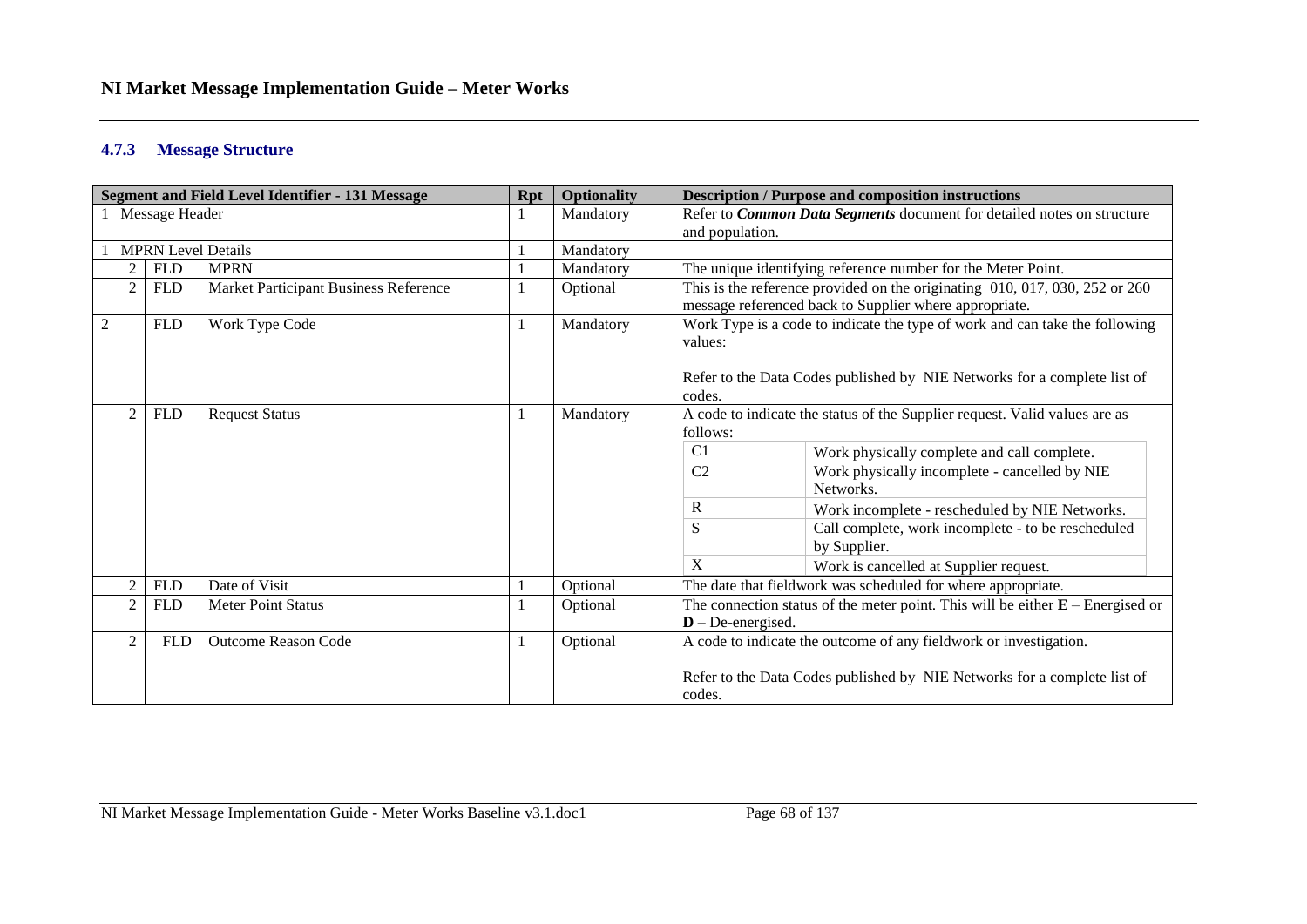| <b>Segment and Field Level Identifier - 131 Message</b> |            | Rpt                     | <b>Optionality</b> | <b>Description / Purpose and composition instructions</b> |                                                                               |                                         |
|---------------------------------------------------------|------------|-------------------------|--------------------|-----------------------------------------------------------|-------------------------------------------------------------------------------|-----------------------------------------|
|                                                         |            | FLD   Order Status Code |                    | Mandatory                                                 | A code to indicate the status of any fieldwork or investigation. Valid values |                                         |
|                                                         |            |                         |                    |                                                           | are as follows:                                                               |                                         |
|                                                         |            |                         |                    |                                                           | <b>FINI</b>                                                                   | Finished                                |
|                                                         |            |                         |                    |                                                           | <b>RESC</b>                                                                   | Rescheduled                             |
|                                                         |            |                         |                    |                                                           | <b>WCCH</b>                                                                   | Cancelled with charge                   |
|                                                         |            |                         |                    |                                                           | <b>WCNC</b>                                                                   | Cancelled with no charge                |
|                                                         | FLD        | <b>Observation Text</b> |                    | Optional                                                  | Observation Text provides a description of an observation and may be used     |                                         |
|                                                         |            |                         |                    |                                                           |                                                                               | to convey comments regarding a problem. |
|                                                         | <b>FLD</b> | Appointment ID          |                    | Optional                                                  | The unique identifying ID for the appointment.                                |                                         |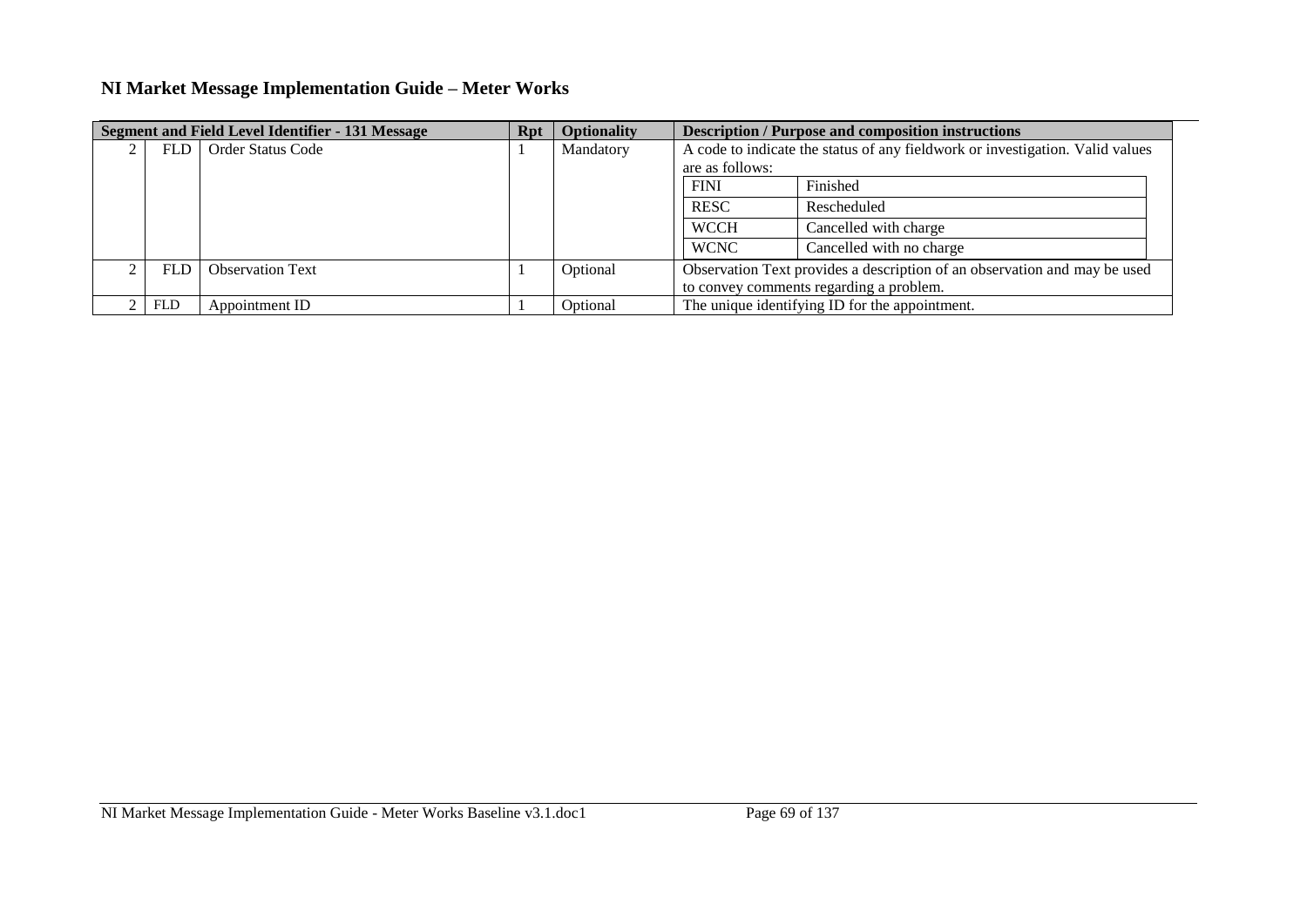#### **4.8 137R Appointment Rejection**

#### **4.8.1 Purpose / Description of Message**

The 137R Rejection of Appointment message is sent by NIE Networks to a Supplier to reject an appointment.

Appointments are rejected in the following circumstances:

A Supplier has booked an appointment for fieldwork on the NIE Networks Appointments Website but NIE Networks does not receive the related market message within one hour of the booking and the allocated timeslot is no longer available. If the market message is not received within one hour of the appointment booking the slot will be released and could be reserved for another job.

Message 137R is used in the following Market Processes:

| <b>Process Number and Title</b> | <b>Use of Message</b>                                                                     |
|---------------------------------|-------------------------------------------------------------------------------------------|
| MP NI 38 Fieldwork Appoints     | To notify a Supplier of the cancellation of an appointment that has been booked using the |
|                                 | Market Website                                                                            |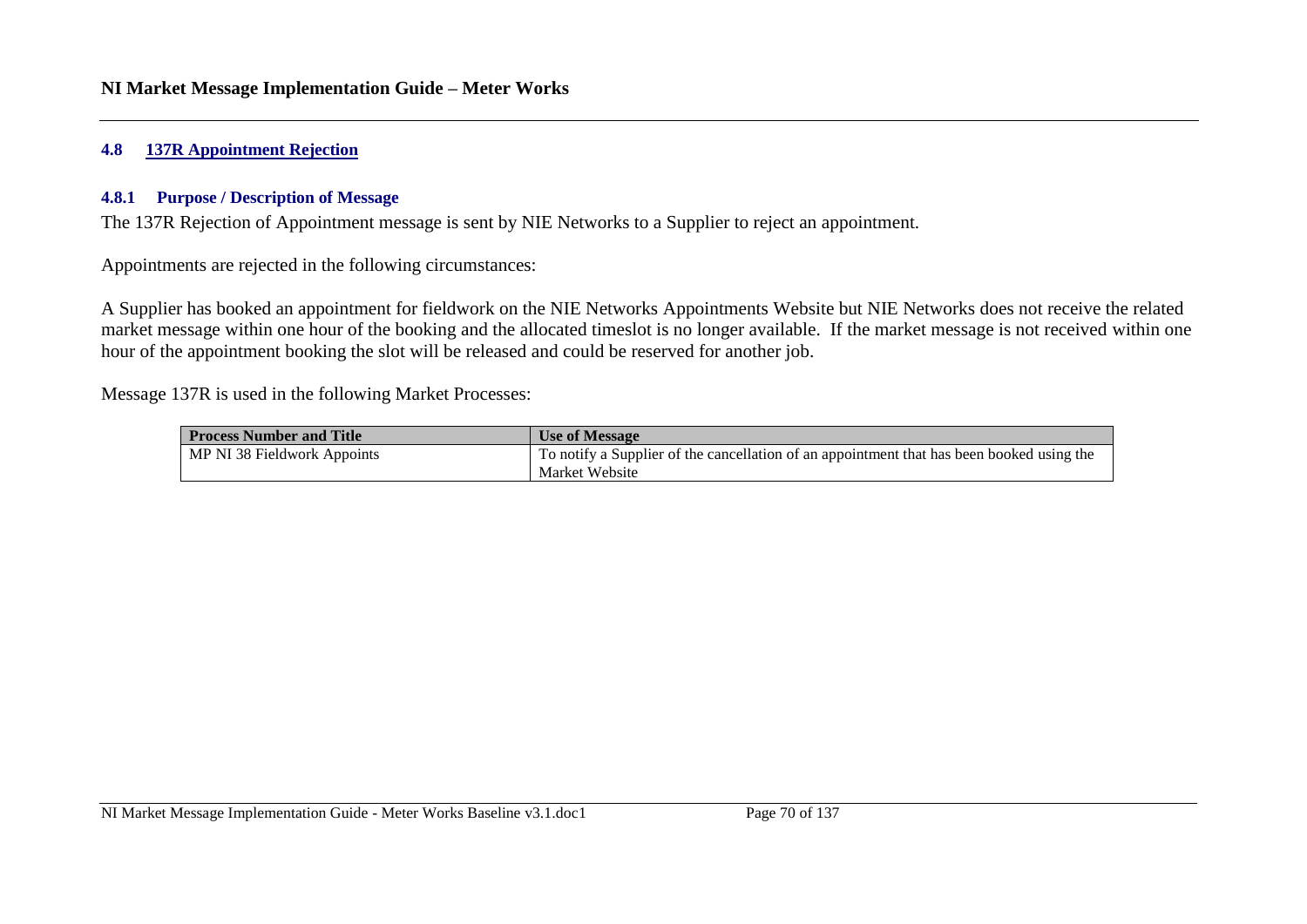## **4.8.2 Data Hierarchy Diagram**

137R Message

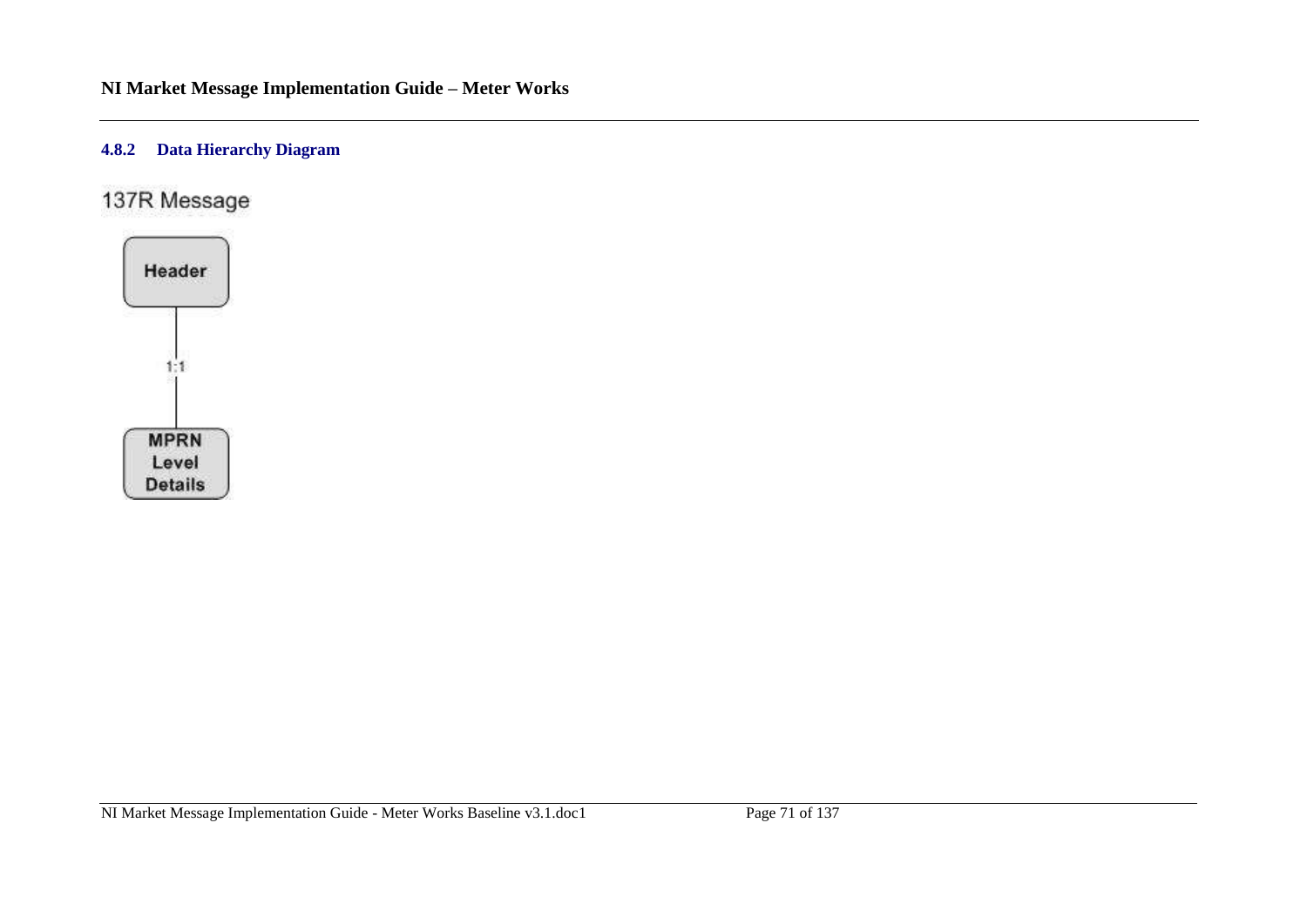#### **4.8.3 Message Structure**

|                           | <b>Segment and Field Level Identifier -137R Message</b> | <b>Rpt</b> | Optionality | <b>Description / Purpose and composition instructions</b>                     |
|---------------------------|---------------------------------------------------------|------------|-------------|-------------------------------------------------------------------------------|
| Message Header            |                                                         |            | Mandatory   | Refer to <i>Common Data Segments</i> document for detailed notes on structure |
|                           |                                                         |            |             | and population.                                                               |
| <b>MPRN Level Details</b> |                                                         |            | Mandatory   |                                                                               |
| <b>FLD</b>                | <b>MPRN</b>                                             |            | Mandatory   | The unique identifying reference number for the Meter Point.                  |
| <b>FLD</b>                | <b>Appointment Rejection Reason</b>                     |            | Mandatory   | Rejection Reason is a code to identify why data was rejected.                 |
|                           |                                                         |            |             |                                                                               |
|                           |                                                         |            |             | The only valid rejection reason for this message for NIE Networks is:         |
|                           |                                                         |            |             | <b>AR05:</b> Appointment Timeout                                              |
| <b>FLD</b>                | <b>Appointment Date</b>                                 |            | Optional    | Not used in Northern Ireland.                                                 |
| <b>FLD</b>                | <b>Appointment Time Slot</b>                            |            | Optional    | Not used in Northern Ireland.                                                 |
| <b>FLD</b>                | Market Participant Business Reference                   |            | Optional    | Not used in Northern Ireland                                                  |
| <b>FLD</b>                | Appointment ID                                          |            | Optional    | The unique identifying ID for the appointment. This field must always be      |
|                           |                                                         |            |             | populated.                                                                    |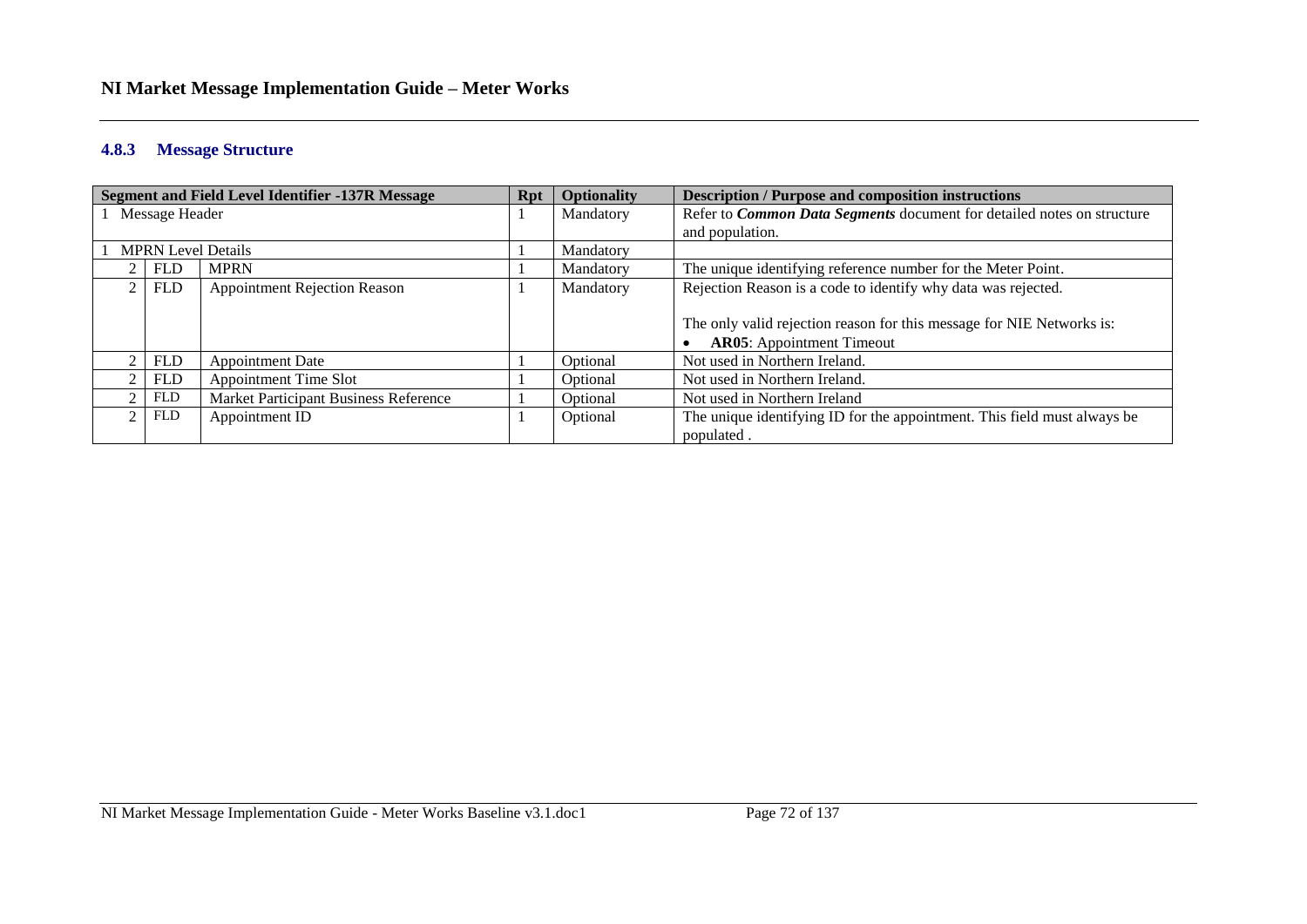### **4.9 261 Resolution of Problem, Damage or Tampering**

### **4.9.1 Purpose / Description of Message**

The 261 Resolution of problem, Damage or Tampering message allows NIE Networks to inform the Supplier registered to the Meter Point that problems with the meter point notified by Supplier on a 260 have been resolved.

Message 261 is used in the following Market Process:

| <b>Process Number and Title</b>         | <b>Use of Message</b>                                                                  |
|-----------------------------------------|----------------------------------------------------------------------------------------|
| MP NI 12 Meter Problems and Damage      | To notify the Supplier of the rejection of an Obbservation of Meter Problems or Damage |
| MP NI 12 Meter Problems and Damage      | To notify the Supplier of resolution of problems observed at the Meter Point           |
| MP NI 12 Meter Enquiries and Complaints | To notify the Supplier of the rejection of an Enquiry or Complaint                     |
| MP NI 12 Meter Enquiries and Complaints | To notify the Supplier of the results of an Enquiry or Complaint                       |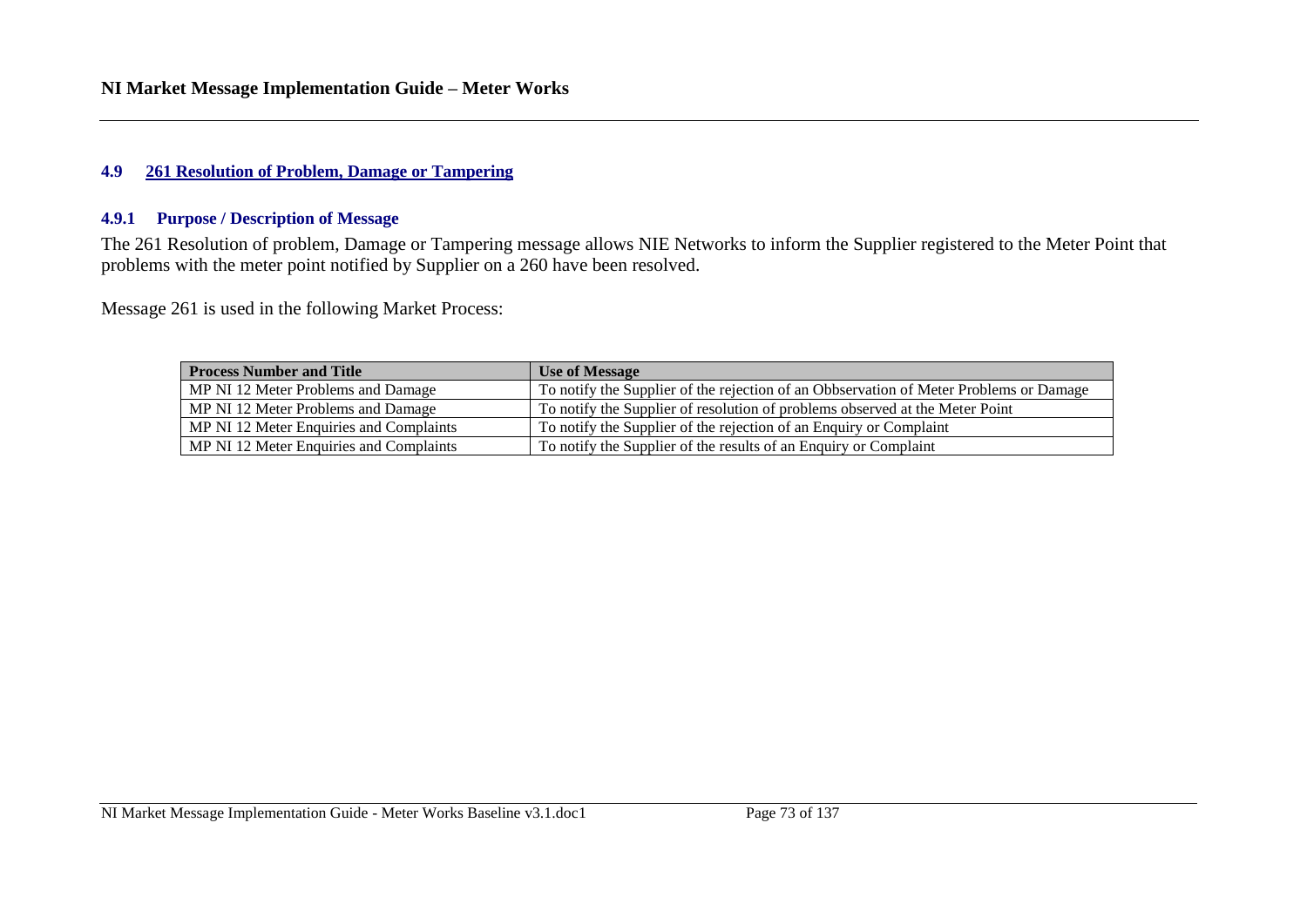# **4.9.2 Data Hierarchy Diagram**

261 Message

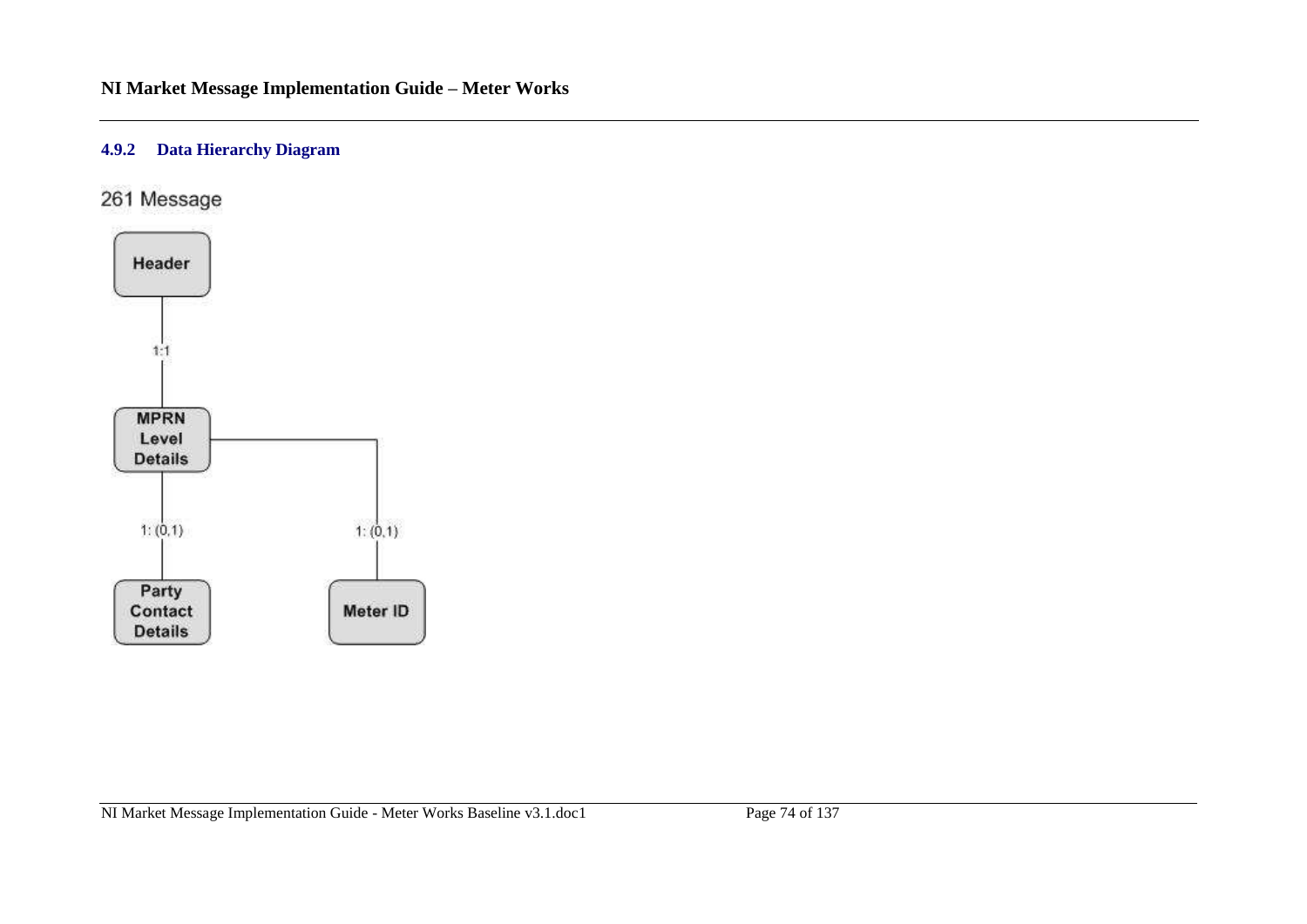### **4.9.3 Message Structure**

| <b>Segment and Field Level Identifier - 261 Message</b> |                           |                                       | <b>Rpt</b> | <b>Optionality</b> | <b>Description / Purpose and composition instructions</b>                                                            |  |  |
|---------------------------------------------------------|---------------------------|---------------------------------------|------------|--------------------|----------------------------------------------------------------------------------------------------------------------|--|--|
| 1 Message Header                                        |                           |                                       |            | Mandatory          | Refer to Common Data Segments document for detailed notes on structure                                               |  |  |
|                                                         |                           |                                       |            |                    | and population.                                                                                                      |  |  |
|                                                         | <b>MPRN</b> Level Details |                                       |            | Mandatory          |                                                                                                                      |  |  |
| $\overline{2}$                                          | <b>FLD</b>                | <b>MPRN</b>                           |            | Mandatory          | The unique identifying reference number for the Meter Point.                                                         |  |  |
| $\overline{2}$                                          | <b>FLD</b>                | Market Participant Business Reference |            | Optional           | This is the reference provided on the 260 message referenced back to                                                 |  |  |
|                                                         |                           |                                       |            |                    | Supplier where appropriate. This message may be generated by NIE                                                     |  |  |
|                                                         |                           |                                       |            |                    | Networks initiated work so will not always relate back to an originating                                             |  |  |
|                                                         |                           |                                       |            |                    | Supplier 260 message. In such cases this item will not be provided.                                                  |  |  |
| $\overline{2}$                                          | <b>SEG</b>                | <b>Party Contact Details</b>          |            | Optional           | Party Contact Details provides details such as contact name, organisation and                                        |  |  |
|                                                         |                           |                                       |            |                    | department, telephone, e-mail and/or fax details enabling the party to be                                            |  |  |
|                                                         |                           |                                       |            |                    | contacted. This allows NIE Networks to forward their contact details in case                                         |  |  |
|                                                         |                           |                                       |            |                    | of queries with the message.                                                                                         |  |  |
| $\overline{2}$                                          | <b>FLD</b>                | <b>Observation Code</b>               |            | Mandatory          | Observation Code is a code that describes observations made at or                                                    |  |  |
|                                                         |                           |                                       |            |                    | concerning a meter point or meters at a meter point.                                                                 |  |  |
|                                                         |                           |                                       |            |                    |                                                                                                                      |  |  |
|                                                         |                           |                                       |            |                    | If code 99 (Freeform Trouble message – See observation text.) is provided                                            |  |  |
|                                                         |                           |                                       |            |                    | the Observation Text field must be populated.                                                                        |  |  |
|                                                         |                           |                                       |            |                    |                                                                                                                      |  |  |
|                                                         |                           |                                       |            |                    | Refer to the Data Codes published by NIE Networks for a complete list of<br>codes.                                   |  |  |
| 2                                                       | <b>FLD</b>                | <b>Observation Date</b>               |            | Mandatory          | Observation Date is the date an observation was made.                                                                |  |  |
|                                                         |                           |                                       |            |                    |                                                                                                                      |  |  |
| 2                                                       | <b>FLD</b>                | <b>Observation Text</b>               |            | Optional           | Observation Text provides a description of an observation and may be used<br>to convey comments regarding a problem. |  |  |
|                                                         |                           |                                       |            |                    | Observation text will be provided where Observation Code is set to 99 (See                                           |  |  |
|                                                         |                           |                                       |            |                    | above) and in other cases as necessary.                                                                              |  |  |
| 2                                                       | <b>SEG</b>                | Meter ID                              | 0.1        | Optional           | This segment provides information relating to a particular meter installed at a                                      |  |  |
|                                                         |                           |                                       |            |                    | meter point to which observation details can apply. This segment is only                                             |  |  |
|                                                         |                           |                                       |            |                    | provided where observations apply to a particular Meter at a Meter Point.                                            |  |  |
|                                                         |                           |                                       |            |                    |                                                                                                                      |  |  |
|                                                         |                           |                                       |            |                    | N.B Only one Meter ID will be provided. If problems are found at more than                                           |  |  |
|                                                         |                           |                                       |            |                    | one meter at a meter point separate messages are sent for each meter                                                 |  |  |
|                                                         |                           |                                       |            |                    | affected.                                                                                                            |  |  |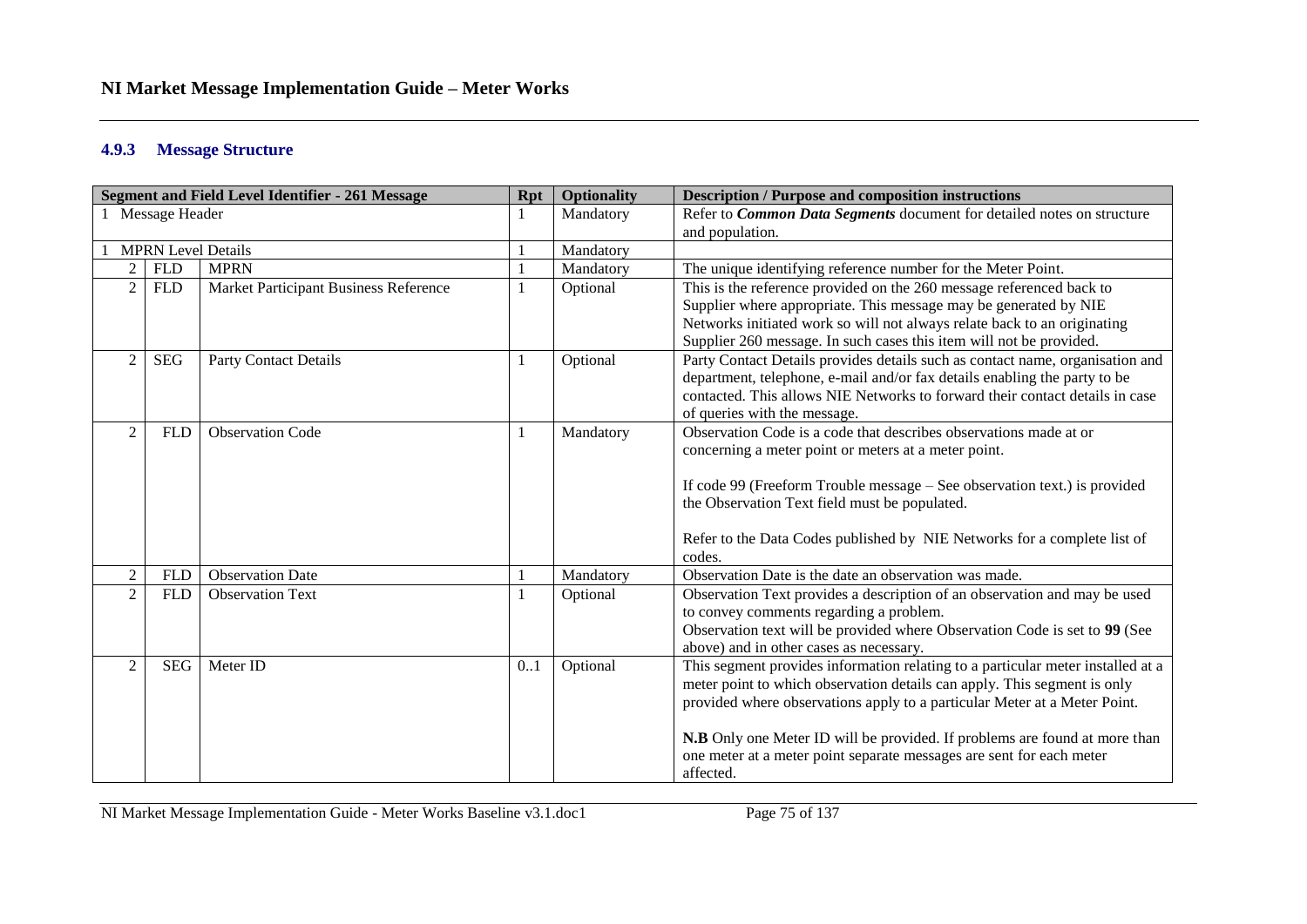| Segment and Field Level Identifier - 261 Message |            |                | Rpt | <b>Optionality</b> | <b>Description / Purpose and composition instructions</b>               |
|--------------------------------------------------|------------|----------------|-----|--------------------|-------------------------------------------------------------------------|
|                                                  | <b>FLD</b> | Meter Category |     | Optional           | Not used in Northern Ireland.                                           |
|                                                  | <b>FLD</b> | Serial Number  |     | Mandatory          | Serial No is the physical number found on a Meter. This item must be    |
|                                                  |            |                |     |                    | populated if observations apply to a particular meter at a Meter point. |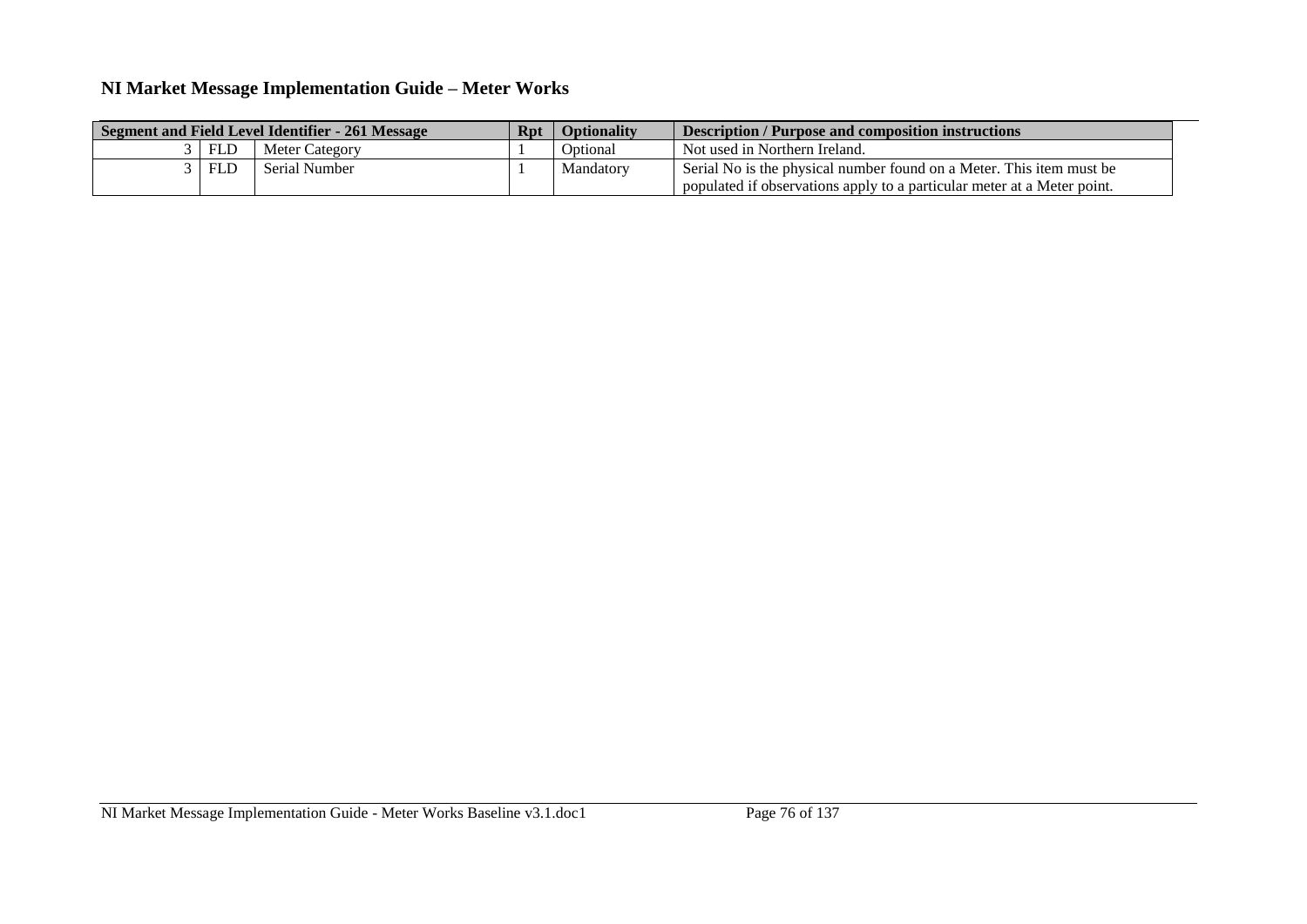### **4.10 301 Meter Point Characteristics**

#### **4.10.1 Purpose / Description of Message**

The 301 Meter Point Characteristics message notifies the Supplier registered to the Non-Interval / Interval Meter Point of the following:

- An increased / decreased connection at that Meter Point
- Manual changes to Meter Point characteristics

The message includes the following details:

- Metered technical details for the meter point where applicable
- Confirmation of Meter Point Address.

The message will contain all values that are applicable at the Meter Point following any change (i.e. not only those which have changed).

Message 301 is used in the following Market Process:

| <b>Process Number and Title</b> | Use of Message                                    |
|---------------------------------|---------------------------------------------------|
| MP NI 8 Changes to Connection   | To confirm a change of connection characteristics |
| <b>Characteristics</b>          |                                                   |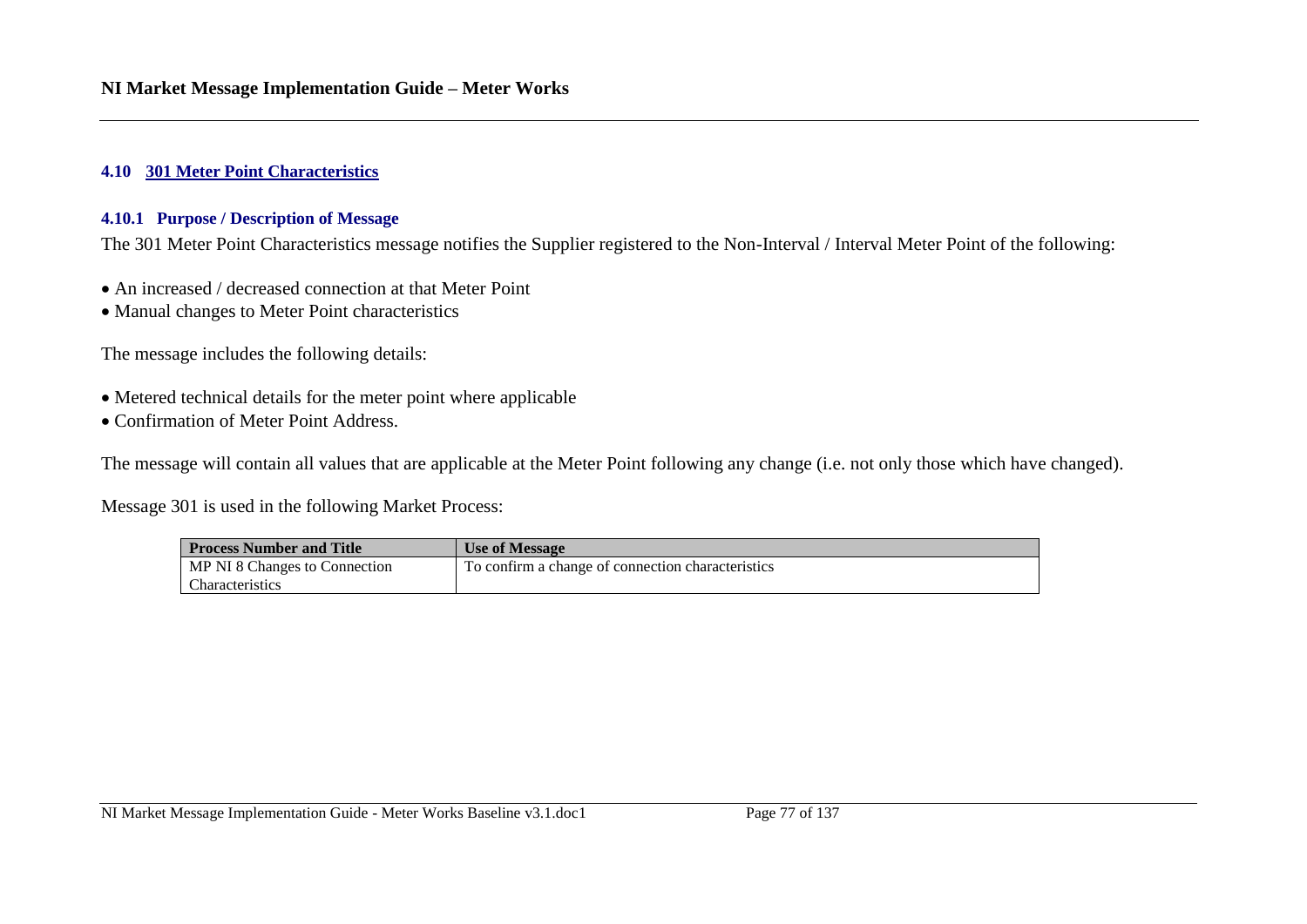### **4.10.2 Data Hierarchy Diagram**

301 Message

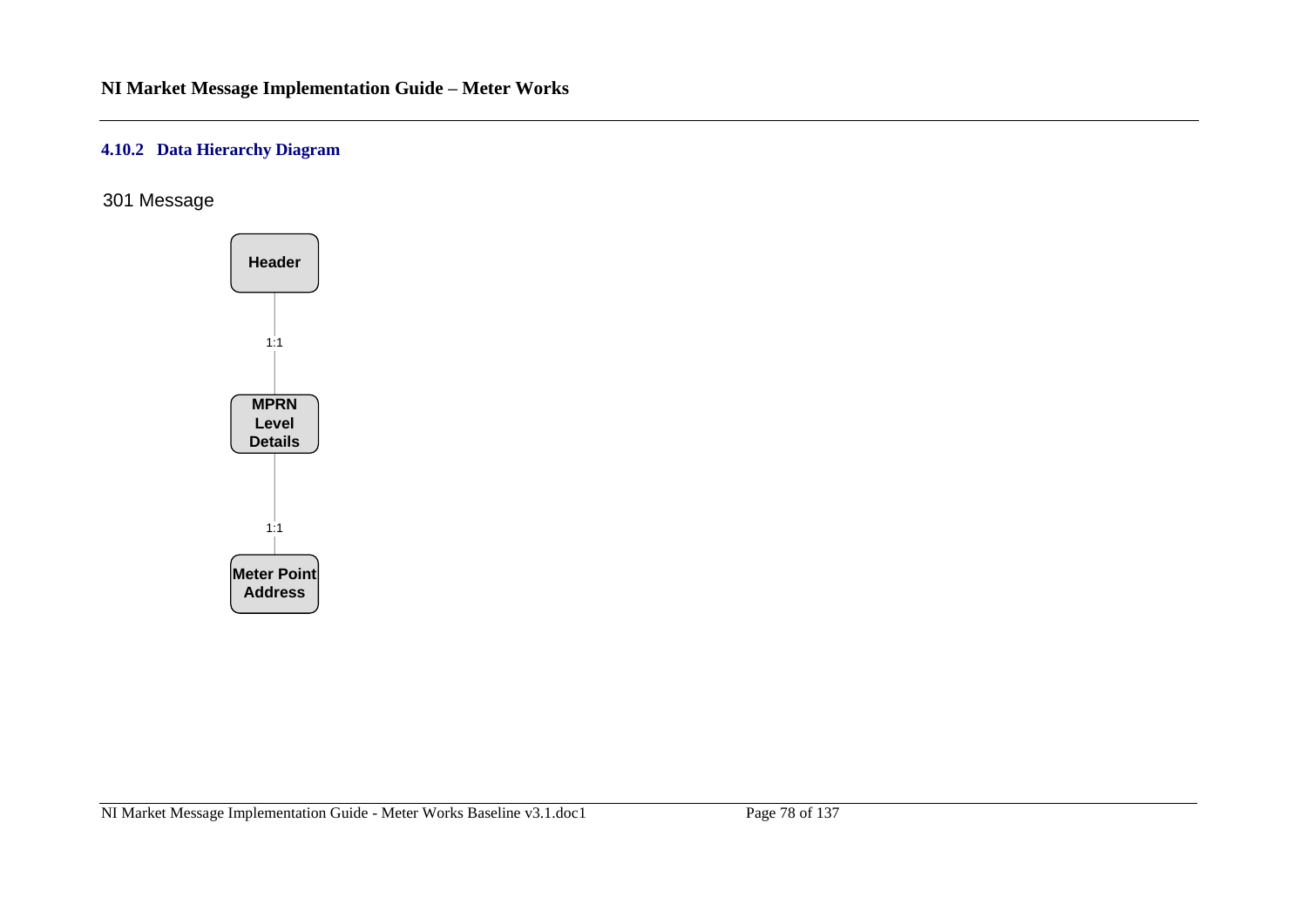### **4.10.3 Message Structure**

This section describes the structure of the 301 message. The purpose of the message segments and data items are explained and any rules for composition outlined.

| Segment and Field Level Identifier - 301 Message |            |                                     | <b>Rpt</b> | <b>Optionality</b> | <b>Description / Purpose and composition instructions</b>                  |
|--------------------------------------------------|------------|-------------------------------------|------------|--------------------|----------------------------------------------------------------------------|
| Message Header                                   |            |                                     |            | Mandatory          | Refer to common data segments document                                     |
| <b>Meter Point Details</b>                       |            |                                     |            | Mandatory          |                                                                            |
| $\overline{c}$                                   | <b>FLD</b> | <b>MPRN</b>                         |            | Mandatory          | The unique identifying reference number for the Meter Point that the       |
|                                                  |            |                                     |            |                    | customer has taken over. All elements of MPRN will be provided.            |
| 2                                                | <b>FLD</b> | DLF (Distribution Loss Factor) Code | 1          | See description    | A code used to indicate the connection voltage on which loss factors are   |
|                                                  |            |                                     |            |                    | based. It will take one of the following values:                           |
|                                                  |            |                                     |            |                    | $NIMV - Supply$ taken at less than 1000 volts                              |
|                                                  |            |                                     |            |                    | NIHV - Supply taken at 6600/11000 volts                                    |
|                                                  | <b>FLD</b> | <b>Transformer Loss Factor</b>      |            | See description    | Not Used in NI                                                             |
| $\overline{c}$                                   | <b>FLD</b> | <b>Connection System Code</b>       |            | See description    | Connection System is a code that indicates the network to which a meter    |
|                                                  |            |                                     |            |                    | point is connected.                                                        |
|                                                  |            |                                     |            |                    | The code values for this item are as follows:                              |
|                                                  |            |                                     |            |                    |                                                                            |
|                                                  |            |                                     |            |                    | NIE TD – NIE Networks Transmission and Distribution System                 |
|                                                  |            |                                     |            |                    |                                                                            |
|                                                  |            |                                     |            |                    | This item is provided for information on this message.                     |
|                                                  | <b>FLD</b> | <b>Load Profile</b>                 |            | See description    | A code that, when coupled with Timeslot, determines the Standard Profile   |
|                                                  |            |                                     |            |                    | that is used in estimating consumption at a meter register for billing and |
|                                                  |            |                                     |            |                    | aggregation purposes.                                                      |
|                                                  |            |                                     |            |                    |                                                                            |
|                                                  | <b>FLD</b> | <b>Load Factor</b>                  |            | See description    | Not used in NI                                                             |
| $\overline{2}$                                   | <b>FLD</b> | <b>Maximum Import Capacity</b>      |            | See description    | Maximum Import Capacity is the capacity in kVA agreed in the connection    |
|                                                  |            |                                     |            |                    | agreement and permitted to be imported at a meter point.                   |
|                                                  |            |                                     |            |                    |                                                                            |
|                                                  |            |                                     |            |                    | This item will only be changed following increased / decreased Connections |
|                                                  |            |                                     |            |                    | initiated by the Customer via NIE Networks.                                |
| $\mathcal{D}$                                    | <b>FLD</b> | <b>Maximum Export Capacity</b>      | 1          | See description    | Maximum Export Capacity is the capacity in kVA agreed in the connection    |
|                                                  |            |                                     |            |                    | agreement and permitted to be exported at a meter point.                   |
|                                                  |            |                                     |            |                    | This item will only be changed following increased / decreased connections |
|                                                  |            |                                     |            |                    | initiated by the Customer via NIE Networks.                                |

NI Market Message Implementation Guide - Meter Works Baseline v3.1.doc1 Page 79 of 137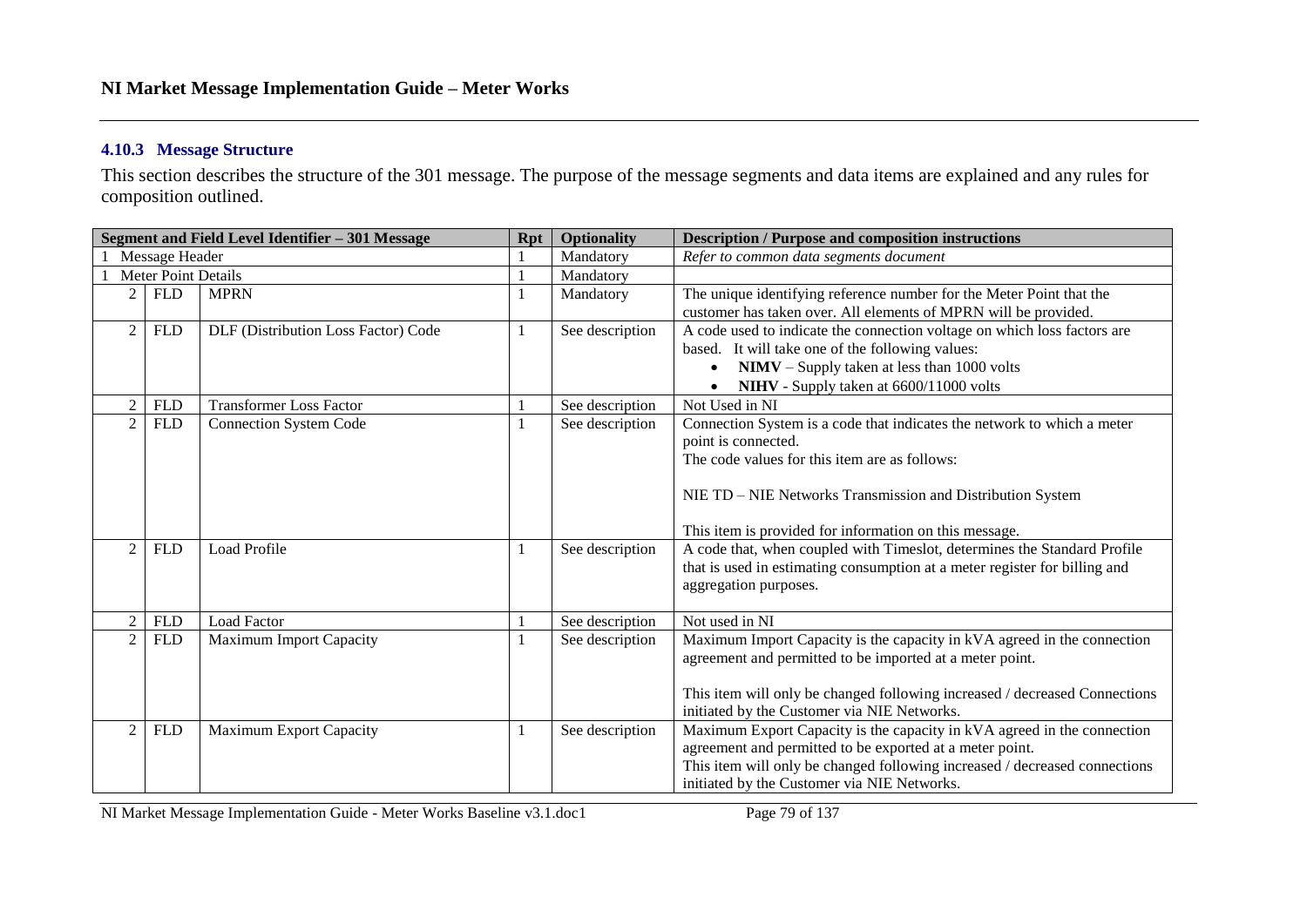|                |            | Segment and Field Level Identifier - 301 Message                   | <b>Rpt</b> | <b>Optionality</b> | <b>Description / Purpose and composition instructions</b>                                                                                                                                                                                                                                                                                   |
|----------------|------------|--------------------------------------------------------------------|------------|--------------------|---------------------------------------------------------------------------------------------------------------------------------------------------------------------------------------------------------------------------------------------------------------------------------------------------------------------------------------------|
|                | <b>FLD</b> | Meter Configuration Code                                           |            | See description    | Meter Configuration Code (MCC) describes the current configuration of<br>meter registers and other equipment at an MPRN which allow Customer<br>Billing to take place. The MCC does not describe the specific metering<br>equipment in use at an MPRN nor does it describe the overall capability of<br>the metering equipment at the site. |
|                | <b>FLD</b> | DU <sub>o</sub> S Group                                            |            | See description    | This may be changed as part of an Increased / decreased connection.<br>This field will contain the code for the DUoS Tariff that applies to the<br>MPRN. This item may be changed as part of an increased / decreased<br>connection initiated by NIE Networks. See list of data codes for valid entries<br>here.                            |
| $\mathcal{D}$  | <b>FLD</b> | <b>Effective from Date</b>                                         |            | Mandatory          | This is the date from which the complete set of meter point characteristics<br>provided became effective.                                                                                                                                                                                                                                   |
|                | <b>SEG</b> | Meter Point Address                                                |            | Mandatory          | The address at which the Meter Point is connected that is currently held by<br>NIE Networks. See Common Data Segments for a description of individual<br>data fields.                                                                                                                                                                       |
| $\mathfrak{D}$ | <b>FLD</b> | <b>Current Chargeable Service Capacity</b>                         |            | See Description    | Where an MIC applies, the Chargeable Service Capacity that currently<br>applies to the Meter Point.                                                                                                                                                                                                                                         |
|                | <b>FLD</b> | Maximum Import Capacity Start Date                                 |            | See Description    | Where a MIC applies, the current start date that the MIC applies from.                                                                                                                                                                                                                                                                      |
| $\mathcal{P}$  | <b>FLD</b> | Chargeable Service Capacity Start Date                             |            | See Description    | Where a CSC applies, the current start date that the CSC applies from.                                                                                                                                                                                                                                                                      |
|                | <b>FLD</b> | Chargeable Service Capacity Five Year<br><b>Agreement End Date</b> |            | See Description    | Where a CSC five year agreement applies, the end date for the CSC<br>agreement.                                                                                                                                                                                                                                                             |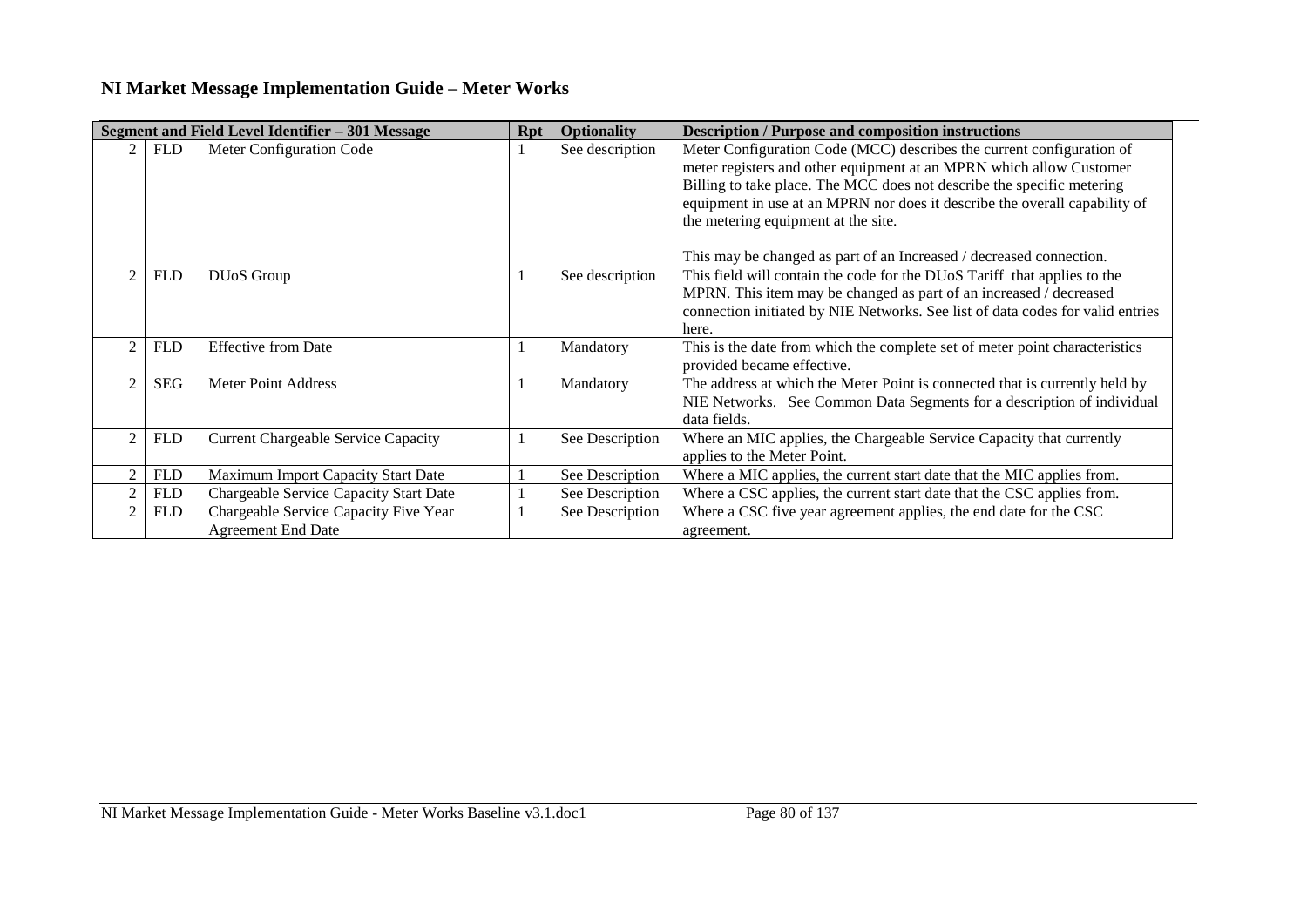#### **4.11 301N Proposed Meter Point Characteristics**

#### **4.11.1 Purpose / Description of Message**

The 301N Proposed Meter Point Characteristics message notifies the Supplier registered to the Non-Interval / Interval Meter Point that a Quotation involving an increased / decreased connection at that Meter Point is active.

The message includes the following details:

- Proposed changes to Metered technical details for the meter point where applicable
- Confirmation of Meter Point Address.

The message will include only values that are proposed to change with the exception of MPRN and Meter Point.

### Message 301N is used in the following Market Process:

| <b>Process Number and Title</b> | <b>Use of Message</b>                                     |
|---------------------------------|-----------------------------------------------------------|
| I MP NI 8 Changes to Connection | To notify a proposed change of connection characteristics |
| Characteristics                 |                                                           |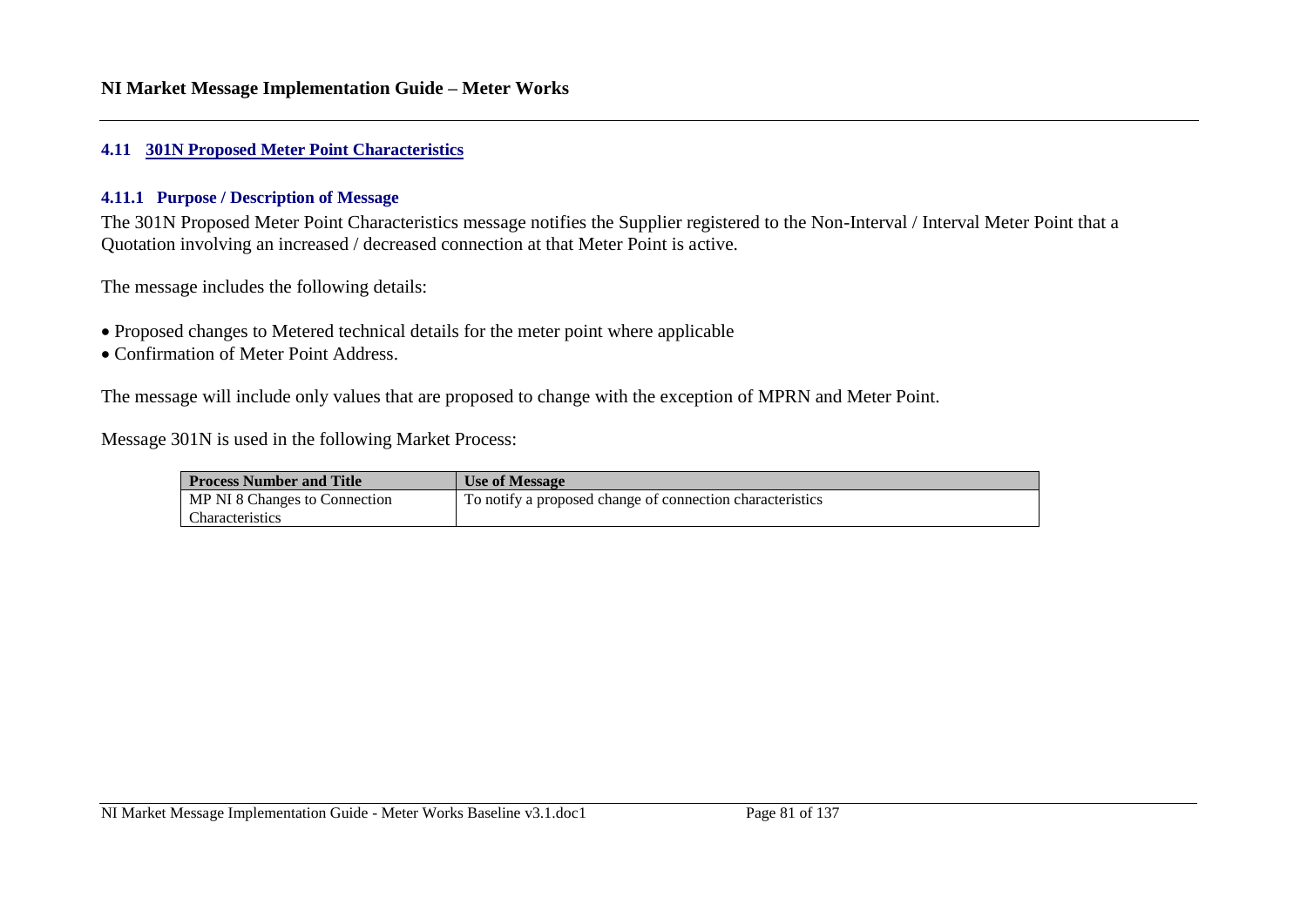### **4.11.2 Data Hierarchy Diagram**

301N Message

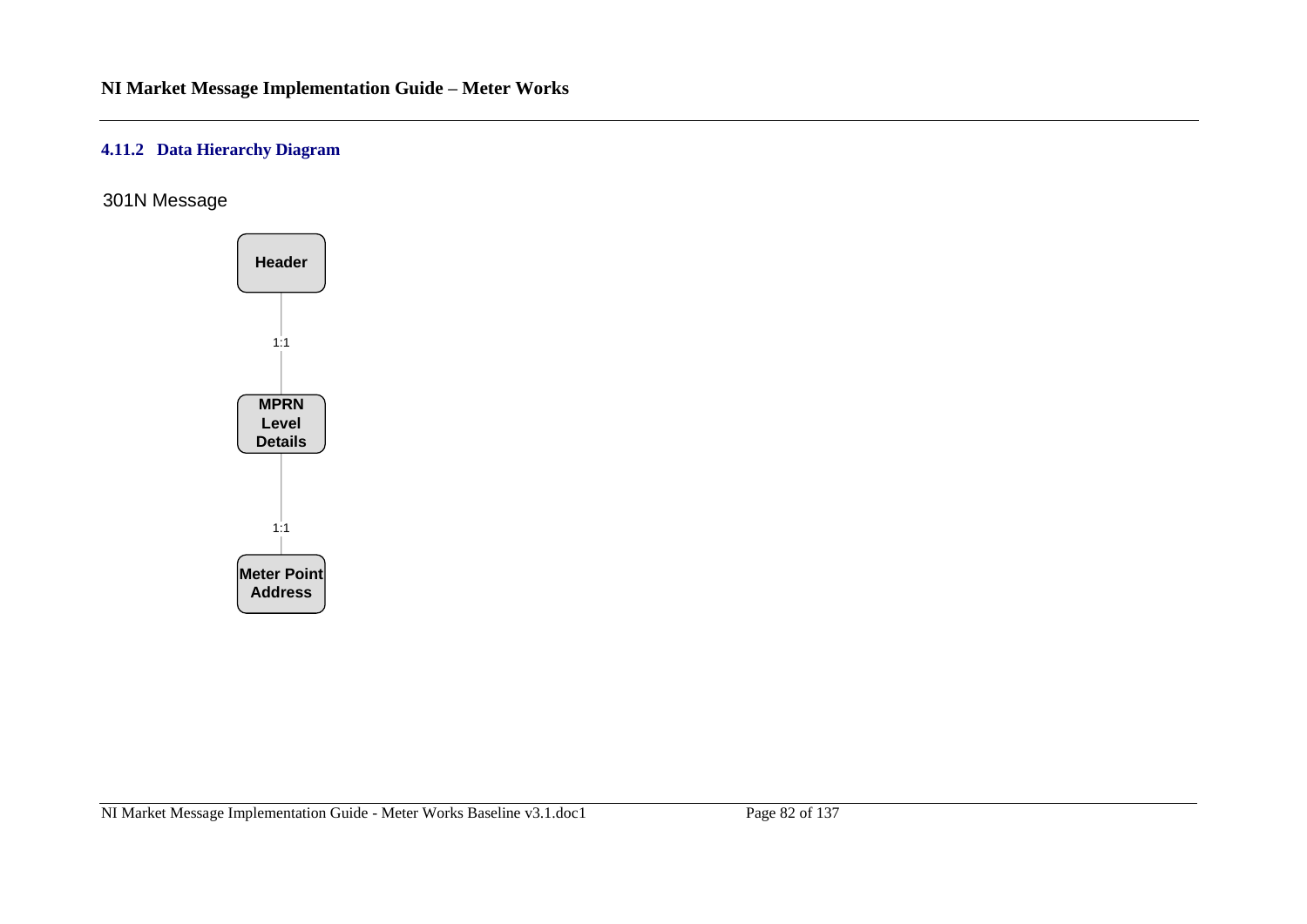### **4.11.3 Message Structure**

This section describes the structure of the 301N message. The purpose of the message segments and data items are explained and any rules for composition outlined.

| Segment and Field Level Identifier - 301 Message |                            |                                     |  | <b>Optionality</b> | <b>Description / Purpose and composition instructions</b>                  |
|--------------------------------------------------|----------------------------|-------------------------------------|--|--------------------|----------------------------------------------------------------------------|
|                                                  | Message Header             |                                     |  | Mandatory          | Refer to common data segments document                                     |
|                                                  | <b>Meter Point Details</b> |                                     |  | Mandatory          |                                                                            |
| 2                                                | <b>FLD</b>                 | <b>MPRN</b>                         |  | Mandatory          | The unique identifying reference number for the Meter Point that the       |
|                                                  |                            |                                     |  |                    | customer has taken over. All elements of MPRN will be provided.            |
| 2                                                | <b>FLD</b>                 | DLF (Distribution Loss Factor) Code |  | See description    | A code used to indicate the connection voltage on which loss factors are   |
|                                                  |                            |                                     |  |                    | based. It will take one of the following values:                           |
|                                                  |                            |                                     |  |                    | $NIMV - Supply$ taken at less than 1000 volts                              |
|                                                  |                            |                                     |  |                    | NIHV - Supply taken at 6600/11000 volts                                    |
| $\mathfrak{D}$                                   | <b>FLD</b>                 | <b>Transformer Loss Factor</b>      |  | See description    | Not Used in NI                                                             |
| $\overline{2}$                                   | <b>FLD</b>                 | Connection System Code              |  | See description    | Connection System is a code that indicates the network to which a meter    |
|                                                  |                            |                                     |  |                    | point is connected.                                                        |
|                                                  |                            |                                     |  |                    | The code values for this item are as follows:                              |
|                                                  |                            |                                     |  |                    |                                                                            |
|                                                  |                            |                                     |  |                    | NIE T&D – NIE Networks Transmission and Distribution System                |
|                                                  |                            |                                     |  |                    |                                                                            |
|                                                  |                            |                                     |  |                    | This item is provided for information on this message.                     |
| 2                                                | <b>FLD</b>                 | <b>Load Profile</b>                 |  | See description    | A code that, when coupled with Timeslot, determines the Standard Profile   |
|                                                  |                            |                                     |  |                    | that is used in estimating consumption at a meter register for billing and |
|                                                  |                            |                                     |  |                    | aggregation purposes.                                                      |
|                                                  |                            |                                     |  |                    |                                                                            |
| $\mathfrak{D}$                                   | <b>FLD</b>                 | <b>Load Factor</b>                  |  | See description    | Not used in NI                                                             |
| $\overline{2}$                                   | <b>FLD</b>                 | <b>Maximum Import Capacity</b>      |  | See description    | Maximum Import Capacity is the capacity in kVA agreed in the connection    |
|                                                  |                            |                                     |  |                    | agreement and permitted to be imported at a meter point.                   |
|                                                  |                            |                                     |  |                    |                                                                            |
|                                                  |                            |                                     |  |                    | This item will only be changed following increased / decreased Connections |
|                                                  |                            |                                     |  |                    | initiated by the Customer via NIE Networks.                                |
| 2                                                | <b>FLD</b>                 | <b>Maximum Export Capacity</b>      |  | See description    | Maximum Export Capacity is the capacity in kVA agreed in the connection    |
|                                                  |                            |                                     |  |                    | agreement and permitted to be exported at a meter point.                   |
|                                                  |                            |                                     |  |                    | This item will only be changed following increased / decreased connections |
|                                                  |                            |                                     |  |                    | initiated by the Customer via NIE Networks.                                |

NI Market Message Implementation Guide - Meter Works Baseline v3.1.doc1 Page 83 of 137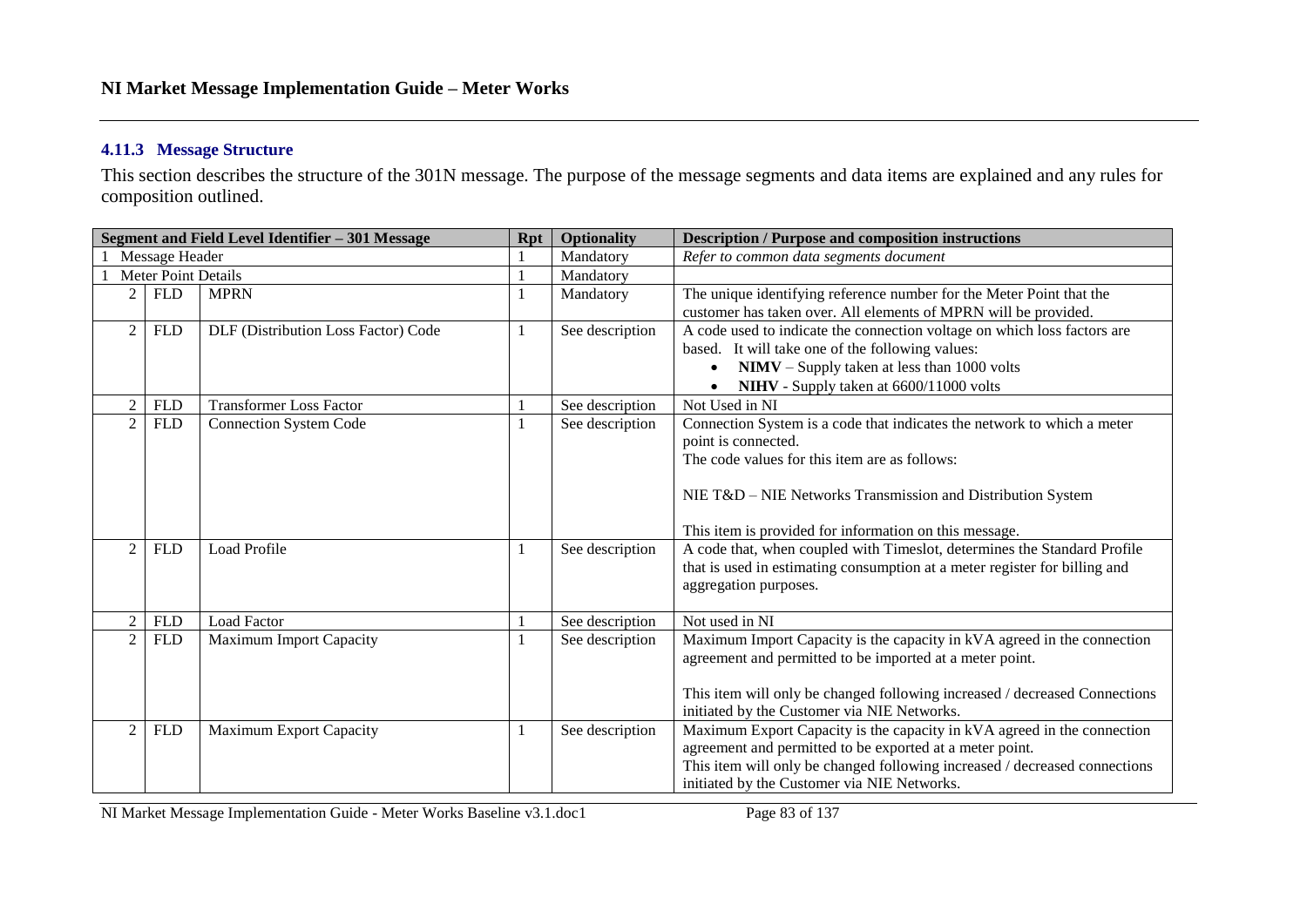|            | Segment and Field Level Identifier - 301 Message | Rpt | <b>Optionality</b> | <b>Description / Purpose and composition instructions</b>                                                                                                                                                                                                                                                                                                                                                          |
|------------|--------------------------------------------------|-----|--------------------|--------------------------------------------------------------------------------------------------------------------------------------------------------------------------------------------------------------------------------------------------------------------------------------------------------------------------------------------------------------------------------------------------------------------|
| <b>FLD</b> | Meter Configuration Code                         |     | See description    | Meter Configuration Code (MCC) describes the current configuration of<br>meter registers and other equipment at an MPRN which allow Customer<br>Billing to take place. The MCC does not describe the specific metering<br>equipment in use at an MPRN nor does it describe the overall capability of<br>the metering equipment at the site.<br>This may be changed as part of an Increased / decreased connection. |
| <b>FLD</b> | DU <sub>o</sub> S Group                          |     | See description    | This field will contain the code for the DUoS Tariff that applies to the<br>MPRN. This item may be changed as part of an increased / decreased<br>connection initiated by NIE Networks. See list of data codes for valid entries<br>here.                                                                                                                                                                          |
| <b>SEG</b> | Meter Point Address                              |     | Mandatory          | The address at which the Meter Point is connected that is currently held by<br>NIE Networks.<br>See Common Data Segments for a description of individual data fields.                                                                                                                                                                                                                                              |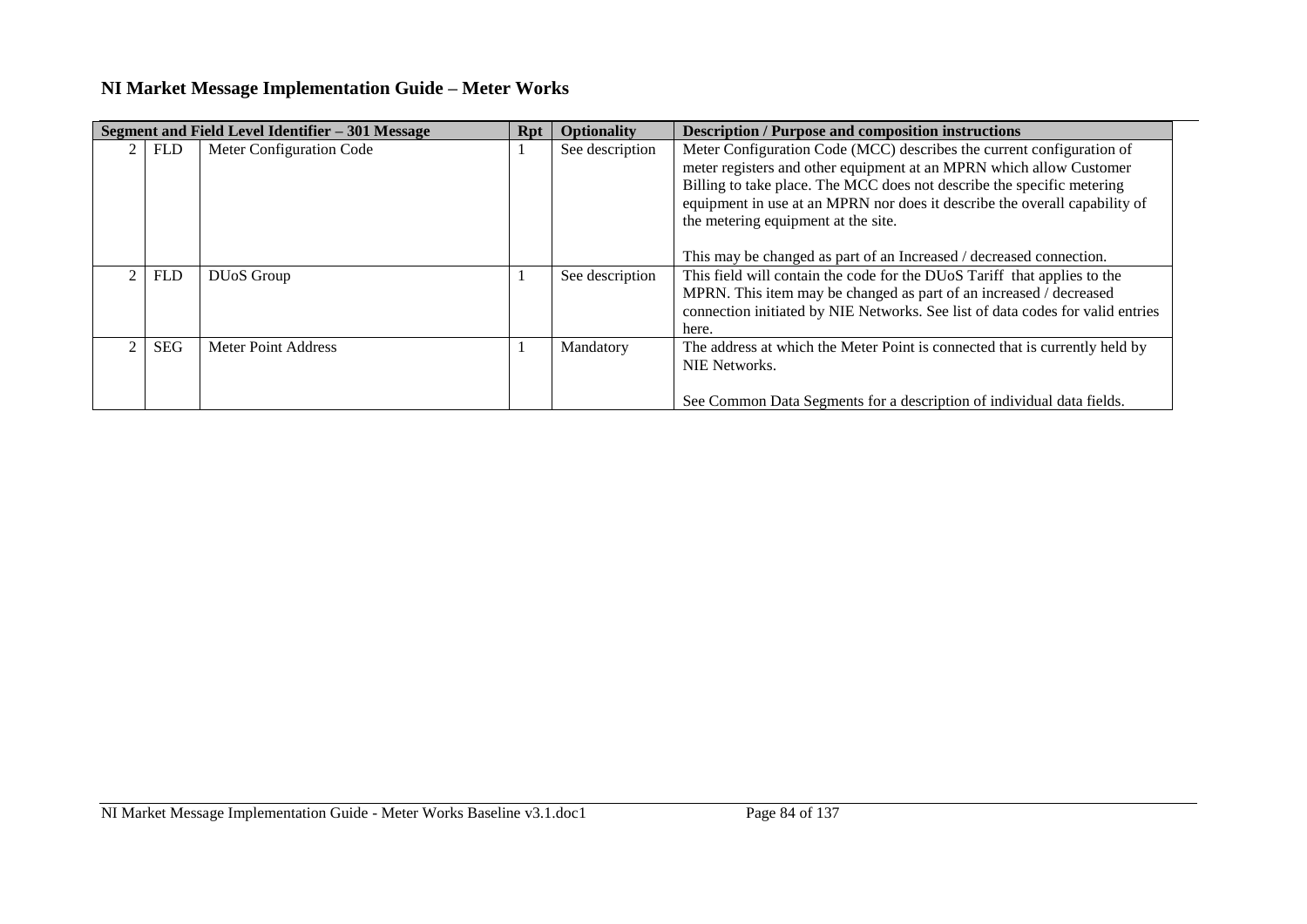#### **4.12 306 Meter Point Status Change Confirmation – Non Interval De-energisation**

#### **4.12.1 Purpose / Description of Message**

The 306 message is sent to the Registered Supplier of the Non-Interval Meter Point in the following scenarios:

- To confirm that their request to De-energise the Meter Point on a 017 has been completed.
- As a result of NIE Networks initiated work (e.g. Safety disconnection).

The message includes notification of the following:

- Confirmation of De-energisation
- Final readings
- Meter and Meter register Information

Message 306 is used in the following Market Processes:

| <b>Process Number and Title</b> | Use of Message                                                                                                 |
|---------------------------------|----------------------------------------------------------------------------------------------------------------|
| MP NI 9 De-Energisation         | To confirm completion of a request for a change of Non-Interval meter point status to<br>'D' including reading |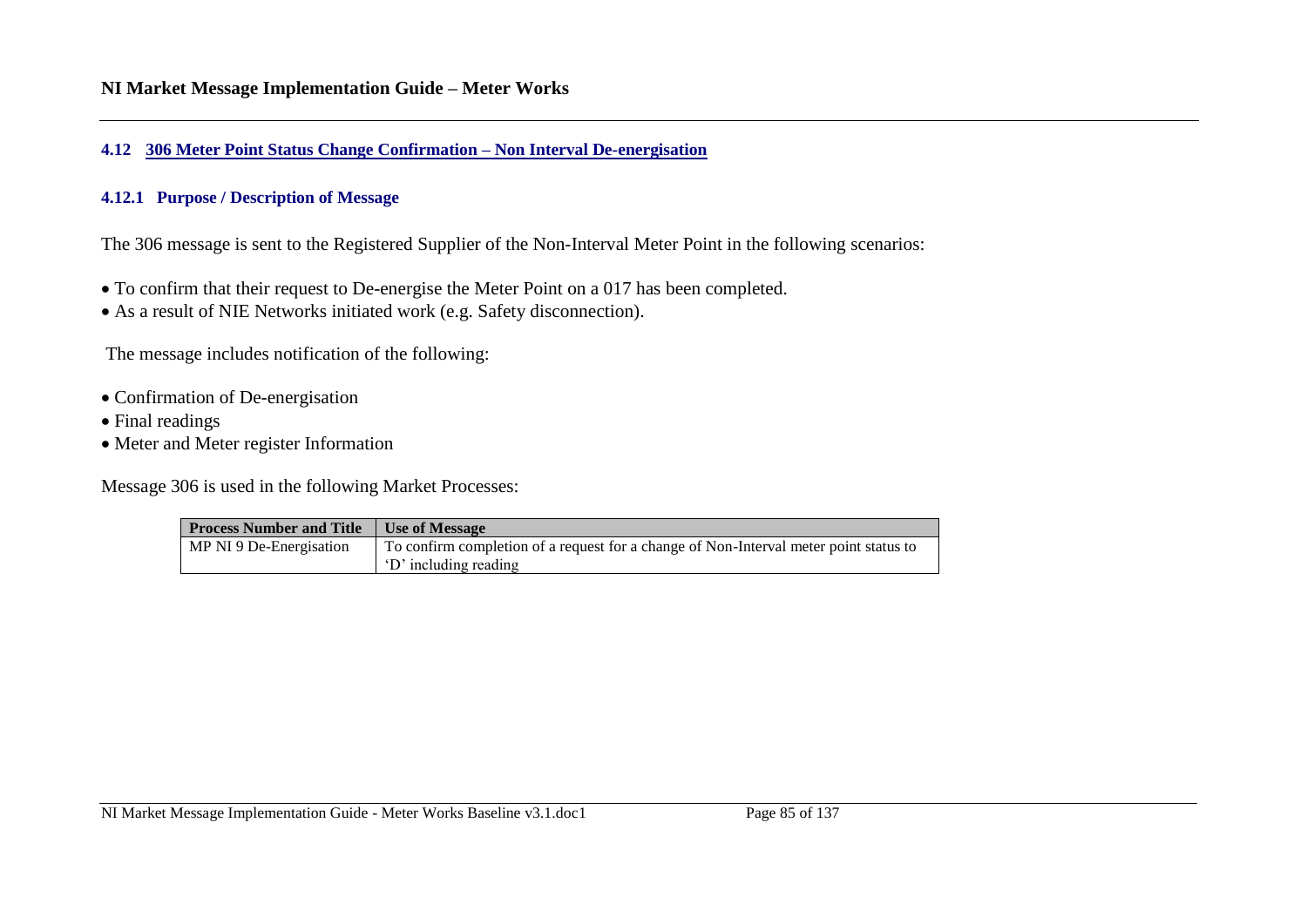## **4.12.2 Data Hierarchy Diagram**

## 306 Message

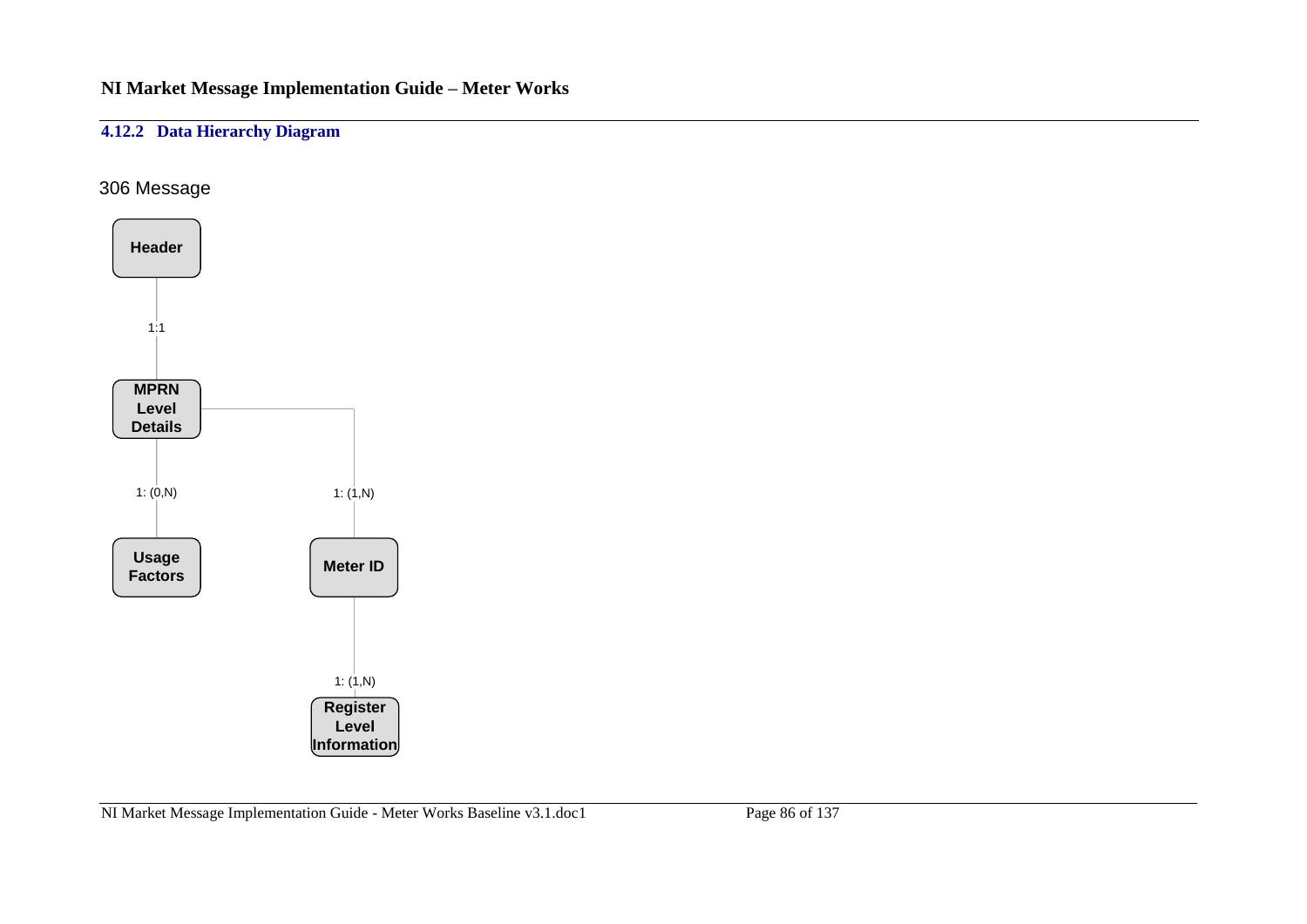### **4.12.3 Message Structure**

This section describes the structure of the 306 message. The purpose of the message segments and data items are explained and any rules for composition outlined.

| Segment and Field Level Identifier - 306 Message |                                                      |                                          | <b>Rpt</b>                            | <b>Optionality</b> | <b>Description / Purpose and composition instructions</b>                    |                                                                               |
|--------------------------------------------------|------------------------------------------------------|------------------------------------------|---------------------------------------|--------------------|------------------------------------------------------------------------------|-------------------------------------------------------------------------------|
| Message Header                                   |                                                      |                                          |                                       |                    | Mandatory                                                                    | Refer to Common Data Segments document for detailed notes on structure        |
|                                                  |                                                      |                                          |                                       |                    | and population.                                                              |                                                                               |
| <b>Meter Point Details</b>                       |                                                      |                                          | $\mathbf{1}$                          | Mandatory          |                                                                              |                                                                               |
| 2                                                | <b>FLD</b>                                           | <b>MPRN</b>                              |                                       |                    | Mandatory                                                                    | The unique identifying reference number for the Meter Point.                  |
| $\overline{2}$                                   | ${\hbox{\rm FLD}}$                                   |                                          | Market Participant Business Reference | 1                  | Optional                                                                     | This is the Supplier's number given as reference in the request. This will be |
|                                                  |                                                      |                                          |                                       |                    |                                                                              | used in future contact with Suppliers to reference the request.               |
| $\overline{2}$                                   | <b>FLD</b>                                           |                                          | Networks Reference Number             | $\mathbf{1}$       | Mandatory                                                                    | A reference to the field activity identifier used within NIE Networks when    |
|                                                  |                                                      |                                          |                                       |                    |                                                                              | fieldwork is performed.                                                       |
| $\overline{2}$                                   | <b>FLD</b>                                           | Load Profile                             |                                       |                    | Mandatory                                                                    | A code denoting the standard load profile that determines, when coupled       |
|                                                  |                                                      |                                          |                                       |                    |                                                                              | with Timeslot, the derived profile that is applied to consumption usage for   |
|                                                  |                                                      |                                          |                                       |                    |                                                                              | settlement purposes.                                                          |
|                                                  |                                                      |                                          |                                       |                    |                                                                              |                                                                               |
|                                                  |                                                      |                                          |                                       |                    |                                                                              | Refer to the Data Codes published by NIE Networks for a complete list of      |
|                                                  |                                                      |                                          |                                       |                    |                                                                              | codes.                                                                        |
| $\mathfrak{D}$                                   | <b>FLD</b>                                           | DUoS Group                               |                                       | 1                  | Mandatory                                                                    | This field will contain the code for the DUoS Tariff applied by NIE           |
|                                                  |                                                      |                                          |                                       |                    |                                                                              | Networks to the Meter Point.                                                  |
|                                                  |                                                      |                                          |                                       |                    |                                                                              |                                                                               |
|                                                  |                                                      |                                          |                                       |                    | Refer to the Data Codes published by NIE Networks for a complete list of     |                                                                               |
|                                                  |                                                      | <b>Meter Point Status</b>                |                                       |                    |                                                                              | codes.                                                                        |
| $\overline{2}$                                   | <b>FLD</b>                                           |                                          |                                       | 1                  | Mandatory                                                                    | Meter Point Status is a code to identify the connection status of a meter     |
|                                                  |                                                      |                                          |                                       |                    |                                                                              | point. This will be set to                                                    |
|                                                  |                                                      |                                          |                                       |                    | $D$ – De-energised<br>$\bullet$                                              |                                                                               |
| $\overline{2}$                                   |                                                      | <b>Effective from Date</b><br><b>FLD</b> |                                       |                    | Mandatory                                                                    | This is the date on which the de-energisation was completed.                  |
|                                                  | $\overline{2}$<br><b>SEG</b><br><b>Usage Factors</b> |                                          | 0.N                                   | Optional           | For each Timeslot there will be two usages; the first being the actual usage |                                                                               |
|                                                  |                                                      |                                          |                                       |                    |                                                                              | and the second the estimate usage, each with their own separate Effective     |
|                                                  |                                                      |                                          |                                       |                    |                                                                              | From Date.                                                                    |
|                                                  | 3                                                    | <b>FLD</b>                               | Timeslot                              | 1                  | Mandatory                                                                    | A code that indicates the period that a meter register is recording.          |
|                                                  |                                                      |                                          |                                       |                    |                                                                              |                                                                               |
|                                                  |                                                      |                                          |                                       |                    |                                                                              | Refer to the Data Codes published by NIE Networks for a complete list of      |
|                                                  |                                                      |                                          |                                       |                    |                                                                              | codes.                                                                        |

NI Market Message Implementation Guide - Meter Works Baseline v3.1.doc1 Page 87 of 137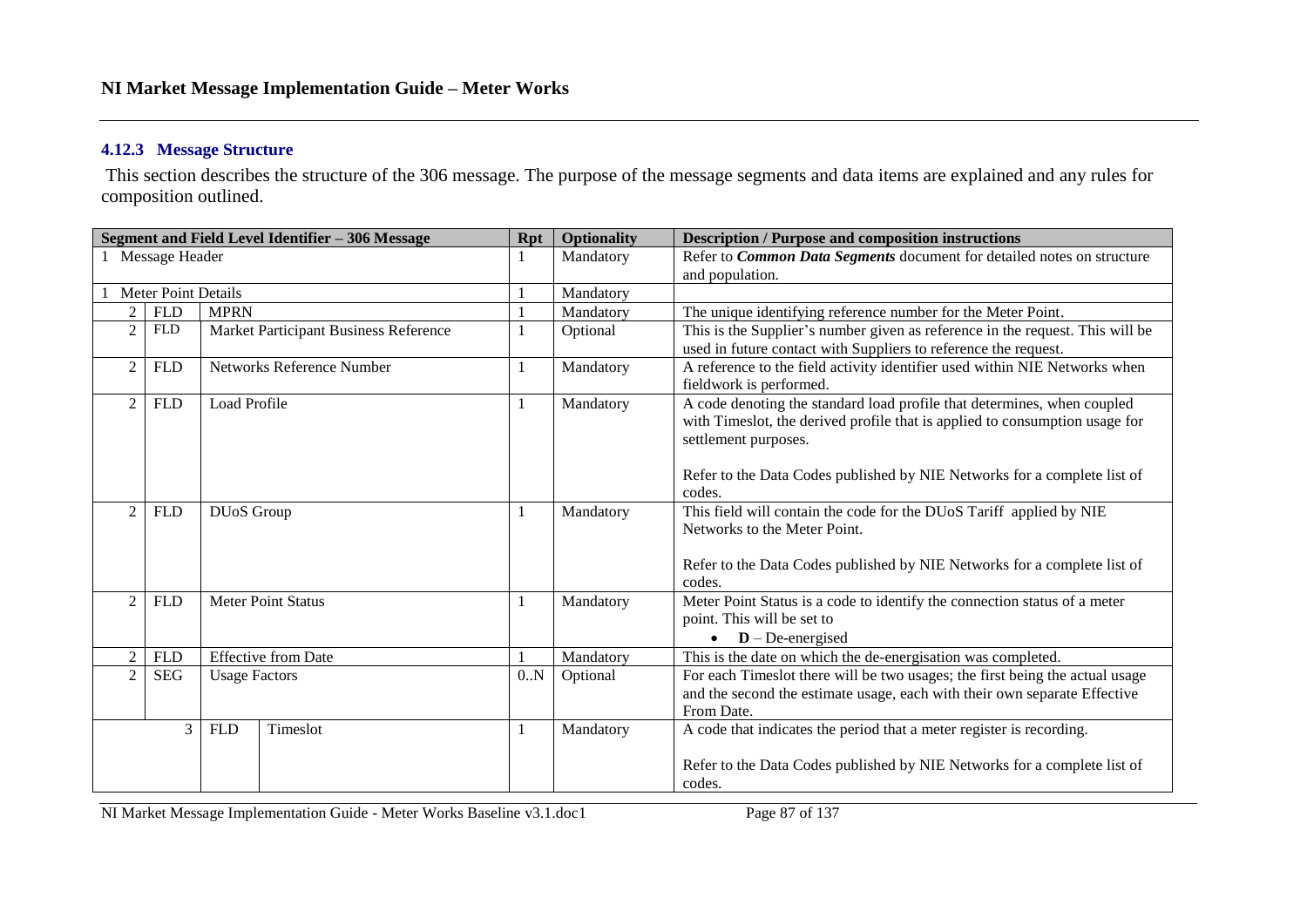|                       |                |                |            | Segment and Field Level Identifier - 306 Message | <b>Rpt</b>   | <b>Optionality</b>         | <b>Description / Purpose and composition instructions</b>                       |
|-----------------------|----------------|----------------|------------|--------------------------------------------------|--------------|----------------------------|---------------------------------------------------------------------------------|
|                       |                | $3$ FLD        |            | <b>Effective from Date</b>                       |              | Mandatory                  | If the date of the de-energisation is $D$ this field will contain $D+1$ for the |
|                       |                |                |            |                                                  |              |                            | Estimated Usage Factor. For the actual usage factor this field will contain     |
|                       |                |                |            |                                                  |              |                            | either the previous read date or the day following the previous read date       |
|                       |                |                |            |                                                  |              |                            | depending on the type of the previous read.                                     |
|                       | 3              | <b>FLD</b>     |            | <b>Actual Usage Factor</b>                       |              | Optional                   | This will contain the total AAC for consumption calculated for the period       |
|                       |                |                |            |                                                  |              |                            | between the previous read date and the read date for registers with the         |
|                       |                |                |            |                                                  |              |                            | indicated timeslot.                                                             |
|                       | 3              | <b>FLD</b>     |            | <b>Estimated Usage Factor</b>                    |              | Optional                   | This will contain the total EAC for consumption registers with the indicated    |
|                       |                |                |            |                                                  |              |                            | times ot. It will be set to zero.                                               |
| SEG<br>$\mathfrak{D}$ |                | Meter ID       |            |                                                  | 1.N          | Mandatory                  | The items in this segment uniquely identify a Meter at a Meter Point.           |
|                       | 3 <sup>1</sup> | <b>FLD</b>     |            | <b>Meter Category</b>                            |              | Optional                   | Not used.                                                                       |
|                       | $\mathfrak{Z}$ | <b>FLD</b>     |            | Serial Number                                    |              | Mandatory                  | The physical or badge number found on the meter.                                |
|                       | 3              | <b>SEG</b>     |            | Register Level Information                       | 1.N          | Mandatory                  | This is the segment that stores information relating to the registers displayed |
|                       |                |                |            |                                                  |              |                            | on a meter.                                                                     |
|                       |                | $\overline{4}$ | <b>FLD</b> | Meter Register Sequence                          | 1            | Mandatory                  | Meter Register Sequence is an identifier to distinguish between different       |
|                       |                |                |            |                                                  |              |                            | meter registers on a physical meter or set of meters.                           |
|                       |                | $\overline{4}$ | <b>FLD</b> | Timeslot                                         |              | Mandatory                  | Timeslot is a code that indicates the period that a meter is recording (or an   |
|                       |                |                |            |                                                  |              |                            | un-metered installation is consuming electricity).                              |
|                       |                |                |            |                                                  |              |                            |                                                                                 |
|                       |                |                |            |                                                  |              |                            | Refer to the Data Codes published by NIE Networks for a complete list of        |
|                       |                |                |            |                                                  |              |                            | codes.                                                                          |
|                       |                | $\overline{4}$ | <b>FLD</b> | Unit of Measurements                             | $\mathbf{1}$ | Mandatory                  | Unit of measurement is a code that indicates the value that is measured e.g.    |
|                       |                |                |            |                                                  |              |                            | KWh.                                                                            |
|                       |                |                |            |                                                  |              |                            |                                                                                 |
|                       |                |                |            |                                                  |              |                            | Refer to the Data Codes published by NIE Networks for a complete list of        |
|                       |                |                |            |                                                  |              |                            | codes.                                                                          |
|                       |                | $\overline{4}$ | <b>FLD</b> | Meter Multiplier                                 | 1            | Mandatory                  | Meter Multiplier is a factor to be applied to an advance or reading at a        |
|                       |                |                |            |                                                  |              |                            | register in order to derive a true value.                                       |
|                       |                | $\overline{4}$ | <b>FLD</b> | Reading Value                                    | 1            | Mandatory                  | Reading Value is the value of a reading measured in the units identified by     |
|                       |                |                |            |                                                  |              |                            | the meter register prior to application of any multipliers.                     |
|                       |                | $\overline{4}$ | <b>FLD</b> | <b>Read Reason</b>                               | 1            | Mandatory                  | Read Reason is a code that indicates the reason that a reading was collected.   |
|                       |                |                |            |                                                  |              | Read Reason will always be |                                                                                 |
|                       |                |                |            |                                                  |              |                            | $\bullet$ 13 - De-Energisation                                                  |
|                       |                | $\overline{4}$ | <b>FLD</b> | Read Type                                        | 1            | Mandatory                  | Read Type is a code that indicates whether a reading is an Actual, Customer,    |
|                       |                |                |            |                                                  |              |                            | Estimated or Substitute reading. The following values are valid for Non-        |
|                       |                |                |            |                                                  |              |                            | Interval de-energisations:                                                      |

NI Market Message Implementation Guide - Meter Works Baseline v3.1.doc1 Page 88 of 137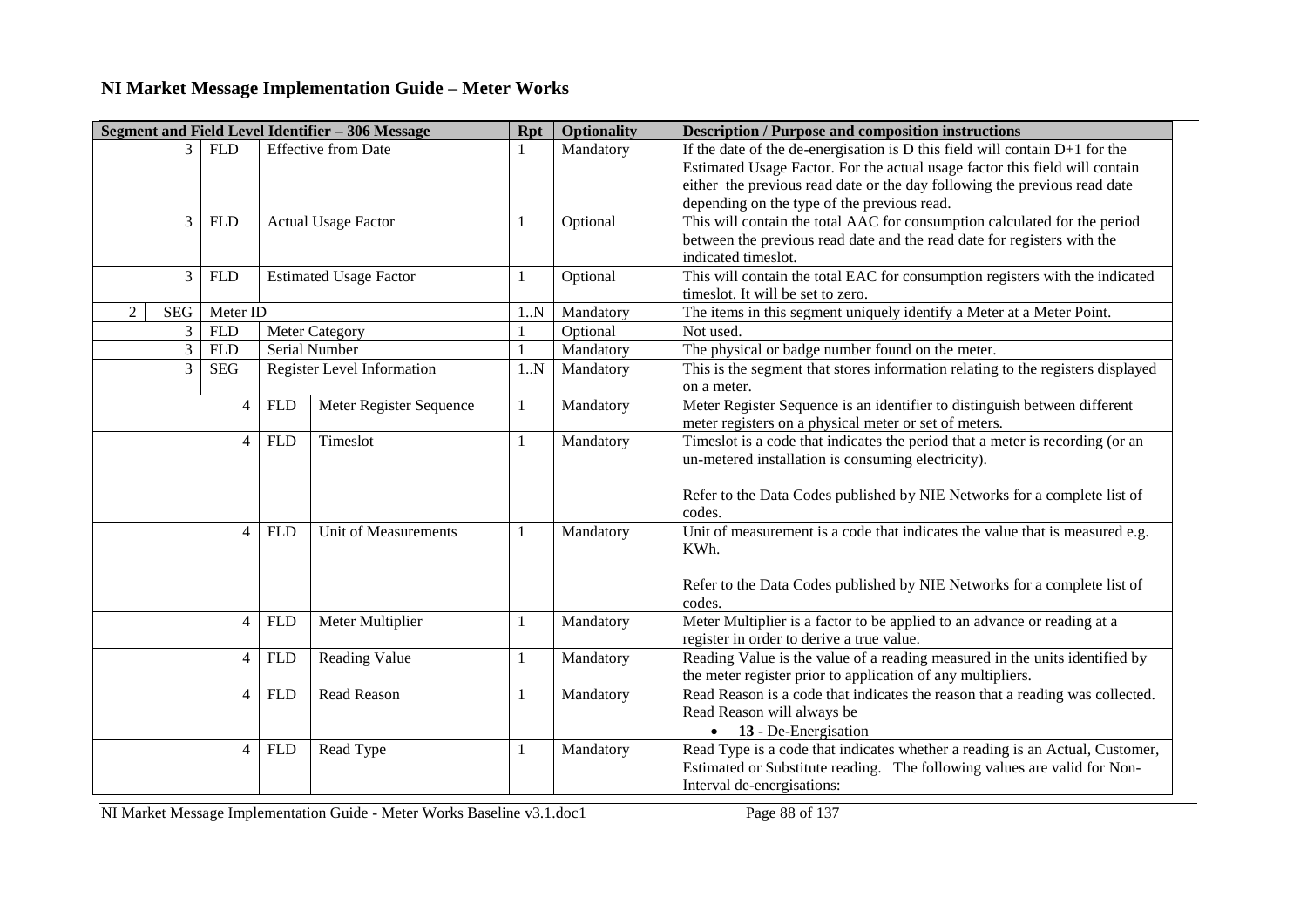| Segment and Field Level Identifier - 306 Message |            |                    | Rpt | <b>Optionality</b> | <b>Description / Purpose and composition instructions</b>                    |
|--------------------------------------------------|------------|--------------------|-----|--------------------|------------------------------------------------------------------------------|
|                                                  |            |                    |     |                    | A - Actual                                                                   |
|                                                  |            |                    |     |                    | $EF - Estimate - Implausible / No Read Available$                            |
| $\overline{4}$                                   | <b>FLD</b> | Previous Read Date |     | Mandatory          | The date from which consumption is calculated. This will be the previous     |
|                                                  |            |                    |     |                    | actual read date or, where there has been a subsequent billing estimate, the |
|                                                  |            |                    |     |                    | date of the billing estimate. This is provided for kWh registers only.       |
| 4                                                | <b>FLD</b> | Consumption        |     | Optional           | This data item is only provided for on consumption meters. Consumption is    |
|                                                  |            |                    |     |                    | the metered or estimated consumption for the period from a previous read     |
|                                                  |            |                    |     |                    | date to this read date, measured in kWh.                                     |
| 4                                                | <b>FLD</b> | <b>Read Status</b> |     | Mandatory          | A code that indicates:                                                       |
|                                                  |            |                    |     |                    | <b>RV</b> - Reading Valid                                                    |
|                                                  |            |                    |     |                    | <b>RREL</b> - Reading - Manually released                                    |
|                                                  |            |                    |     |                    | <b>REST</b> - Reading estimated                                              |
| $\overline{4}$                                   | <b>FLD</b> | Register Type      |     | Mandatory          | Register Type is a code to indicate the purpose of the register.             |
|                                                  |            |                    |     |                    |                                                                              |
|                                                  |            |                    |     |                    | Refer to the Data Codes published by NIE Networks for a complete list of     |
|                                                  |            |                    |     |                    | codes.                                                                       |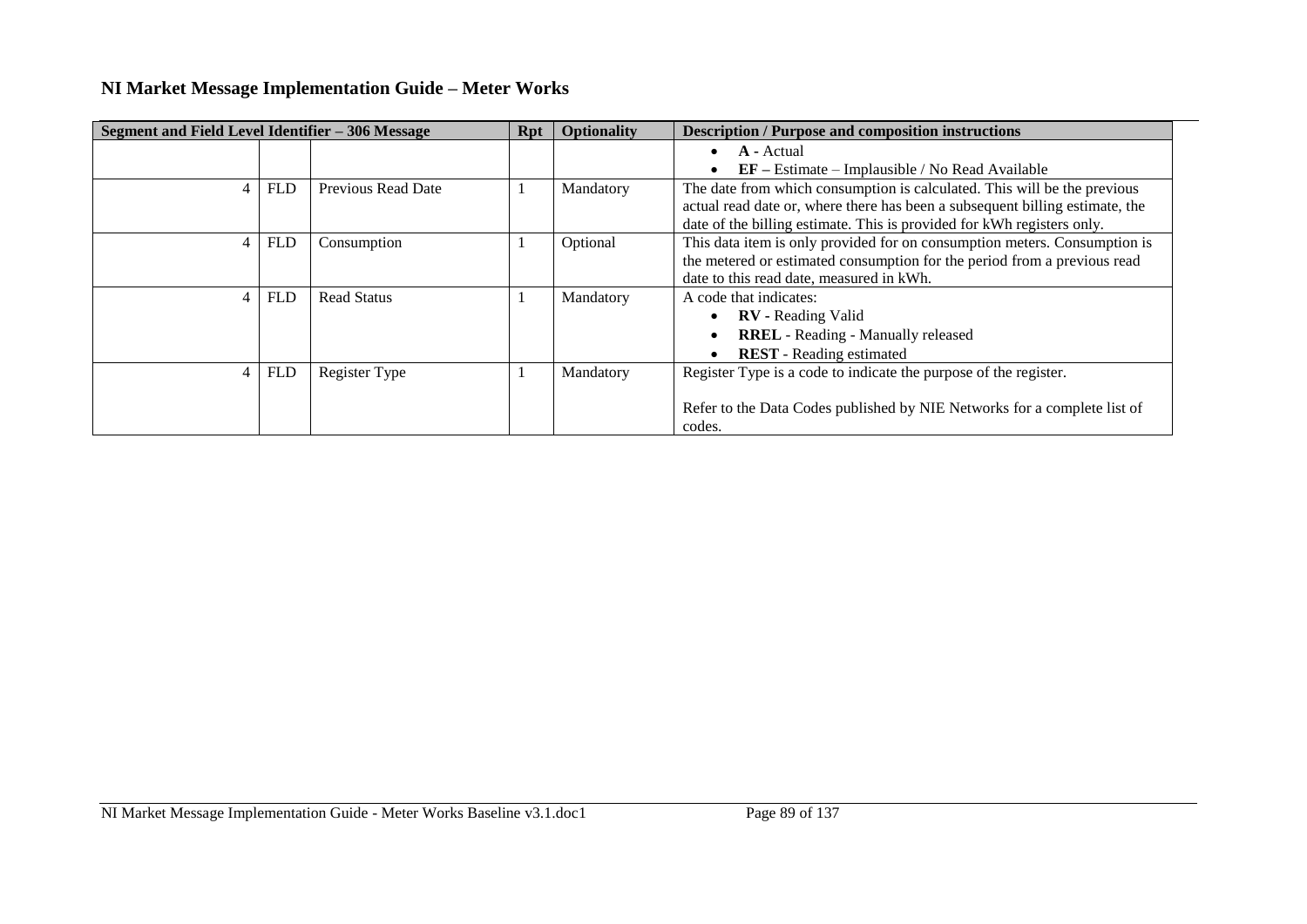#### **4.13 306W Meter Point Status Change – Non Interval De-energisation – Withdrawn Read**

### **4.13.1 Purpose / Description of Message**

The 306W message is sent to the Registered Supplier of the Non-Interval Meter Point to withdraw Non-Interval readings sent on a previous 306 message. The message includes notification of the following:

- Notification of the readings that have been withdrawn
- A reason for the withdrawal of the readings
- Meter and Meter register Information

Message 306W is used in the following Market Process:

| <b>Process Number and Title</b>          | Use of Message                                                                       |
|------------------------------------------|--------------------------------------------------------------------------------------|
| MP NI 14 Readings                        | To notify withdrawal of a completed request for a change of Non-Interval meter point |
| $\blacksquare$ Processing – Non Interval | status to 'D' including reading                                                      |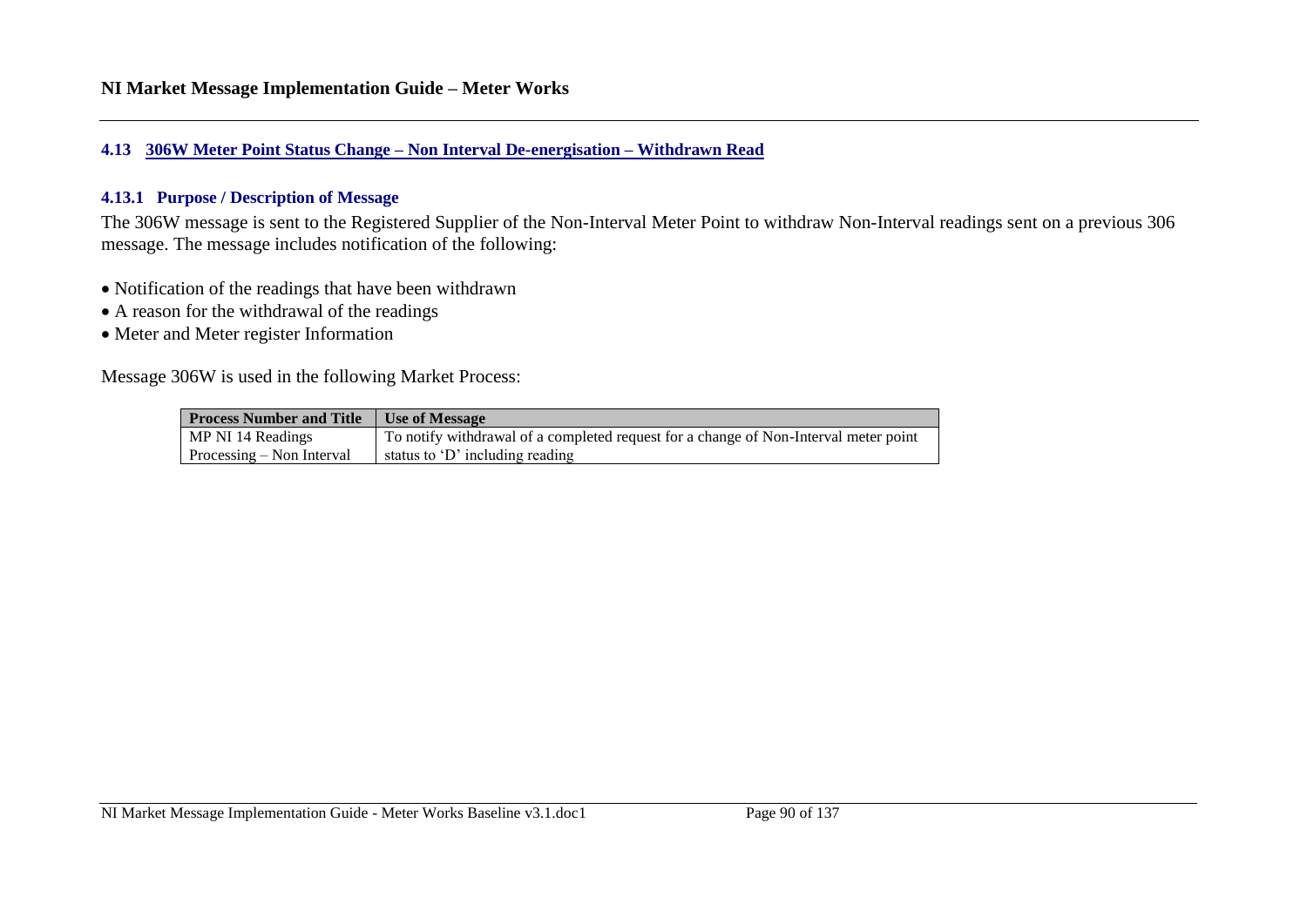## **4.13.2 Data Hierarchy Diagram**

306W Message

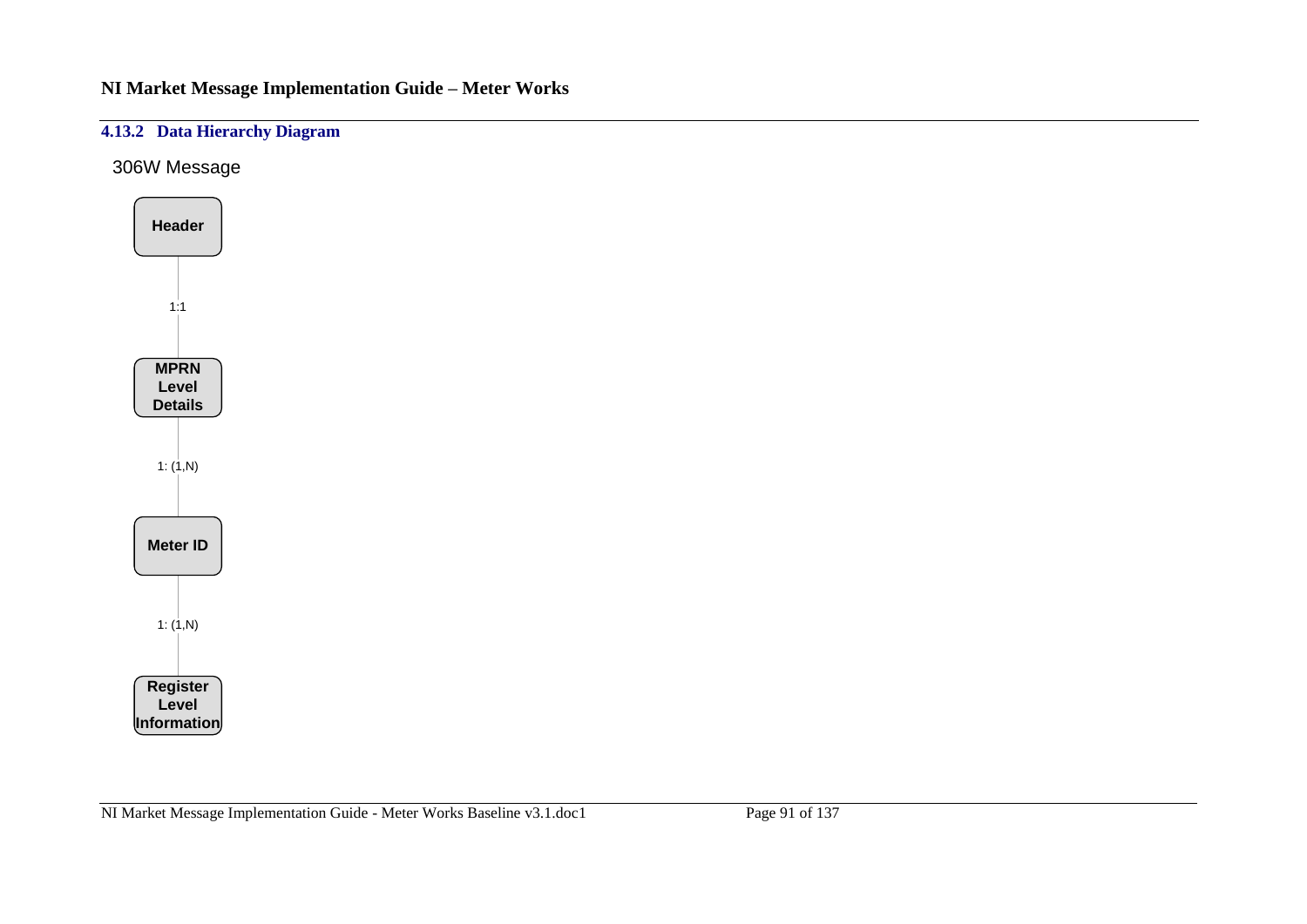### **4.13.3 Message Structure**

This section describes the structure of the 306W message. The purpose of the message segments and data items are explained and any rules for composition outlined.

|                              | Segment and Field Level Identifier - 306W Message | <b>Rpt</b> | Optionality | <b>Description / Purpose and composition instructions</b>                                                                                                                                                                                                                                                                                                                                |
|------------------------------|---------------------------------------------------|------------|-------------|------------------------------------------------------------------------------------------------------------------------------------------------------------------------------------------------------------------------------------------------------------------------------------------------------------------------------------------------------------------------------------------|
| 1 Message Header             |                                                   |            | Mandatory   | Refer to Common Data Segments document for detailed notes on structure                                                                                                                                                                                                                                                                                                                   |
|                              |                                                   |            |             | and population.                                                                                                                                                                                                                                                                                                                                                                          |
|                              | Meter Point Details                               |            |             |                                                                                                                                                                                                                                                                                                                                                                                          |
| 2<br><b>FLD</b>              | <b>MPRN</b>                                       |            | Mandatory   | The unique identifying reference number for the Meter Point.                                                                                                                                                                                                                                                                                                                             |
| $\overline{2}$<br><b>FLD</b> | Market Participant Business Reference             |            | Optional    | This is the Supplier's number given as reference in the request. This will be<br>used in future contact with Suppliers to reference the request.                                                                                                                                                                                                                                         |
| <b>FLD</b><br>2              | Networks Reference Number                         |            | Mandatory   | A reference to the field activity identifier used within NIE Networks when<br>fieldwork is performed.                                                                                                                                                                                                                                                                                    |
| $\overline{2}$<br><b>FLD</b> | Load Profile                                      |            | Mandatory   | A code denoting the standard load profile that determines, when coupled<br>with Timeslot, the derived profile that is applied to consumption usage for<br>settlement purposes.                                                                                                                                                                                                           |
|                              |                                                   |            |             | Refer to the Data Codes published by NIE Networks for a complete list of<br>codes.                                                                                                                                                                                                                                                                                                       |
| $\overline{2}$<br><b>FLD</b> | DUoS Group                                        |            | Mandatory   | This field will contain the code for the DUoS Tariff applied by NIE<br>Networks to the Meter Point.                                                                                                                                                                                                                                                                                      |
|                              |                                                   |            |             | Refer to the Data Codes published by NIE Networks for a complete list of<br>codes.                                                                                                                                                                                                                                                                                                       |
| 2<br><b>FLD</b>              | <b>Meter Point Status</b>                         |            | Mandatory   | Meter Point Status is a code to identify the connection status of a meter<br>point. This will be set to<br>$\bullet$ <b>D</b> – De-energised                                                                                                                                                                                                                                             |
| $\overline{2}$<br><b>FLD</b> | <b>Effective from Date</b>                        |            | Mandatory   | This is the date on which the de-energisation was completed.                                                                                                                                                                                                                                                                                                                             |
| 2<br><b>FLD</b>              | Withdrawal Reason                                 |            | Mandatory   | A code to indicate the reason that the reading was withdrawn. This will be<br>set to one of the following values on a 306W:<br>A1- Erroneous Change of Supplier<br>A2 - Disputed CoS Meter Reading - a Change of Supplier reading<br>or any other reading is disputed and is withdrawn as a result of the<br>dispute<br>A3 - Change of Supplier Cancellation - the reading was billed or |
|                              |                                                   |            |             |                                                                                                                                                                                                                                                                                                                                                                                          |

NI Market Message Implementation Guide - Meter Works Baseline v3.1.doc1 Page 92 of 137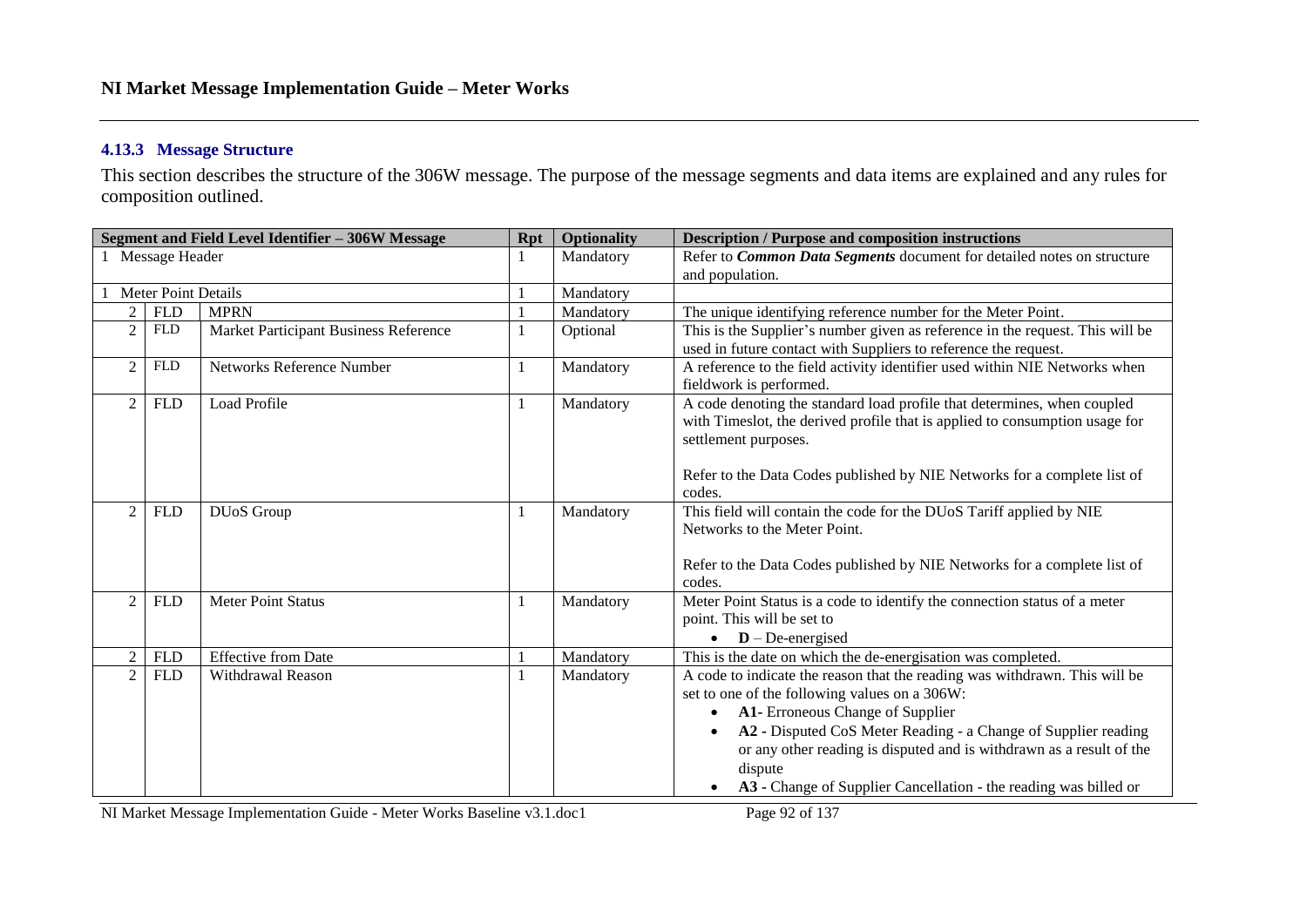| Segment and Field Level Identifier - 306W Message |                |                |            |                            | Rpt | <b>Optionality</b> | <b>Description / Purpose and composition instructions</b>                                                                                                                                                                                                                                                                                                                                                                                                                                                                                                                                                                                                                                                                                                                                                                                                                                                                                                                                                     |
|---------------------------------------------------|----------------|----------------|------------|----------------------------|-----|--------------------|---------------------------------------------------------------------------------------------------------------------------------------------------------------------------------------------------------------------------------------------------------------------------------------------------------------------------------------------------------------------------------------------------------------------------------------------------------------------------------------------------------------------------------------------------------------------------------------------------------------------------------------------------------------------------------------------------------------------------------------------------------------------------------------------------------------------------------------------------------------------------------------------------------------------------------------------------------------------------------------------------------------|
|                                                   |                |                |            |                            |     |                    | attributed to the wrong Supplier because of a Change of Supplier<br>cancellation<br>A4 - Change of Supplier - the reading was billed or attributed to the<br>wrong Supplier other than as a result of a Change of Supplier<br>cancellation. These readings can be readings other than those used<br>for the Change of Supplier itself.<br>B1 - Incorrect MPRN - the reading was applied to the wrong<br><b>MPRN</b><br>C1 - Incorrect Estimation - an estimate is incorrect and is<br>withdrawn as a result of a process other than a dispute from a<br>Supplier<br>C <sub>2</sub> - Incorrect Meter Reading - a reading is incorrect and is<br>withdrawn as a result of a process other than a dispute from a<br>Supplier<br><b>D1</b> - Incorrect Rate - a reading has been billed using an incorrect<br><b>UoS</b> Tariff<br>D2 - Incorrect Billing Period - a reading has been billed to an<br>incorrect period<br>D3 - Incorrect Meter - the reading was applied to the wrong meter<br>or meter register |
| $\mathcal{D}$                                     |                | SEG   Meter ID |            |                            | 1N  | Mandatory          | The items in this segment uniquely identify a Meter at a Meter Point.                                                                                                                                                                                                                                                                                                                                                                                                                                                                                                                                                                                                                                                                                                                                                                                                                                                                                                                                         |
|                                                   | 3              | <b>FLD</b>     |            | <b>Meter Category</b>      |     | Optional           | Not used.                                                                                                                                                                                                                                                                                                                                                                                                                                                                                                                                                                                                                                                                                                                                                                                                                                                                                                                                                                                                     |
|                                                   | $\mathfrak{Z}$ | <b>FLD</b>     |            | Serial Number              |     | Mandatory          | The physical or badge number found on the meter.                                                                                                                                                                                                                                                                                                                                                                                                                                                                                                                                                                                                                                                                                                                                                                                                                                                                                                                                                              |
|                                                   | 3              | <b>SEG</b>     |            | Register Level Information | 1N  | Mandatory          | This is the segment that stores information relating to the registers displayed<br>on a meter.                                                                                                                                                                                                                                                                                                                                                                                                                                                                                                                                                                                                                                                                                                                                                                                                                                                                                                                |
|                                                   |                | $\overline{4}$ | <b>FLD</b> | Meter Register Sequence    | 1   | Mandatory          | Meter Register Sequence is an identifier to distinguish between different<br>meter registers on a physical meter or set of meters.                                                                                                                                                                                                                                                                                                                                                                                                                                                                                                                                                                                                                                                                                                                                                                                                                                                                            |
|                                                   | $\overline{4}$ |                | <b>FLD</b> | Timeslot                   | 1   | Mandatory          | Timeslot is a code that indicates the period that a meter is recording (or an<br>un-metered installation is consuming electricity).<br>Refer to the Data Codes published by NIE Networks for a complete list of<br>codes.                                                                                                                                                                                                                                                                                                                                                                                                                                                                                                                                                                                                                                                                                                                                                                                     |
|                                                   |                | $\overline{4}$ | <b>FLD</b> | Unit of Measurements       |     | Mandatory          | Unit of measurement is a code that indicates the value that is measured e.g.<br>KWh.                                                                                                                                                                                                                                                                                                                                                                                                                                                                                                                                                                                                                                                                                                                                                                                                                                                                                                                          |

NI Market Message Implementation Guide - Meter Works Baseline v3.1.doc1 Page 93 of 137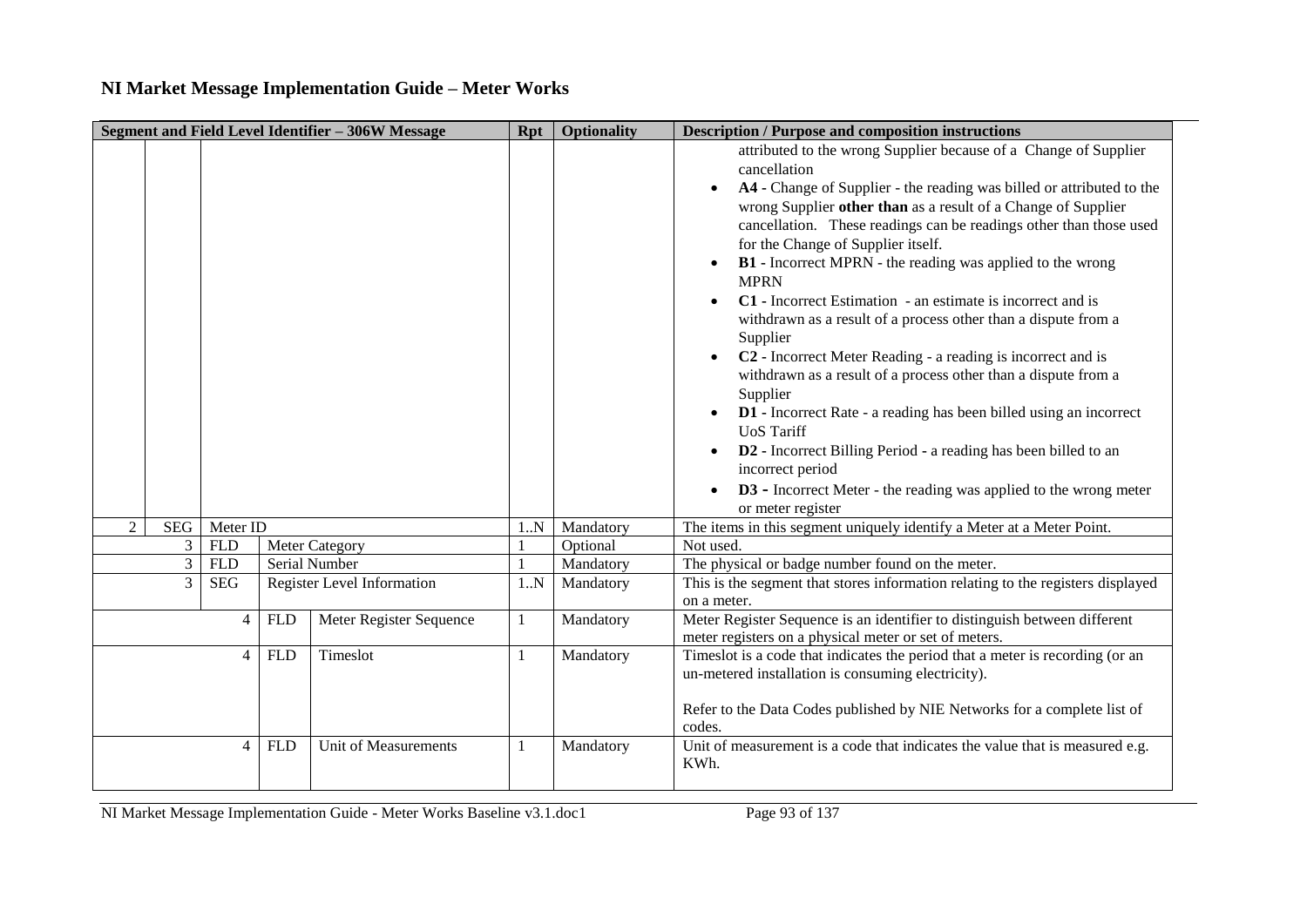| Segment and Field Level Identifier - 306W Message |            |                    | <b>Rpt</b> | <b>Optionality</b> | <b>Description / Purpose and composition instructions</b>                     |  |
|---------------------------------------------------|------------|--------------------|------------|--------------------|-------------------------------------------------------------------------------|--|
|                                                   |            |                    |            |                    | Refer to the Data Codes published by NIE Networks for a complete list of      |  |
|                                                   |            |                    |            |                    | codes.                                                                        |  |
| 4                                                 | <b>FLD</b> | Meter Multiplier   |            | Mandatory          | Meter Multiplier is a factor to be applied to an advance or reading at a      |  |
|                                                   |            |                    |            |                    | register in order to derive a true value.                                     |  |
| 4                                                 | <b>FLD</b> | Reading Value      |            | Mandatory          | Reading Value is the value of a reading measured in the units identified by   |  |
|                                                   |            |                    |            |                    | the meter register prior to application of any multipliers.                   |  |
| 4                                                 | <b>FLD</b> | Read Reason        |            | Mandatory          | Read Reason is a code that indicates the reason that a reading was collected. |  |
|                                                   |            |                    |            |                    | Read Reason will always be                                                    |  |
|                                                   |            |                    |            |                    | 13 - De-Energisation<br>$\bullet$                                             |  |
| 4                                                 | <b>FLD</b> | Read Type          | $\perp$    | Mandatory          | Read Type is a code that indicates whether a reading is an Actual, Customer,  |  |
|                                                   |            |                    |            |                    | Estimated or Substitute reading. The following values are valid for Non-      |  |
|                                                   |            |                    |            |                    | Interval de-energisations:                                                    |  |
|                                                   |            |                    |            |                    | $A - Actual$<br>$\bullet$                                                     |  |
|                                                   |            |                    |            |                    | $EF - Estimate - Implausible / No Read Available$<br>$\bullet$                |  |
| 4                                                 | <b>FLD</b> | Previous Read Date |            | Mandatory          | The date from which consumption is calculated. This will be the previous      |  |
|                                                   |            |                    |            |                    | actual read date or, where there has been a subsequent billing estimate, the  |  |
|                                                   |            |                    |            |                    | date of the billing estimate. This is provided for kWh registers only.        |  |
| 4                                                 | <b>FLD</b> | Consumption        |            | Optional           | This data item is only provided for on consumption meters. Consumption is     |  |
|                                                   |            |                    |            |                    | the metered or estimated consumption for the period from a previous read      |  |
|                                                   |            |                    |            |                    | date to this read date, measured in kWh.                                      |  |
| 4                                                 | <b>FLD</b> | <b>Read Status</b> |            | Mandatory          | A code that indicates:                                                        |  |
|                                                   |            |                    |            |                    | RWI - Reading Withdrawn<br>$\bullet$                                          |  |
| 4                                                 | <b>FLD</b> | Register Type      |            | Mandatory          | Register Type is a code to indicate the purpose of the register.              |  |
|                                                   |            |                    |            |                    |                                                                               |  |
|                                                   |            |                    |            |                    | Refer to the Data Codes published by NIE Networks for a complete list of      |  |
|                                                   |            |                    |            |                    | codes.                                                                        |  |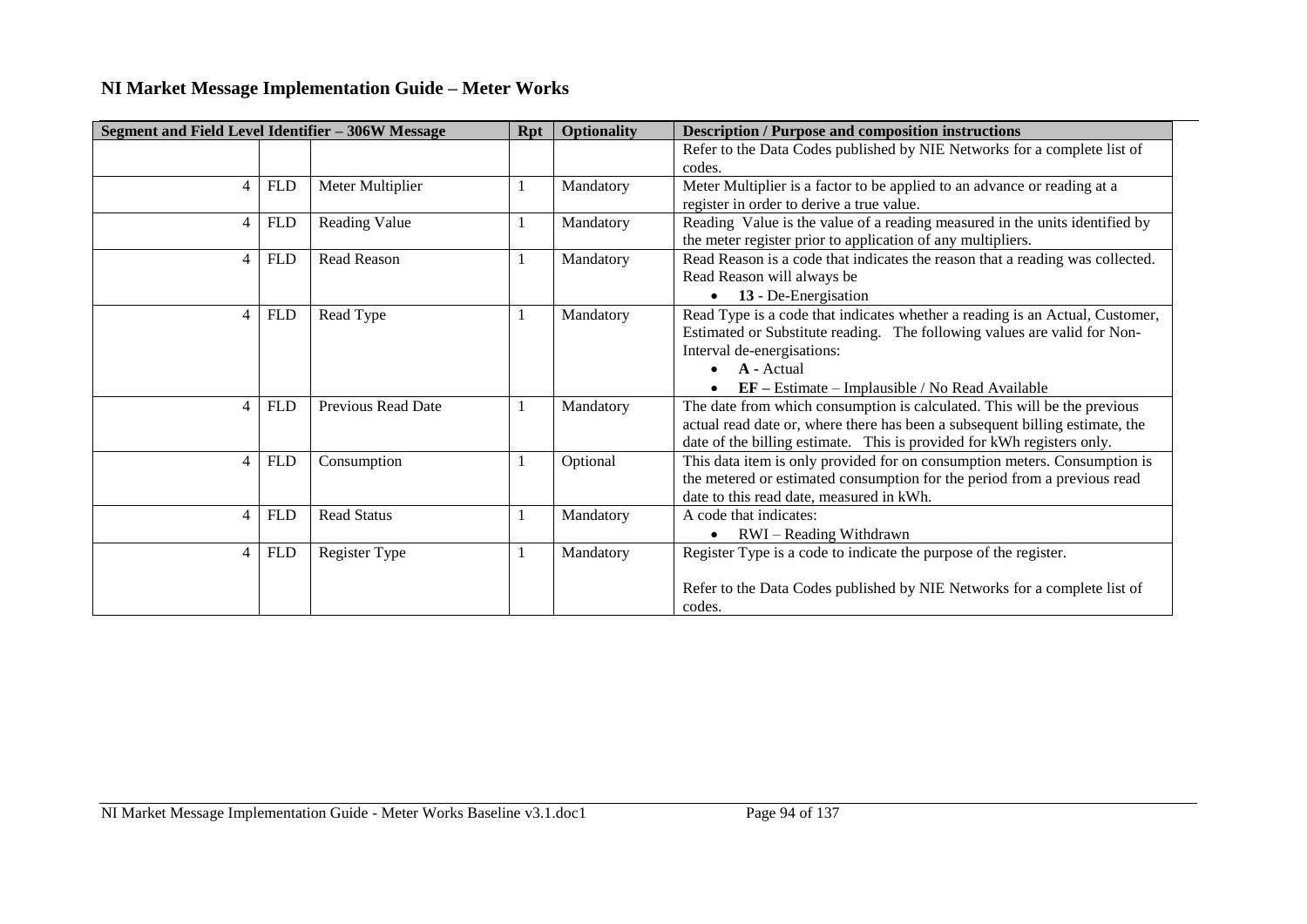#### **4.14 307 Meter Point Status Change Confirmation – Non Interval Energisation**

#### **4.14.1 Purpose / Description of Message**

The 307 message is sent to the Registered Supplier of the Non-Interval Meter Point in the following scenarios:

- To confirm that their request to Energise the Meter Point on a 017 has been completed.
- As a result of NIE Networks initiated work (e.g. Safety disconnection and subsequent reconnection).

The message includes notification of the following:

- Confirmation of Energisation at a Meter Point
- Meter and Meter register Information
- Meter readings

Message 307 is used in the following Market Processes:

| <b>Process Number and Title</b> | Use of Message                                                                          |
|---------------------------------|-----------------------------------------------------------------------------------------|
| MP NI 10 Re-Energisation        | To confirm completion of a request for a change of meter point status to $E'$ including |
|                                 | reading                                                                                 |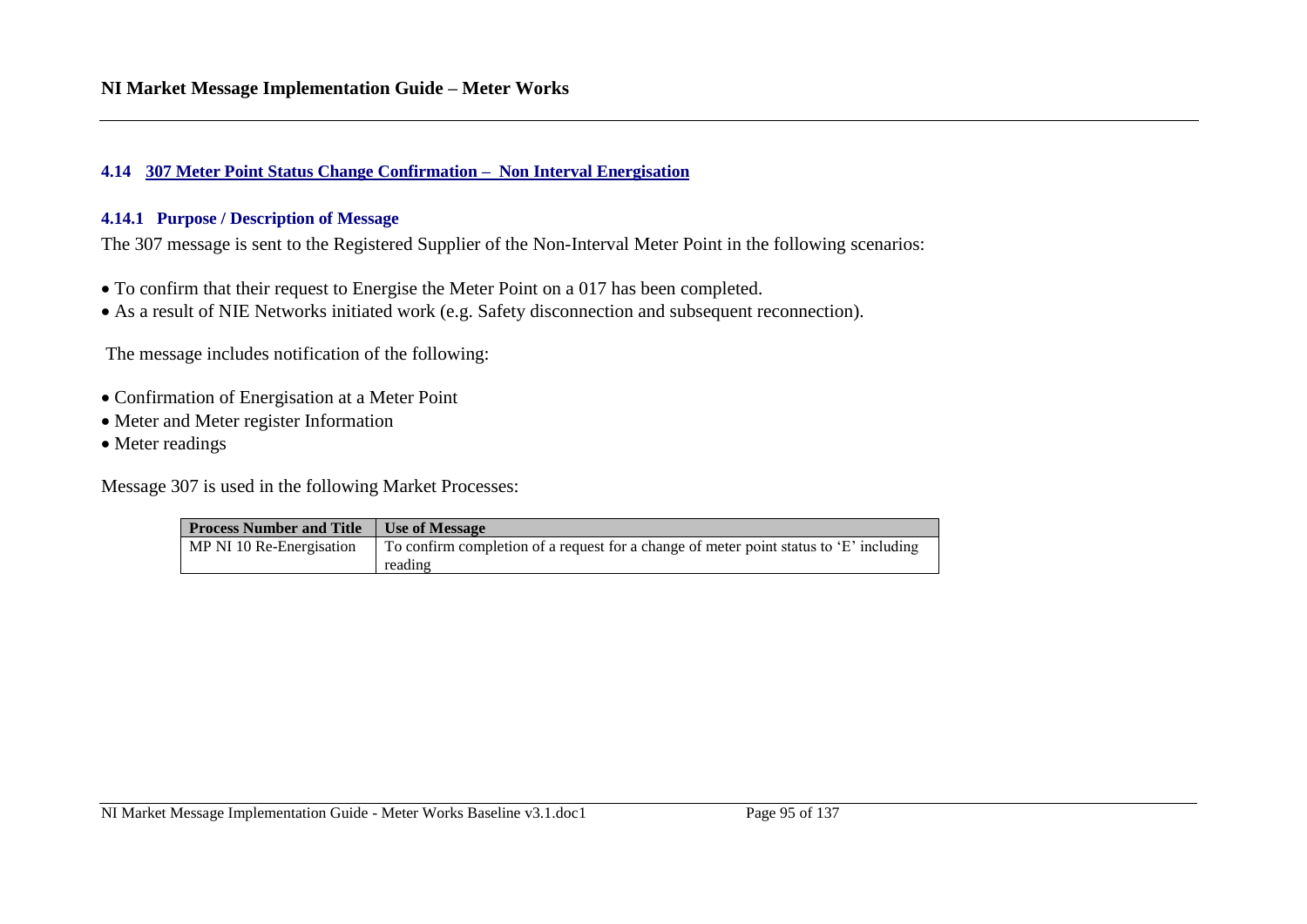## **4.14.2 Data Hierarchy Diagram**

307 Message

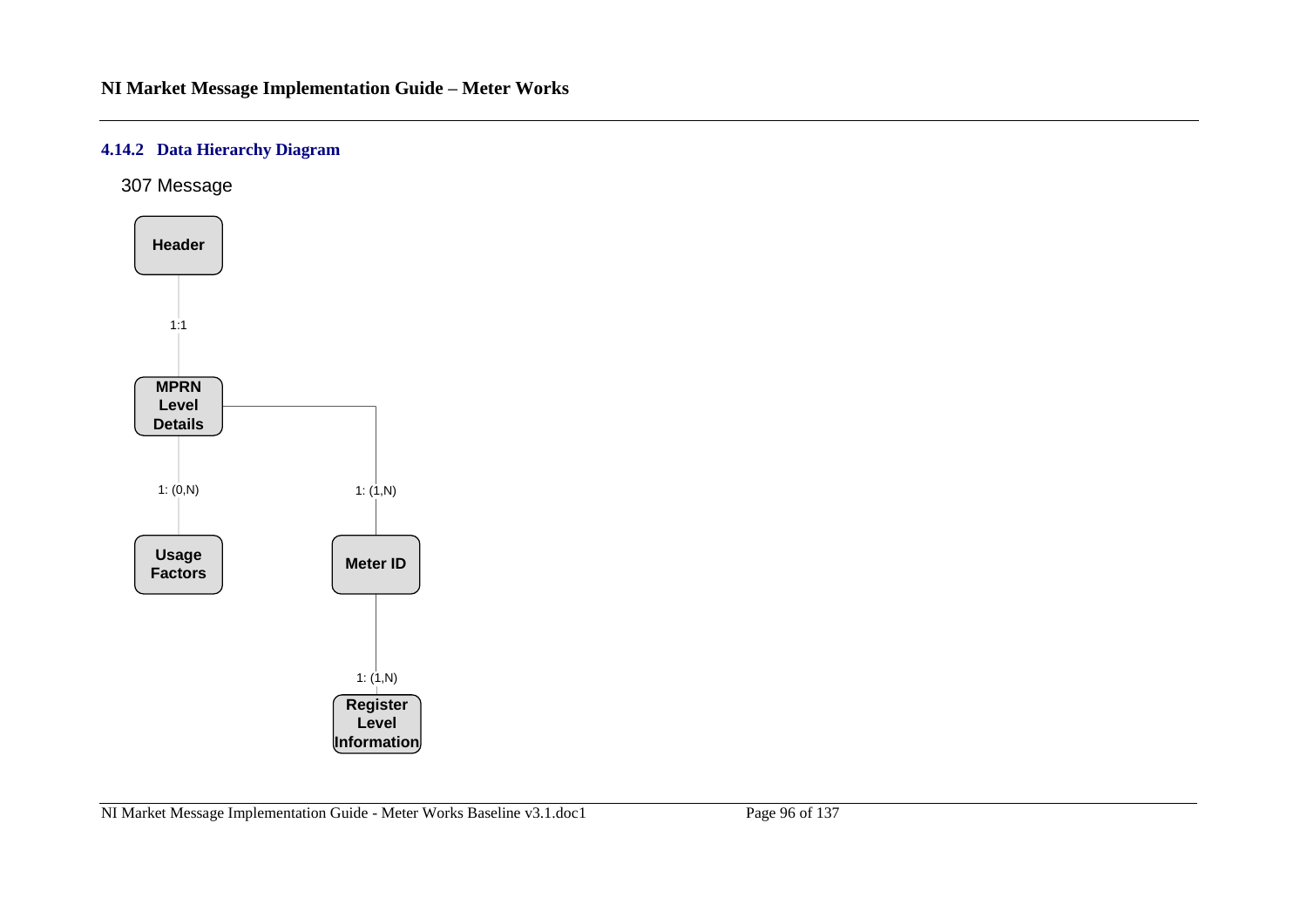### **4.14.3 Message Structure**

This section describes the structure of the 307 message. The purpose of the message segments and data items are explained and any rules for composition outlined.

|                                                      |                |                   | Segment and Field Level Identifier - 307 Message | <b>Rpt</b>                                                                   | <b>Optionality</b>         | <b>Description / Purpose and composition instructions</b>                     |
|------------------------------------------------------|----------------|-------------------|--------------------------------------------------|------------------------------------------------------------------------------|----------------------------|-------------------------------------------------------------------------------|
|                                                      | Message Header |                   |                                                  |                                                                              | Mandatory                  | Refer to Common Data Segments document for detailed notes on structure        |
| <b>Meter Point Details</b>                           |                |                   |                                                  |                                                                              |                            | and population.                                                               |
|                                                      |                |                   |                                                  |                                                                              | Mandatory                  |                                                                               |
| 2                                                    | <b>FLD</b>     | <b>MPRN</b>       |                                                  |                                                                              | Mandatory                  | The unique identifying reference number for the Meter Point that the          |
|                                                      |                |                   |                                                  |                                                                              |                            | customer has taken over. All elements of MPRN will be provided.               |
| $\overline{2}$                                       | <b>FLD</b>     |                   | Market Participant Business Reference            | 1                                                                            | Optional                   | This is the Supplier's number given as reference in the request. This will be |
|                                                      |                |                   |                                                  |                                                                              |                            | used in future contact with Suppliers to reference the request.               |
| $\overline{c}$                                       | <b>FLD</b>     |                   | Networks Reference Number                        |                                                                              | Mandatory                  | A reference to the field activity identifier used within NIE Networks when    |
|                                                      |                |                   |                                                  |                                                                              |                            | fieldwork is performed.                                                       |
| 2                                                    | <b>FLD</b>     | Load Profile      |                                                  | 1                                                                            | Mandatory                  | A code denoting the standard load profile that determines, when coupled       |
|                                                      |                |                   |                                                  |                                                                              |                            | with Timeslot, the derived profile that is applied to consumption usage for   |
|                                                      |                |                   |                                                  |                                                                              |                            | settlement purposes.                                                          |
|                                                      |                |                   |                                                  |                                                                              |                            |                                                                               |
|                                                      |                |                   |                                                  |                                                                              |                            | Refer to the Data Codes published by NIE Networks for a complete list of      |
|                                                      |                |                   |                                                  |                                                                              |                            | codes.                                                                        |
| $\overline{2}$                                       | <b>FLD</b>     | <b>DUoS</b> Group |                                                  | 1                                                                            | Mandatory                  | This field will contain the code for the DUoS Tariff applied by NIE           |
|                                                      |                |                   |                                                  |                                                                              |                            | Networks to the Meter Point.                                                  |
|                                                      |                |                   |                                                  |                                                                              |                            |                                                                               |
|                                                      |                |                   |                                                  |                                                                              |                            | Refer to the Data Codes published by NIE Networks for a complete list of      |
|                                                      |                |                   |                                                  |                                                                              |                            | codes.                                                                        |
| 2                                                    | <b>FLD</b>     |                   | <b>Meter Point Status</b>                        |                                                                              | Mandatory                  | Meter Point Status is a code to identify the connection status of a meter     |
|                                                      |                |                   |                                                  |                                                                              | point. This will be set to |                                                                               |
|                                                      |                |                   |                                                  |                                                                              | E - Energised<br>$\bullet$ |                                                                               |
| $\overline{2}$                                       | <b>FLD</b>     |                   | <b>Effective from Date</b>                       |                                                                              | Mandatory                  | This is the date on which the energisation was completed.                     |
| $\overline{2}$<br><b>SEG</b><br><b>Usage Factors</b> |                | 0.N               | Optional                                         | For each Timeslot there will be two usages; the first being the actual usage |                            |                                                                               |
|                                                      |                |                   |                                                  |                                                                              |                            | and the second the estimate usage, each with their own separate Effective     |
|                                                      |                |                   |                                                  |                                                                              |                            | From Date.                                                                    |
|                                                      | 3              | <b>FLD</b>        | Timeslot                                         | $\mathbf{1}$                                                                 | Mandatory                  | A code that indicates the period that a meter register is recording.          |
|                                                      |                |                   |                                                  |                                                                              |                            |                                                                               |
|                                                      |                |                   |                                                  |                                                                              |                            | Refer to the Data Codes published by NIE Networks for a complete list of      |

NI Market Message Implementation Guide - Meter Works Baseline v3.1.doc1 Page 97 of 137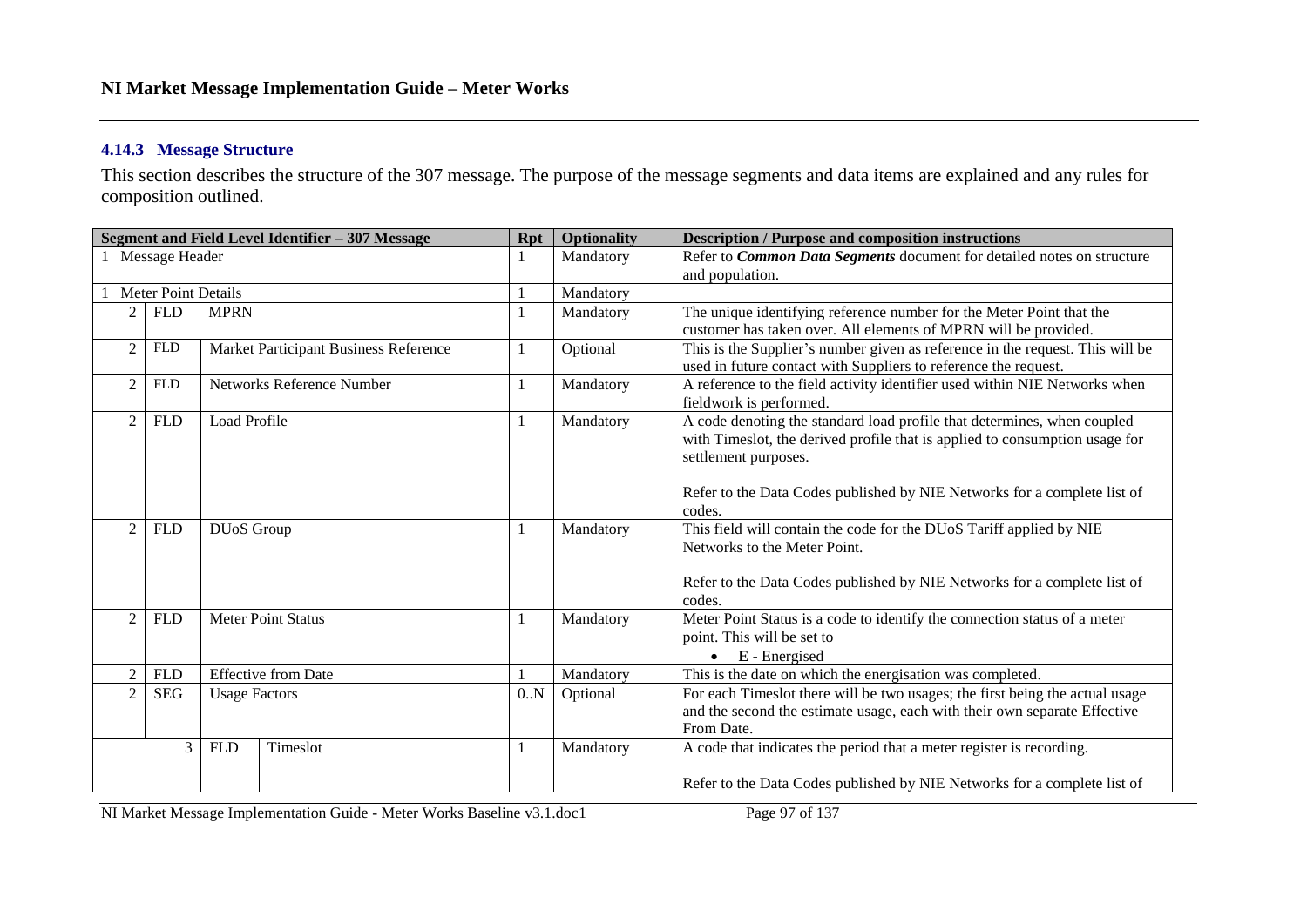| Segment and Field Level Identifier - 307 Message |                |                                          |            |                               | <b>Rpt</b>   | <b>Optionality</b> | <b>Description / Purpose and composition instructions</b>                                                                                                                                                                                                                         |
|--------------------------------------------------|----------------|------------------------------------------|------------|-------------------------------|--------------|--------------------|-----------------------------------------------------------------------------------------------------------------------------------------------------------------------------------------------------------------------------------------------------------------------------------|
|                                                  |                |                                          |            |                               |              |                    | codes.                                                                                                                                                                                                                                                                            |
|                                                  | $\overline{3}$ | <b>FLD</b><br><b>Effective from Date</b> |            |                               |              | Mandatory          | If the date of the energisation is D this field will contain D for the Estimated<br>Usage Factor. For the actual usage factor this field will contain either the<br>previous read date or the day following the previous read date depending on<br>the type of the previous read. |
|                                                  | 3              | <b>FLD</b>                               |            | <b>Actual Usage Factor</b>    | $\mathbf{1}$ | Optional           | This will contain the total AAC for consumption calculated for the period<br>between the previous read date and the read date for registers with the<br>indicated timeslot.                                                                                                       |
|                                                  | 3              | <b>FLD</b>                               |            | <b>Estimated Usage Factor</b> | $\mathbf{1}$ | Optional           | This will contain the total EAC for consumption registers with the indicated<br>timeslot.                                                                                                                                                                                         |
| 2                                                | SEG            | Meter ID                                 |            |                               | 1.N          | Mandatory          | The items in this segment uniquely identify a Meter at a Meter Point.                                                                                                                                                                                                             |
|                                                  | 3              | <b>FLD</b>                               |            | <b>Meter Category</b>         |              | Optional           | Not used.                                                                                                                                                                                                                                                                         |
|                                                  | $\overline{3}$ | <b>FLD</b>                               |            | Serial Number                 |              | Mandatory          | The physical or badge number found on the meter.                                                                                                                                                                                                                                  |
|                                                  | 3              | <b>SEG</b>                               |            | Register Level Information    | 1.N          | Mandatory          | This is the segment that stores information relating to the registers displayed<br>on a meter.                                                                                                                                                                                    |
|                                                  | $\overline{4}$ |                                          | <b>FLD</b> | Meter Register Sequence       | $\mathbf{1}$ | Mandatory          | Meter Register Sequence is an identifier to distinguish between different<br>meter registers on a physical meter or set of meters.                                                                                                                                                |
|                                                  |                | $\overline{4}$                           | <b>FLD</b> | Timeslot                      | $\mathbf{1}$ | Mandatory          | Timeslot is a code that indicates the period that a meter is recording (or an<br>un-metered installation is consuming electricity).<br>Refer to the Data Codes published by NIE Networks for a complete list of<br>codes.                                                         |
|                                                  | $\overline{4}$ |                                          | <b>FLD</b> | <b>Unit of Measurements</b>   | -1           | Mandatory          | Unit of measurement is a code that indicates the value that is measured e.g.<br>KWh.<br>Refer to the Data Codes published by NIE Networks for a complete list of<br>codes.                                                                                                        |
|                                                  |                | $\overline{4}$                           | <b>FLD</b> | Meter Multiplier              | 1            | Mandatory          | Meter Multiplier is a factor to be applied to an advance or reading at a<br>register in order to derive a true value.                                                                                                                                                             |
|                                                  |                | $\overline{4}$                           | <b>FLD</b> | Reading Value                 | 1            | Mandatory          | Reading Value is the value of a reading measured in the units identified by<br>the meter register prior to application of any multipliers.                                                                                                                                        |
|                                                  |                | $\overline{4}$                           | <b>FLD</b> | Read Reason                   | -1           | Mandatory          | Read Reason is a code that indicates the reason that a reading was collected.<br>Read Reason will always be:<br>$\bullet$ <b>18</b> - Energisation                                                                                                                                |
|                                                  |                | $\overline{4}$                           | <b>FLD</b> | Read Type                     | -1           | Mandatory          | Read Type is a code that indicates whether a reading is an Actual, Customer,<br>Estimated or Substitute reading. Read Type will be set to                                                                                                                                         |

NI Market Message Implementation Guide - Meter Works Baseline v3.1.doc1 Page 98 of 137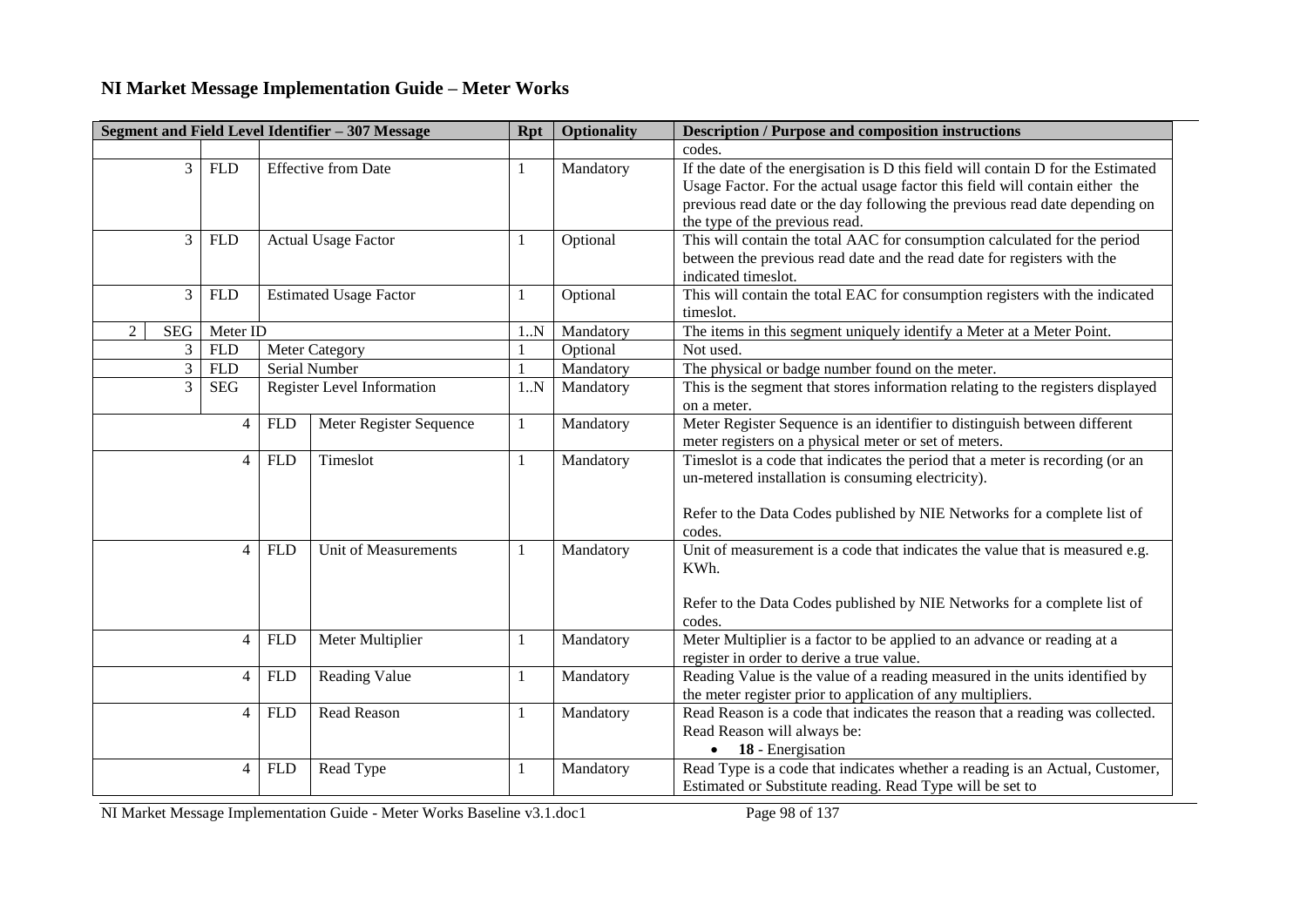| Segment and Field Level Identifier - 307 Message |            |                    | <b>Rpt</b> | <b>Optionality</b> | <b>Description / Purpose and composition instructions</b>                                                                                                                                                                          |
|--------------------------------------------------|------------|--------------------|------------|--------------------|------------------------------------------------------------------------------------------------------------------------------------------------------------------------------------------------------------------------------------|
|                                                  |            |                    |            |                    | A - Actual                                                                                                                                                                                                                         |
| 4                                                | <b>FLD</b> | Previous Read Date |            | Mandatory          | The date from which consumption is calculated. This will be the previous<br>actual read date or, where there has been a subsequent billing estimate, the<br>date of the billing estimate. This is provided for kWh registers only. |
| 4                                                | <b>FLD</b> | Consumption        |            | Optional           | This data item is only provided for on consumption meters. Consumption is<br>the metered or estimated consumption for the period from a previous read<br>date to this read date, measured in kWh.                                  |
| 4                                                | <b>FLD</b> | <b>Read Status</b> |            | Mandatory          | A code that indicates:<br><b>RV</b> - Reading Valid<br><b>RREL</b> - Reading - Manually released                                                                                                                                   |
|                                                  | <b>FLD</b> | Register Type      |            | Mandatory          | Register Type is a code to indicate the purpose of the register.<br>Refer to the Data Codes published by NIE Networks for a complete list of<br>codes.                                                                             |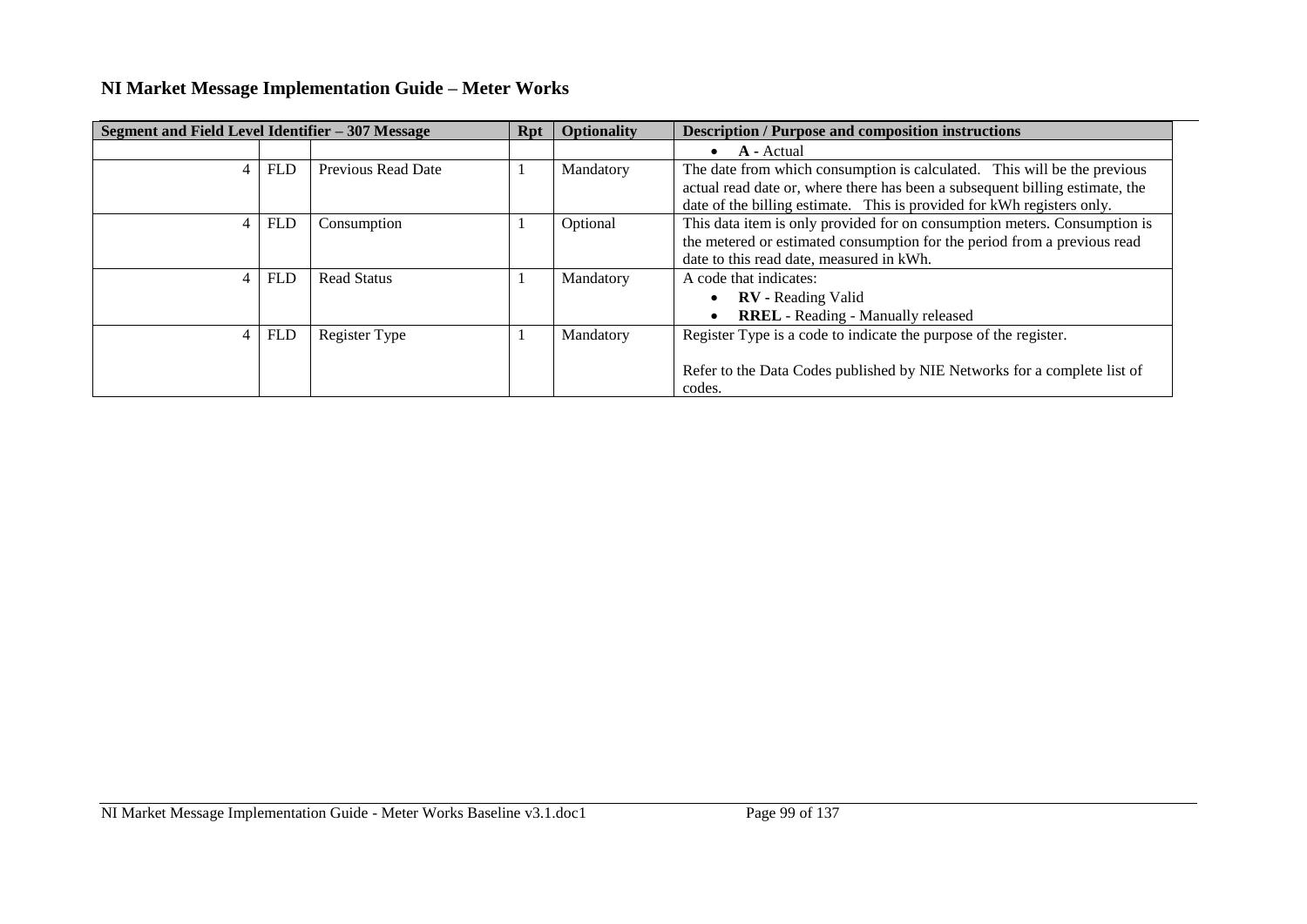#### **4.15 307W Meter Point Status Change – Non Interval Energisation – Withdrawn Read**

### **4.15.1 Purpose / Description of Message**

The 307W message is sent to the Registered Supplier of the Non-Interval Meter Point to withdraw Non-Interval readings sent on a previous 307 message. The message includes notification of the following:

- Notification of the readings that have been withdrawn
- A reason for the withdrawal of the readings
- Meter and Meter register Information

Message 307W is used in the following Market Process:

| <b>Process Number and Title</b>    | Use of Message                                                                        |
|------------------------------------|---------------------------------------------------------------------------------------|
| MP NI 14 Readings                  | To notify withdrawal of a completed request for a change of meter point status to 'E' |
| $\Gamma$ Processing – Non Interval | including reading                                                                     |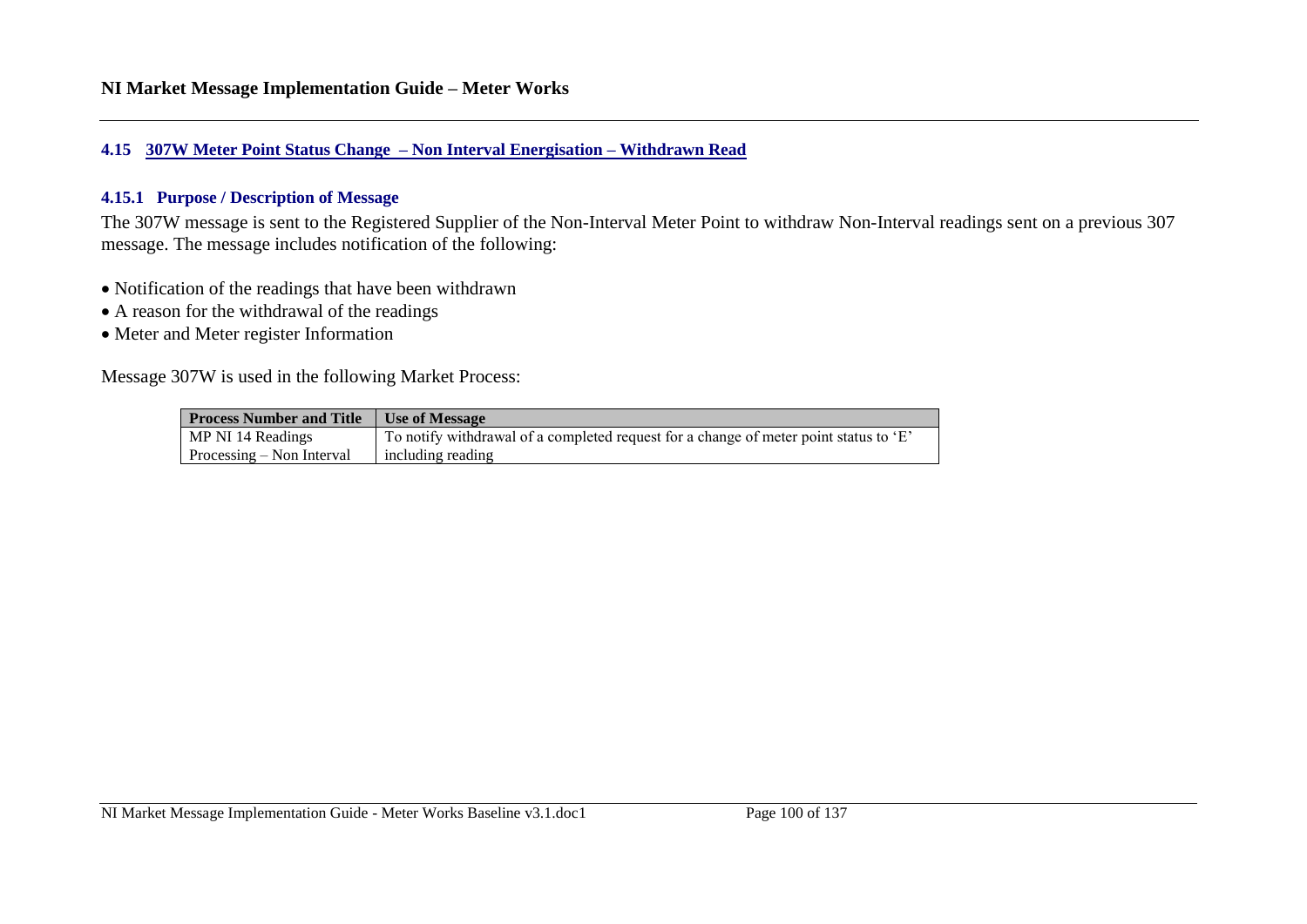## **4.15.2 Data Hierarchy Diagram**

307W Message

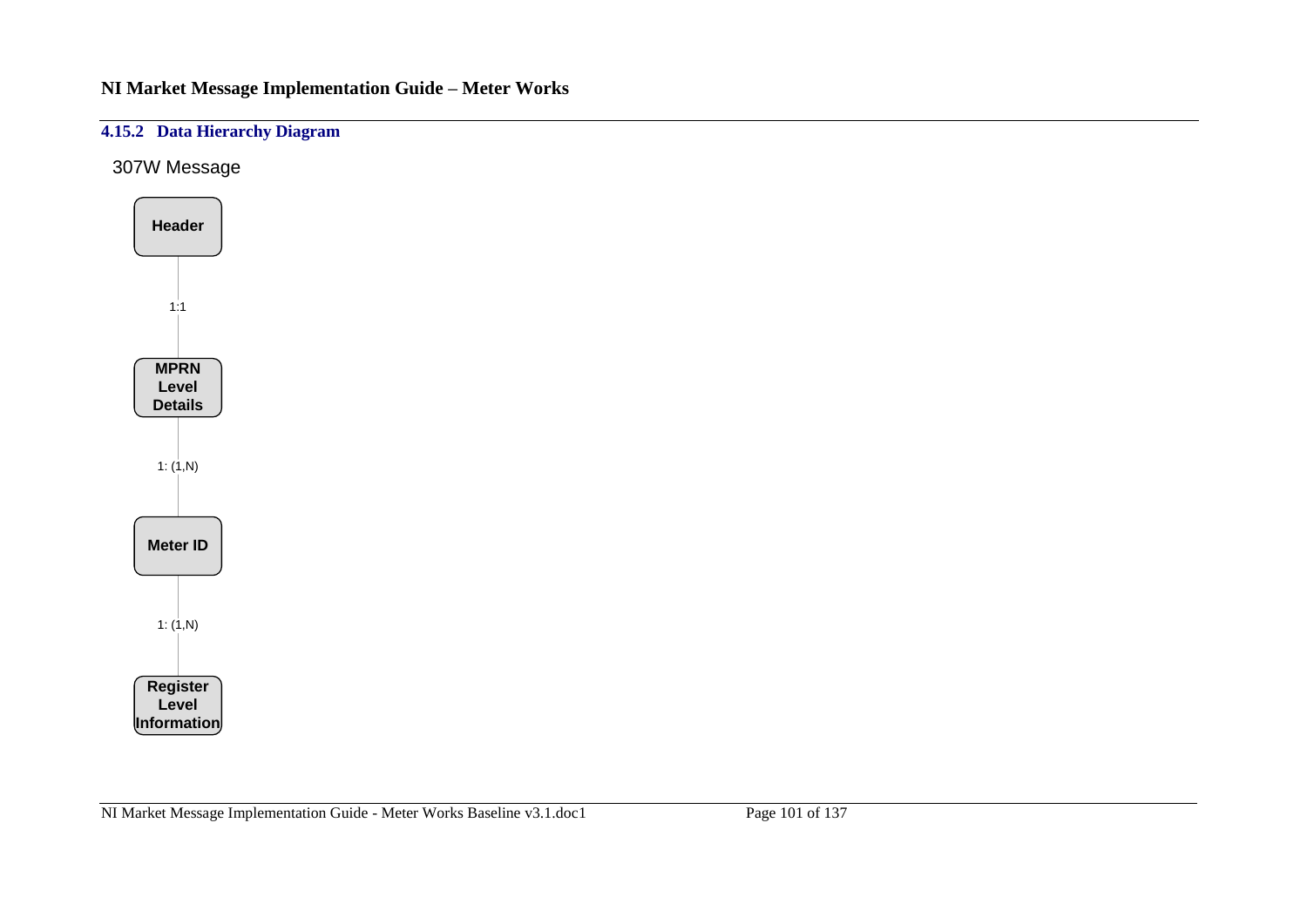## **4.15.3 Message Structure**

This section describes the structure of the 307W message. The purpose of the message segments and data items are explained and any rules for composition outlined.

|                |                            | Segment and Field Level Identifier - 307W | <b>Rpt</b>   | <b>Optionality</b> | <b>Description / Purpose and composition instructions</b>                          |
|----------------|----------------------------|-------------------------------------------|--------------|--------------------|------------------------------------------------------------------------------------|
|                | Message Header             |                                           |              | Mandatory          | Refer to Common Data Segments document for detailed notes on structure             |
|                |                            |                                           |              |                    | and population.                                                                    |
|                | <b>Meter Point Details</b> |                                           |              | Mandatory          |                                                                                    |
| $\overline{c}$ | ${\hbox{\rm FLD}}$         | <b>MPRN</b>                               | $\mathbf{1}$ | Mandatory          | The unique identifying reference number for the Meter Point that the               |
|                |                            |                                           |              |                    | customer has taken over. All elements of MPRN will be provided.                    |
| $\overline{2}$ | <b>FLD</b>                 | Market Participant Business Reference     | 1            | Optional           | This is the number given as reference on the 017 request referenced back to        |
|                |                            |                                           |              |                    | Supplier. The message may be generated by NIE Networks initiated work so           |
|                |                            |                                           |              |                    | will not always relate back to an originating Supplier request. See Networks       |
|                |                            |                                           |              |                    | Reference Number                                                                   |
| $\overline{2}$ | <b>FLD</b>                 | Networks Reference Number                 | $\mathbf{1}$ | Mandatory          | A reference to the field activity identifier used within NIE Networks when         |
|                |                            |                                           |              |                    | fieldwork is performed.                                                            |
| $\overline{2}$ | <b>FLD</b>                 | Load Profile                              | $\mathbf{1}$ | Mandatory          | A code denoting the standard load profile that determines, when coupled            |
|                |                            |                                           |              |                    | with Timeslot, the derived profile that is applied to consumption usage for        |
|                |                            |                                           |              |                    | settlement purposes.                                                               |
|                |                            |                                           |              |                    |                                                                                    |
|                |                            |                                           |              |                    | Refer to the Data Codes published by NIE Networks for a complete list of<br>codes. |
| $\overline{2}$ | <b>FLD</b>                 | DUoS Group                                |              | Mandatory          | This field will contain the code for the DUoS Tariff applied by NIE                |
|                |                            |                                           |              |                    | Networks to the Meter Point.                                                       |
|                |                            |                                           |              |                    |                                                                                    |
|                |                            |                                           |              |                    | Refer to the Data Codes published by NIE Networks for a complete list of           |
|                |                            |                                           |              |                    | codes.                                                                             |
| $\overline{2}$ | <b>FLD</b>                 | Meter Point Status                        | 1            | Mandatory          | Meter Point Status is a code to identify the connection status of a meter          |
|                |                            |                                           |              |                    | point. This will be set to                                                         |
|                |                            |                                           |              |                    | $\bullet$ E - Energised                                                            |
| $\overline{2}$ | <b>FLD</b>                 | <b>Effective from Date</b>                |              | Mandatory          | This is the date from which the energisation became effective.                     |
| $\overline{2}$ | <b>FLD</b>                 | Withdrawal Reason                         | 1            | Mandatory          | A code to indicate the reason that the reading was withdrawn. This will be         |
|                |                            |                                           |              |                    | set to one of the following values:                                                |
|                |                            |                                           |              |                    | A1- Erroneous Change of Supplier<br>$\bullet$                                      |
|                |                            |                                           |              |                    | A2 - Disputed CoS Meter Reading - a Change of Supplier reading                     |
|                |                            |                                           |              |                    | or any other reading is disputed and is withdrawn as a result of the               |

NI Market Message Implementation Guide - Meter Works Baseline v3.1.doc1 Page 102 of 137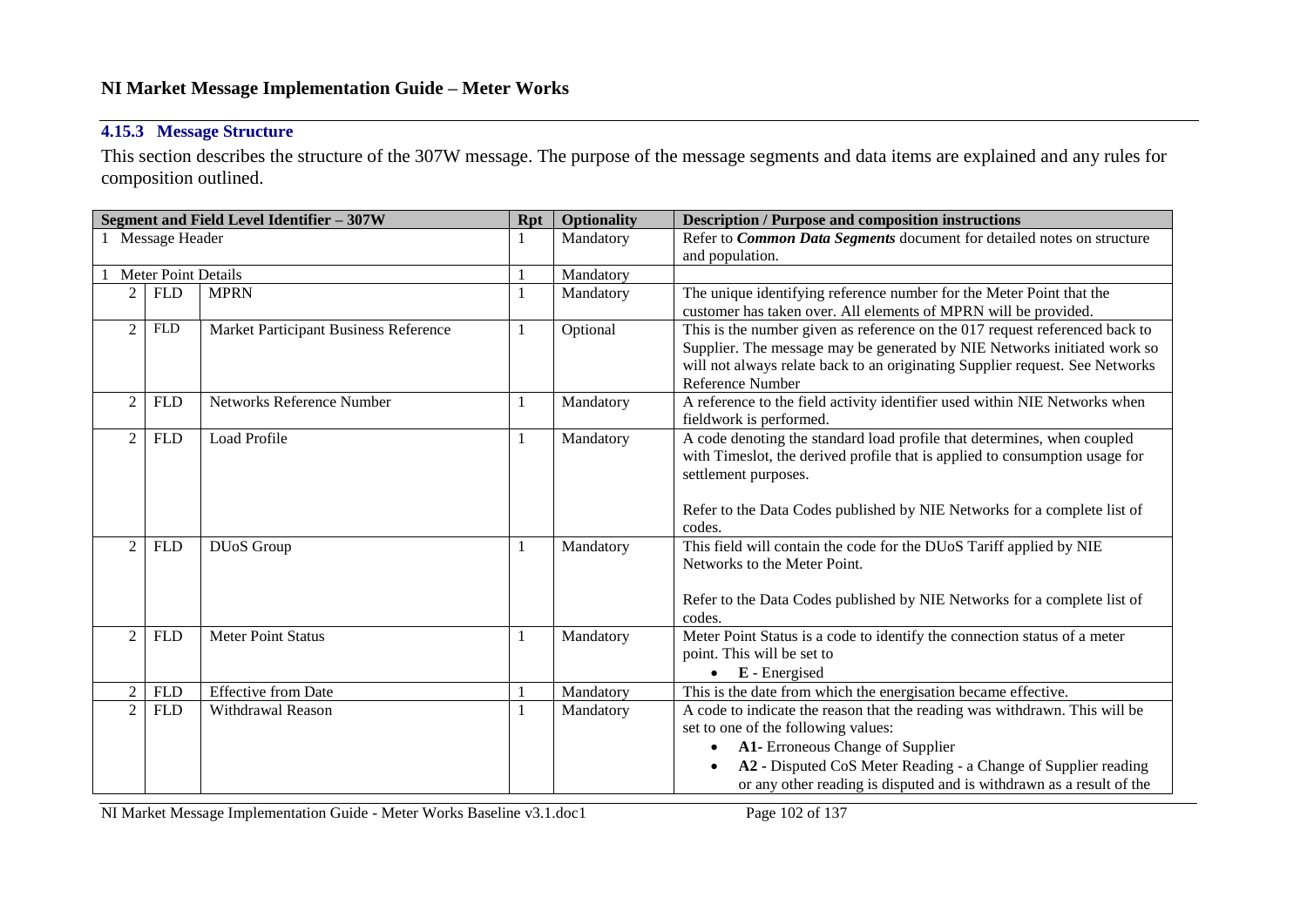| Segment and Field Level Identifier - 307W |                |            |                                   | <b>Rpt</b> | <b>Optionality</b> | <b>Description / Purpose and composition instructions</b>                                                                                                                                                                                                                                                                                                                                                                                                                                                                                                                                                                                                                                                                                                                                                                                                                                                                                                                                                                                                                                            |
|-------------------------------------------|----------------|------------|-----------------------------------|------------|--------------------|------------------------------------------------------------------------------------------------------------------------------------------------------------------------------------------------------------------------------------------------------------------------------------------------------------------------------------------------------------------------------------------------------------------------------------------------------------------------------------------------------------------------------------------------------------------------------------------------------------------------------------------------------------------------------------------------------------------------------------------------------------------------------------------------------------------------------------------------------------------------------------------------------------------------------------------------------------------------------------------------------------------------------------------------------------------------------------------------------|
|                                           |                |            |                                   |            |                    | dispute<br>A3 - Change of Supplier Cancellation - the reading was billed or<br>$\bullet$<br>attributed to the wrong Supplier because of a Change of Supplier<br>cancellation<br>A4 - Change of Supplier - the reading was billed or attributed to the<br>wrong Supplier other than as a result of a Change of Supplier<br>cancellation. These readings can be readings other than those used<br>for the Change of Supplier itself.<br>B1 - Incorrect MPRN - the reading was applied to the wrong<br><b>MPRN</b><br>C1 - Incorrect Estimation - an estimate is incorrect and is<br>withdrawn as a result of a process other than a dispute from a<br>Supplier<br>C2 - Incorrect Meter Reading - a reading is incorrect and is<br>withdrawn as a result of a process other than a dispute from a<br>Supplier<br><b>D1</b> - Incorrect Rate - a reading has been billed using an incorrect<br><b>UoS</b> Tariff<br>D2 - Incorrect Billing Period - a reading has been billed to an<br>incorrect period<br><b>D3</b> - Incorrect Meter - the reading was applied to the wrong meter<br>or meter register |
| $\overline{2}$<br>SEG                     | Meter ID       |            |                                   | $1N$       | Mandatory          | The items in this segment uniquely identify a Meter at a Meter Point.                                                                                                                                                                                                                                                                                                                                                                                                                                                                                                                                                                                                                                                                                                                                                                                                                                                                                                                                                                                                                                |
| 3                                         | <b>FLD</b>     |            | <b>Meter Category</b>             |            | Optional           | Not used.                                                                                                                                                                                                                                                                                                                                                                                                                                                                                                                                                                                                                                                                                                                                                                                                                                                                                                                                                                                                                                                                                            |
| $\mathfrak{Z}$                            | <b>FLD</b>     |            | Serial Number                     |            | Mandatory          | The physical or badge number found on the meter.                                                                                                                                                                                                                                                                                                                                                                                                                                                                                                                                                                                                                                                                                                                                                                                                                                                                                                                                                                                                                                                     |
| 3                                         | <b>SEG</b>     |            | <b>Register Level Information</b> | 1.N        | Mandatory          | This is the segment that stores information relating to the registers displayed<br>on a meter.                                                                                                                                                                                                                                                                                                                                                                                                                                                                                                                                                                                                                                                                                                                                                                                                                                                                                                                                                                                                       |
|                                           | $\overline{4}$ | <b>FLD</b> | Meter Register Sequence           | 1          | Mandatory          | Meter Register Sequence is an identifier to distinguish between different<br>meter registers on a physical meter or set of meters.                                                                                                                                                                                                                                                                                                                                                                                                                                                                                                                                                                                                                                                                                                                                                                                                                                                                                                                                                                   |
|                                           | $\overline{4}$ | <b>FLD</b> | Timeslot                          | -1         | Mandatory          | Timeslot is a code that indicates the period that a meter is recording (or an<br>un-metered installation is consuming electricity).<br>Refer to the Data Codes published by NIE Networks for a complete list of<br>codes.                                                                                                                                                                                                                                                                                                                                                                                                                                                                                                                                                                                                                                                                                                                                                                                                                                                                            |
|                                           | $\overline{4}$ | <b>FLD</b> | <b>Unit of Measurements</b>       |            | Mandatory          | Unit of measurement is a code that indicates the value that is measured e.g.                                                                                                                                                                                                                                                                                                                                                                                                                                                                                                                                                                                                                                                                                                                                                                                                                                                                                                                                                                                                                         |

NI Market Message Implementation Guide - Meter Works Baseline v3.1.doc1 Page 103 of 137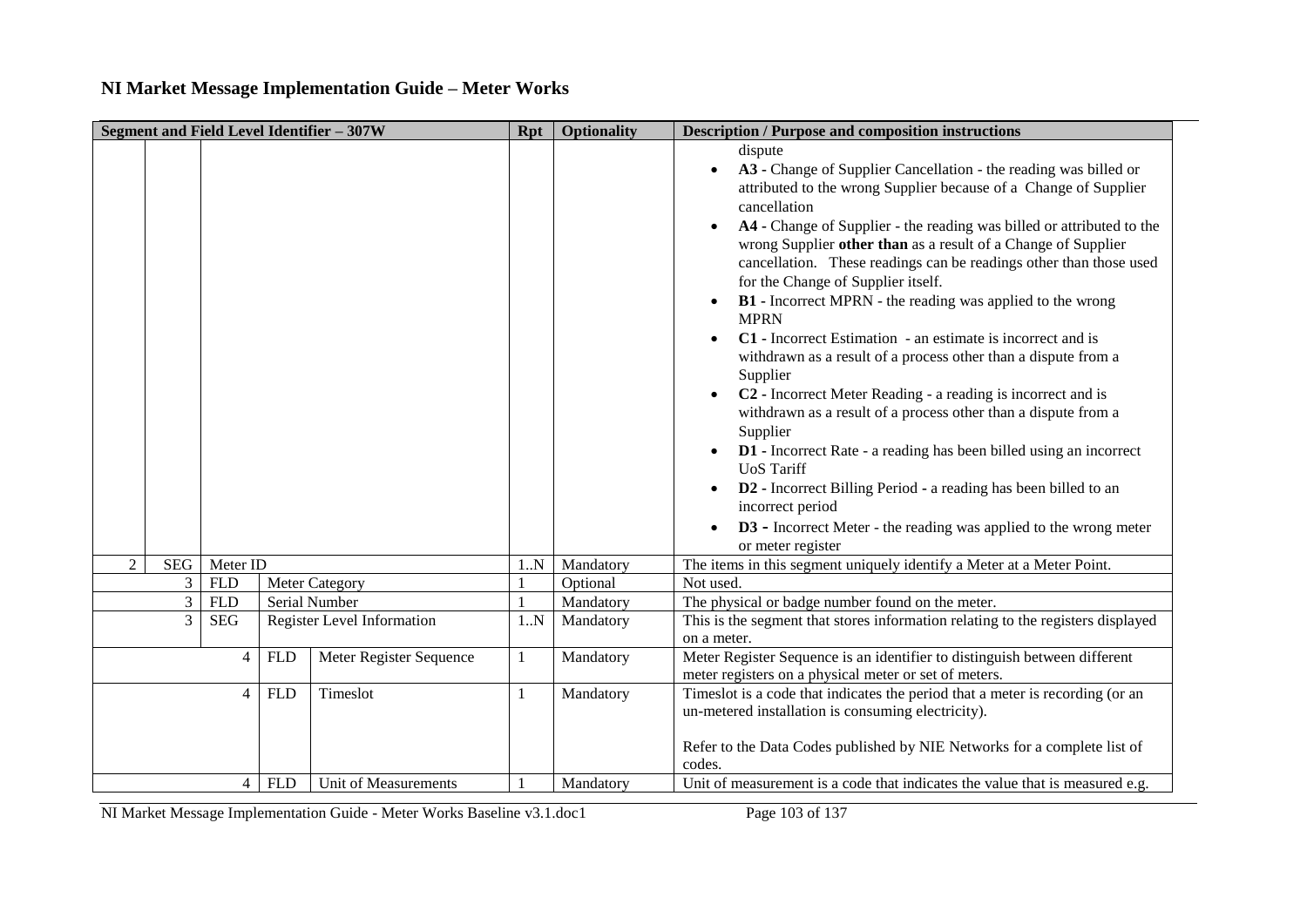| Segment and Field Level Identifier - 307W |                    |                           | <b>Rpt</b> | <b>Optionality</b> | <b>Description / Purpose and composition instructions</b>                     |
|-------------------------------------------|--------------------|---------------------------|------------|--------------------|-------------------------------------------------------------------------------|
|                                           |                    |                           |            |                    | KWh.                                                                          |
|                                           |                    |                           |            |                    |                                                                               |
|                                           |                    |                           |            |                    | Refer to the Data Codes published by NIE Networks for a complete list of      |
|                                           |                    |                           |            |                    | codes.                                                                        |
| $\overline{4}$                            | <b>FLD</b>         | Meter Multiplier          |            | Mandatory          | Meter Multiplier is a factor to be applied to an advance or reading at a      |
|                                           |                    |                           |            |                    | register in order to derive a true value.                                     |
| 4                                         | <b>FLD</b>         | Reading                   |            | Mandatory          | Reading is the value of a reading measured in the units identified by the     |
|                                           |                    |                           |            |                    | meter register prior to application of any multipliers.                       |
| $\overline{4}$                            | <b>FLD</b>         | Read Reason               |            | Mandatory          | Read Reason is a code that indicates the reason that a reading was collected. |
|                                           |                    |                           |            |                    | Read Reason will always be                                                    |
|                                           |                    |                           |            |                    | 18 - Energisation                                                             |
| $\overline{4}$                            | ${\hbox{\rm FLD}}$ | Read Type                 |            | Mandatory          | Read Type is a code that indicates whether a reading is an Actual, Customer,  |
|                                           |                    |                           |            |                    | Estimated or Substitute reading. Read Type will be set to                     |
|                                           |                    |                           |            |                    | A - Actual                                                                    |
| $\overline{4}$                            | <b>FLD</b>         | <b>Previous Read Date</b> |            | Mandatory          | The date from which consumption is calculated. This will be the previous      |
|                                           |                    |                           |            |                    | actual read date or, where there has been a subsequent billing estimate, the  |
|                                           |                    |                           |            |                    | date of the billing estimate. This is provided for kWh registers only.        |
| $\overline{4}$                            | <b>FLD</b>         | Consumption               |            | Optional           | This data item is only provided for on consumption meters. Consumption is     |
|                                           |                    |                           |            |                    | the metered or estimated consumption for the period from a previous read      |
|                                           |                    |                           |            |                    | date to this read date, measured in kWh.                                      |
| $\overline{4}$                            | <b>FLD</b>         | <b>Read Status</b>        |            | Mandatory          | A code that indicates:                                                        |
|                                           |                    |                           |            |                    | RWI – Reading Withdrawn                                                       |
| $\overline{4}$                            | <b>FLD</b>         | Register Type             |            | Mandatory          | Register Type is a code to indicate the purpose of the register.              |
|                                           |                    |                           |            |                    |                                                                               |
|                                           |                    |                           |            |                    | Refer to the Data Codes published by NIE Networks for a complete list of      |
|                                           |                    |                           |            |                    | codes.                                                                        |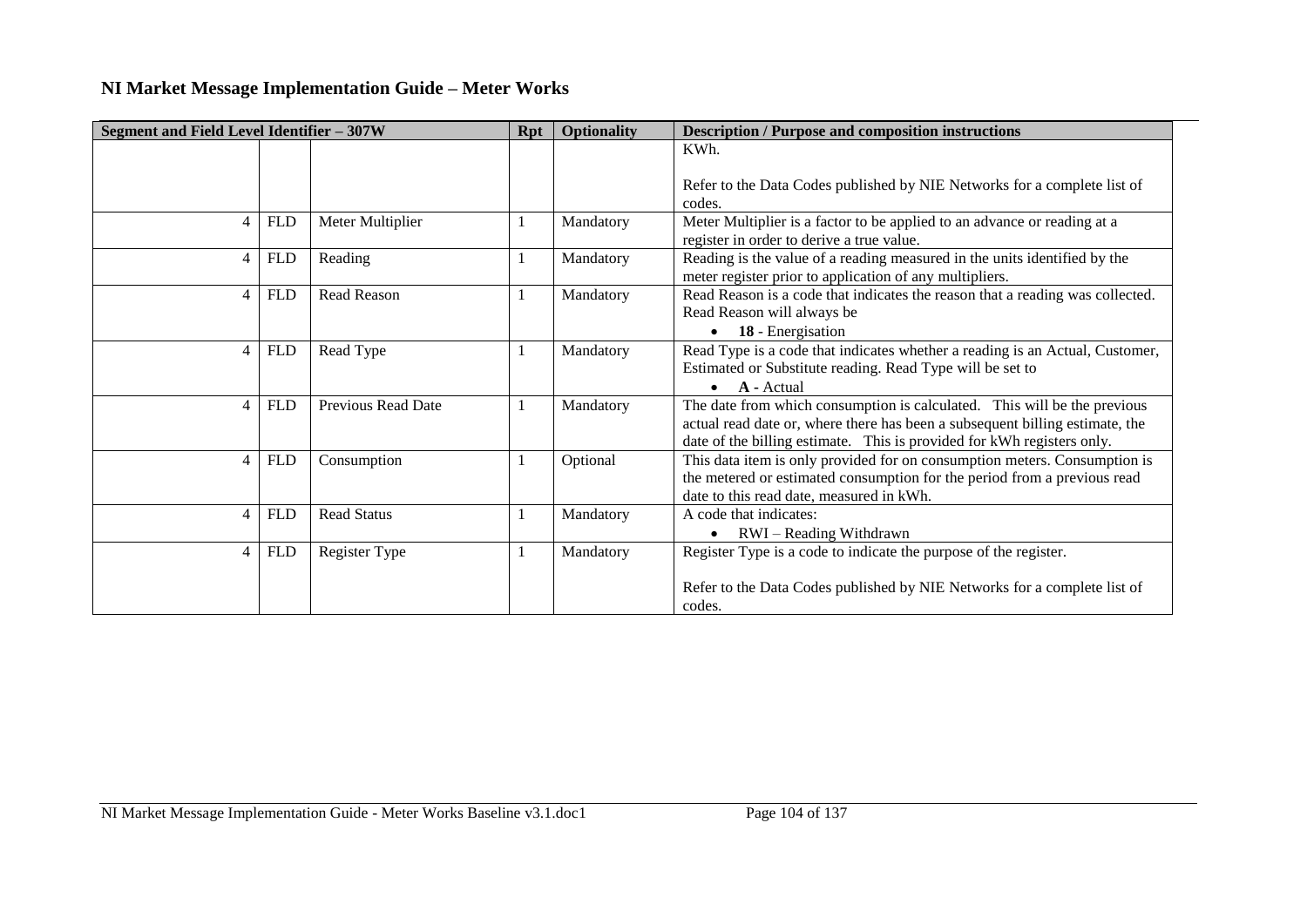### **4.16 311 Meter Problems**

### **4.16.1 Purpose / Description of Message**

The purpose of the 311 Meter Problems message is to notify the Registered Supplier of the Meter Point of problems observed at that Meter Point.

Message 311 is used in the following Market Processes:

| <b>Process Number and Title</b>    | Use of Message                                                                         |
|------------------------------------|----------------------------------------------------------------------------------------|
| MP NI 12 Meter Problems and Damage | To notify Supplier of meter problems and damage observed by customers or meter readers |
| MP NI 17 Consumption Adjustments   | To notify Supplier of meter problems and damage observed by customers or meter readers |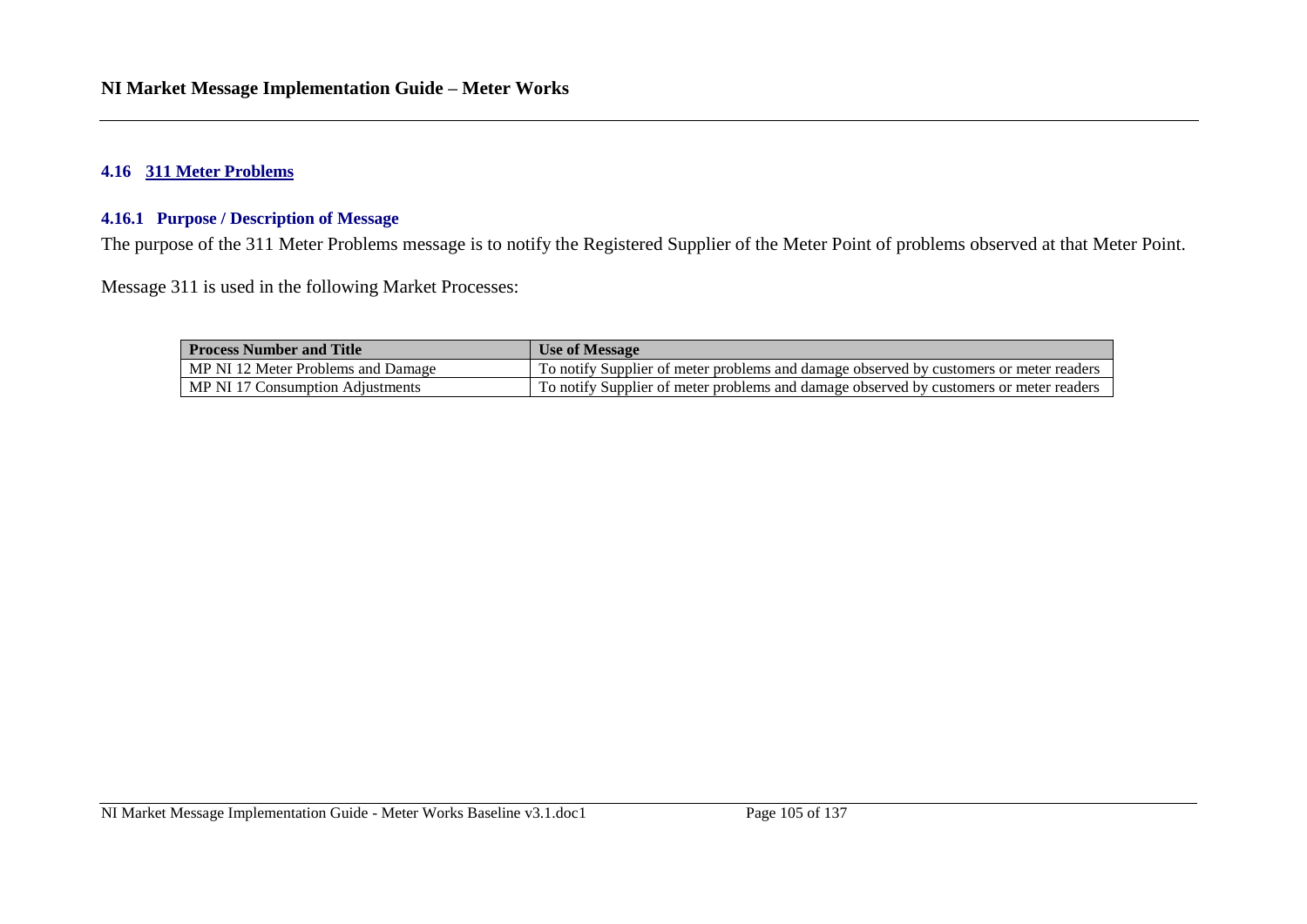## **4.16.2 Data Hierarchy Diagram**

311 Message

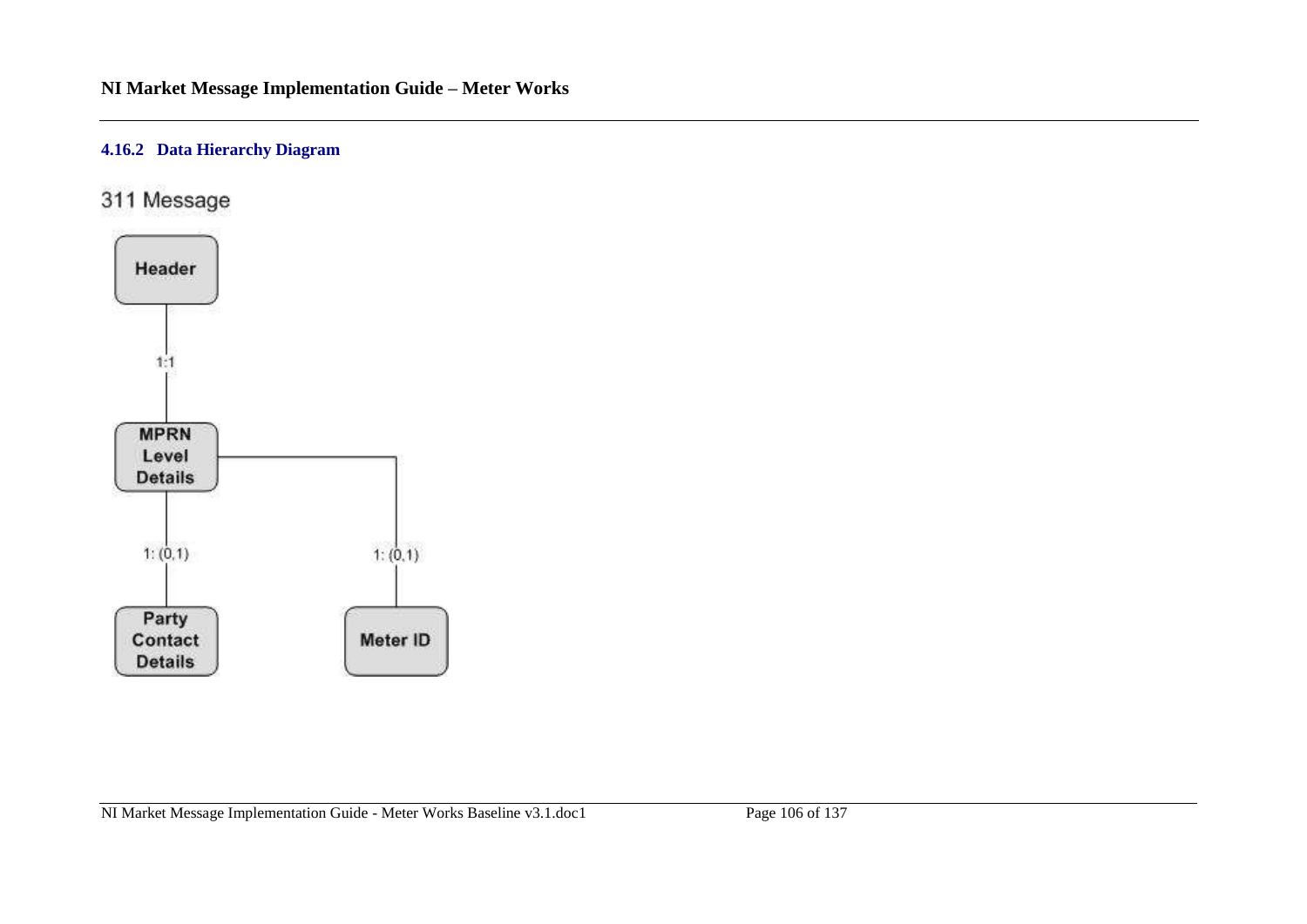### **4.16.3 Message Structure**

| Segment and Field Level Identifier - 311 Message |            |                                     | <b>Rpt</b>    | <b>Optionality</b> | <b>Description / Purpose and composition instructions</b>              |                                                                                                                                                                                                                                                                                                                                                                                                             |
|--------------------------------------------------|------------|-------------------------------------|---------------|--------------------|------------------------------------------------------------------------|-------------------------------------------------------------------------------------------------------------------------------------------------------------------------------------------------------------------------------------------------------------------------------------------------------------------------------------------------------------------------------------------------------------|
| Message Header                                   |            |                                     |               | Mandatory          | Refer to Common Data Segments document for detailed notes on structure |                                                                                                                                                                                                                                                                                                                                                                                                             |
|                                                  |            |                                     |               | and population.    |                                                                        |                                                                                                                                                                                                                                                                                                                                                                                                             |
| <b>MPRN Level Details</b>                        |            |                                     |               | Mandatory          |                                                                        |                                                                                                                                                                                                                                                                                                                                                                                                             |
| $\overline{2}$                                   | <b>FLD</b> | <b>MPRN</b>                         |               |                    | Mandatory                                                              | The unique identifying reference number for the Meter Point.                                                                                                                                                                                                                                                                                                                                                |
|                                                  | <b>SEG</b> | <b>Party Contact Details</b>        |               |                    | Optional                                                               | Party Contact Details provides details such as contact name, organisation and<br>department, telephone, e-mail and/or fax details enabling the party to be<br>contacted. This allows NIE Networks to forward their contact details in case<br>of queries with the message.                                                                                                                                  |
| $\overline{2}$                                   | <b>FLD</b> | <b>Observation Code</b>             |               |                    | Mandatory                                                              | Observation Code is a code that describes observations made at or<br>concerning a meter point or meters at a meter point.<br>If code 99 (Freeform Trouble message – See observation text.) is provided<br>the Observation Text field must be populated.                                                                                                                                                     |
| $\mathfrak{D}$                                   | <b>FLD</b> | <b>Observation Date</b>             |               |                    | Mandatory                                                              | Observation Date is the date an observation was made.                                                                                                                                                                                                                                                                                                                                                       |
| 2                                                | <b>FLD</b> | <b>Observation Text</b>             |               |                    | Optional                                                               | Observation Text provides a description of an observation and may be used<br>to convey comments regarding a problem. Observation text will be provided<br>where Observation Code is set to 99 (See above) and in other cases as<br>necessary.                                                                                                                                                               |
| $\overline{2}$                                   | <b>SEG</b> | Meter ID                            |               | 0.1                | Optional                                                               | This segment provides information relating to a particular meter installed at a<br>meter point to which observation details can apply. This segment is only<br>provided where observations apply to a particular Meter at a Meter Point.<br>N.B Only one Meter ID will be provided. If problems are found at more than<br>one meter at a meter point separate messages are sent for each meter<br>affected. |
|                                                  | 3          | <b>FLD</b><br><b>Meter Category</b> |               |                    | Optional                                                               | Not used in Northern Ireland.                                                                                                                                                                                                                                                                                                                                                                               |
|                                                  | 3          | <b>FLD</b>                          | Serial Number |                    | Optional                                                               | Serial No is the physical number found on a meter. Where segment is<br>provided item will always be populated.                                                                                                                                                                                                                                                                                              |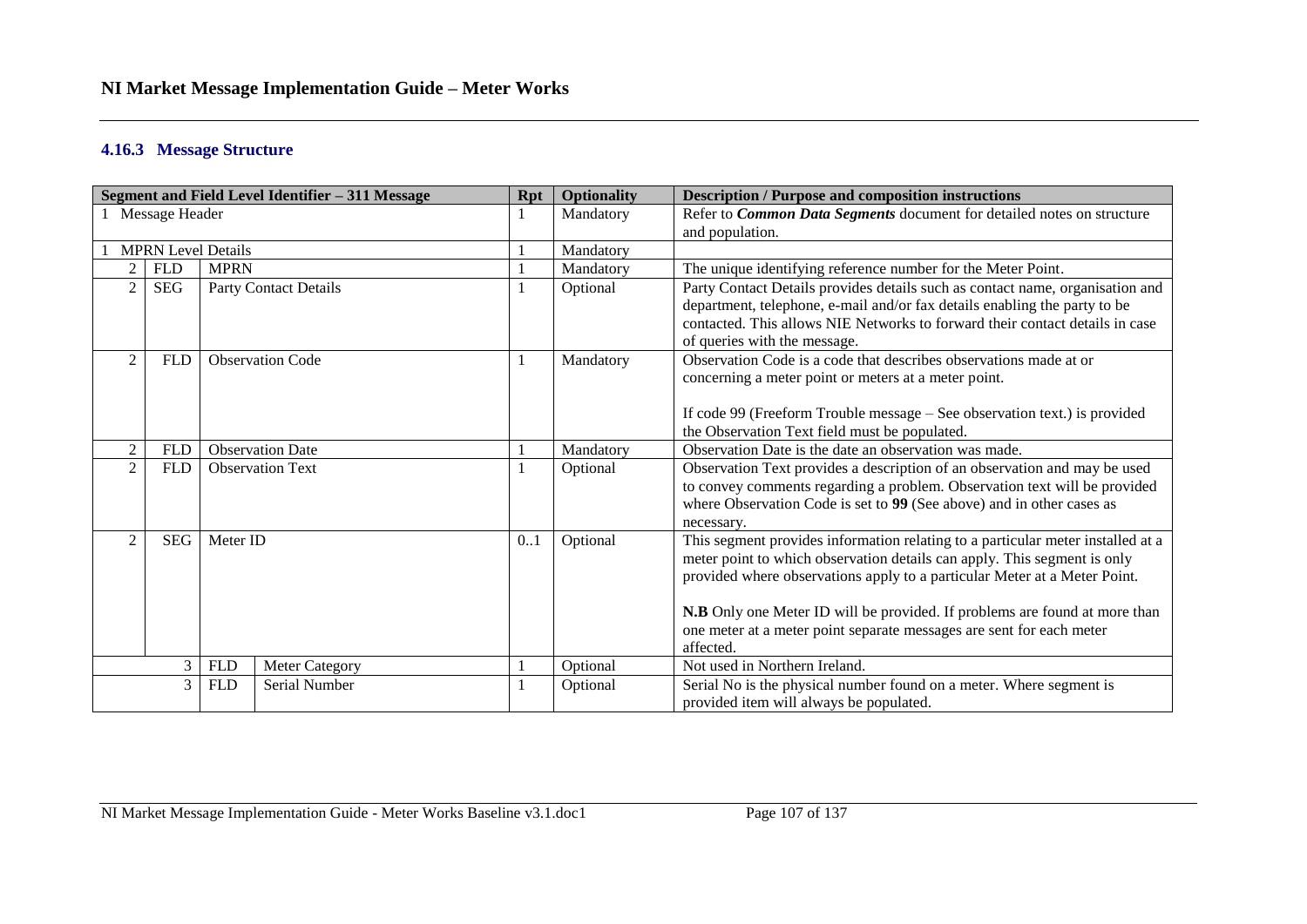**4.17 330 Notification of change of metering from Non-Interval to Interval**

**4.17.1 Purpose / Description of Message**

Message 330 will not be used.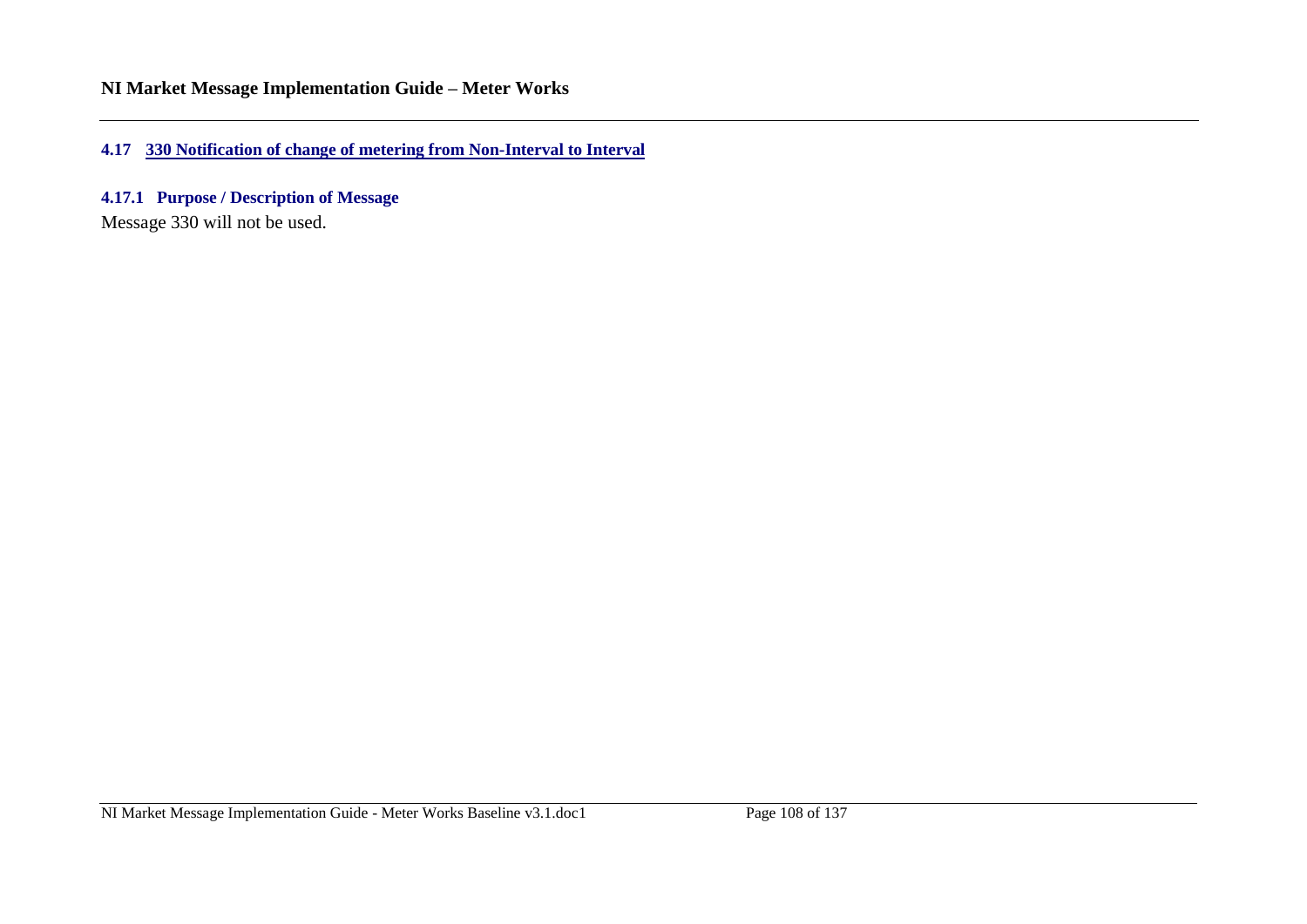#### **4.18 331 Interval Meter Technical Details**

#### **4.18.1 Purpose / Description of Message**

The 331 Interval Meter Technical Details message provides the Supplier registered to the Interval Meter point and TSO with the technical details of the meters installed at that meter point following Fieldwork carried out at that meter point.

This includes the following details:

- The details applicable to the meter point, including MCC, DUoS Group and meter point status.
- The details of meters that have been removed from the Meter Point if applicable
- The details of meters that have been newly installed at a meter point including register / channel information for that meter if applicable.

Message 331 is used in the following Market Processes:

| <b>Process Number and Title</b>                 | <b>Use of Message</b>                                                                       |
|-------------------------------------------------|---------------------------------------------------------------------------------------------|
| MP NI 2 Change of Supplier - Interval           | To notify interval meter technical details to the new Supplier after completion of a Change |
|                                                 | of Supplier                                                                                 |
| MP NI 3 Objections and Cancellation             | To provide a history of metering changes to an Old Supplier following a cancellation        |
| MP NI 4 Supplier of Last Resort                 | To notify interval meter technical details to the Supplier of Last Resort                   |
| MP NI 6 New Interval Metered Connection         | To notify meter technical details after completion of a New Non-Interval Metered            |
|                                                 | Connection                                                                                  |
| MP NI 8 Changes to Connection Characteristics   | To notify a change to Interval meter technical details after a change to connection         |
|                                                 | characteristics                                                                             |
| MP NI 9 De-Energisation                         | To provide details of Interval meter removal as a result of a request for de-energisation   |
| MP NI 10 Re-Energisation                        | To provide details of Interval meter installation as a result of a request for energisation |
| MP NI 11 Changes to Meter Configuration         | To notify Interval meter technical details after a change to metering configuration         |
| MP NI 12 Meter Problems and Damage              | To notify Interval meter technical details where resolution of meter problems and damage    |
|                                                 | result in a change of Interval metering                                                     |
| MP NI 12 Meter Enquiries and Complaints         | To notify Interval meter technical details where a response to an enquiry results in a      |
|                                                 | change of Interval metering                                                                 |
| MP NI 35 Change of Metering $-$ Non Interval to | To notify Interval meter technical details following completion of a change of metering     |
| Interval                                        | from Non-Interval to Interval                                                               |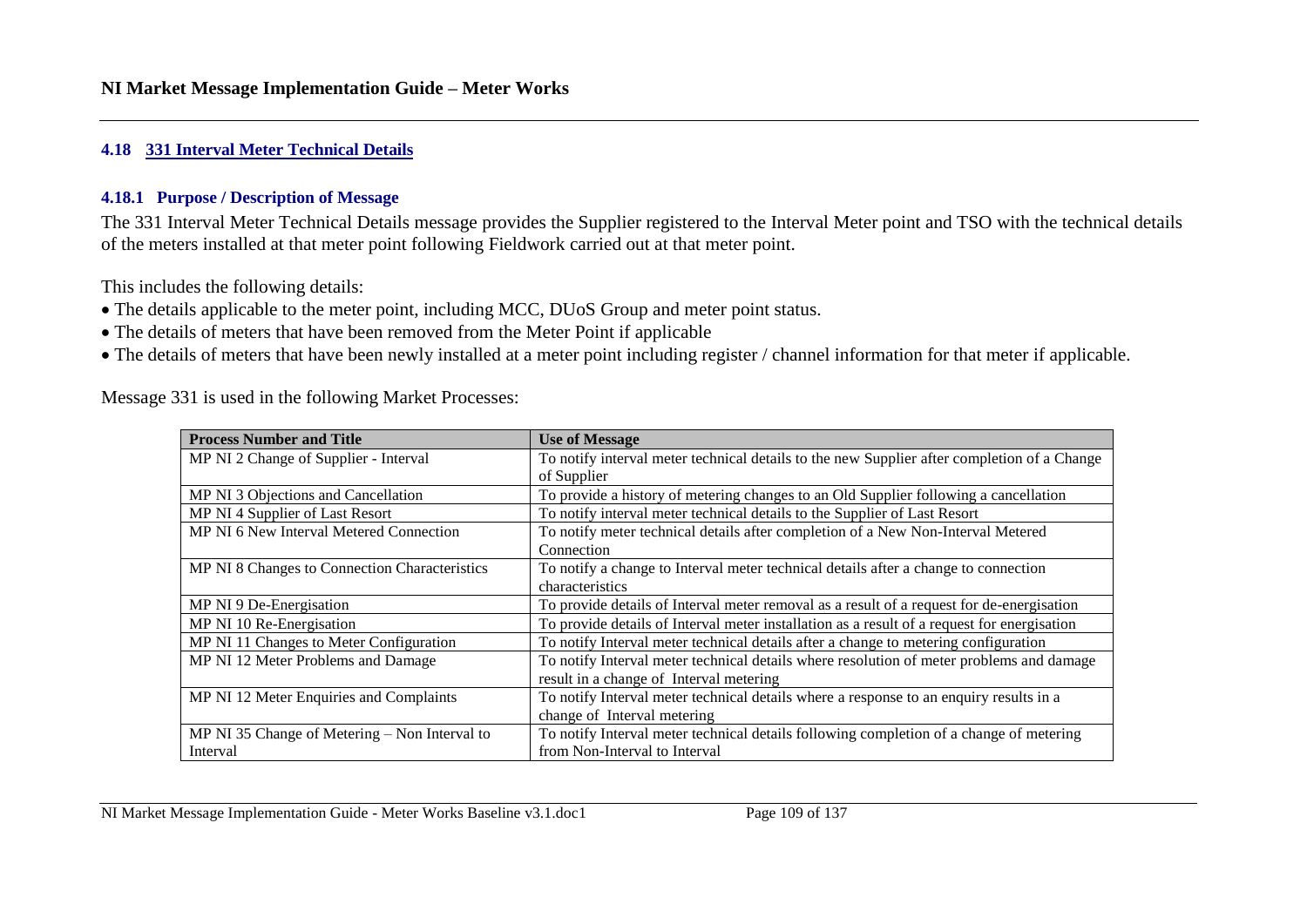### **4.18.2 Data Hierarchy Diagram**

331 Message

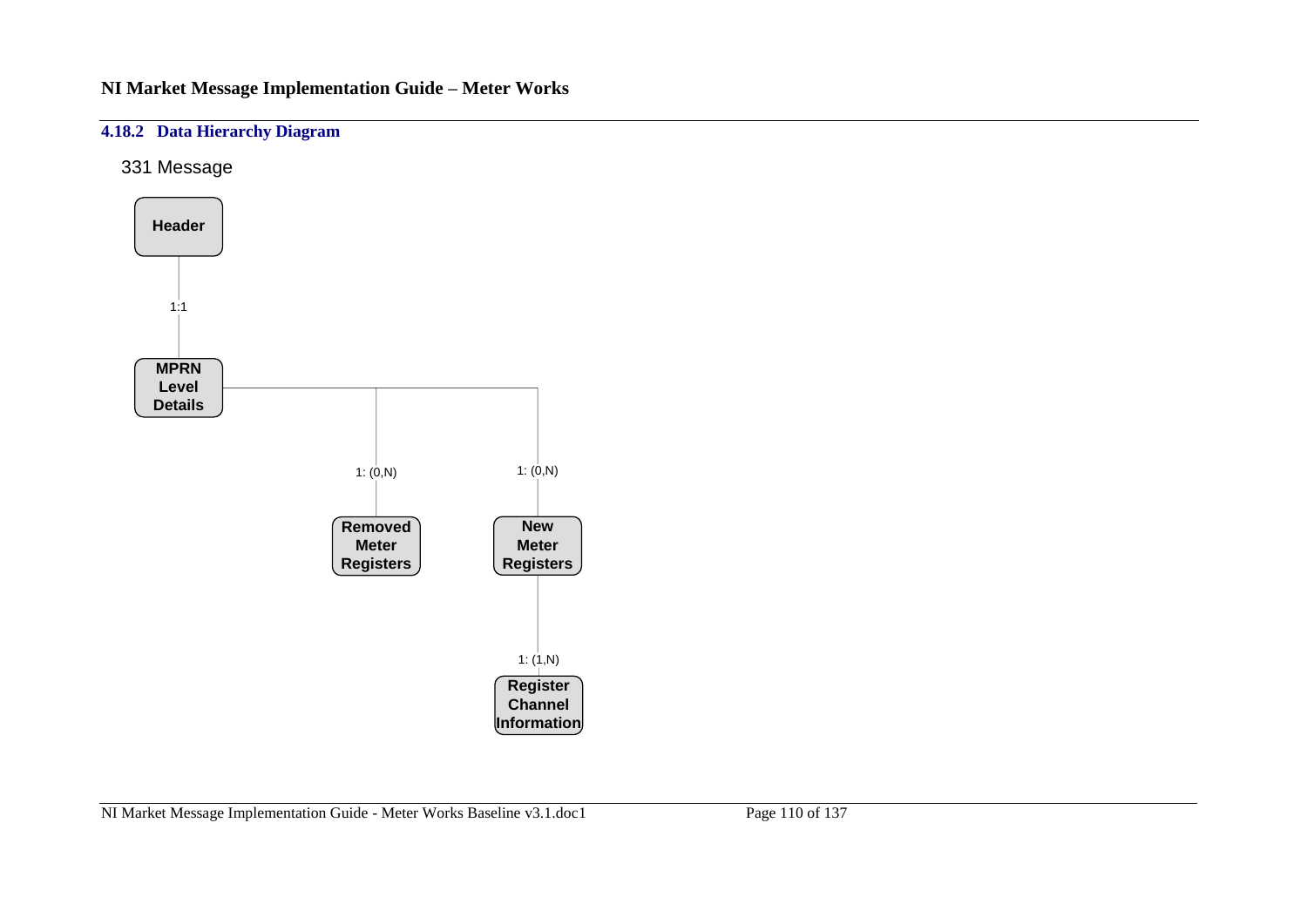### **4.18.3 Message Structure**

This section describes the structure of the 331 message. The purpose of the message segments and data items are explained and any rules for composition outlined.

|                                               |                                                     |                   | Segment and Field Level Identifier - 331 Message | <b>Rpt</b>                                                                 | <b>Optionality</b> | <b>Description / Purpose and composition instructions</b>                     |
|-----------------------------------------------|-----------------------------------------------------|-------------------|--------------------------------------------------|----------------------------------------------------------------------------|--------------------|-------------------------------------------------------------------------------|
|                                               | 1 Message Header                                    |                   |                                                  |                                                                            | Mandatory          | Refer to Common Data Segments document for detailed notes on structure        |
|                                               |                                                     |                   |                                                  |                                                                            |                    | and population.                                                               |
|                                               | <b>Meter Point Details</b>                          |                   |                                                  |                                                                            | Mandatory          |                                                                               |
|                                               | <b>FLD</b>                                          | <b>MPRN</b>       |                                                  |                                                                            | Mandatory          | The unique identifying reference number for the Meter Point that the          |
|                                               |                                                     |                   |                                                  |                                                                            |                    | customer has taken over. All elements of MPRN will be provided.               |
| $\overline{2}$                                | <b>FLD</b>                                          |                   | Market Participant Business Reference            | $\mathbf{1}$                                                               | Optional           | This is the Supplier's number given as reference in the request. This will be |
|                                               |                                                     |                   |                                                  |                                                                            |                    | used in future contact with Suppliers to reference the request.               |
| $\overline{2}$                                | <b>FLD</b>                                          |                   | Networks Reference Number                        | 1                                                                          | Optional           | A reference to the field activity identifier used within NIE Networks when    |
|                                               |                                                     |                   |                                                  |                                                                            |                    | fieldwork is performed. Will not be used where changes do not arise from      |
|                                               |                                                     |                   |                                                  |                                                                            |                    | fieldwork.                                                                    |
| $\overline{2}$                                | <b>FLD</b>                                          | <b>DUoS</b> Group |                                                  | 1                                                                          | Mandatory          | This field will contain the code for the DUoS Tariff that applies to the      |
|                                               |                                                     |                   |                                                  |                                                                            |                    | MPRN from the effective from date.                                            |
| 2                                             | <b>FLD</b>                                          |                   | <b>Meter Point Status</b>                        | 1                                                                          | Mandatory          | Meter Point Status is a code to identify the connection status of a meter     |
|                                               |                                                     |                   |                                                  |                                                                            |                    | point. This will be set to                                                    |
|                                               |                                                     |                   |                                                  |                                                                            |                    | E - Energised                                                                 |
|                                               |                                                     |                   |                                                  |                                                                            |                    | D - De-energised                                                              |
|                                               |                                                     |                   |                                                  |                                                                            |                    | T - Terminated                                                                |
| $\overline{2}$                                | <b>FLD</b>                                          |                   | <b>Effective from Date</b>                       |                                                                            | Mandatory          | This is the date from which the meter data supplied became effective.         |
| $\mathcal{D}$                                 | <b>FLD</b>                                          |                   | Meter Configuration Code                         |                                                                            | Optional           | Meter Configuration Code (MCC) describes the current configuration of         |
|                                               |                                                     |                   |                                                  |                                                                            |                    | meter registers and other equipment at a Meter Point.                         |
| $\overline{2}$                                | <b>SEG</b>                                          |                   | <b>Removed Meter ID</b>                          | 0.N                                                                        | Optional           | This segment identifies the meters removed at a Meter Point if appropriate.   |
|                                               |                                                     |                   |                                                  |                                                                            |                    |                                                                               |
|                                               | 3<br><b>FLD</b><br><b>Meter Category</b>            |                   |                                                  | Optional                                                                   | Not Used.          |                                                                               |
| $\overline{3}$<br>Serial Number<br><b>FLD</b> |                                                     |                   | Mandatory                                        | The physical or badge number found on the removed meter.                   |                    |                                                                               |
|                                               | 3<br><b>Exchanged Meter Reference</b><br><b>FLD</b> |                   |                                                  | Optional                                                                   | Not Used.          |                                                                               |
| <b>SEG</b><br>$\overline{2}$<br>New Meter ID  |                                                     | 0.N               | Optional                                         | This segment identifies the new Interval Meters fitted at a Meter Point if |                    |                                                                               |
|                                               |                                                     |                   |                                                  |                                                                            |                    | appropriate.                                                                  |
|                                               | 3                                                   | <b>FLD</b>        | <b>Meter Category</b>                            |                                                                            | Optional           | Not Used.                                                                     |
|                                               | 3                                                   | <b>FLD</b>        | Serial Number                                    |                                                                            | Mandatory          | The physical or badge number found on the new meter.                          |
|                                               | 3                                                   | <b>FLD</b>        | Meter Location                                   |                                                                            | Optional           | Not Used.                                                                     |

NI Market Message Implementation Guide - Meter Works Baseline v3.1.doc1 Page 111 of 137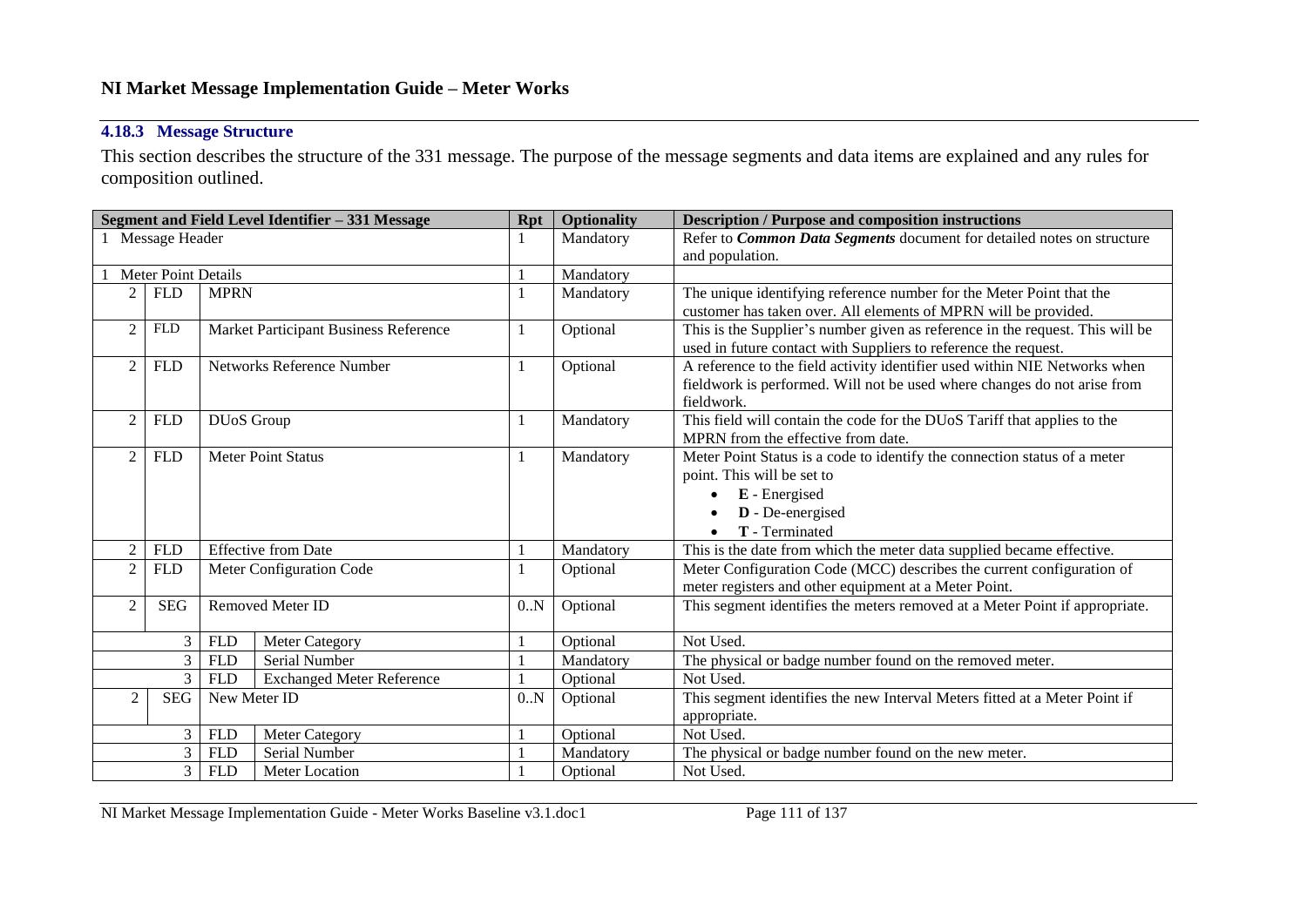|                |                |            | Segment and Field Level Identifier - 331 Message | Rpt | Optionality | <b>Description / Purpose and composition instructions</b>                                                                                                         |
|----------------|----------------|------------|--------------------------------------------------|-----|-------------|-------------------------------------------------------------------------------------------------------------------------------------------------------------------|
| 3 <sup>1</sup> | <b>FLD</b>     |            | <b>Exchanged Meter Reference</b>                 |     | Optional    | Not Used.                                                                                                                                                         |
| 3              | <b>SEG</b>     |            | Register / Channel Information                   | 1.N | Mandatory   | This segment provides the information pertaining to the channels on the<br>meters that have been fitted at the meter point.                                       |
|                | $\overline{4}$ | <b>FLD</b> | Metering Interval                                |     | Mandatory   | Metering Interval identifies the length in minutes of a period when<br>consumption is recorded on an interval meter. This will be set to:<br>30 - Thirty minutes. |
|                | $\overline{4}$ | <b>FLD</b> | Register Type                                    |     | Mandatory   | Register Type is a code to indicate the purpose of the register.<br>Refer to the Data Codes published by NIE Networks for a complete list of<br>codes.            |
|                |                | <b>FLD</b> | Unit of Measurements                             |     | Mandatory   | Unit of measurement is a code that indicates the value that is measured.<br>Refer to the Data Codes published by NIE Networks for a complete list of<br>codes.    |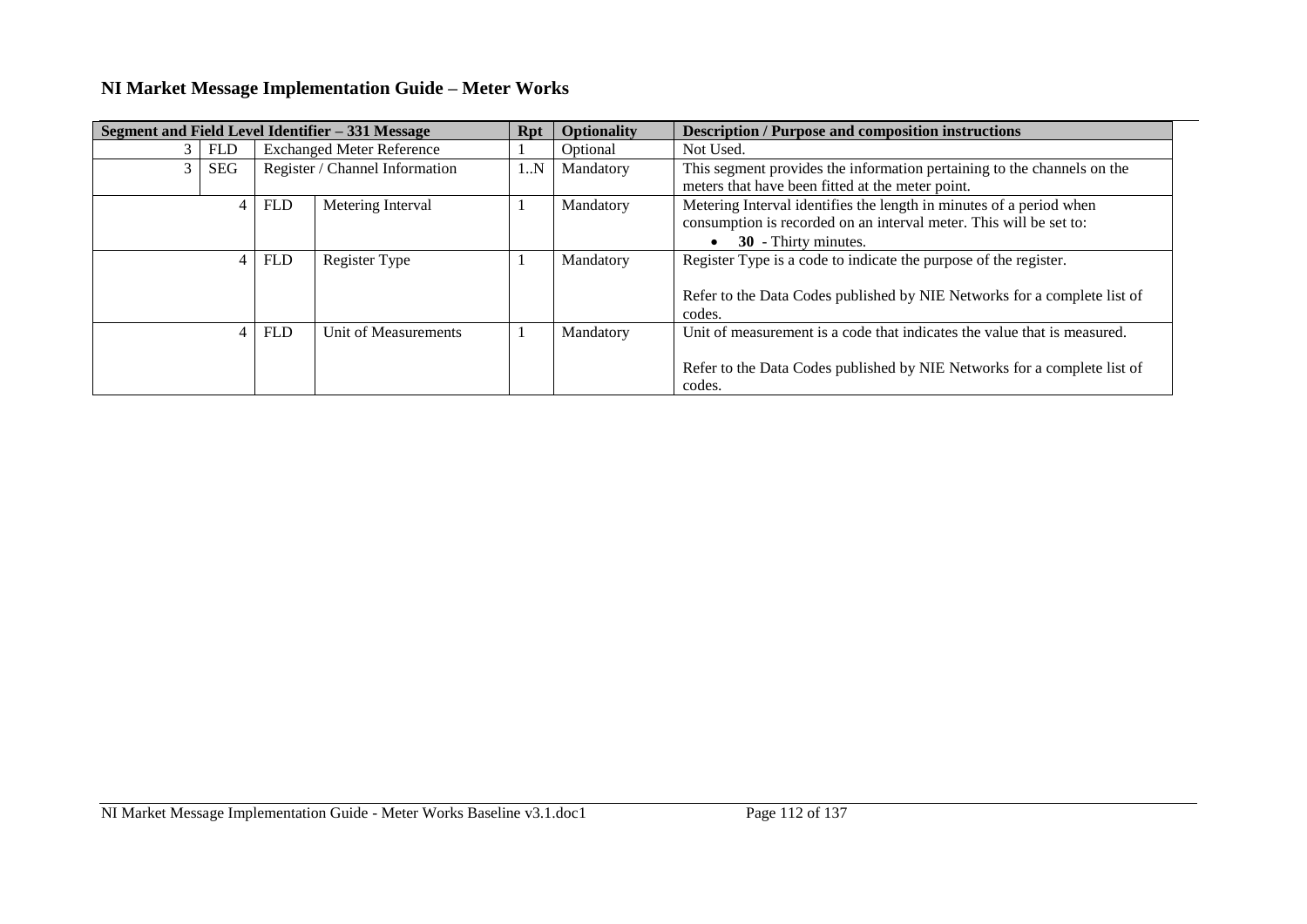#### **4.19 332 Non-Interval Meter Technical Details**

#### **4.19.1 Purpose / Description of Message**

The 332 Non-Interval Meter Technical Details message provides the Supplier registered to the Non-Interval Meter point with the technical details of the meters installed at that meter point following Fieldwork carried out at that meter point.

This includes the following details:

- The details applicable to the meter point, including MCC, DUoS Group and meter point status.
- Any Usage factor information held for the Meter Point.
- The details of meters that have been removed from the Meter Point including register information from that meter and final readings if appropriate
- The details of meters that have been newly installed at a meter point including register information from that meter and start readings if appropriate
- The details of meters that are retained at a meter point following Fieldwork including register information from that meter and readings if appropriate.

|  |  |  |  | Message 332 is used in the following Market Process: |
|--|--|--|--|------------------------------------------------------|
|--|--|--|--|------------------------------------------------------|

| <b>Process Number and Title</b>               | <b>Use of Message</b>                                                                   |
|-----------------------------------------------|-----------------------------------------------------------------------------------------|
| MP NI 3 Objections and Cancellation           | To provide a history of metering changes to an Old Supplier following a cancellation    |
| MP NI 5 New Non Interval Metered Connection   | To notify meter technical details and readings after completion of a New Non-Interval   |
|                                               | <b>Metered Connection</b>                                                               |
| MP NI 8 Changes to Connection Characteristics | To notify a change to Non-Interval meter technical details after a change to connection |
|                                               | characteristics                                                                         |
| MP NI 9 De-Energisation                       | To provide details of Non-Interval meter removal as a result of a request for de-       |
|                                               | energisation                                                                            |
| MP NI 10 Re-Energisation                      | To provide details of Non-Interval meter installation as a result of a request for      |
|                                               | energisation                                                                            |
| MP NI 11 Changes to Meter Configuration       | To notify Non-Interval meter technical details after a change to metering configuration |
| MP NI 12 Meter Problems and Damage            | To notify Non-Interval meter technical details where resolution of meter problems and   |

NI Market Message Implementation Guide - Meter Works Baseline v3.1.doc1 Page 113 of 137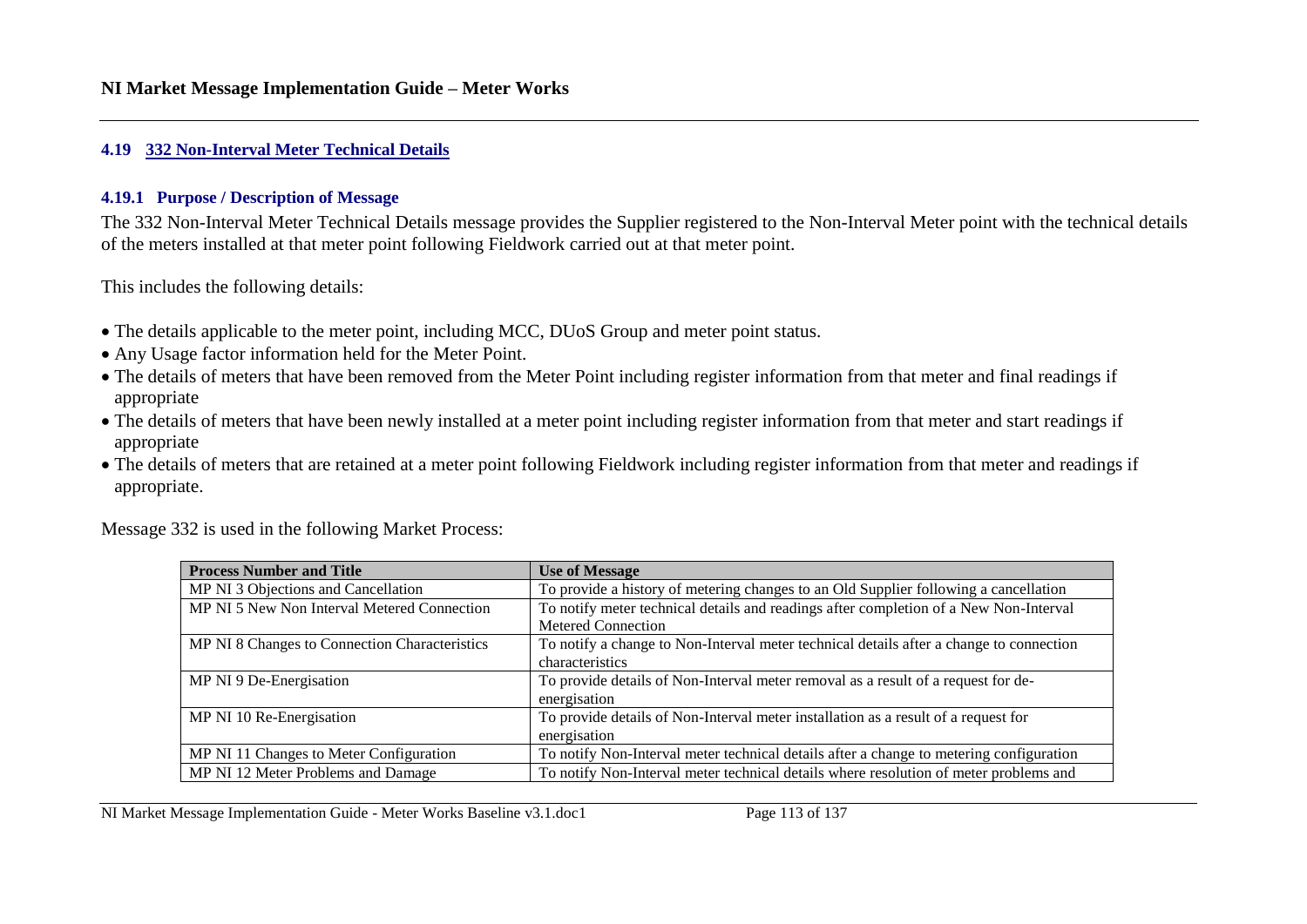| <b>Process Number and Title</b>                 | <b>Use of Message</b>                                                                      |
|-------------------------------------------------|--------------------------------------------------------------------------------------------|
|                                                 | damage result in a change of Non-Interval metering                                         |
| MP NI 12 Meter Enquiries and Complaints         | To notify Non-Interval meter technical details where a response to an enquiry results in a |
|                                                 | change of Non-Interval metering                                                            |
| MP NI 35 Change of Metering $-$ Non Interval to | To notify Non-Interval meter removal and closing reads following completion of a change    |
| Interval                                        | of metering from Non-Interval to Interval                                                  |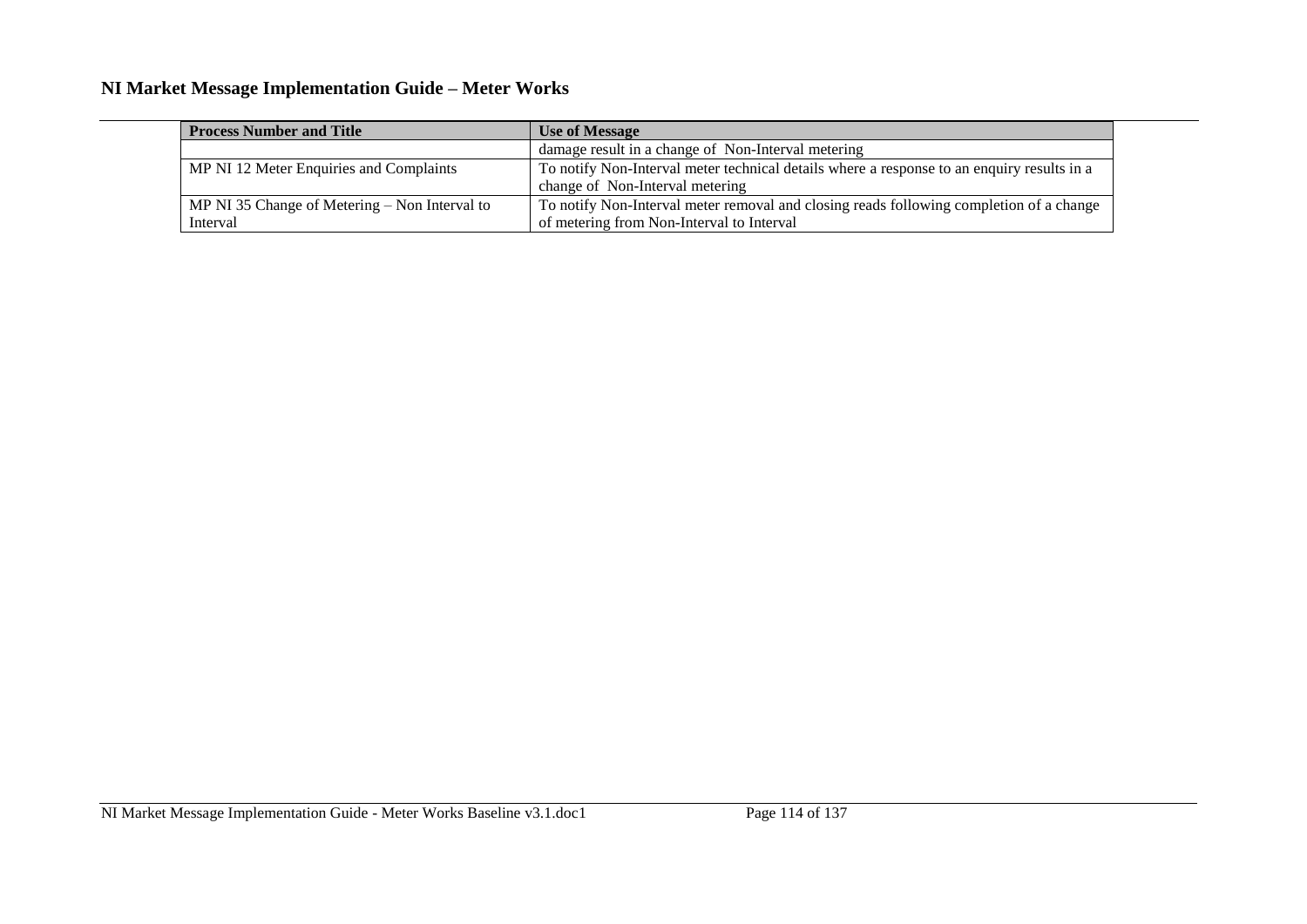### **4.19.2 Data Hierarchy Diagram**

332 Message

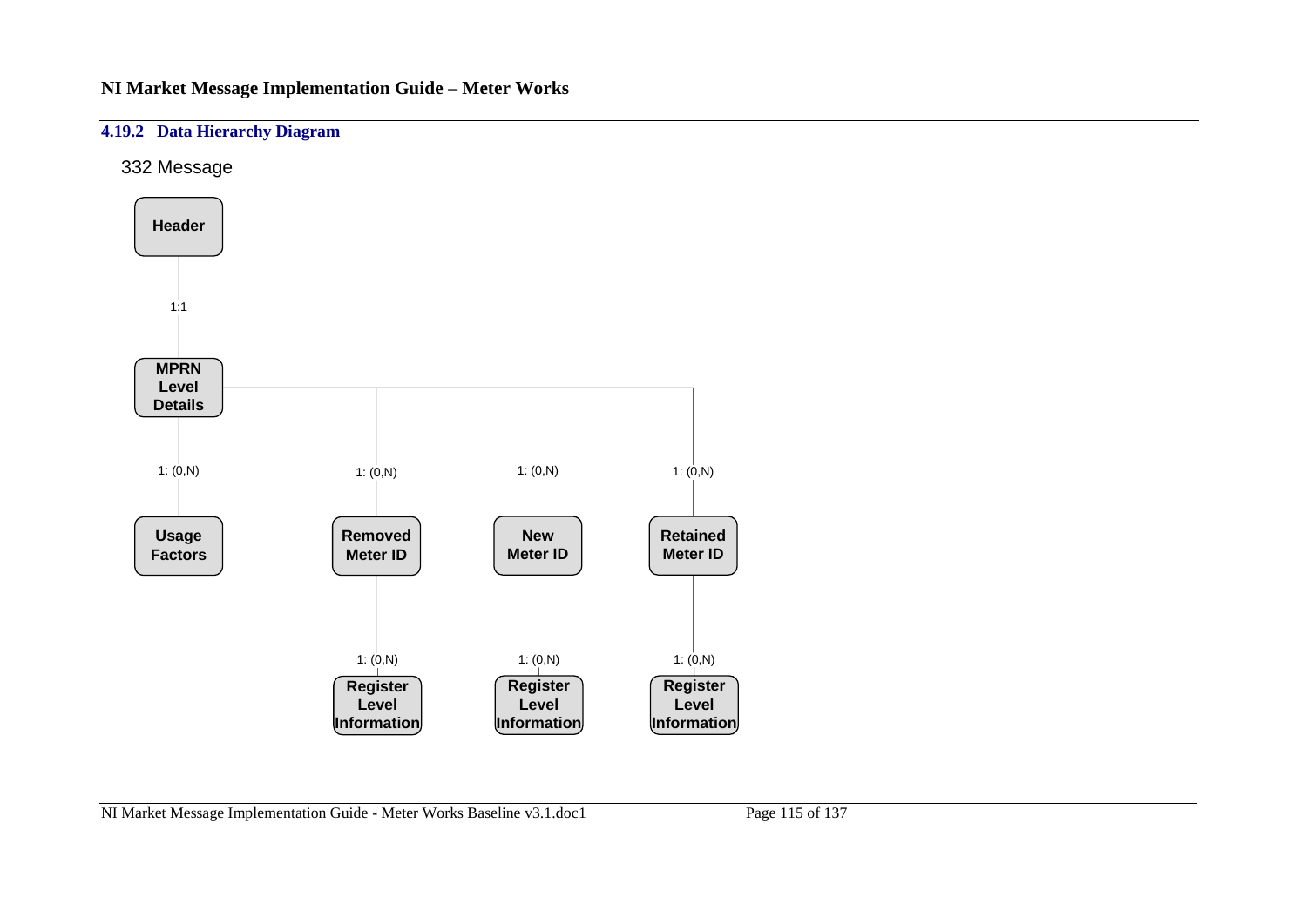#### **4.19.3 Message Structure**

This section describes the structure of the 332 message. The purpose of the message segments and data items are explained and any rules for composition outlined.

|                |                            | Segment and Field Level Identifier - 332 Message | <b>Rpt</b> | <b>Optionality</b> | <b>Description / Purpose and composition instructions</b>                       |
|----------------|----------------------------|--------------------------------------------------|------------|--------------------|---------------------------------------------------------------------------------|
|                | 1 Message Header           |                                                  |            | Mandatory          | Refer to Common Data Segments document for detailed notes on structure          |
|                |                            |                                                  |            |                    | and population.                                                                 |
|                | <b>Meter Point Details</b> |                                                  |            | Mandatory          |                                                                                 |
| $\overline{2}$ | <b>FLD</b>                 | <b>MPRN</b>                                      |            | Mandatory          | The unique identifying reference number for the Meter Point that the            |
|                |                            |                                                  |            |                    | customer has taken over. All elements of MPRN will be provided.                 |
| $\overline{c}$ | <b>FLD</b>                 | Market Participant Business Reference            |            | Optional           | This is the Supplier's number given as reference in the request. This will be   |
|                |                            |                                                  |            |                    | used in future contact with Suppliers to reference the request.                 |
| $\overline{c}$ | <b>FLD</b>                 | <b>Networks Reference Number</b>                 |            | Optional           | A reference to the field activity identifier used within NIE Networks when      |
|                |                            |                                                  |            |                    | fieldwork is performed. Will not be used where changes do not arise from        |
|                |                            |                                                  |            |                    | fieldwork.                                                                      |
| $\mathfrak{D}$ | <b>FLD</b>                 | <b>Load Profile</b>                              |            | Mandatory          | A code denoting the standard load profile that determines, when coupled         |
|                |                            |                                                  |            |                    | with Timeslot, the derived profile that is applied to consumption usage for     |
|                |                            |                                                  |            |                    | settlement purposes. This refers to the value applied following the meter       |
|                |                            |                                                  |            |                    | change (or from the effective date) and does not necessarily apply to           |
|                |                            |                                                  |            |                    | consumption up to the point of the change.                                      |
|                |                            |                                                  |            |                    |                                                                                 |
|                |                            |                                                  |            |                    | Refer to the Data Codes published by NIE Networks for a complete list of        |
|                |                            |                                                  |            |                    | codes.                                                                          |
| $\overline{2}$ | <b>FLD</b>                 | DUoS Group                                       |            | Mandatory          | This field will contain the code for the DUoS Tariff applied by NIE             |
|                |                            |                                                  |            |                    | Networks to the Meter Point. This refers to the value applied following the     |
|                |                            |                                                  |            |                    | meter change (or from the effective date) and does not necessarily apply to     |
|                |                            |                                                  |            |                    | consumption up to the point of the change.                                      |
|                |                            |                                                  |            |                    |                                                                                 |
|                |                            |                                                  |            |                    | Refer to the Data Codes published by NIE Networks for a complete list of        |
|                |                            |                                                  |            |                    | codes.                                                                          |
| $\overline{2}$ | <b>FLD</b>                 | <b>Meter Point Status</b>                        |            | Mandatory          | Meter Point Status is a code to identify the connection status of a meter point |
|                |                            |                                                  |            |                    | following the works. This will be set to                                        |
|                |                            |                                                  |            |                    | E - Energised                                                                   |
|                |                            |                                                  |            |                    | <b>D</b> - De-energised                                                         |

NI Market Message Implementation Guide - Meter Works Baseline v3.1.doc1 Page 116 of 137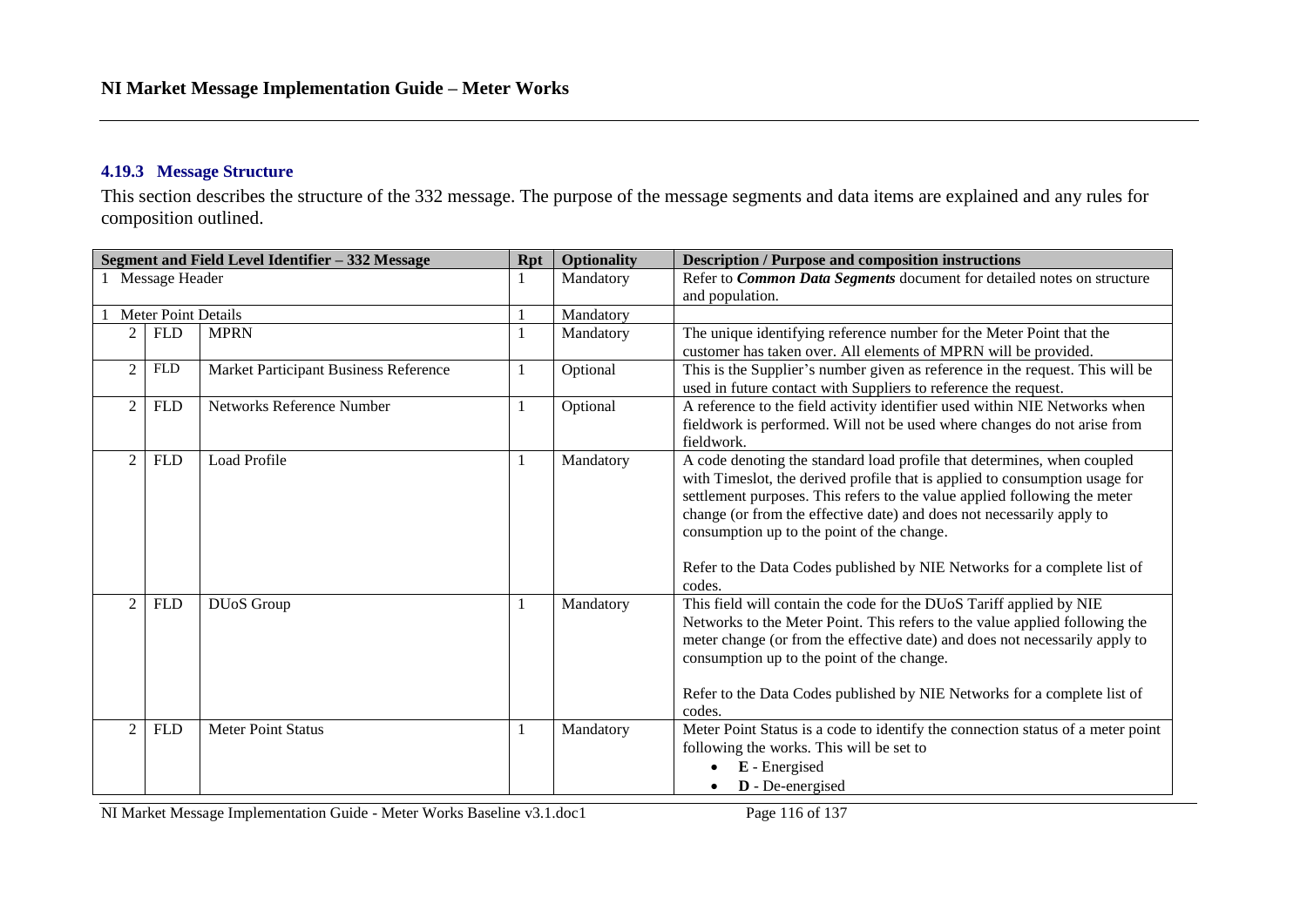|                | Segment and Field Level Identifier - 332 Message<br><b>Optionality</b><br><b>Rpt</b> |                            |                                  |     |           | <b>Description / Purpose and composition instructions</b>                                                                                                                                                                   |
|----------------|--------------------------------------------------------------------------------------|----------------------------|----------------------------------|-----|-----------|-----------------------------------------------------------------------------------------------------------------------------------------------------------------------------------------------------------------------------|
|                |                                                                                      |                            |                                  |     |           | $\bullet$ T - Terminated.                                                                                                                                                                                                   |
| $\overline{2}$ | <b>FLD</b>                                                                           | <b>Effective from Date</b> |                                  |     | Mandatory | This is the date from which the meter data supplied became effective.                                                                                                                                                       |
| $\overline{2}$ | <b>FLD</b>                                                                           |                            | Meter Configuration Code         |     | Mandatory | Meter Configuration Code (MCC) describes the current configuration of<br>meter registers and other equipment at a Meter Point applying following the<br>meter change (or from the effective date).                          |
| $\overline{2}$ | <b>FLD</b>                                                                           |                            | <b>Tariff Configuration Code</b> |     | Optional  | A code to indicate the tariff (or rate category) functionality delivered by<br>Keypad metering installed at a Keypad metered Non-Interval Meter Point.<br>It must be provided for Keypad metered Non-Interval Meter Points. |
| $\sqrt{2}$     | ${\hbox{\rm FLD}}$                                                                   |                            | Keypad Premises Number           |     | Optional  | The Keypad Premises Number provided for Keypad metered Non-Interval<br>Meter Points.                                                                                                                                        |
| 2              | <b>SEG</b>                                                                           | <b>Usage Factors</b>       |                                  | 0.N | Optional  | For each Timeslot there will potentially be two usages (depending on the<br>work performed); the first being the actual usage and the second the estimate<br>usage, each with their own separate Effective From Date.       |
|                | 3                                                                                    | <b>FLD</b>                 | Timeslot                         |     | Mandatory | A code that indicates the period that a meter register is recording.                                                                                                                                                        |
|                |                                                                                      |                            |                                  |     |           | Refer to the Data Codes published by NIE Networks for a complete list of<br>codes.                                                                                                                                          |
|                | 3                                                                                    | <b>FLD</b>                 | <b>Effective from Date</b>       |     | Mandatory | If the date of the meter point information is D this field will contain:                                                                                                                                                    |
|                |                                                                                      |                            |                                  |     |           | For new meters (Read Reason Codes 21):<br>D for the Estimated Usage Factor<br>$\bullet$                                                                                                                                     |
|                |                                                                                      |                            |                                  |     |           | For meters remaining (Read Reason Codes 11):                                                                                                                                                                                |
|                |                                                                                      |                            |                                  |     |           | • D for the Estimated Usage Factor                                                                                                                                                                                          |
|                |                                                                                      |                            |                                  |     |           | For removed meters (Read Reason Codes 22):                                                                                                                                                                                  |
|                |                                                                                      |                            |                                  |     |           | • N/A for the Estimated Usage Factor                                                                                                                                                                                        |
|                |                                                                                      |                            |                                  |     |           | For replaced meters (Read Reason Codes 16):                                                                                                                                                                                 |
|                |                                                                                      |                            |                                  |     |           | • N/A for the Estimated Usage Factor                                                                                                                                                                                        |
|                |                                                                                      |                            |                                  |     |           | For reconfigured meters (Read Reason Codes 16):                                                                                                                                                                             |
|                |                                                                                      |                            |                                  |     |           | D for the Estimated Usage Factor<br>$\bullet$                                                                                                                                                                               |
|                |                                                                                      |                            |                                  |     |           | For the actual usage factor this field will contain either the previous read                                                                                                                                                |

NI Market Message Implementation Guide - Meter Works Baseline v3.1.doc1 Page 117 of 137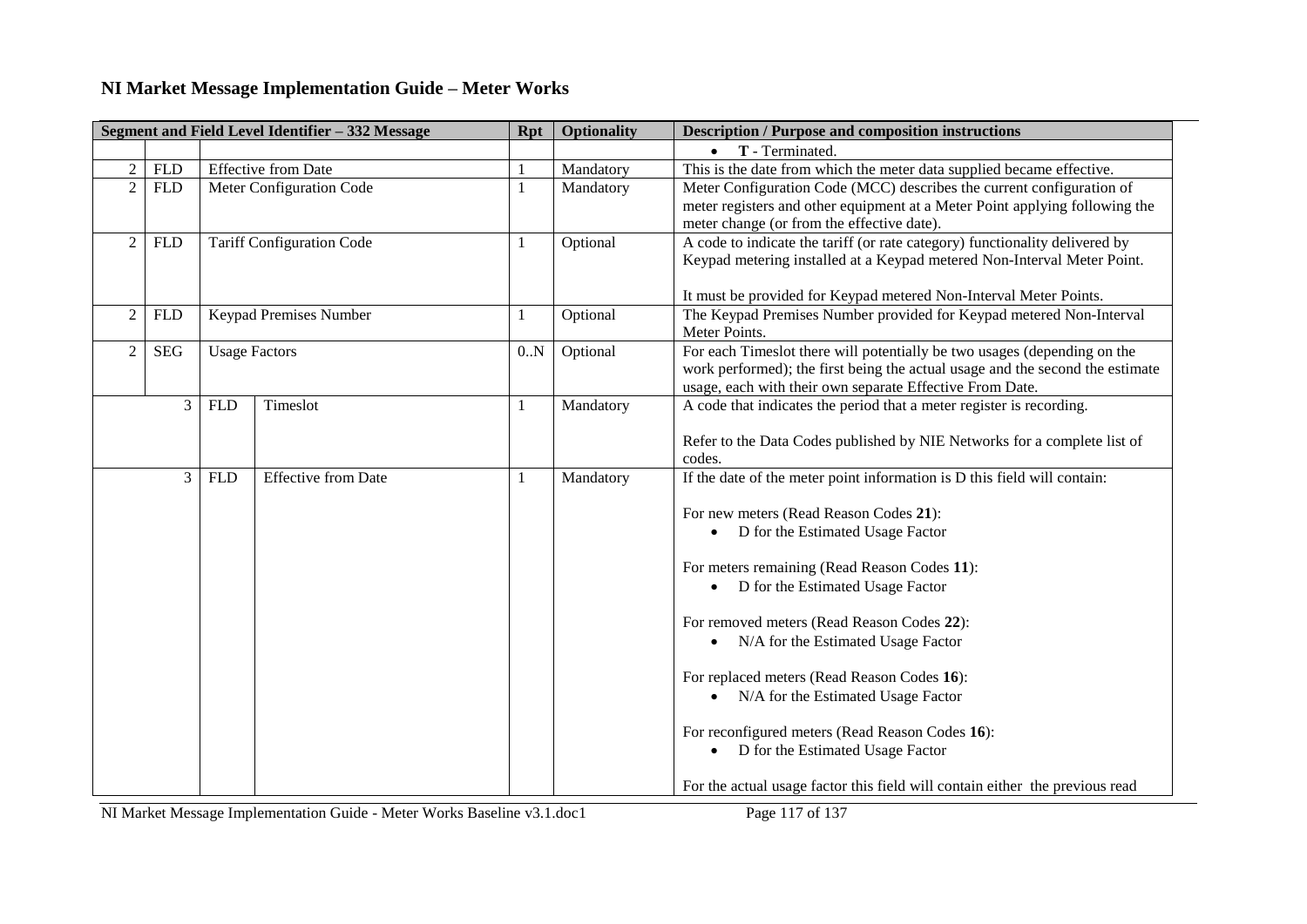|   |                |                    |                  | Segment and Field Level Identifier - 332 Message | <b>Rpt</b>   | <b>Optionality</b> | <b>Description / Purpose and composition instructions</b>                                                                                                                                                                                                                                                                 |
|---|----------------|--------------------|------------------|--------------------------------------------------|--------------|--------------------|---------------------------------------------------------------------------------------------------------------------------------------------------------------------------------------------------------------------------------------------------------------------------------------------------------------------------|
|   |                |                    |                  |                                                  |              |                    | date or the day following the previous read date depending on the type of the<br>previous read.                                                                                                                                                                                                                           |
|   | 3              | <b>FLD</b>         |                  | <b>Actual Usage Factor</b>                       |              | Optional           | This will contain the total AAC for consumption calculated for the period<br>between the previous read date and the read date for registers with the<br>indicated timeslot.                                                                                                                                               |
|   | 3              | <b>FLD</b>         |                  | <b>Estimated Usage Factor</b>                    | $\mathbf{I}$ | Optional           | This will contain the total EAC for consumption registers with the indicated<br>timeslot.                                                                                                                                                                                                                                 |
| 2 | <b>SEG</b>     |                    | Removed Meter ID |                                                  | 0.N          | Optional           | This segment identifies the Non-Interval Meters removed at a Meter Point if<br>appropriate.                                                                                                                                                                                                                               |
|   | 3              | <b>FLD</b>         |                  | <b>Meter Category</b>                            |              | Optional           | Not Used.                                                                                                                                                                                                                                                                                                                 |
|   | $\overline{3}$ | <b>FLD</b>         | Serial Number    |                                                  |              | Mandatory          | The physical or badge number found on the removed meter.                                                                                                                                                                                                                                                                  |
|   | 3              | ${\hbox{\rm FLD}}$ |                  | <b>Exchanged Meter Reference</b>                 |              | Optional           | Not Used.                                                                                                                                                                                                                                                                                                                 |
|   | 3              | <b>SEG</b>         |                  | Removed Register Level Information               | 0.N          | Optional           | This segment provides the information pertaining to the registers on meters<br>that have been removed from the meter point.                                                                                                                                                                                               |
|   |                | $\overline{4}$     | <b>FLD</b>       | Meter Register Sequence                          | 1            | Mandatory          | Meter Register Sequence is an identifier to distinguish between different<br>meter registers on a physical meter.                                                                                                                                                                                                         |
|   |                | $\overline{4}$     | <b>FLD</b>       | Timeslot                                         | 1            | Mandatory          | A code that indicates the period that a meter register is recording.<br>Refer to the Data Codes published by NIE Networks for a complete list of<br>codes.                                                                                                                                                                |
|   |                | $\overline{4}$     | <b>FLD</b>       | Unit of Measurement                              | 1            | Mandatory          | Unit of measurement is a code that indicates the value that is measured.                                                                                                                                                                                                                                                  |
|   |                | $\overline{4}$     | <b>FLD</b>       | Meter Multiplier                                 | 1            | Mandatory          | Meter Multiplier is a factor to be applied to an advance or reading at a<br>register in order to derive a true value.                                                                                                                                                                                                     |
|   |                | $\overline{4}$     | <b>FLD</b>       | Reading Value                                    |              | Mandatory          | Reading Value is the value of a reading in the form passed to NIE Networks<br>measured in the units identified by the meter register prior to application of<br>any multipliers. May contain an estimate if read type so indicates.                                                                                       |
|   |                | $\overline{4}$     | <b>FLD</b>       | Read Reason                                      | 1            | Mandatory          | Read Reason is a code that indicates the reason that a reading was collected<br>and will be set to:<br>$13 - De-energisation$<br>16 - Closing Read before meter re-programming<br>22 - Closing Reading (Register removed)<br>23 – Meter Works single reading<br>$28 -$ Closing read before register renumber<br>$\bullet$ |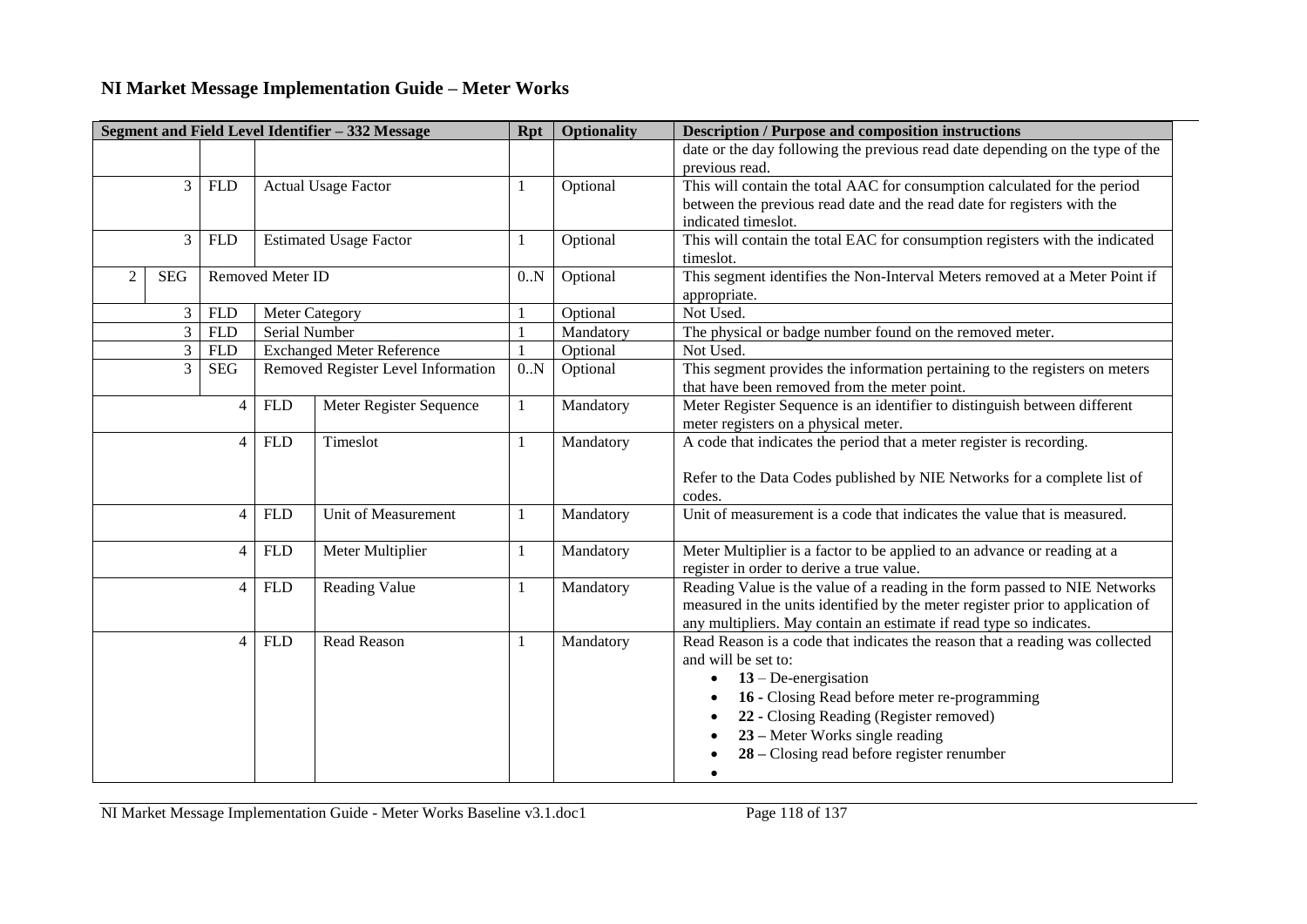| Segment and Field Level Identifier - 332 Message |            |                |                       |                                  | <b>Rpt</b> | <b>Optionality</b> | <b>Description / Purpose and composition instructions</b>                          |
|--------------------------------------------------|------------|----------------|-----------------------|----------------------------------|------------|--------------------|------------------------------------------------------------------------------------|
|                                                  |            |                | FLD                   | Read Type                        |            | Mandatory          | Read Type is a code that indicates whether a reading is Actual or Estimated.       |
|                                                  |            |                |                       |                                  |            |                    | This will be set to either:                                                        |
|                                                  |            |                |                       |                                  |            |                    | <b>A</b> - Actual<br>$\bullet$                                                     |
|                                                  |            |                |                       |                                  |            |                    | $EF - Estimate - Implausible / No Read Available$<br>$\bullet$                     |
|                                                  |            | $\overline{4}$ | <b>FLD</b>            | Previous Read Date               | 1          | Mandatory          | The date from which consumption is calculated. This will be the previous           |
|                                                  |            |                |                       |                                  |            |                    | actual read date or, where there has been a subsequent billing estimate, the       |
|                                                  |            |                |                       |                                  |            |                    | date of the billing estimate. This is provided for kWh registers only.             |
|                                                  |            | $\overline{4}$ | <b>FLD</b>            | Consumption                      | 1          | Optional           | This data item is only provided for on consumption meters. Consumption is          |
|                                                  |            |                |                       |                                  |            |                    | the metered or estimated consumption for the period from a previous read           |
|                                                  |            |                |                       |                                  |            |                    | date to this read date, measured in kWh.                                           |
|                                                  |            | $\overline{4}$ | <b>FLD</b>            | Post Decimal Digits              | 1          | Optional           | The number of digits after the decimal place on a meter register. This data is     |
|                                                  |            |                |                       |                                  |            |                    | provided where it is defined for register and device                               |
|                                                  |            | $\overline{4}$ | <b>FLD</b>            | Pre Decimal Digits               | 1          | Optional           | The number of digits before the decimal place on a meter register This data        |
|                                                  |            |                |                       |                                  |            |                    | is provided where it is defined for register and device                            |
|                                                  |            | 4              | <b>FLD</b>            | Register Type                    | 1          | Mandatory          | Register Type is a code to indicate the purpose of the register.                   |
|                                                  |            | $\overline{4}$ | <b>FLD</b>            | <b>Read Status</b>               | 1          | Mandatory          | A code that indicates:                                                             |
|                                                  |            |                |                       |                                  |            |                    | <b>RV</b> - Reading Valid<br>$\bullet$                                             |
|                                                  |            |                |                       |                                  |            |                    | <b>RREL</b> - Reading - Manually released<br>$\bullet$                             |
|                                                  |            |                |                       |                                  |            |                    | <b>REST</b> - Reading estimated<br>$\bullet$                                       |
| 2                                                | <b>SEG</b> | New Meter ID   |                       |                                  | 0.N        | Optional           | This segment identifies the Non-Interval Meters newly fitted or configured at      |
|                                                  |            |                |                       |                                  |            |                    | a Meter Point.                                                                     |
|                                                  | 3          | <b>FLD</b>     | <b>Meter Category</b> |                                  |            | Optional           | Not Used.                                                                          |
|                                                  | 3          | <b>FLD</b>     | Serial Number         |                                  |            | Mandatory          | The physical or badge number found on the meter.                                   |
|                                                  | 3          | <b>FLD</b>     | Meter Location        |                                  |            | Optional           | Not Used.                                                                          |
|                                                  | 3          | <b>FLD</b>     |                       | <b>Exchanged Meter Reference</b> |            | Optional           | Not Used.                                                                          |
|                                                  | 3          | <b>SEG</b>     |                       | New Meter Registers              | 0.N        | Optional           | This segment provides the information pertaining to the registers on meters        |
|                                                  |            |                |                       |                                  |            |                    | that have been fitted at the meter point.                                          |
|                                                  |            | $\overline{4}$ | <b>FLD</b>            | Meter Register Sequence          | 1          | Mandatory          | Meter Register Sequence is an identifier to distinguish between different          |
|                                                  |            |                |                       |                                  |            |                    | meter registers on a physical meter or set of meters.                              |
|                                                  |            | $\overline{4}$ | <b>FLD</b>            | Timeslot                         | 1          | Mandatory          | A code that indicates the period that a meter register is recording.               |
|                                                  |            |                |                       |                                  |            |                    | Refer to the Data Codes published by NIE Networks for a complete list of<br>codes. |
|                                                  |            | 4              | <b>FLD</b>            | Unit of Measurement              | 1          | Mandatory          | Unit of measurement is a code that indicates the value that is measured.           |

NI Market Message Implementation Guide - Meter Works Baseline v3.1.doc1 Page 119 of 137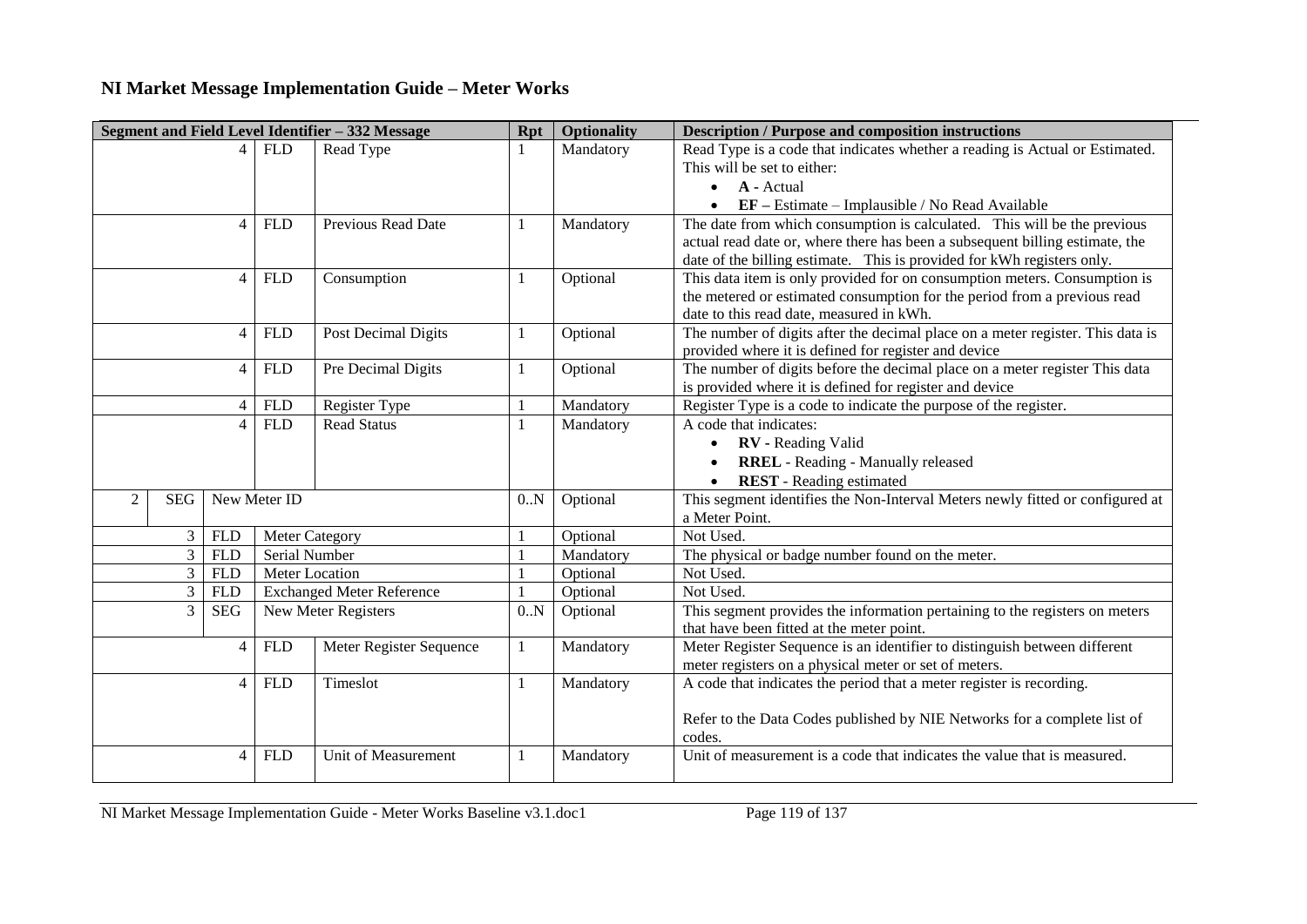|                 |                |                          | Segment and Field Level Identifier - 332 Message | <b>Rpt</b> | <b>Optionality</b> | <b>Description / Purpose and composition instructions</b>                                                                                                                                                                                                                                                                                                                                                         |
|-----------------|----------------|--------------------------|--------------------------------------------------|------------|--------------------|-------------------------------------------------------------------------------------------------------------------------------------------------------------------------------------------------------------------------------------------------------------------------------------------------------------------------------------------------------------------------------------------------------------------|
|                 |                |                          |                                                  |            |                    | Refer to the Data Codes published by NIE Networks for a complete list of                                                                                                                                                                                                                                                                                                                                          |
|                 |                |                          |                                                  |            |                    | codes.                                                                                                                                                                                                                                                                                                                                                                                                            |
|                 | 4              | <b>FLD</b>               | Meter Multiplier                                 |            | Mandatory          | Meter Multiplier is a factor to be applied to an advance or reading at a<br>register in order to derive a true value.                                                                                                                                                                                                                                                                                             |
|                 | $\overline{4}$ | <b>FLD</b>               | Reading Value                                    | -1         | Mandatory          | Reading Value is the value of a reading in the form passed to NIE Networks<br>measured in the units identified by the meter register prior to application of<br>any multipliers.                                                                                                                                                                                                                                  |
|                 | $\overline{4}$ | <b>FLD</b>               | <b>Read Reason</b>                               |            | Mandatory          | Read Reason is a code that indicates the reason that a reading was collected.<br>The following codes are permitted for this item:<br>$11 -$ Start read after meter re-programming<br>18 - Energisation<br>21 - Start reading (New Register)<br>$23$ – Meter Works single reading<br>29 – Start Read after register renumber<br>Refer to the Data Codes published by NIE Networks for a complete list of<br>codes. |
|                 | $\overline{4}$ | <b>FLD</b>               | Read Type                                        |            | Mandatory          | Read Type is a code that indicates whether a reading is Actual or Estimated.<br>This will be set to:<br>$\bullet$ <b>A</b> - Actual                                                                                                                                                                                                                                                                               |
|                 | $\overline{4}$ | <b>FLD</b>               | Post Decimal Digits                              |            | Mandatory          | The number of digits after the decimal place on a meter register. This data is<br>provided where it is defined for register and device. This is always provided<br>for new meters.                                                                                                                                                                                                                                |
|                 | $\overline{4}$ | <b>FLD</b>               | Pre Decimal Digits                               |            | Mandatory          | The number of digits before the decimal place on a meter register This data<br>is provided where it is defined for register and device. This is always<br>provided for new meters.                                                                                                                                                                                                                                |
|                 | 4              | <b>FLD</b>               | Register Type                                    |            | Mandatory          | Register Type is a code to indicate the purpose of the register.<br>Refer to the Data Codes published by NIE Networks for a complete list of<br>codes.                                                                                                                                                                                                                                                            |
| <b>SEG</b><br>2 |                | <b>Retained Meter ID</b> |                                                  | 0.N        | Optional           | This segment identifies the Non-Interval Meters retained at a Meter Point.                                                                                                                                                                                                                                                                                                                                        |
| $\mathfrak{Z}$  | <b>FLD</b>     | <b>Meter Category</b>    |                                                  |            | Optional           | Not Used.                                                                                                                                                                                                                                                                                                                                                                                                         |
| 3               | <b>FLD</b>     | Serial Number            |                                                  |            | Mandatory          | The physical or badge number found on the meter.                                                                                                                                                                                                                                                                                                                                                                  |
| $\overline{3}$  | <b>SEG</b>     |                          | <b>Retained Meter Registers</b>                  | 0.N        | Optional           | This is the segment that stores information relating to the registers displayed<br>on a meter.                                                                                                                                                                                                                                                                                                                    |

NI Market Message Implementation Guide - Meter Works Baseline v3.1.doc1 Page 120 of 137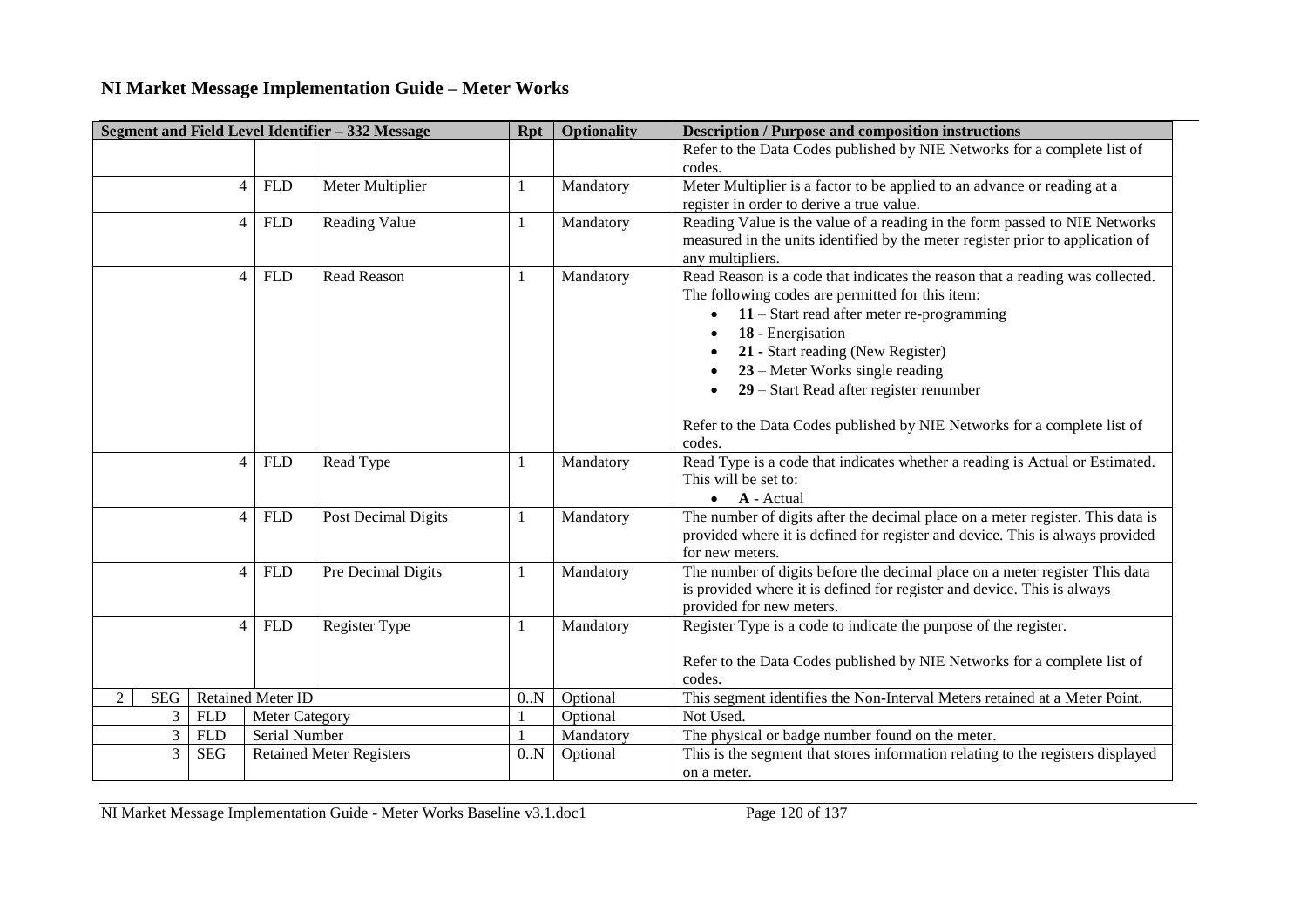| Segment and Field Level Identifier - 332 Message |            |                         | <b>Rpt</b> | <b>Optionality</b> | <b>Description / Purpose and composition instructions</b>                                              |  |  |
|--------------------------------------------------|------------|-------------------------|------------|--------------------|--------------------------------------------------------------------------------------------------------|--|--|
| 4                                                | <b>FLD</b> | Meter Register Sequence | 1          | Mandatory          | Meter Register Sequence is an identifier to distinguish between different                              |  |  |
|                                                  |            |                         |            |                    | meter registers on a physical meter or set of meters.                                                  |  |  |
| $\overline{4}$                                   | <b>FLD</b> | Timeslot                | 1          | Mandatory          | Timeslot is a code that indicates the period that a meter is recording (or an                          |  |  |
|                                                  |            |                         |            |                    | un-metered installation is consuming electricity).                                                     |  |  |
|                                                  |            |                         |            |                    |                                                                                                        |  |  |
|                                                  |            |                         |            |                    | Refer to the Data Codes published by NIE Networks for a complete list of                               |  |  |
| $\overline{4}$                                   | <b>FLD</b> | Unit of Measurement     |            | Mandatory          | codes.<br>Unit of measurement is a code that indicates the value that is measured e.g.                 |  |  |
|                                                  |            |                         | -1         |                    | KWh.                                                                                                   |  |  |
|                                                  |            |                         |            |                    |                                                                                                        |  |  |
|                                                  |            |                         |            |                    | Refer to the Data Codes published by NIE Networks for a complete list of                               |  |  |
|                                                  |            |                         |            |                    | codes.                                                                                                 |  |  |
| $\overline{4}$                                   | <b>FLD</b> | Meter Multiplier        | 1          | Mandatory          | Meter Multiplier is a factor to be applied to an advance or reading at a                               |  |  |
|                                                  |            |                         |            |                    | register in order to derive a true value.                                                              |  |  |
| $\overline{4}$                                   | <b>FLD</b> | Reading Value           | 1          | Mandatory          | Reading Value is the value of a reading measured in the units identified by                            |  |  |
|                                                  |            |                         |            |                    | the meter register prior to application of any multipliers.                                            |  |  |
| $\overline{4}$                                   | <b>FLD</b> | <b>Read Reason</b>      | 1          | Mandatory          | Read Reason is a code that indicates the reason that a reading was collected.                          |  |  |
|                                                  |            |                         |            |                    | Read Reason will always be:                                                                            |  |  |
|                                                  |            |                         |            |                    | $\bullet$ 09 – Special Read – Non Chargeable                                                           |  |  |
| $\overline{4}$                                   | <b>FLD</b> | Read Type               | 1          | Mandatory          | Read Type is a code that indicates whether a reading is an Actual, Customer,                           |  |  |
|                                                  |            |                         |            |                    | Estimated or Substitute reading. The following values are valid for Non-<br>Interval de-energisations: |  |  |
|                                                  |            |                         |            |                    | A - Actual<br>$\bullet$                                                                                |  |  |
|                                                  |            |                         |            |                    | $EF - Estimate - Implausible / No Read Available$                                                      |  |  |
| $\overline{4}$                                   | <b>FLD</b> | Previous Read Date      | 1          | Mandatory          | The date from which consumption is calculated. This will be the previous                               |  |  |
|                                                  |            |                         |            |                    | actual read date or, where there has been a subsequent billing estimate, the                           |  |  |
|                                                  |            |                         |            |                    | date of the billing estimate. This is provided for kWh registers only.                                 |  |  |
| $\overline{4}$                                   | <b>FLD</b> | Consumption             | 1          | Optional           | This data item is only provided for on consumption meters. Consumption is                              |  |  |
|                                                  |            |                         |            |                    | the metered or estimated consumption for the period from a previous read                               |  |  |
|                                                  |            |                         |            |                    | date to this read date, measured in kWh.                                                               |  |  |
| $\overline{4}$                                   | <b>FLD</b> | Post Decimal Digits     | 1          | Optional           | The number of digits after the decimal place on a meter register. This data is                         |  |  |
|                                                  |            |                         |            |                    | provided where it is defined for register and device and is dependant upon                             |  |  |
|                                                  |            |                         |            |                    | meter category.                                                                                        |  |  |
| $\overline{4}$                                   | <b>FLD</b> | Pre Decimal Digits      | 1          | Optional           | The number of digits before the decimal place on a meter register This data                            |  |  |
|                                                  |            |                         |            |                    | is provided where it is defined for register and device and is dependant upon                          |  |  |
|                                                  |            |                         |            |                    | meter category.                                                                                        |  |  |

NI Market Message Implementation Guide - Meter Works Baseline v3.1.doc1 Page 121 of 137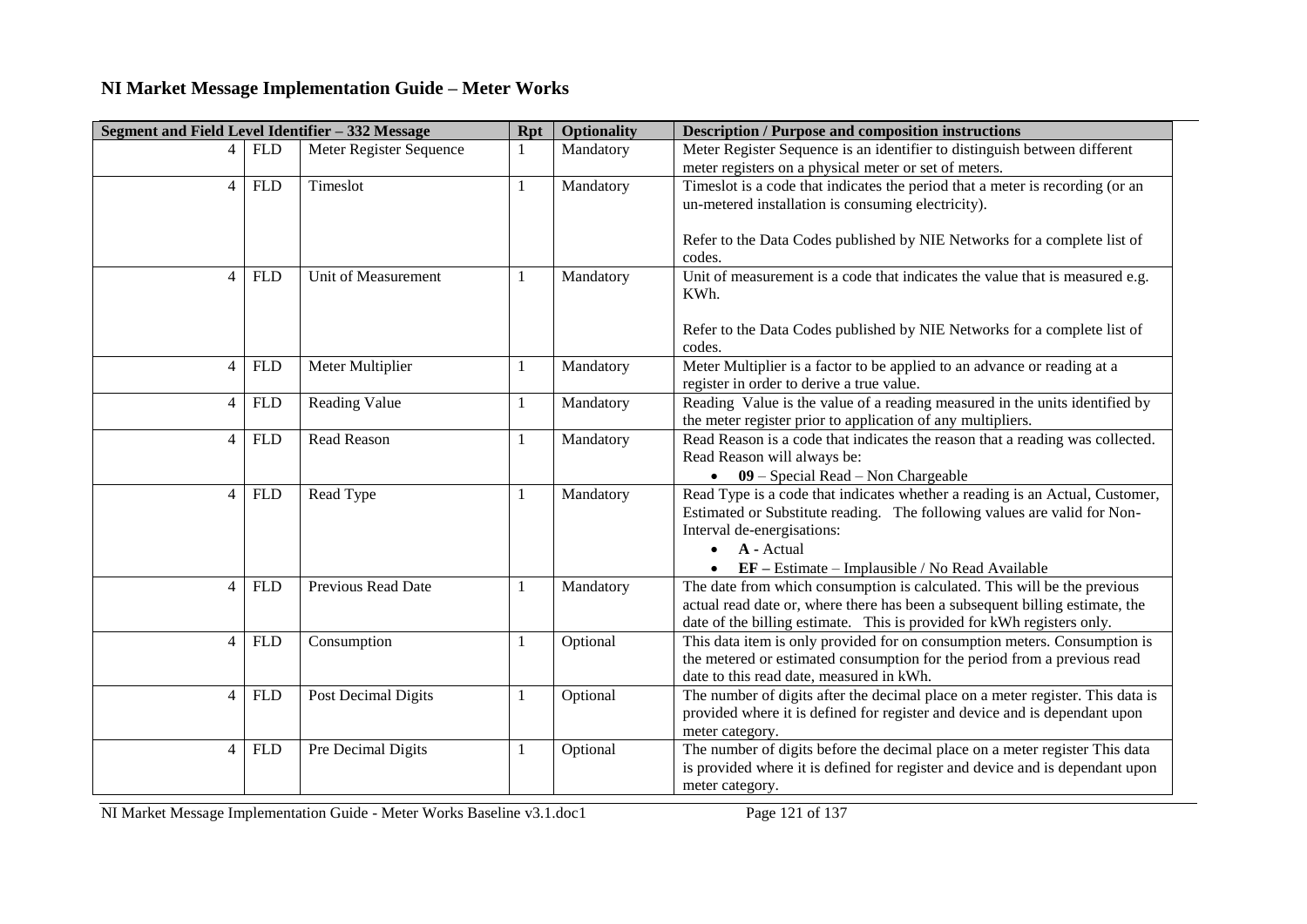| Segment and Field Level Identifier - 332 Message |            | Rpt                | <b>Optionality</b> | <b>Description / Purpose and composition instructions</b>                     |                                                                                    |  |
|--------------------------------------------------|------------|--------------------|--------------------|-------------------------------------------------------------------------------|------------------------------------------------------------------------------------|--|
|                                                  | <b>FLD</b> | Register Type      |                    | Register Type is a code to indicate the purpose of the register.<br>Mandatory |                                                                                    |  |
|                                                  |            |                    |                    |                                                                               | Refer to the Data Codes published by NIE Networks for a complete list of<br>codes. |  |
|                                                  | <b>FLD</b> | <b>Read Status</b> |                    | Mandatory                                                                     | A code that indicates:                                                             |  |
|                                                  |            |                    |                    |                                                                               | <b>RV</b> - Reading Valid                                                          |  |
|                                                  |            |                    |                    |                                                                               | <b>RREL</b> - Reading - Manually released                                          |  |
|                                                  |            |                    |                    |                                                                               | <b>REST</b> - Reading estimated                                                    |  |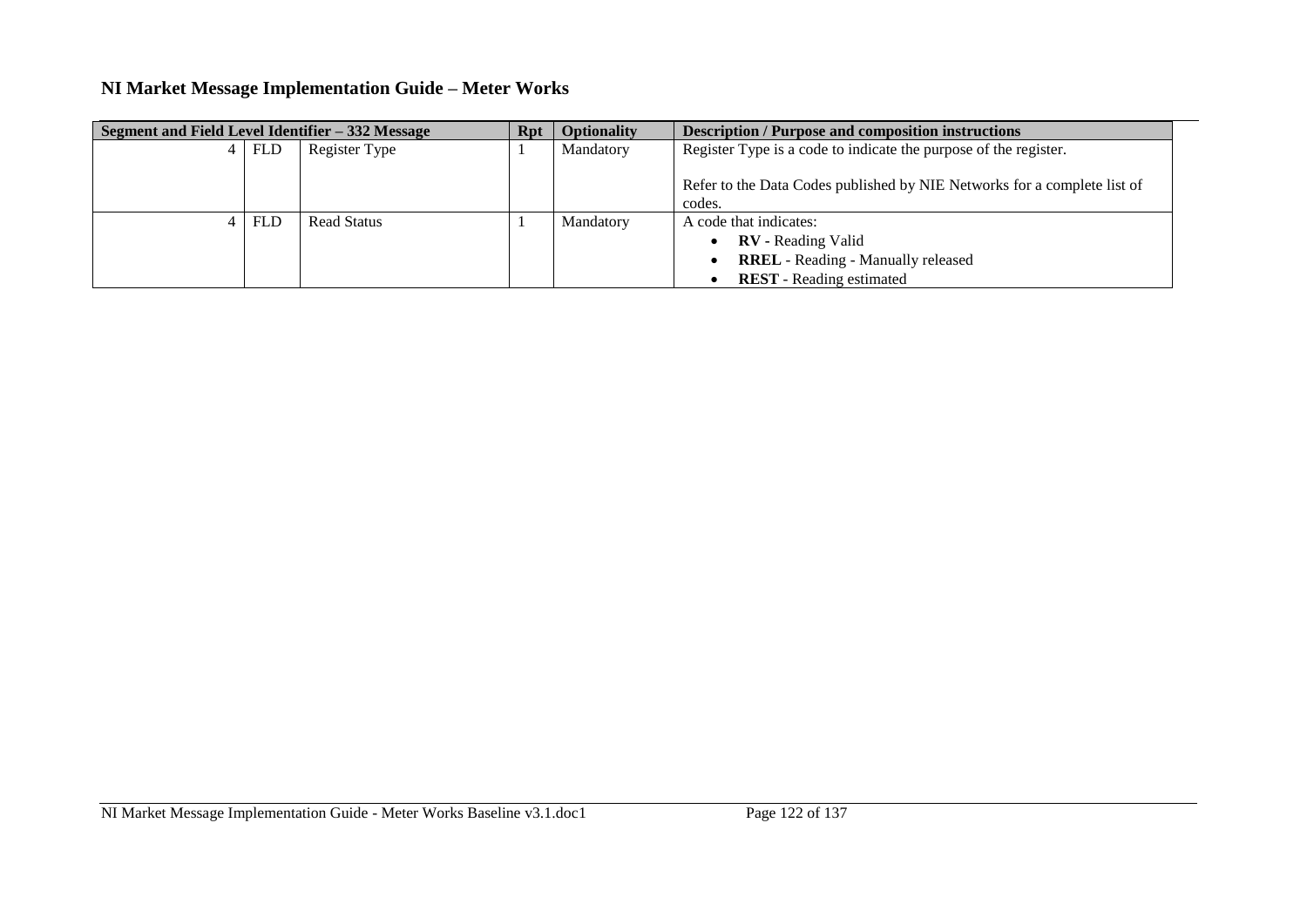#### **4.20 332W Non-Interval Meter Technical Details – Withdrawn Read**

#### **4.20.1 Purpose / Description of Message**

The 332W Non-Interval Meter Technical Details – Withdrawn Read message informs the Supplier registered to the Non-Interval Meter point that previous readings provided on a 332 message have been withdrawn.

This includes the following details:

- The reason for the withdrawal
- The details applicable to the meter point, including MCC, DUoS Group and meter point status previously provided on the 332.
- The details of meters that have been removed from the Meter Point including register information from that meter and withdrawn readings
- The details of meters that have been newly installed at a meter point including register information from that meter and withdrawn readings
- The details of meters that are retained at a meter point following Fieldwork including register information from that meter and withdrawn readings.

Message 332W is used in the following Market Process:

| <b>Process Number and Title</b>            | Use of Message                                                                          |  |  |  |
|--------------------------------------------|-----------------------------------------------------------------------------------------|--|--|--|
| MP NI 14 Reading Processing – Non Interval | To notify withdrawn readings for a Non-Interval meter point for a previously issued 332 |  |  |  |
|                                            | message                                                                                 |  |  |  |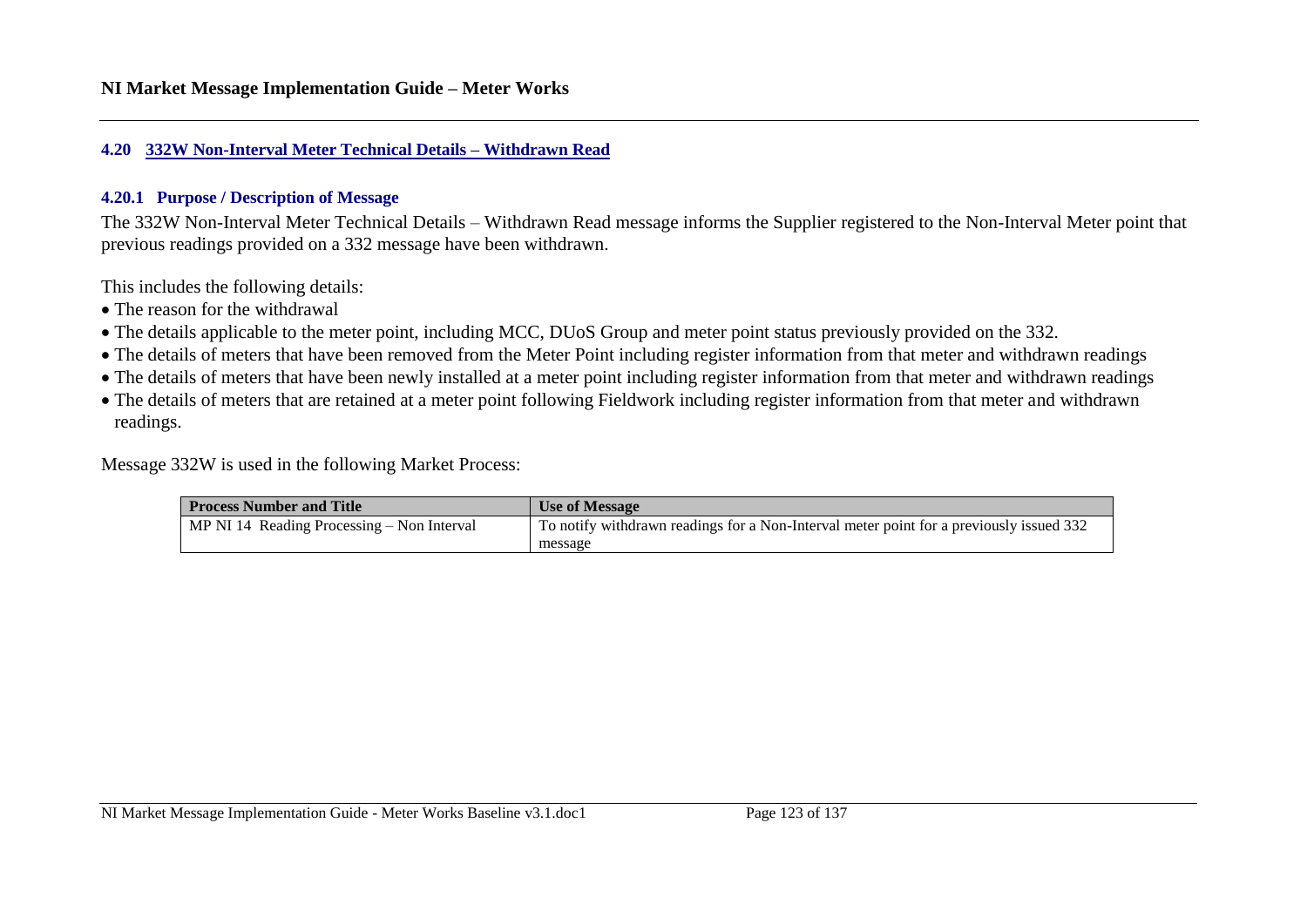### **4.20.2 Data Hierarchy Diagram**

332W Message

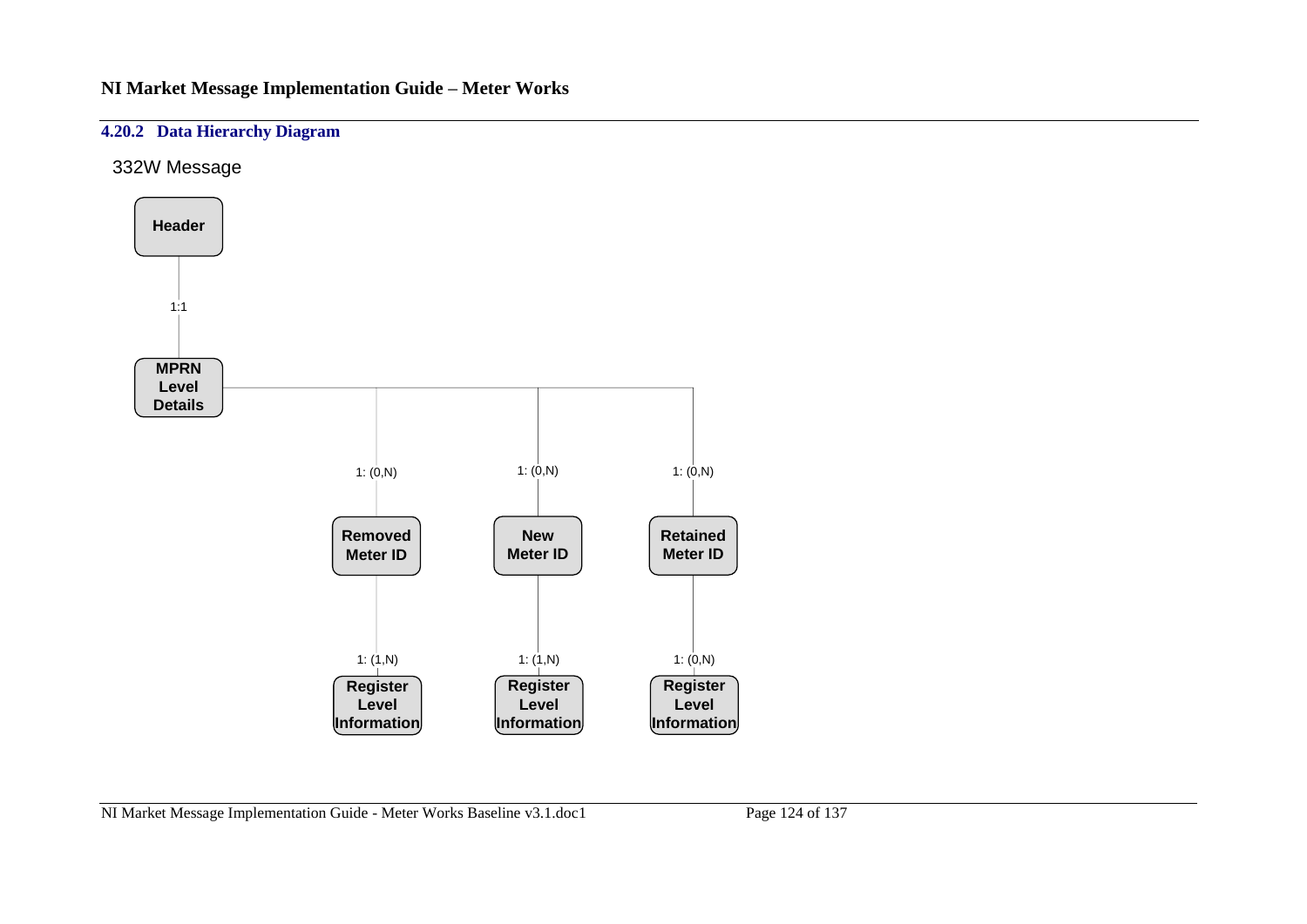### **4.20.3 Message Structure**

This section describes the structure of the 332W message. The purpose of the message segments and data items are explained and any rules for composition outlined.

| Segment and Field Level Identifier - 332W Message |                            |                                       |              | <b>Optionality</b> | <b>Description / Purpose and composition instructions</b>                       |  |  |
|---------------------------------------------------|----------------------------|---------------------------------------|--------------|--------------------|---------------------------------------------------------------------------------|--|--|
| Message Header                                    |                            |                                       |              | Mandatory          | Refer to Common Data Segments document for detailed notes on structure          |  |  |
|                                                   |                            |                                       |              |                    | and population.                                                                 |  |  |
|                                                   | <b>Meter Point Details</b> |                                       |              | Mandatory          |                                                                                 |  |  |
|                                                   | <b>FLD</b>                 | <b>MPRN</b>                           |              | Mandatory          | The unique identifying reference number for the Meter Point that the            |  |  |
|                                                   |                            |                                       |              |                    | customer has taken over. All elements of MPRN will be provided.                 |  |  |
| $\overline{2}$                                    | <b>FLD</b>                 | Market Participant Business Reference | 1            | Optional           | This is the Supplier's number given as reference in the request. This will be   |  |  |
|                                                   |                            |                                       |              |                    | used in future contact with Suppliers to reference the request.                 |  |  |
| $\overline{2}$                                    | <b>FLD</b>                 | Networks Reference Number             | $\mathbf{1}$ | Mandatory          | A reference to the field activity identifier used within NIE Networks when      |  |  |
|                                                   |                            |                                       |              |                    | fieldwork is performed. Will not be used where changes do not arise from        |  |  |
|                                                   |                            |                                       |              |                    | fieldwork.                                                                      |  |  |
| $\overline{2}$                                    | <b>FLD</b>                 | <b>Load Profile</b>                   | 1            | Mandatory          | A code denoting the standard load profile that determines, when coupled         |  |  |
|                                                   |                            |                                       |              |                    | with Timeslot, the derived profile that is applied to consumption usage for     |  |  |
|                                                   |                            |                                       |              |                    | settlement purposes. This refers to the value applied following the meter       |  |  |
|                                                   |                            |                                       |              |                    | change (or from the effective date) and does not necessarily apply to           |  |  |
|                                                   |                            |                                       |              |                    | consumption up to the point of the change.                                      |  |  |
|                                                   |                            |                                       |              |                    | Refer to the Data Codes published by NIE Networks for a complete list of        |  |  |
|                                                   |                            |                                       |              |                    | codes.                                                                          |  |  |
| 2                                                 | <b>FLD</b>                 | <b>DUoS</b> Group                     | 1            | Mandatory          | This field will contain the code for the DUoS Tariff applied by NIE             |  |  |
|                                                   |                            |                                       |              |                    | Networks to the Meter Point. This refers to the value applied following the     |  |  |
|                                                   |                            |                                       |              |                    | meter change (or from the effective date) and does not necessarily apply to     |  |  |
|                                                   |                            |                                       |              |                    | consumption up to the point of the change.                                      |  |  |
|                                                   |                            |                                       |              |                    |                                                                                 |  |  |
|                                                   |                            |                                       |              |                    | Refer to the Data Codes published by NIE Networks for a complete list of        |  |  |
|                                                   |                            |                                       |              |                    | codes.                                                                          |  |  |
| $\overline{2}$                                    | <b>FLD</b>                 | <b>Meter Point Status</b>             | $\mathbf{1}$ | Mandatory          | Meter Point Status is a code to identify the connection status of a meter point |  |  |
|                                                   |                            |                                       |              |                    | following the works. This will be set to                                        |  |  |
|                                                   |                            |                                       |              |                    | E - Energised                                                                   |  |  |
|                                                   |                            |                                       |              |                    | D - De-energised                                                                |  |  |
|                                                   |                            |                                       |              |                    | T - Terminated                                                                  |  |  |
| 2                                                 | <b>FLD</b>                 | <b>Effective from Date</b>            |              | Mandatory          | This is the date from which the meter data supplied became effective.           |  |  |

NI Market Message Implementation Guide - Meter Works Baseline v3.1.doc1 Page 125 of 137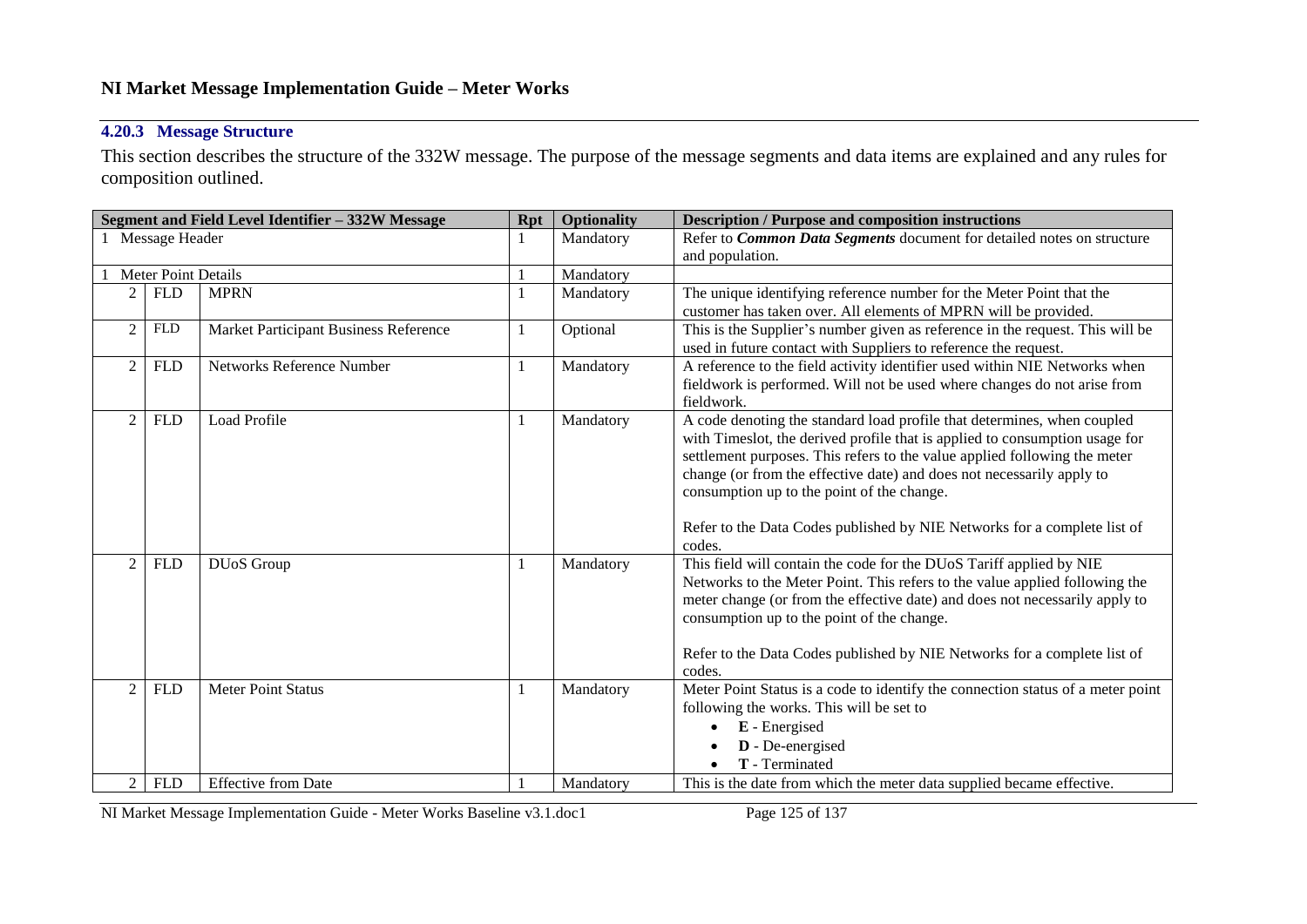|                |            | Segment and Field Level Identifier - 332W Message | <b>Rpt</b> | <b>Optionality</b> | <b>Description / Purpose and composition instructions</b>                                                                                                                                                                                                                                                                                                                                                                                                                                                                                                                                                                                                                                                                                                                                                                                                                                                                                                                                                                                                                                                                                                                                                                                                                                                                                                                                                                               |
|----------------|------------|---------------------------------------------------|------------|--------------------|-----------------------------------------------------------------------------------------------------------------------------------------------------------------------------------------------------------------------------------------------------------------------------------------------------------------------------------------------------------------------------------------------------------------------------------------------------------------------------------------------------------------------------------------------------------------------------------------------------------------------------------------------------------------------------------------------------------------------------------------------------------------------------------------------------------------------------------------------------------------------------------------------------------------------------------------------------------------------------------------------------------------------------------------------------------------------------------------------------------------------------------------------------------------------------------------------------------------------------------------------------------------------------------------------------------------------------------------------------------------------------------------------------------------------------------------|
|                | <b>FLD</b> | Meter Configuration Code                          |            | Mandatory          | Meter Configuration Code (MCC) describes the current configuration of<br>meter registers and other equipment at a Meter Point applying following the<br>meter change (or from the effective date).                                                                                                                                                                                                                                                                                                                                                                                                                                                                                                                                                                                                                                                                                                                                                                                                                                                                                                                                                                                                                                                                                                                                                                                                                                      |
| $\overline{2}$ | <b>FLD</b> | <b>Tariff Configuration Code</b>                  | 1          | Optional           | A code to indicate the tariff (or rate category) functionality delivered by<br>Keypad metering installed at a Keypad metered Non-Interval Meter Point.<br>It must be provided for Keypad metered Non-Interval Meter Points.                                                                                                                                                                                                                                                                                                                                                                                                                                                                                                                                                                                                                                                                                                                                                                                                                                                                                                                                                                                                                                                                                                                                                                                                             |
| $\overline{2}$ | <b>FLD</b> | Withdrawal Reason                                 | 1          | Mandatory          | A code to indicate the reason that the reading was withdrawn. This will be<br>set to one of the following values:<br>A1- Erroneous Change of Supplier<br>$\bullet$<br>A2 - Disputed CoS Meter Reading - a Change of Supplier reading<br>or any other reading is disputed and is withdrawn as a result of the<br>dispute<br>A3 - Change of Supplier Cancellation - the reading was billed or<br>attributed to the wrong Supplier because of a Change of Supplier<br>cancellation<br>A4 - Change of Supplier - the reading was billed or attributed to the<br>wrong Supplier other than as a result of a Change of Supplier<br>cancellation. These readings can be readings other than those used<br>for the Change of Supplier itself.<br><b>B1</b> - Incorrect MPRN - the reading was applied to the wrong<br>$\bullet$<br><b>MPRN</b><br>C1 - Incorrect Estimation - an estimate is incorrect and is<br>withdrawn as a result of a process other than a dispute from a<br>Supplier<br>C <sub>2</sub> - Incorrect Meter Reading - a reading is incorrect and is<br>withdrawn as a result of a process other than a dispute from a<br>Supplier<br><b>D1</b> - Incorrect Rate - a reading has been billed using an incorrect<br><b>UoS</b> Tariff<br>D2 - Incorrect Billing Period - a reading has been billed to an<br>incorrect period<br><b>D3</b> - Incorrect Meter - the reading was applied to the wrong meter<br>or meter register |
| 2              | <b>FLD</b> | Keypad Premises Number                            |            | Optional           | The Keypad Premises Number provided for keypad metered Non-Interval                                                                                                                                                                                                                                                                                                                                                                                                                                                                                                                                                                                                                                                                                                                                                                                                                                                                                                                                                                                                                                                                                                                                                                                                                                                                                                                                                                     |

NI Market Message Implementation Guide - Meter Works Baseline v3.1.doc1 Page 126 of 137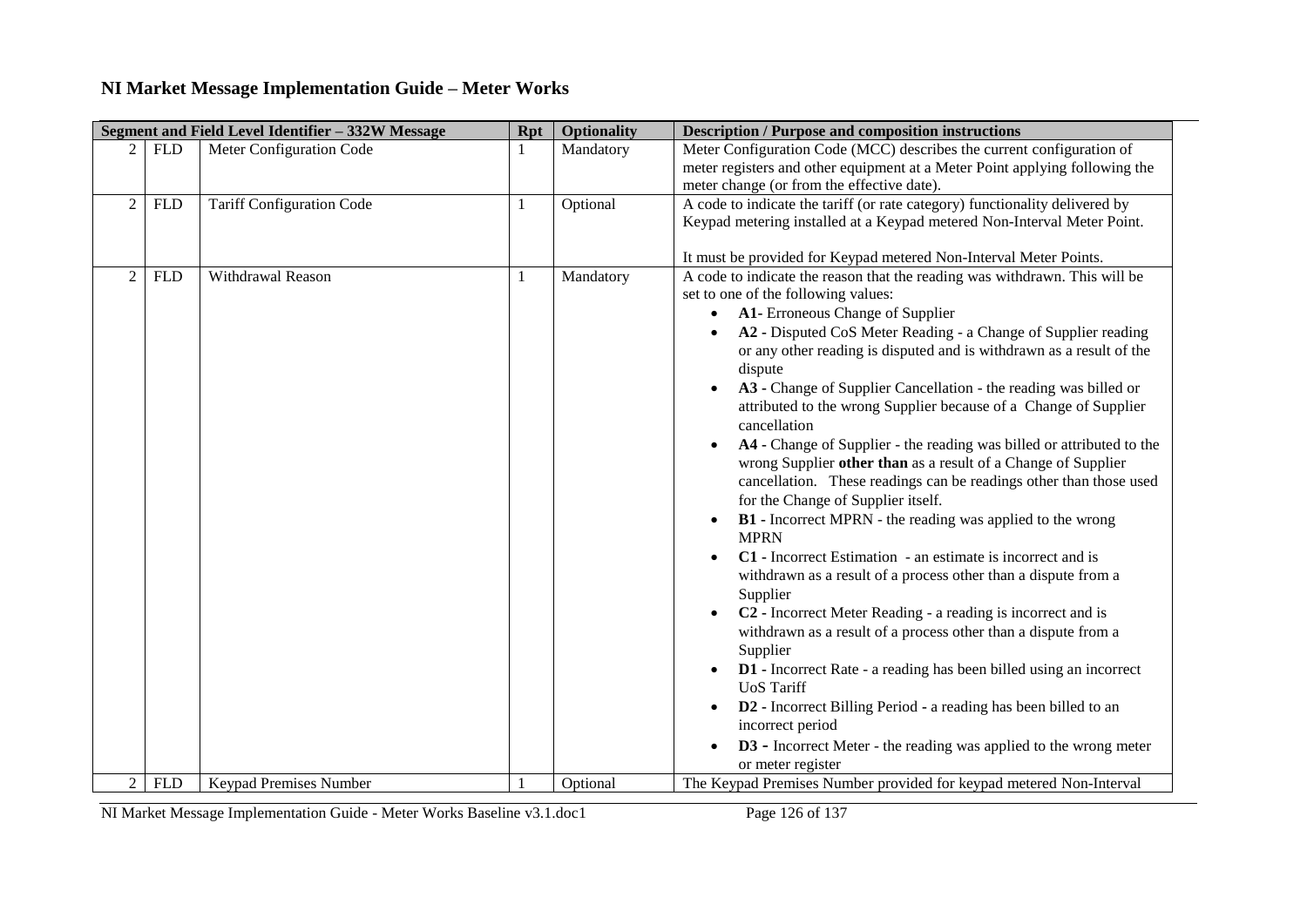| Segment and Field Level Identifier - 332W Message |                                |                | <b>Rpt</b>              | <b>Optionality</b>                 | <b>Description / Purpose and composition instructions</b>                   |           |                                                                                                                                                                                                                                                                                                              |
|---------------------------------------------------|--------------------------------|----------------|-------------------------|------------------------------------|-----------------------------------------------------------------------------|-----------|--------------------------------------------------------------------------------------------------------------------------------------------------------------------------------------------------------------------------------------------------------------------------------------------------------------|
|                                                   |                                |                |                         |                                    |                                                                             |           | Meter Points.                                                                                                                                                                                                                                                                                                |
| 2                                                 | Removed Meter ID<br><b>SEG</b> |                | 0.N                     | Optional                           | This segment identifies the Non-Interval Meters removed at a Meter Point if |           |                                                                                                                                                                                                                                                                                                              |
|                                                   |                                |                |                         |                                    |                                                                             |           | appropriate.                                                                                                                                                                                                                                                                                                 |
|                                                   | 3                              | <b>FLD</b>     | <b>Meter Category</b>   |                                    |                                                                             | Optional  | Not Used.                                                                                                                                                                                                                                                                                                    |
|                                                   | $\overline{3}$                 | <b>FLD</b>     | Serial Number           |                                    |                                                                             | Mandatory | The physical or badge number found on the removed meter.                                                                                                                                                                                                                                                     |
|                                                   | $\mathfrak{Z}$                 | <b>FLD</b>     |                         | <b>Exchanged Meter Reference</b>   |                                                                             | Optional  | Not Used.                                                                                                                                                                                                                                                                                                    |
|                                                   | $\overline{3}$                 | $\rm SEG$      |                         | Removed Register Level Information | 1.N                                                                         | Mandatory | This segment provides the information pertaining to the registers on meters<br>that have been removed from the meter point.                                                                                                                                                                                  |
|                                                   |                                | $\overline{4}$ | <b>FLD</b>              | Meter Register Sequence            | 1                                                                           | Mandatory | Meter Register Sequence is an identifier to distinguish between different<br>meter registers on a physical meter.                                                                                                                                                                                            |
|                                                   |                                | $\overline{4}$ | <b>FLD</b>              | Timeslot                           | 1                                                                           | Mandatory | A code that indicates the period that a meter register is recording.<br>Refer to the Data Codes published by NIE Networks for a complete list of<br>codes.                                                                                                                                                   |
|                                                   |                                | $\overline{4}$ | <b>FLD</b>              | Unit of Measurement                | 1                                                                           | Mandatory | Unit of measurement is a code that indicates the value that is measured.<br>Refer to the Data Codes published by NIE Networks for a complete list of<br>codes.                                                                                                                                               |
|                                                   |                                | $\overline{4}$ | <b>FLD</b>              | Meter Multiplier                   |                                                                             | Mandatory | Meter Multiplier is a factor to be applied to an advance or reading at a<br>register in order to derive a true value.                                                                                                                                                                                        |
|                                                   |                                | $\overline{4}$ | <b>FLD</b>              | <b>Reading Value</b>               | -1                                                                          | Mandatory | Reading Value is the value of a reading in the form passed to NIE Networks<br>measured in the units identified by the meter register prior to application of<br>any multipliers. May contain an estimate if read type so indicates.                                                                          |
|                                                   |                                | $\overline{4}$ | <b>FLD</b>              | Read Reason                        | -1                                                                          | Mandatory | Read Reason is a code that indicates the reason that a reading was collected<br>and will be set to:<br>$13 - De-energisation$<br>16 - Closing Read before meter re-programming<br>22 - Closing Reading (Register removed)<br>23 - Meter Works single reading<br>$28$ – Closing read before register renumber |
|                                                   |                                | $\overline{4}$ | <b>FLD</b><br>Read Type |                                    | 1                                                                           | Mandatory | Read Type is a code that indicates whether a reading is Actual or Estimated.<br>This will be set to either:<br>A - Actual<br>EF - Estimate - Implausible / No Read Available                                                                                                                                 |
|                                                   |                                | $\overline{4}$ | <b>FLD</b>              | Previous Read Date                 |                                                                             | Mandatory | The date from which consumption is calculated. This will be the previous                                                                                                                                                                                                                                     |

NI Market Message Implementation Guide - Meter Works Baseline v3.1.doc1 Page 127 of 137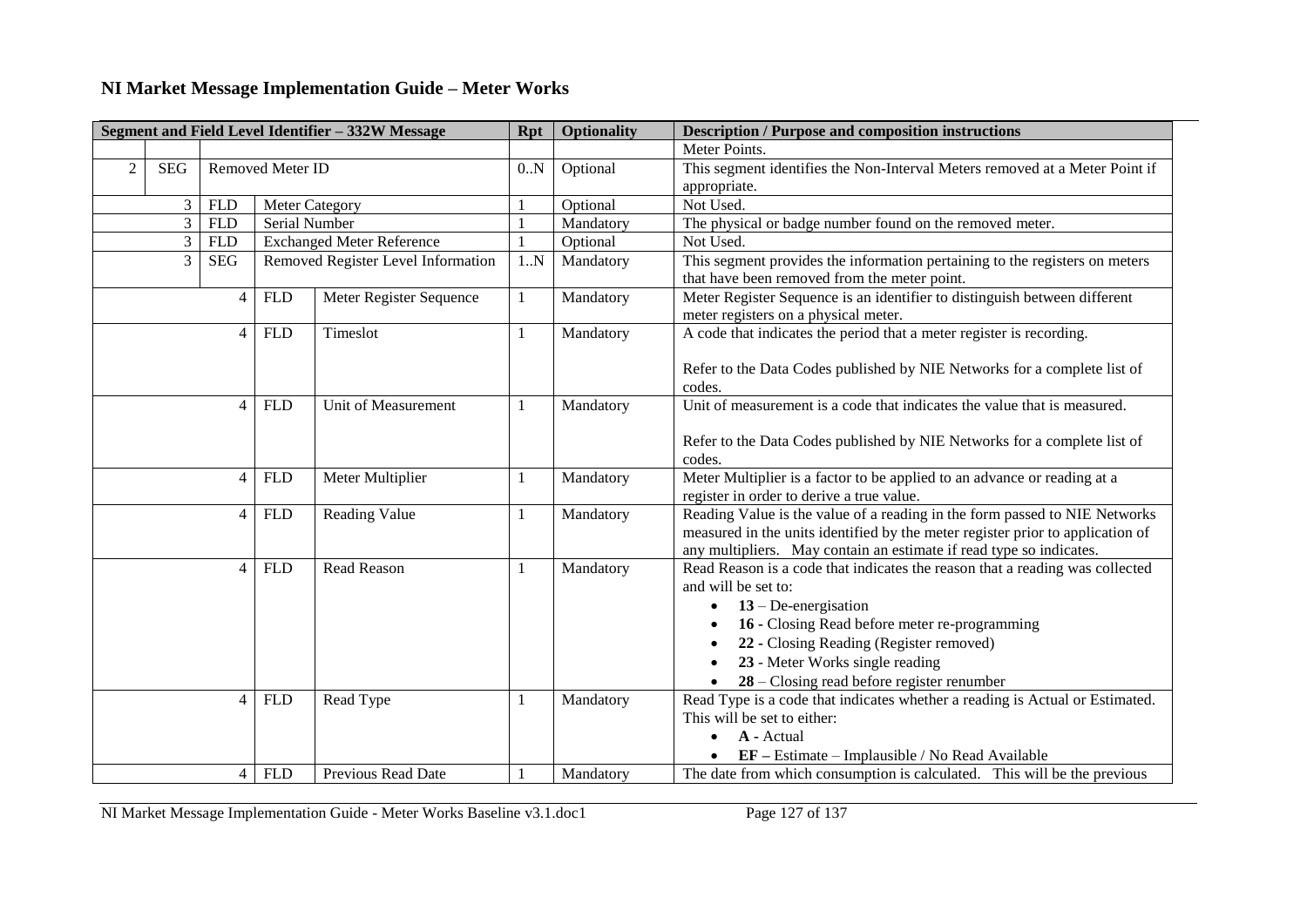| Segment and Field Level Identifier - 332W Message |                 |                | <b>Rpt</b>            | <b>Optionality</b>               | <b>Description / Purpose and composition instructions</b> |           |                                                                                |  |
|---------------------------------------------------|-----------------|----------------|-----------------------|----------------------------------|-----------------------------------------------------------|-----------|--------------------------------------------------------------------------------|--|
|                                                   |                 |                |                       |                                  |                                                           |           | actual read date or, where there has been a subsequent billing estimate, the   |  |
|                                                   |                 |                |                       |                                  |                                                           |           | date of the billing estimate. This is provided for kWh registers only.         |  |
|                                                   |                 | $\overline{4}$ | <b>FLD</b>            | Consumption                      |                                                           | Optional  | This data item is only provided for on consumption meters. Consumption is      |  |
|                                                   |                 |                |                       |                                  |                                                           |           | the metered or estimated consumption for the period from a previous read       |  |
|                                                   |                 |                |                       |                                  |                                                           |           | date to this read date, measured in kWh.                                       |  |
|                                                   |                 | $\overline{4}$ | <b>FLD</b>            | Post Decimal Digits              | 1                                                         | Optional  | The number of digits after the decimal place on a meter register. This data is |  |
|                                                   |                 |                |                       |                                  |                                                           |           | provided where it is defined for register and device                           |  |
|                                                   |                 | $\overline{4}$ | <b>FLD</b>            | Pre Decimal Digits               | 1                                                         | Optional  | The number of digits before the decimal place on a meter register This data    |  |
|                                                   |                 |                |                       |                                  |                                                           |           | is provided where it is defined for register and device                        |  |
|                                                   |                 | 4              | <b>FLD</b>            | Register Type                    |                                                           | Mandatory | Register Type is a code to indicate the purpose of the register.               |  |
|                                                   |                 | $\overline{4}$ | <b>FLD</b>            | <b>Read Status</b>               | 1                                                         | Mandatory | A code that indicates:                                                         |  |
|                                                   |                 |                |                       |                                  |                                                           |           | $\bullet$ RWI – Reading Withdrawn                                              |  |
| $\overline{2}$                                    | <b>SEG</b>      |                | New Meter ID          |                                  | 0.N                                                       | Optional  | This segment identifies the Non-Interval Meters newly fitted or configured at  |  |
|                                                   |                 |                |                       |                                  |                                                           |           | a Meter Point.                                                                 |  |
|                                                   | $\mathfrak{Z}$  | <b>FLD</b>     | <b>Meter Category</b> |                                  |                                                           | Optional  | Not Used.                                                                      |  |
|                                                   | 3               | <b>FLD</b>     |                       | Serial Number                    |                                                           | Mandatory | The physical or badge number found on the meter.                               |  |
|                                                   | 3<br><b>FLD</b> |                |                       | Meter Location                   |                                                           | Optional  | Not Used.                                                                      |  |
|                                                   | 3<br><b>FLD</b> |                |                       | <b>Exchanged Meter Reference</b> |                                                           | Optional  | Not Used.                                                                      |  |
|                                                   | 3<br><b>SEG</b> |                |                       | New Meter Registers              | 1.N                                                       | Mandatory | This segment provides the information pertaining to the registers on meters    |  |
|                                                   |                 |                |                       |                                  |                                                           |           | that have been fitted at the meter point.                                      |  |
|                                                   |                 | $\overline{4}$ | <b>FLD</b>            | Meter Register Sequence          | 1                                                         | Mandatory | Meter Register Sequence is an identifier to distinguish between different      |  |
|                                                   |                 |                |                       |                                  |                                                           |           | meter registers on a physical meter or set of meters.                          |  |
|                                                   |                 | $\overline{4}$ | <b>FLD</b>            | Timeslot                         | 1                                                         | Mandatory | A code that indicates the period that a meter register is recording.           |  |
|                                                   |                 |                |                       |                                  |                                                           |           |                                                                                |  |
|                                                   |                 |                |                       |                                  |                                                           |           | Refer to the Data Codes published by NIE Networks for a complete list of       |  |
|                                                   |                 |                |                       |                                  |                                                           |           | codes.                                                                         |  |
|                                                   |                 | $\overline{4}$ | <b>FLD</b>            | Unit of Measurement              | 1                                                         | Mandatory | Unit of measurement is a code that indicates the value that is measured.       |  |
|                                                   |                 |                |                       |                                  |                                                           |           |                                                                                |  |
|                                                   |                 |                |                       |                                  |                                                           |           | Refer to the Data Codes published by NIE Networks for a complete list of       |  |
|                                                   |                 |                |                       |                                  |                                                           |           | codes.                                                                         |  |
|                                                   |                 | $\overline{4}$ | <b>FLD</b>            | Meter Multiplier                 | 1                                                         | Mandatory | Meter Multiplier is a factor to be applied to an advance or reading at a       |  |
|                                                   |                 |                |                       |                                  |                                                           |           | register in order to derive a true value.                                      |  |
|                                                   |                 | 4              | <b>FLD</b>            | <b>Reading Value</b>             | 1                                                         | Mandatory | Reading Value is the value of a reading in the form passed to NIE Networks     |  |
|                                                   |                 |                |                       |                                  |                                                           |           | measured in the units identified by the meter register prior to application of |  |
|                                                   |                 |                |                       |                                  |                                                           |           | any multipliers.                                                               |  |
|                                                   |                 | $\overline{4}$ | <b>FLD</b>            | Read Reason                      |                                                           | Mandatory | Read Reason is a code that indicates the reason that a reading was collected.  |  |

NI Market Message Implementation Guide - Meter Works Baseline v3.1.doc1 Page 128 of 137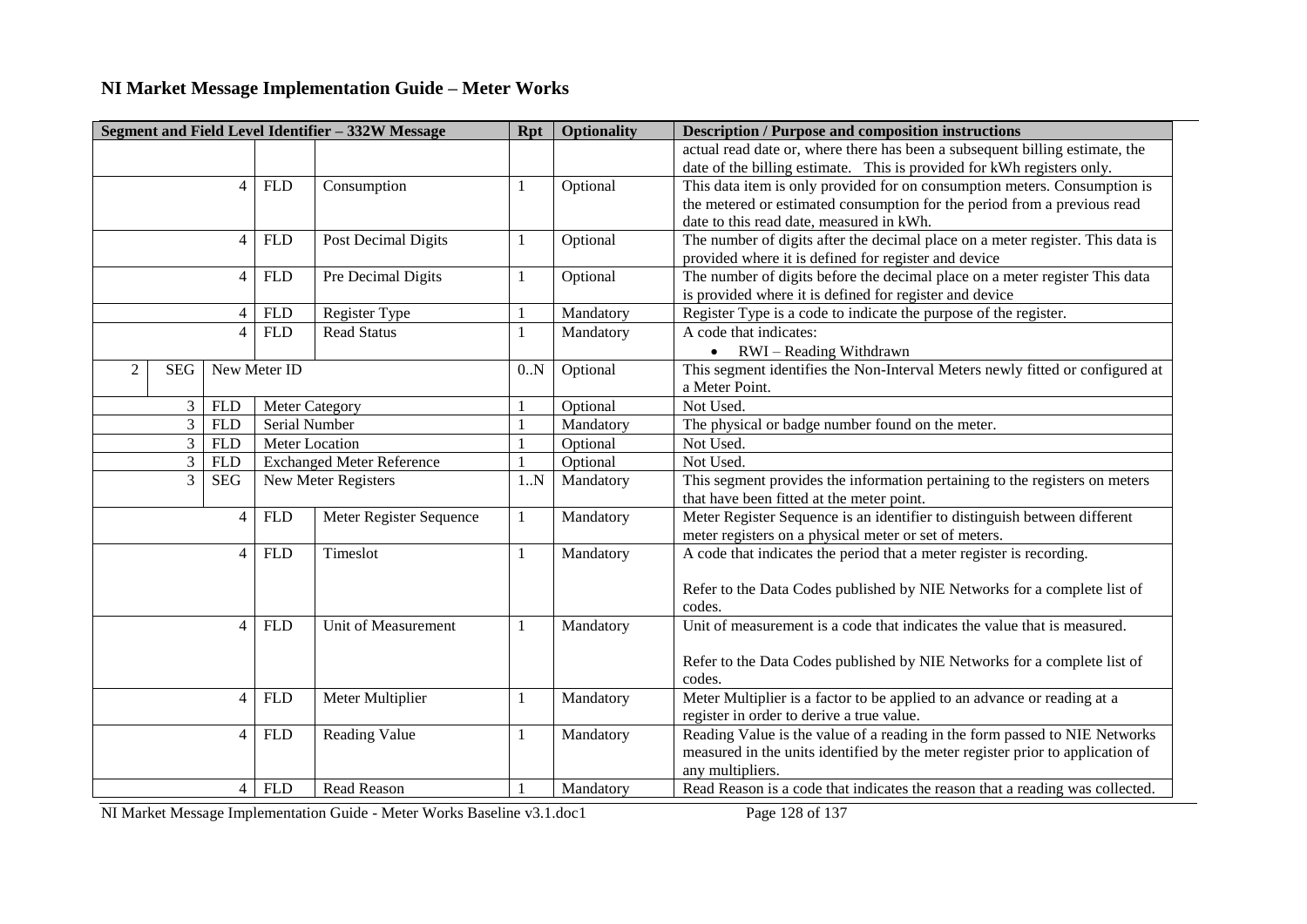| Segment and Field Level Identifier - 332W Message |                |                              | Rpt                                    | <b>Optionality</b> | <b>Description / Purpose and composition instructions</b> |                                                                                      |
|---------------------------------------------------|----------------|------------------------------|----------------------------------------|--------------------|-----------------------------------------------------------|--------------------------------------------------------------------------------------|
|                                                   |                |                              |                                        |                    |                                                           | The following codes are permitted for this item:                                     |
|                                                   |                |                              |                                        |                    |                                                           | $11 -$ Start read after meter re-programming                                         |
|                                                   |                |                              |                                        |                    |                                                           | 18 - Energisation                                                                    |
|                                                   |                |                              |                                        |                    |                                                           | 21 - Start reading (New Register)                                                    |
|                                                   |                |                              |                                        |                    |                                                           | 23 – Meter Works single reading                                                      |
|                                                   |                |                              |                                        |                    |                                                           | 29 – Start Read after register renumber                                              |
|                                                   | $\overline{4}$ | <b>FLD</b>                   | Read Type                              |                    | Mandatory                                                 | Read Type is a code that indicates whether a reading is Actual or Estimated.         |
|                                                   |                |                              |                                        |                    |                                                           | This will be set to:                                                                 |
|                                                   |                |                              |                                        |                    |                                                           | $\bullet$ <b>A</b> - Actual                                                          |
|                                                   | $\overline{4}$ | <b>FLD</b>                   | Post Decimal Digits                    |                    | Mandatory                                                 | The number of digits after the decimal place on a meter register. This data is       |
|                                                   |                |                              |                                        |                    |                                                           | provided where it is defined for register and device. This is always provided        |
|                                                   |                |                              |                                        |                    |                                                           | for new meters.                                                                      |
|                                                   |                | $\overline{4}$<br><b>FLD</b> | Pre Decimal Digits                     |                    | Mandatory                                                 | The number of digits before the decimal place on a meter register This data          |
|                                                   |                |                              |                                        |                    |                                                           | is provided where it is defined for register and device. This is always              |
|                                                   |                |                              |                                        |                    |                                                           | provided for new meters.                                                             |
|                                                   |                | $\overline{4}$<br><b>FLD</b> | Register Type                          |                    | Mandatory                                                 | Register Type is a code to indicate the purpose of the register.                     |
|                                                   |                |                              |                                        |                    |                                                           |                                                                                      |
|                                                   |                |                              |                                        |                    |                                                           | Refer to the Data Codes published by NIE Networks for a complete list of             |
| $\overline{2}$<br><b>SEG</b>                      |                | <b>Retained Meter ID</b>     |                                        | 0.N                | Optional                                                  | codes.<br>This segment identifies the Non-Interval Meters retained at a Meter Point. |
| 3                                                 | <b>FLD</b>     |                              |                                        |                    | Optional                                                  | Not Used.                                                                            |
| $\mathfrak{Z}$                                    | <b>FLD</b>     |                              | <b>Meter Category</b><br>Serial Number |                    | Mandatory                                                 | The physical or badge number found on the meter.                                     |
| 3                                                 | <b>SEG</b>     |                              | <b>Retained Meter Registers</b>        |                    | Optional                                                  | This is the segment that stores information relating to the registers displayed      |
|                                                   |                |                              |                                        | 0.N                |                                                           | on a meter.                                                                          |
|                                                   | $\overline{4}$ | <b>FLD</b>                   | Meter Register Sequence                | 1                  | Mandatory                                                 | Meter Register Sequence is an identifier to distinguish between different            |
|                                                   |                |                              |                                        |                    |                                                           | meter registers on a physical meter or set of meters.                                |
|                                                   | $\overline{4}$ | <b>FLD</b>                   | Timeslot                               |                    | Mandatory                                                 | Timeslot is a code that indicates the period that a meter is recording (or an        |
|                                                   |                |                              |                                        |                    |                                                           | un-metered installation is consuming electricity).                                   |
|                                                   |                |                              |                                        |                    |                                                           |                                                                                      |
|                                                   |                |                              |                                        |                    |                                                           | Refer to the Data Codes published by NIE Networks for a complete list of             |
|                                                   |                |                              |                                        |                    |                                                           | codes.                                                                               |
|                                                   | $\overline{4}$ | <b>FLD</b>                   | Unit of Measurement                    |                    | Mandatory                                                 | Unit of measurement is a code that indicates the value that is measured e.g.         |
|                                                   |                |                              |                                        |                    |                                                           | KWh.                                                                                 |
|                                                   |                |                              |                                        |                    |                                                           |                                                                                      |
|                                                   |                |                              |                                        |                    |                                                           | Refer to the Data Codes published by NIE Networks for a complete list of             |

NI Market Message Implementation Guide - Meter Works Baseline v3.1.doc1 Page 129 of 137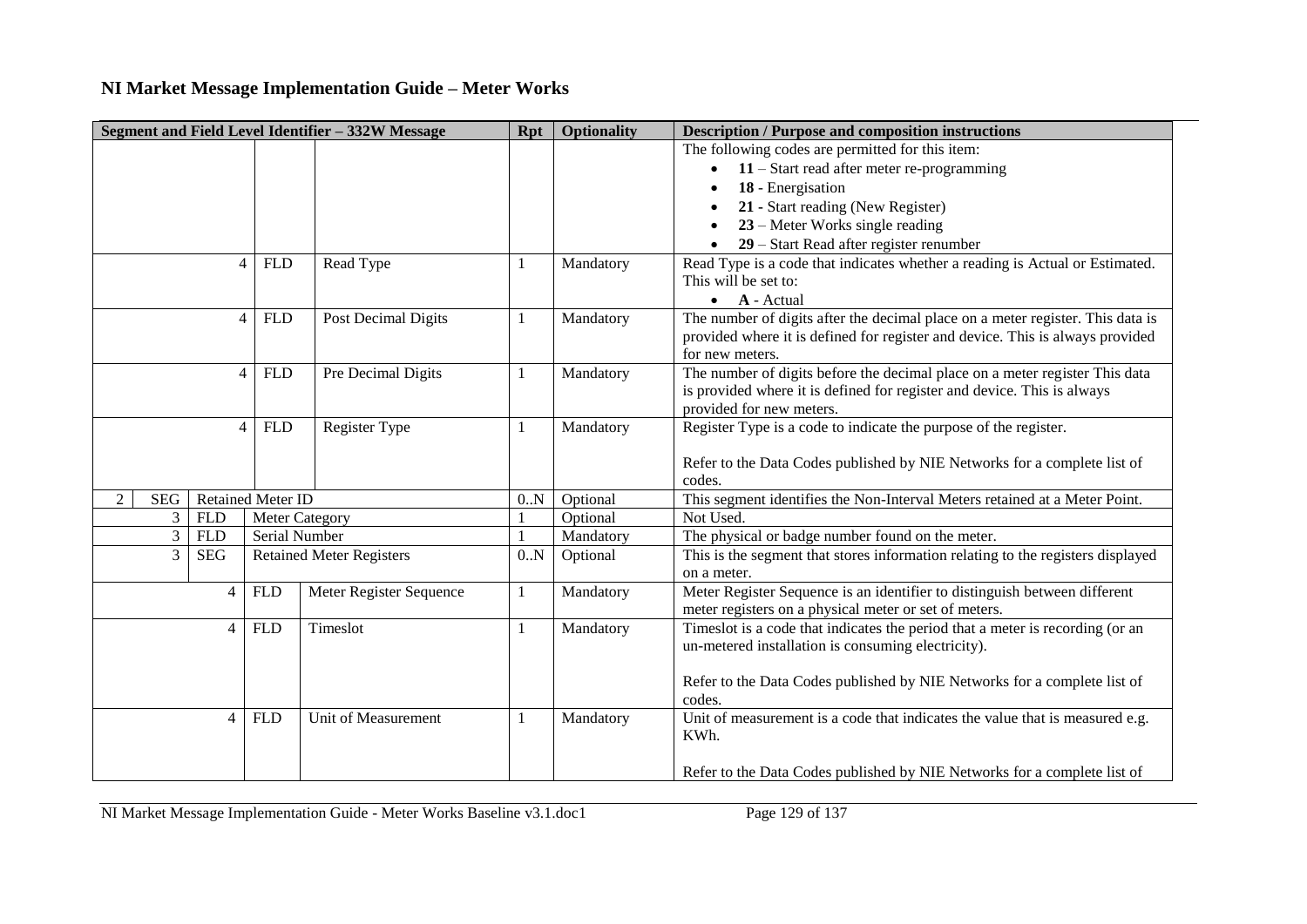|                |                    | Segment and Field Level Identifier - 332W Message | <b>Rpt</b> | <b>Optionality</b> | <b>Description / Purpose and composition instructions</b>                                                                                                                                                                                               |  |
|----------------|--------------------|---------------------------------------------------|------------|--------------------|---------------------------------------------------------------------------------------------------------------------------------------------------------------------------------------------------------------------------------------------------------|--|
|                |                    |                                                   |            |                    | codes.                                                                                                                                                                                                                                                  |  |
| $\overline{4}$ | <b>FLD</b>         | Meter Multiplier                                  |            | Mandatory          | Meter Multiplier is a factor to be applied to an advance or reading at a<br>register in order to derive a true value.                                                                                                                                   |  |
| $\overline{4}$ | <b>FLD</b>         | <b>Reading Value</b>                              |            | Mandatory          | Reading Value is the value of a reading measured in the units identified by<br>the meter register prior to application of any multipliers.                                                                                                              |  |
| $\overline{4}$ | <b>FLD</b>         | <b>Read Reason</b>                                |            | Mandatory          | Read Reason is a code that indicates the reason that a reading was collected.<br>Read Reason will always be:<br>$\bullet$ 09 – Special Read – Non Chargeable                                                                                            |  |
| $\overline{4}$ | <b>FLD</b>         | Read Type                                         |            | Mandatory          | Read Type is a code that indicates whether a reading is an Actual, Customer,<br>Estimated or Substitute reading. The following values are valid for Non-<br>Interval de-energisations:<br>A - Actual<br>EF - Estimate - Implausible / No Read Available |  |
| $\overline{4}$ | <b>FLD</b>         | Previous Read Date                                |            | Mandatory          | The date from which consumption is calculated. This will be the previous<br>actual read date or, where there has been a subsequent billing estimate, the<br>date of the billing estimate. This is provided for kWh registers only.                      |  |
| $\overline{4}$ | <b>FLD</b>         | Consumption                                       |            | Optional           | This data item is only provided for on consumption meters. Consumption is<br>the metered or estimated consumption for the period from a previous read<br>date to this read date, measured in kWh.                                                       |  |
| $\overline{4}$ | <b>FLD</b>         | Post Decimal Digits                               |            | Optional           | The number of digits after the decimal place on a meter register. This data is<br>provided where it is defined for register and device and is dependant upon<br>meter category.                                                                         |  |
| $\overline{4}$ | <b>FLD</b>         | Pre Decimal Digits                                |            | Optional           | The number of digits before the decimal place on a meter register This data<br>is provided where it is defined for register and device and is dependant upon<br>meter category.                                                                         |  |
| $\overline{4}$ | <b>FLD</b>         | Register Type                                     | -1         | Mandatory          | Register Type is a code to indicate the purpose of the register.<br>Refer to the Data Codes published by NIE Networks for a complete list of<br>codes.                                                                                                  |  |
| $\overline{4}$ | ${\hbox{\rm FLD}}$ | <b>Read Status</b>                                |            | Mandatory          | A code that indicates:<br><b>RV</b> - Reading Valid<br><b>RREL</b> - Reading - Manually released<br><b>REST</b> - Reading estimated                                                                                                                     |  |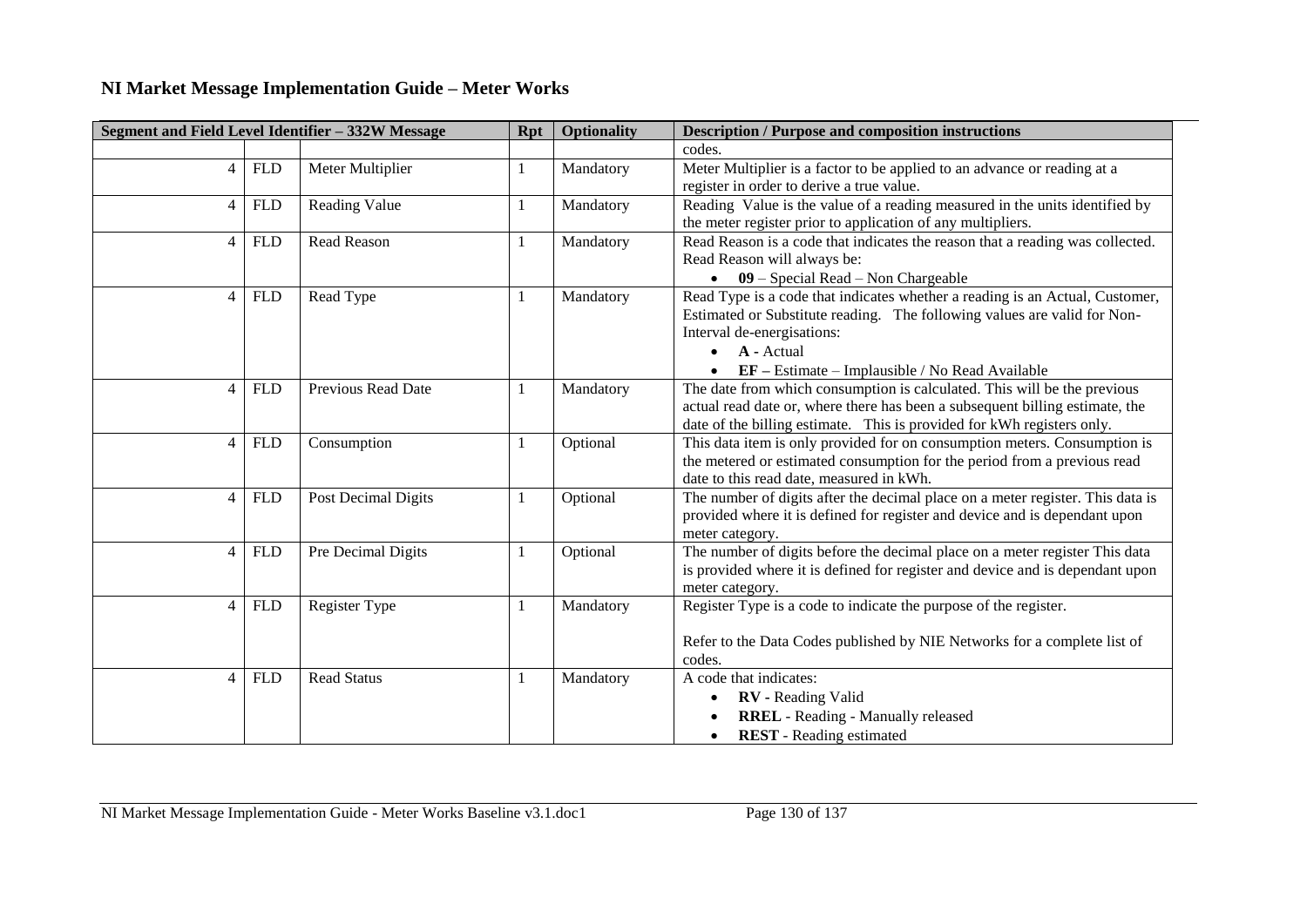#### **4.21 352R: Special Reading Request Rejection**

#### **4.21.1 Purpose and Description of Message**

Message 352R is sent by NIE Networks to a Supplier to advise that a special read request has been rejected.

Message 352R is used in the following Market Process:

| <b>Process Number and Title</b>      | Use of Message                                                                              |  |  |  |  |  |
|--------------------------------------|---------------------------------------------------------------------------------------------|--|--|--|--|--|
| MP NI 14 Readings Processing $-$ Non | Change of Supplier – Non-Interval Metered – to dispute a Change of Supplier reading.        |  |  |  |  |  |
| Interval                             |                                                                                             |  |  |  |  |  |
| MP NI 18 Special Read Requests       | Special Read Request - to request a special reading in cases other than Change of Supplier. |  |  |  |  |  |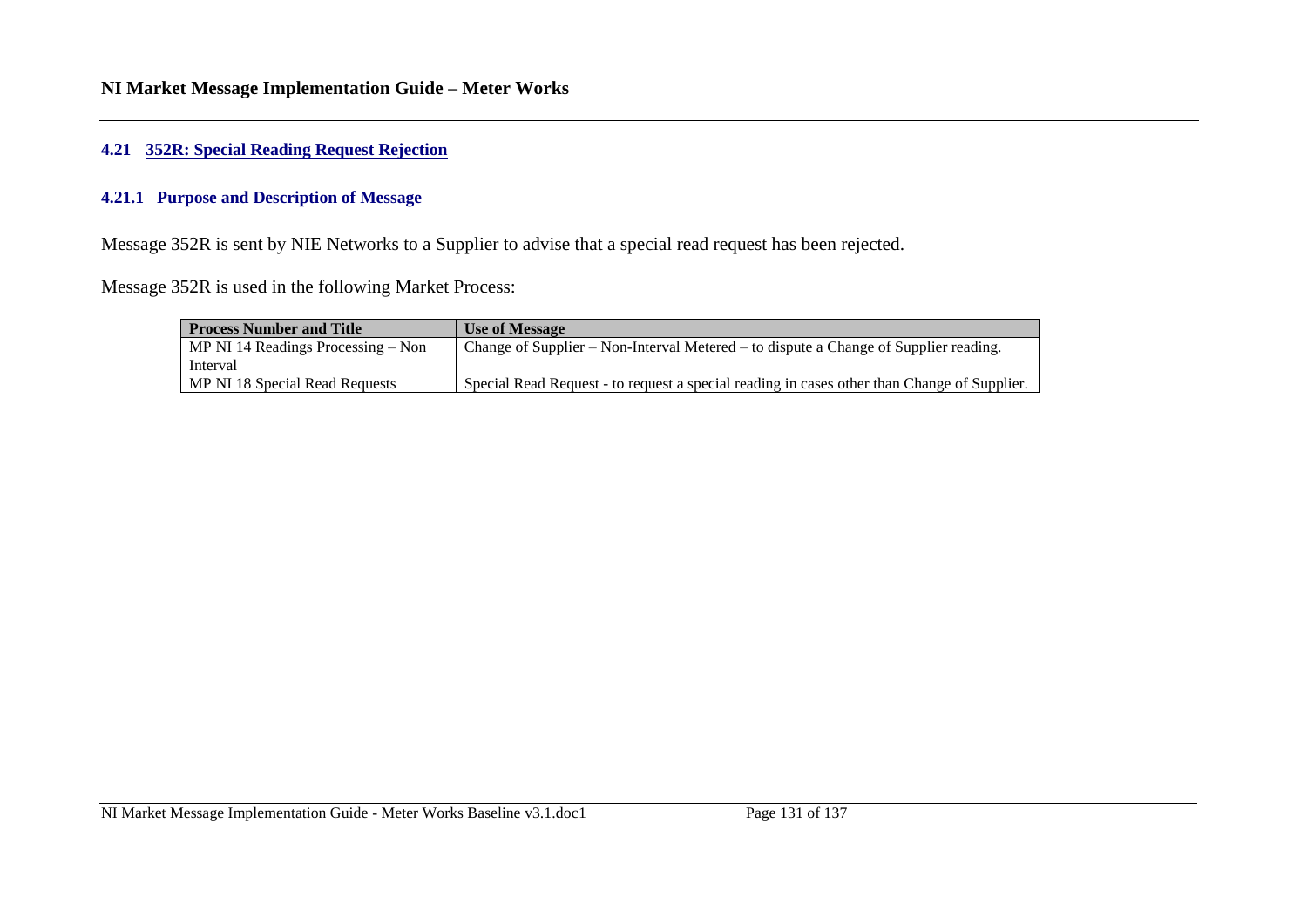#### **4.21.2 Data Hierarchy Diagram**

352R Message

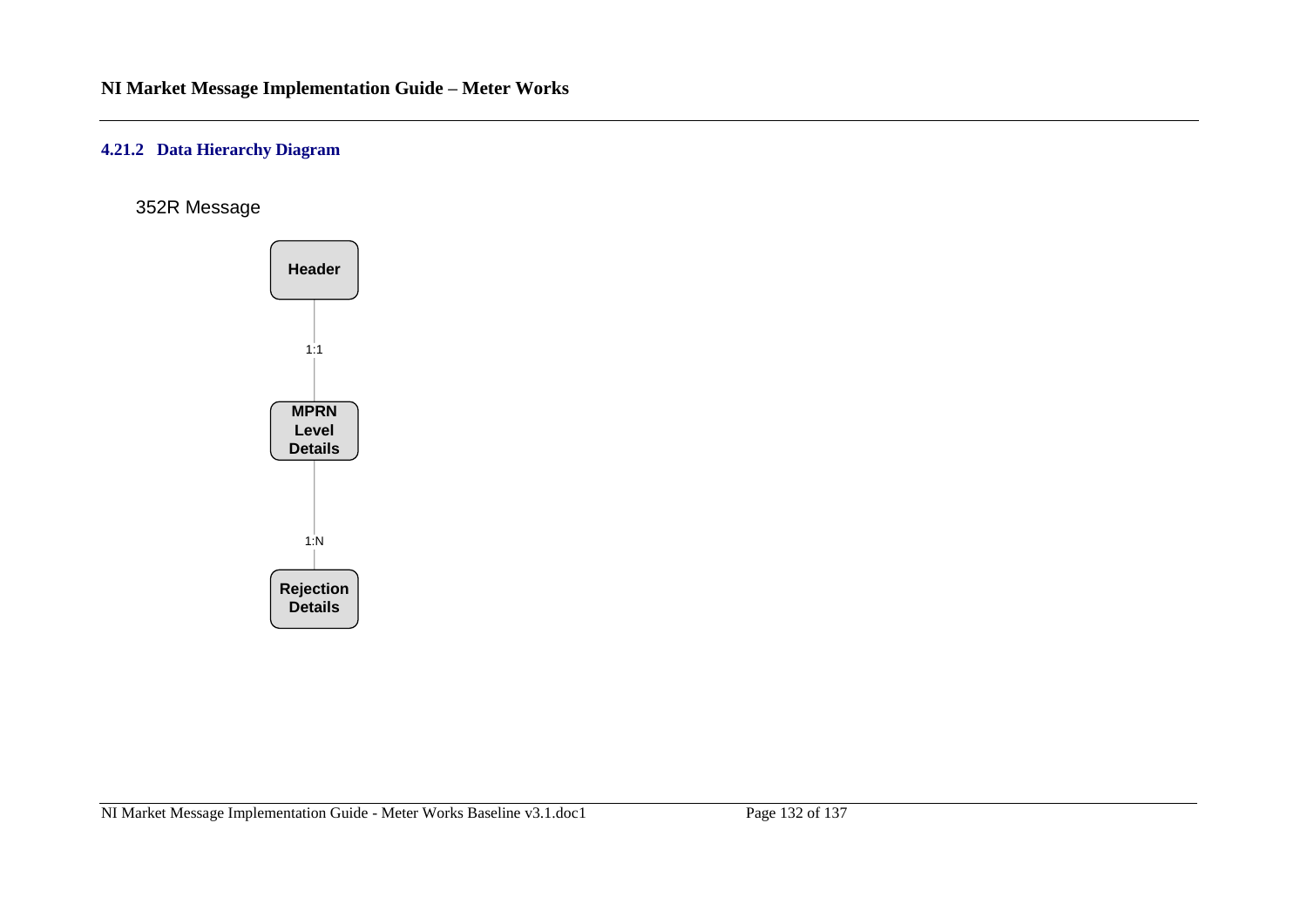#### **4.21.3 Message Structure**

| Segment and Field Level Identifier - 352R Message |                           |                                       |                          |    | <b>Optionality</b> |                                                                                                                                                                                                         | <b>Description / Purpose and composition instructions</b>                   |  |
|---------------------------------------------------|---------------------------|---------------------------------------|--------------------------|----|--------------------|---------------------------------------------------------------------------------------------------------------------------------------------------------------------------------------------------------|-----------------------------------------------------------------------------|--|
| 1 Message Header                                  |                           |                                       |                          |    | Mandatory          | and population.                                                                                                                                                                                         | Refer to Common Data Segments document for detailed notes on structure      |  |
|                                                   | <b>MPRN Level Details</b> |                                       |                          |    | Mandatory          |                                                                                                                                                                                                         |                                                                             |  |
| 2                                                 | <b>FLD</b>                | <b>MPRN</b>                           |                          |    | Mandatory          |                                                                                                                                                                                                         | The unique identifying reference number for the Meter Point.                |  |
| $\overline{c}$                                    | <b>FLD</b>                | Market Participant Business Reference |                          |    | Mandatory          | This is the Supplier's own internal reference number that was provided on<br>the initiating 252 message.<br>The initiating message's MPB Reference number will be provided here on<br>the 352R message. |                                                                             |  |
| $\overline{2}$                                    | <b>FLD</b>                | Supplier Id                           |                          |    | Mandatory          |                                                                                                                                                                                                         | The Supplier Id provided by the Supplier on the initiating 252 message.     |  |
| 2                                                 | <b>FLD</b>                | Read Type                             |                          |    | Mandatory          |                                                                                                                                                                                                         | The Read Type provided by the Supplier on the initiating 252 message.       |  |
| $\overline{c}$                                    | <b>FLD</b>                | Read Reason                           |                          |    | Mandatory          | The Read Reason provided by the Supplier on the initiating 252 message.                                                                                                                                 |                                                                             |  |
| $\overline{c}$                                    | ${\rm FLD}$               | <b>Request Status</b>                 |                          |    | Mandatory          | The Request Status provided by the Supplier on the initiating 252 message.                                                                                                                              |                                                                             |  |
| 2                                                 | <b>FLD</b>                | <b>Required Date</b>                  |                          |    | See description    | The Required Date if and as provided by the Supplier on the initiating 252<br>message.                                                                                                                  |                                                                             |  |
| 2                                                 | <b>SEG</b>                |                                       | <b>Rejection Details</b> | 1N | Mandatory          |                                                                                                                                                                                                         | An instance of this segment is provided for each rejection reason provided. |  |
|                                                   | 3                         | <b>FLD</b>                            | Reject Reason            |    | Mandatory          | Reject Reason is a code to identify why data was rejected.<br>The valid reject reasons for this message are as follows:                                                                                 |                                                                             |  |
|                                                   |                           |                                       |                          |    |                    | <b>AIM</b>                                                                                                                                                                                              | Appointment ID does not match MPRN                                          |  |
|                                                   |                           |                                       |                          |    |                    | CCC                                                                                                                                                                                                     | Completed, cannot be cancelled<br>(For Withdraw request)                    |  |
|                                                   |                           |                                       |                          |    |                    | <b>DID</b>                                                                                                                                                                                              | Duplicate Appointment ID                                                    |  |
|                                                   |                           |                                       |                          |    |                    | <b>DIJ</b>                                                                                                                                                                                              | Data Invalid for Jurisdiction                                               |  |
|                                                   |                           |                                       |                          |    |                    | <b>DUP</b>                                                                                                                                                                                              | <b>Duplicate Request</b>                                                    |  |
|                                                   |                           |                                       |                          |    |                    | IA                                                                                                                                                                                                      | <b>Invalid Action</b>                                                       |  |
|                                                   |                           |                                       |                          |    |                    | <b>IAI</b>                                                                                                                                                                                              | Invalid Appointment ID                                                      |  |
|                                                   |                           |                                       |                          |    |                    | <b>IMP</b>                                                                                                                                                                                              | <b>Invalid MPRN</b>                                                         |  |

NI Market Message Implementation Guide - Meter Works Baseline v3.1.doc1 Page 133 of 137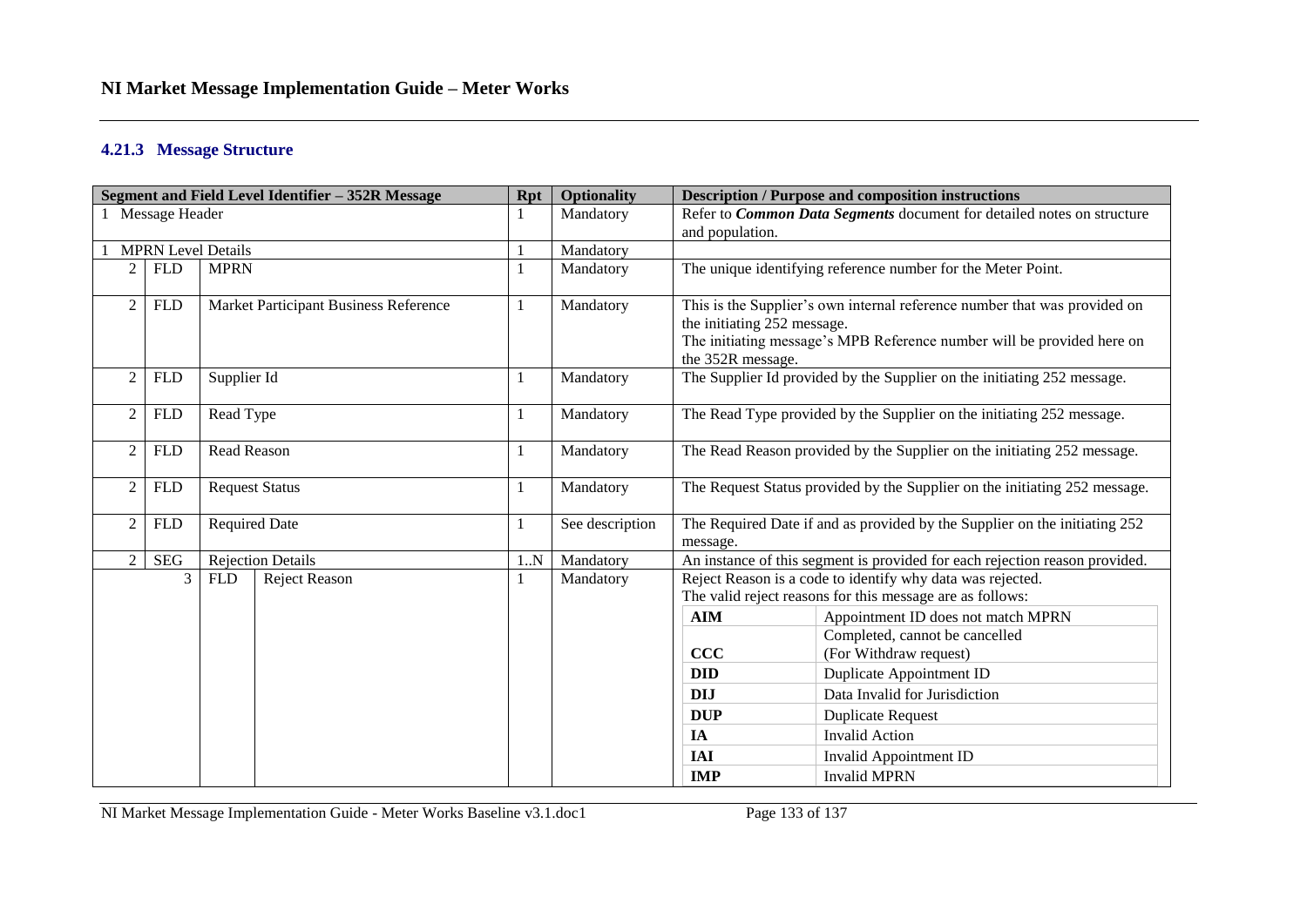| Segment and Field Level Identifier – 352R Message | <b>Rpt</b> | <b>Optionality</b> |            | <b>Description / Purpose and composition instructions</b>                                         |
|---------------------------------------------------|------------|--------------------|------------|---------------------------------------------------------------------------------------------------|
|                                                   |            |                    | <b>IRQ</b> | <b>Invalid Request Status</b>                                                                     |
|                                                   |            |                    | <b>IRR</b> | Invalid Read Reason                                                                               |
|                                                   |            |                    | <b>IRT</b> | Invalid Read Type                                                                                 |
|                                                   |            |                    | <b>MIA</b> | Meter Work Type on Message is incompatible with<br>details provided on Appointment Booking system |
|                                                   |            |                    | <b>NID</b> | No Appointment ID                                                                                 |
|                                                   |            |                    | <b>NMR</b> | No Matching Request<br>(For Withdraw request)                                                     |
|                                                   |            |                    | <b>NOR</b> | No outstanding request, cannot be cancelled                                                       |
|                                                   |            |                    | <b>SNK</b> | Supplier not known                                                                                |
|                                                   |            |                    | <b>SNR</b> | Supplier not Registered to MPRN                                                                   |
|                                                   |            |                    | <b>TMP</b> | <b>Terminated MPRN</b>                                                                            |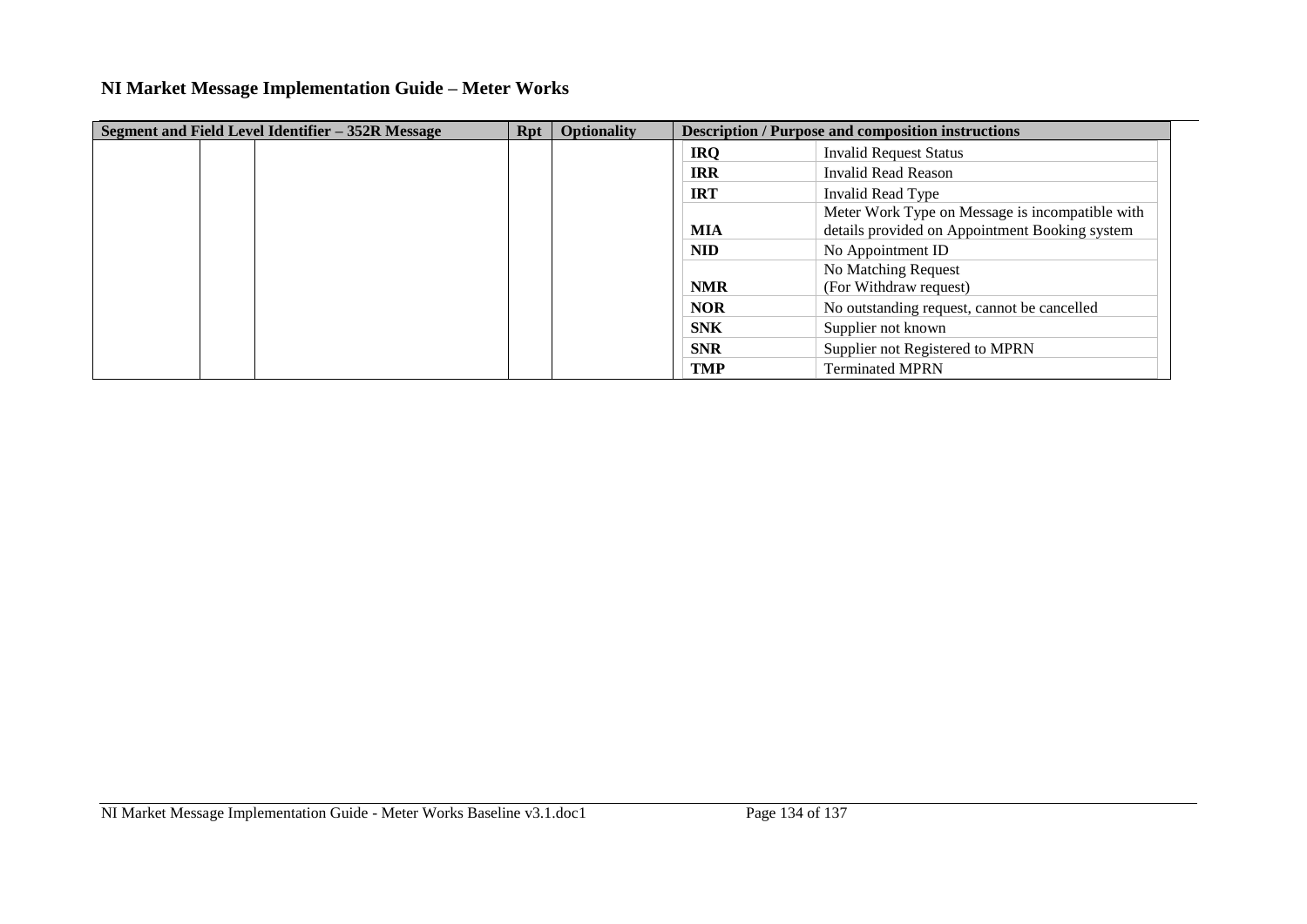### **APPENDIX 1**

The tables below outline the valid combinations of Read Reason, Read Type and Read Status that can be found on messages 306, 307 and 332.

#### **Appendix 1A – Message 306 Combinations**

| <b>Scenarios</b>                                      | <b>Read Reason</b>   | <b>Read Type</b>            | <b>Read</b><br><b>Status</b> | <b>Comments</b>                       |
|-------------------------------------------------------|----------------------|-----------------------------|------------------------------|---------------------------------------|
| Non-Interval De-energisation<br>with no meter removal | 13 - De-energisation | A - Actual                  | RV                           |                                       |
|                                                       |                      | A - Actual                  | <b>RREL</b>                  |                                       |
|                                                       |                      | E - Estimate (No<br>Access) | <b>REST</b>                  | Where a final billing must take place |

#### **Appendix 1B – Message 307 Combinations**

| <b>Scenarios</b>                                           | <b>Read Reason</b> | <b>Read Type</b> | <b>Read</b><br><b>Status</b> | Comments |
|------------------------------------------------------------|--------------------|------------------|------------------------------|----------|
| Non-Interval Re-energisation<br>with no meter installation | 18 - energisation  | A - Actual       | RV                           |          |
|                                                            |                    | A - Actual       | RREL                         |          |

#### **Appendix 1C – Message 332 Combinations**

| <b>Scenarios</b>                                  | <b>Read Reason</b>   | <b>Read Type</b> | <b>Read Status</b> | <b>Comments</b> |
|---------------------------------------------------|----------------------|------------------|--------------------|-----------------|
| Meter Removal concurrent with de-<br>energisation | 13 - De-energisation | A - Actual       | <b>RV</b>          |                 |
|                                                   |                      | A - Actual       | <b>RREL</b>        |                 |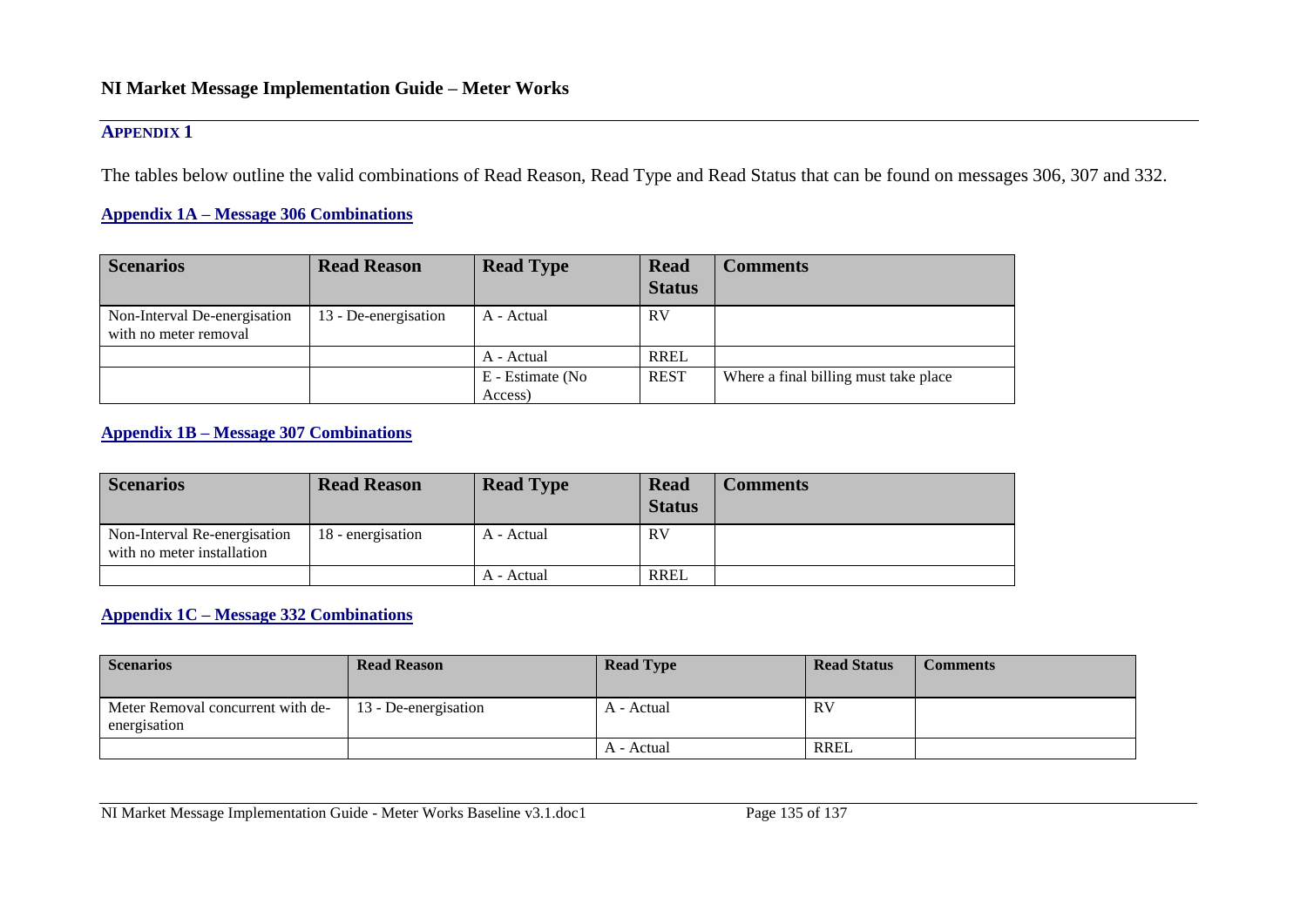| <b>Scenarios</b>                                                 | <b>Read Reason</b>                              | <b>Read Type</b> | <b>Read Status</b> | <b>Comments</b> |  |
|------------------------------------------------------------------|-------------------------------------------------|------------------|--------------------|-----------------|--|
|                                                                  |                                                 | E - Estimate     | <b>REST</b>        |                 |  |
|                                                                  |                                                 |                  |                    |                 |  |
| Meter install concurrent with<br>energisation                    | 18 - Energisation                               | A - Actual       | $\overline{RV}$    |                 |  |
|                                                                  |                                                 | A - Actual       | <b>RREL</b>        |                 |  |
| <b>Meter Changes</b>                                             | 21 - Start read for new register                | A - Actual       |                    |                 |  |
|                                                                  | 22 - closing read for register<br>removed       | A - Actual       | $\overline{RV}$    |                 |  |
|                                                                  |                                                 | A - Actual       | <b>RREL</b>        |                 |  |
|                                                                  |                                                 | E - Estimate     | <b>REST</b>        |                 |  |
|                                                                  | 16 - Closing read before meter re-<br>programme | A - Actual       | RV                 |                 |  |
|                                                                  |                                                 | A - Actual       | <b>RREL</b>        |                 |  |
|                                                                  |                                                 | E - Estimate     | <b>REST</b>        |                 |  |
|                                                                  | 23 - Fieldwork single read                      | A - Actual       | RV                 |                 |  |
|                                                                  |                                                 | A - Actual       | <b>RREL</b>        |                 |  |
|                                                                  |                                                 | E - Estimate     | <b>REST</b>        |                 |  |
|                                                                  | 28 - Closing read before register<br>renumber   | A - Actual       | RV                 |                 |  |
|                                                                  |                                                 | A - Actual       | <b>RREL</b>        |                 |  |
|                                                                  |                                                 | E - Estimate     | <b>REST</b>        |                 |  |
|                                                                  | 29 - Opening read after register<br>renumber    | A - Actual       |                    |                 |  |
|                                                                  | 11 - Opening read after meter re-<br>programme  | A - Actual       |                    |                 |  |
| Removal of some meters/registers<br>whilst leaving some in place | 09 - Special Read (Non-chargeable)              | $A - Actual$     | <b>RV</b>          |                 |  |

NI Market Message Implementation Guide - Meter Works Baseline v3.1.doc1 Page 136 of 137